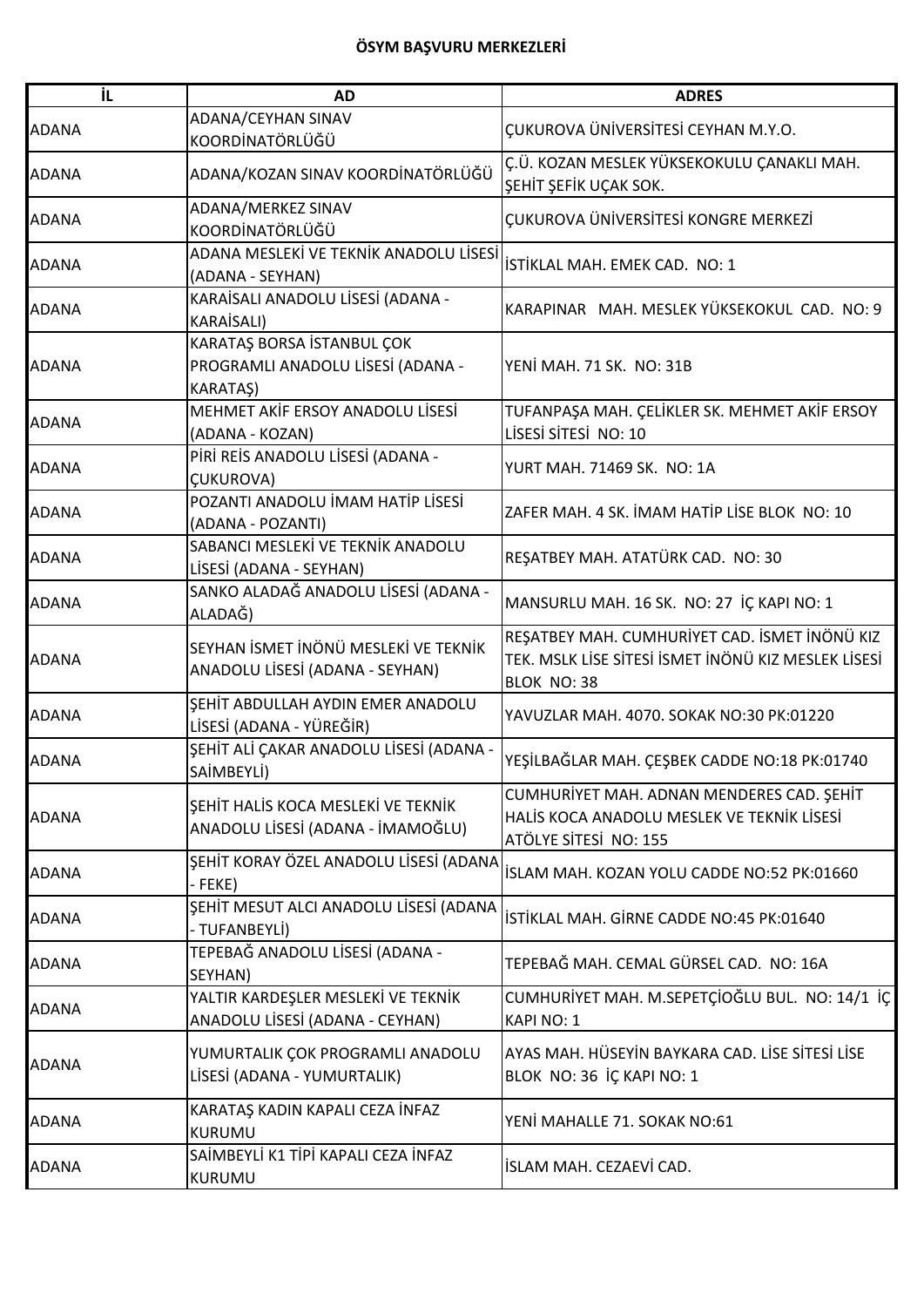| İL.             | <b>AD</b>                                                          | <b>ADRES</b>                                                                                                         |
|-----------------|--------------------------------------------------------------------|----------------------------------------------------------------------------------------------------------------------|
| <b>ADANA</b>    | CEYHAN M TİPİ KAPALI CEZA İNFAZ<br>KURUMU                          | BÜYÜKMANGIT MAH. ÖZDEMİR SABANCI BULVARI<br><b>NO:35</b>                                                             |
| <b>ADANA</b>    | TUFANBEYLİ K1 TİPİ KAPALI CEZA İNFAZ<br><b>KURUMU</b>              | CUMHURİYET MAH. KILTEPE CAD. NO. 84                                                                                  |
| <b>ADANA</b>    | KOZAN M TİPİ KAPALI VE AÇIK CEZA İNFAZ<br>KURUMU                   | TAVŞANTEPE MAHALLESİ ISLAH SOKAK NO:8                                                                                |
| <b>ADANA</b>    | KARAİSALI K1 TİPİ KAPALI CEZA İNFAZ<br>KURUMU                      | KARAPINAR MAH. LALE SOKAK NO: 6                                                                                      |
| <b>ADANA</b>    | ADANA E TİPİ KAPALI CEZA İNFAZ KURUMU                              | YÜREKLİ MAHALLESİ 5595 SOKAK NO:20 B-4                                                                               |
| <b>ADANA</b>    | ADANA F TİPİ YÜKSEK GÜVENLİKLİ CEZA<br><b>INFAZ KURUMU</b>         | YÜREKLİ MAHALLESİ 5595 SOKAK NO:20/B                                                                                 |
| <b>ADANA</b>    | ADANA 2 NOLU AÇIK CEZA İNFAZ KURUMU                                | AKKAPI MAH. 12340 SOKAK NO: 23                                                                                       |
| <b>ADANA</b>    | ADANA 1 NOLU AÇIK CEZA İNFAZ KURUMU                                | MÜMİNLİ,01400                                                                                                        |
| <b>ADANA</b>    | POZANTI M TİPİ KAPALI CEZA İNFAZ<br>KURUMU                         | ZAFER MAHALLESİ HASTANE CADDESİ NO:45                                                                                |
| <b>ADANA</b>    | CEYHAN AÇIK CEZA İNFAZ KURUMU                                      | MERCİMEK MAHALLESİ CEYHAN-KADİRLİ KARAYOLU<br>13.KM                                                                  |
| <b>ADANA</b>    | ADANA AÇIK CEZA İNFAZ KURUMU                                       | YÜREKLİ MH.5595 SK. NO:20/B                                                                                          |
| <b>ADANA</b>    | ADANA 1 NOLU T TİPİ CEZA İNFAZ KURUMU                              | YÜREKLİ MH. 5595 SK                                                                                                  |
| ADIYAMAN        | KAHTA A2 TİPİ KAPALI CEZA İNFAZ KURUMU                             | YENİ MAH. 1103 NOLU SK. NO:7 KAHTA A2 TİPİ KAPALI<br>CEZA İNFAZ KURUMU                                               |
| <b>ADIYAMAN</b> | ADIYAMAN/BESNİ SINAV<br>KOORDİNATÖRLÜĞÜ                            | ADIYAMAN ÜNİVERSİTESİ MEHMET ERDEMOĞLU<br>MİMARLIK FAKÜLTESİ 15 TEMMUZ ŞEHİTLER<br>MAHALLESİ ERDEMOĞLU BULVARI NO:18 |
| <b>ADIYAMAN</b> | ADIYAMAN/GÖLBAŞI SINAV<br>KOORDİNATÖRLÜĞÜ                          | YAVUZ SELİM MAH. PİR-İ REİS CAD. NO:18 02500                                                                         |
| <b>ADIYAMAN</b> | ADIYAMAN/KAHTA SINAV<br>KOORDİNATÖRLÜĞÜ                            | ADIYAMAN ÜNİVERSİTESİ/KAHTA MESLEK<br>YÜKSEKOKULU / MENDERES MAH.HORİK MEVKİİ                                        |
| <b>ADIYAMAN</b> | ADIYAMAN/MERKEZ SINAV<br>KOORDİNATÖRLÜĞÜ                           | ADIYAMAN ÜNİVERSİTESİ SOSYAL BİLİMLER MESLEK<br>YÜKSEKOKULU BİNASI ALTI                                              |
| <b>ADIYAMAN</b> | DUMLUPINAR MESLEKİ VE TEKNİK<br>ANADOLU LİSESİ (ADIYAMAN - MERKEZ) | YENİ MAH. 26343 SK. NO: 2 İÇ KAPI NO: Z01                                                                            |
| ADIYAMAN        | GERGER ÇOK PROGRAMLI ANADOLU LİSESİ<br>(ADIYAMAN - GERGER)         | YENİ MAH. YENİ KÜME EVLERİ NO: 1                                                                                     |
| <b>ADIYAMAN</b> | SAMSAT ÇOK PROGRAMLI ANADOLU LİSESİ<br>(ADIYAMAN - SAMSAT)         | BARAJ MAH. YUNUS EMRE CAD. ÇPAL BLOK NO: 66                                                                          |
| <b>ADIYAMAN</b> | SİNCİK ÇOK PROGRAMLI ANADOLU LİSESİ<br>(ADIYAMAN - SİNCİK)         | KARAMAN MAH. MEHMET ATAMAN CAD. NO: 5                                                                                |
| <b>ADIYAMAN</b> | ŞEHİT ŞEYHO ŞİŞMAN ANADOLU LİSESİ<br>(ADIYAMAN - ÇELİKHAN)         | BAŞPINAR MAH. ATMACA KÜME EVLER NO:23<br>PK:02600                                                                    |
| <b>ADIYAMAN</b> | TUT ÇOK PROGRAMLI ANADOLU LİSESİ<br>(ADIYAMAN - TUT)               | FETHIYE MAH. TEKEL CAD. NO: 90 IÇ KAPI NO: 1                                                                         |
| <b>ADIYAMAN</b> | ADIYAMAN E TİPİ KAPALI CEZA İNFAZ<br>KURUMU                        | VARLIK MAH. MEHMETÇİK CADDESİ NO:55                                                                                  |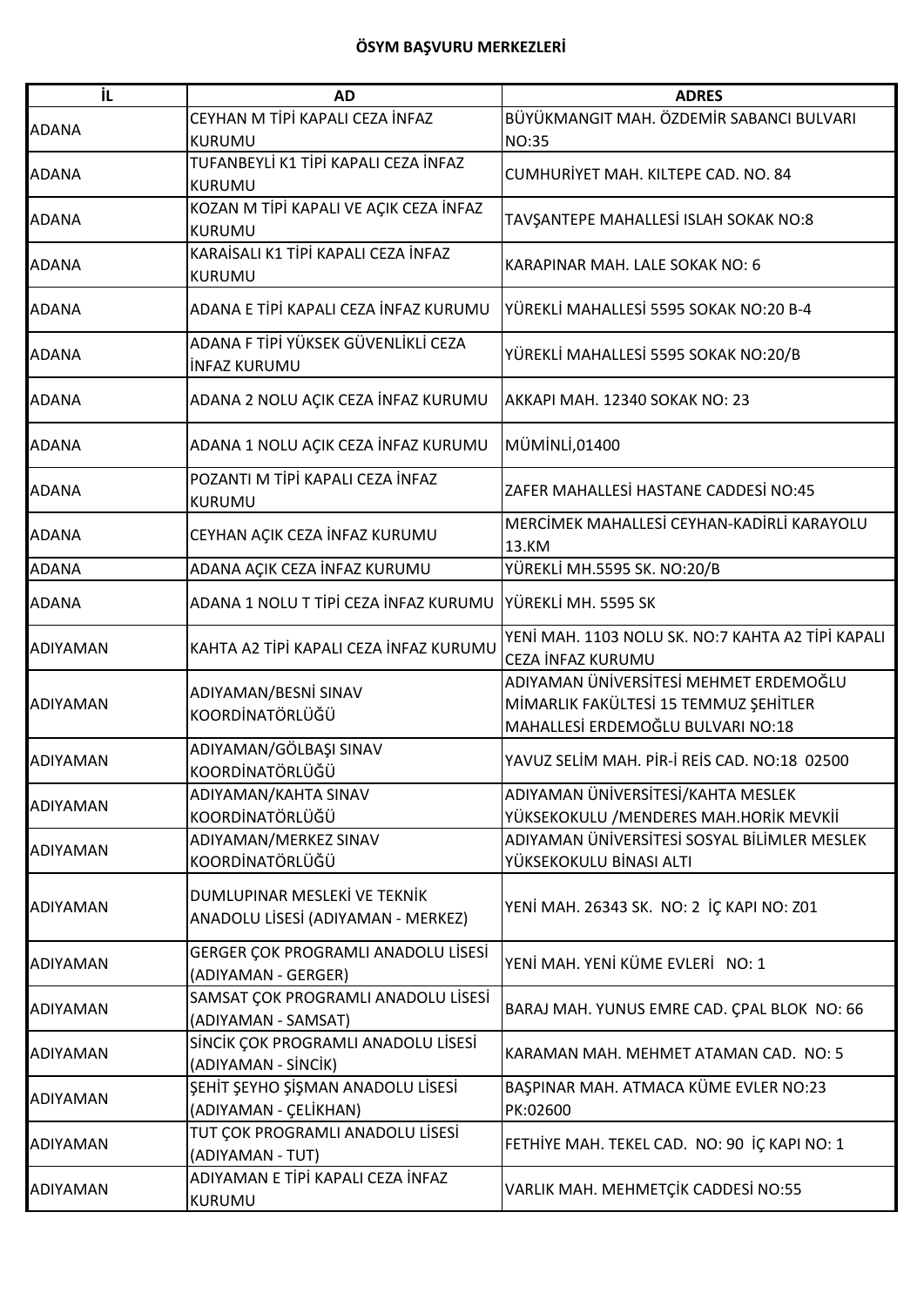| iL.                   | <b>AD</b>                                                                                                           | <b>ADRES</b>                                                                                                   |
|-----------------------|---------------------------------------------------------------------------------------------------------------------|----------------------------------------------------------------------------------------------------------------|
| <b>ADIYAMAN</b>       | GÖLBAŞI K1 TİPİ KAPALI CEZA İNFAZ<br>KURUMU                                                                         | HÜRRİYET MAH. DİCLE CADDESİ NO :9/1                                                                            |
| <b>ADIYAMAN</b>       | ADIYAMAN AÇIK CEZA İNFAZ KURUMU                                                                                     | VARLIK MAH. MEHMETCİK CAD. NO : 57                                                                             |
| <b>AFYONKARAHİSAR</b> | AFYONKARAHİSAR/MERKEZ SINAV<br>KOORDİNATÖRLÜĞÜ                                                                      | AFYON KOCATEPE ÜNIVERSITESI, AHMET NECDET<br>SEZER KAMPÜSÜ, REKTÖRLÜK D BLOK, ÖSYM İL SINAV<br>KOORDİNATÖRLÜĞÜ |
| AFYONKARAHİSAR        | AFYON LİSESİ (AFYONKARAHİSAR - MERKEZ)                                                                              | DUMLUPINAR MAH. ORDU BUL. AFYON LİSESİ BLOK<br>NO: 12/1 İÇ KAPI NO: Z                                          |
| <b>AFYONKARAHİSAR</b> | BAŞMAKÇI ÇOK PROGRAMLI ANADOLU<br>LİSESİ (AFYONKARAHİSAR - BAŞMAKÇI)                                                | ÇAĞLAYAN MAH. STADYUM CAD. NO: 20                                                                              |
| AFYONKARAHİSAR        | BAYAT ŞEHİT BAHADIR ÖZENÇ ÇOK<br>PROGRAMLI ANADOLU LİSESİ<br>(AFYONKARAHİSAR - BAYAT)                               | HÜRRİYET MAH. ŞEHİT BAHADIR ÖZENÇ CAD. NO: 114<br>İÇ KAPI NO: 1                                                |
| <b>AFYONKARAHİSAR</b> | BOLVADİN MESLEKİ VE TEKNİK ANADOLU<br>LİSESİ (AFYONKARAHİSAR - BOLVADİN)                                            | ERKMEN MAH. EMİRDAĞ CAD. E.M.L LİSESİ SİTESİ NO:<br>125 İÇ KAPI NO: 1                                          |
| <b>AFYONKARAHİSAR</b> | ÇAY BORSA İSTANBUL ANADOLU LİSESİ<br>(AFYONKARAHİSAR - ÇAY)                                                         | DEMİRAĞAÇ MAH. ALİ KALELİ CADDE NO:179 PK:03700                                                                |
| AFYONKARAHİSAR        | <b>COBANLAR COK PROGRAMLI ANADOLU</b><br>LİSESİ (AFYONKARAHİSAR - ÇOBANLAR)                                         | IŞIK MAH. İSTASYON CAD. NO: 55                                                                                 |
| AFYONKARAHİSAR        | DAZKIRI AHMET-ZÜBEYDE TURBA ANADOLU<br>LİSESİ (AFYONKARAHİSAR - DAZKIRI)                                            | YEŞİLYURT MAH. 66. SOKAK NO:16 PK:03950                                                                        |
| AFYONKARAHİSAR        | DİNAR MEHMET ÇAVUŞ ANADOLU LİSESİ<br>(AFYONKARAHİSAR - DİNAR)                                                       | İSTASYON MAH. İSTASYON CAD. NO: 17                                                                             |
| <b>AFYONKARAHİSAR</b> | DÖĞER ÇOK PROGRAMLI ANADOLU LİSESİ<br>(AFYONKARAHİSAR - İHSANİYE)                                                   | DÖĞER BELDESİ KERVANSARAY MAH. OKUL SK. NO: 13                                                                 |
| AFYONKARAHİSAR        | EMİRDAĞ GÜLSÜM HATUN MESLEKİ VE<br>TEKNİK ANADOLU LİSESİ (AFYONKARAHİSAR İNCİLİ MAH. FATİH CAD. NO: 3<br>- EMİRDAĞ) |                                                                                                                |
| AFYONKARAHİSAR        | EVCİLER ŞEHİT UZMAN ONBAŞI ATAKAN<br>BİRGÜL ÇOK PROGRAMLI ANADOLU LİSESİ<br>(AFYONKARAHİSAR - EVCİLER)              | YAVUZ SELİM MAH. İSTASYON CAD. NO: 88                                                                          |
| <b>AFYONKARAHİSAR</b> | HOCALAR ÇOK PROGRAMLI ANADOLU LİSESİ<br>(AFYONKARAHİSAR - HOCALAR)                                                  | YENİ MAH. ŞİFA SOKAK NO:6 PK:03530                                                                             |
| AFYONKARAHİSAR        | İHSANİYE İBN-İ SİNA MESLEKİ VE TEKNİK<br>ANADOLU LİSESİ (AFYONKARAHİSAR -<br><b>IHSANIYE)</b>                       | SAHİNLER MAH. MİMAR SİNAN CAD. NO: 10                                                                          |
| <b>AFYONKARAHİSAR</b> | İSCEHİSAR MEHMET ÇAKMAK ANADOLU<br>LİSESİ (AFYONKARAHİSAR - İSCEHİSAR)                                              | TEPECIK MAH. ANKARA CADDE NO:103 PK:03750                                                                      |
| <b>AFYONKARAHİSAR</b> | KIZILÖREN MESLEKİ VE TEKNİK ANADOLU<br>LİSESİ (AFYONKARAHİSAR - KIZILÖREN)                                          | YENİ MAH. KÜLTÜR SK. NO: 11                                                                                    |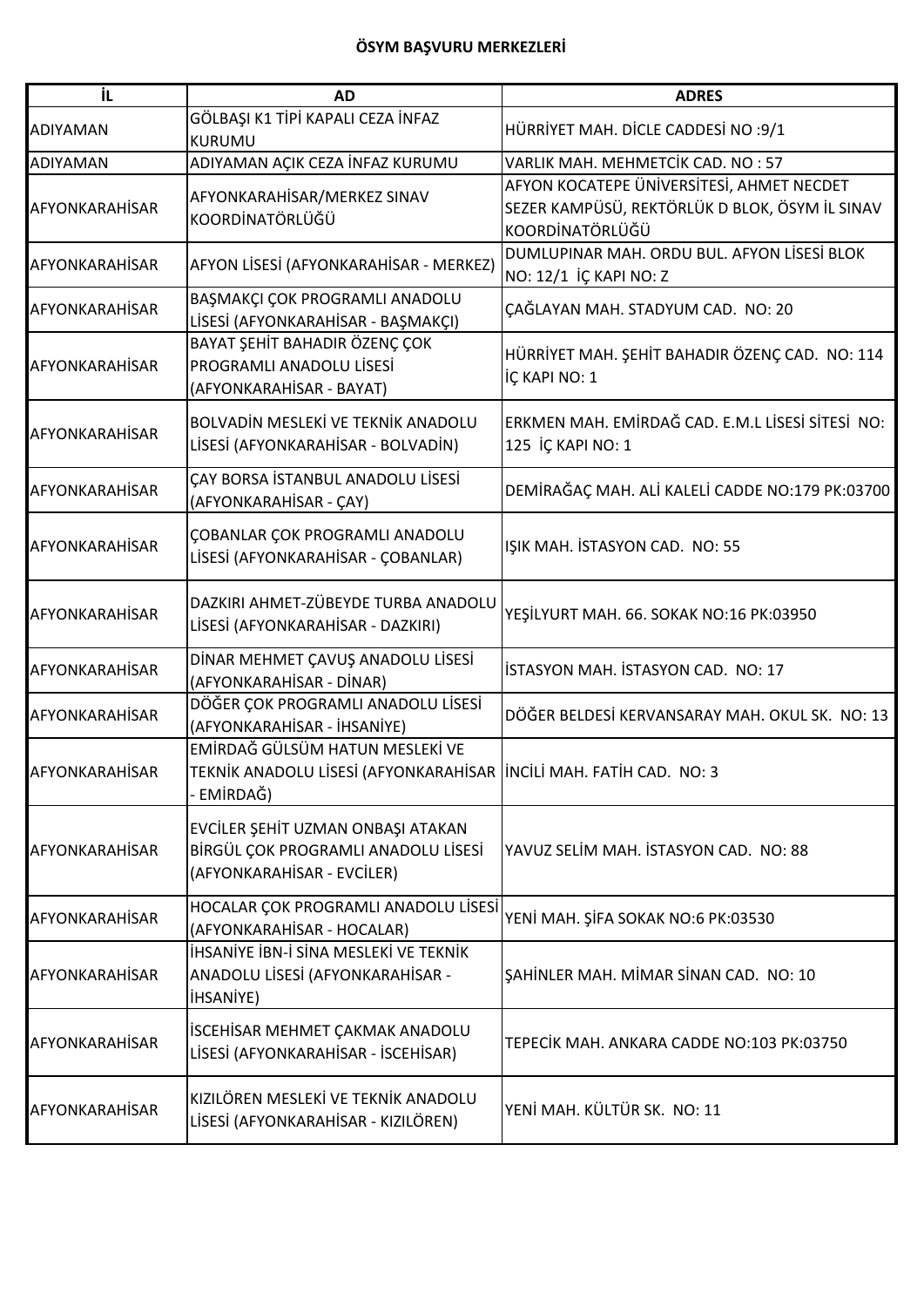| İL                    | <b>AD</b>                                                                                               | <b>ADRES</b>                                                                    |
|-----------------------|---------------------------------------------------------------------------------------------------------|---------------------------------------------------------------------------------|
| AFYONKARAHİSAR        | SULTANDAĞI DR. HALİL İBRAHİM ÖZSOY<br>MESLEKİ VE TEKNİK ANADOLU LİSESİ<br>(AFYONKARAHİSAR - SULTANDAĞI) | ÇAVUŞ MAH. ÜÇPINAR CADDE NO:2/2                                                 |
| AFYONKARAHİSAR        | <b>SUHUT ZAFER ANADOLU LISESI</b><br>(AFYONKARAHİSAR - ŞUHUT)                                           | TAŞLICA MAH. ZAFERYOLU CAD. NO: 14                                              |
| AFYONKARAHİSAR        | ZÜBEYDE HANIM MESLEKİ VE TEKNİK<br>ANADOLU LİSESİ (AFYONKARAHİSAR -<br>SANDIKLI)                        | ECE MAH. ALİ ÇETİNKAYA SOKAK NO:4 PK:03500                                      |
| <b>AFYONKARAHİSAR</b> | AFYONKARAHİSAR KAMPÜS AÇIK CEZA<br><b>INFAZ KURUMU</b>                                                  | ALİ İHSAN PAŞA MAH. SULTAN DİVANİ CD. NO:8/3                                    |
| <b>AFYONKARAHİSAR</b> | AFYONKARAHİSAR 1 NOLU T TİPİ KAPALI<br>CEZA İNFAZ KURUMU                                                | ALİ İHSAN PAŞA MAH. SULTAN DİVANI CAD. NO:8/1                                   |
| AFYONKARAHİSAR        | BOLVADİN C TİPİ KAPALI VE AÇIK CEZA<br><b>INFAZ KURUMU</b>                                              | YAKUP ŞEFKİPAŞA MAH. CEZAEVİ SK. N:10                                           |
| AFYONKARAHİSAR        | AFYONKARAHİSAR 2 NOLU T TİPİ KAPALI<br>CEZA İNFAZ KURUMU                                                | ALİ İHSAN PAŞA MAHALLESİ SULTAN DİVANI CADDESİ<br>NO:8/1                        |
| <b>AFYONKARAHİSAR</b> | AFYONKARAHİSAR AÇIK CEZA İNFAZ<br>KURUMU                                                                | ESENTEPE MAH. ADNAN MENDERES BLV. NO:52/1                                       |
| <b>AFYONKARAHİSAR</b> | DİNAR T TİPİ KAPALI VE AÇIK CEZA İNFAZ<br><b>KURUMU</b>                                                 |                                                                                 |
| <b>AFYONKARAHİSAR</b> | AFYONKARAHİSAR E TİPİ KAPALI CEZA İNFAZ<br><b>KURUMU</b>                                                | ESENTEPE, ZÜBEYDE HANIM CD. NO:1, 03040                                         |
| AFYONKARAHİSAR        | EMİRDAĞ AÇIK CEZA İNFAZ KURUMU                                                                          | EMİRDAĞ AÇIK CİK İNİLİ MAH DEMİR SOK                                            |
| <b>AFYONKARAHİSAR</b> | BOLVADİN T TİPİ KAPALI VE AÇIK CEZA<br><b>INFAZ KURUMU</b>                                              | ŞIHLAR MAH.9.ÇİFTLİKLER KÜMEEVLERİ NO:17                                        |
| AFYONKARAHİSAR        | SANDIKLI AÇIK CEZA İNFAZ KURUMU                                                                         | İSTASYON MAHALLESİ UŞAK CADDESİ NO:173                                          |
| AĞRI                  | AĞRI/DOĞUBAYAZIT SINAV<br>KOORDİNATÖRLÜĞÜ                                                               | AĞRI/DOĞUBAYAZIT SINAV KOORDİNATÖRLÜĞÜ                                          |
| AĞRI                  | AĞRI/MERKEZ SINAV KOORDİNATÖRLÜĞÜ                                                                       | AĞRI İBRAHİM ÇEÇEN ÜNİVERSİTESİ ERZURUM YOLU 4.<br>KM/ AĞRI.                    |
| AĞRI                  | AĞRI/PATNOS SINAV KOORDİNATÖRLÜĞÜ                                                                       | AĞRI/PATNOS SINAV KOORDİNATÖRLÜĞÜ                                               |
| AĞRI                  | ÇOK PROGRAMLI ANADOLU LİSESİ (AĞRI -<br>ELEŞKİRT)                                                       | İSTİKLAL MAH. CUMHURİYET CAD. NO: 249                                           |
| AĞRI                  | DİYADİN MESLEKİ VE TEKNİK ANADOLU<br>LİSESİ (AĞRI - DİYADİN)                                            | MURAT MAH. KAYMAKAM ÖZGÜR AZER KURAK CAD.<br>NO: 1                              |
| AĞRI                  | HAMUR ÇOK PROGRAMLI ANADOLU LİSESİ<br>(AĞRI - HAMUR)                                                    | YENİ MAH. YÜZBAŞI MÜFİT CAD. NO: 10                                             |
| AĞRI                  | ÖĞRETMEN NURGÜL GELTURAN MESLEKİ<br>VE TEKNİK ANADOLU LİSESİ (AĞRI -<br>MERKEZ)                         | YAVUZ MAH. YAŞAR KEMAL CAD. KIZ MESLEKİ VE<br>TEKNİK ANADOLU LİSESİ BLOK NO: 18 |
| AĞRI                  | TAŞLIÇAY ANADOLU LİSESİ (AĞRI -<br>TAŞLIÇAY)                                                            | 15 TEMMUZ ŞEHİTLER MAH. MARAŞAL FEVZİ ÇAKMAK<br>CADDE NO:24 PK:04800            |
| AĞRI                  | TUTAK ÇOK PROGRAMLI ANADOLU LİSESİ<br>(AĞRI - TUTAK)                                                    | CAMİ MAH. 304 SK. LİSE SİTESİ NO: 23                                            |
| AĞRI                  | AĞRI M TİPİ KAPALI CEZA İNFAZ KURUMU                                                                    | YENİ VAN YOLU                                                                   |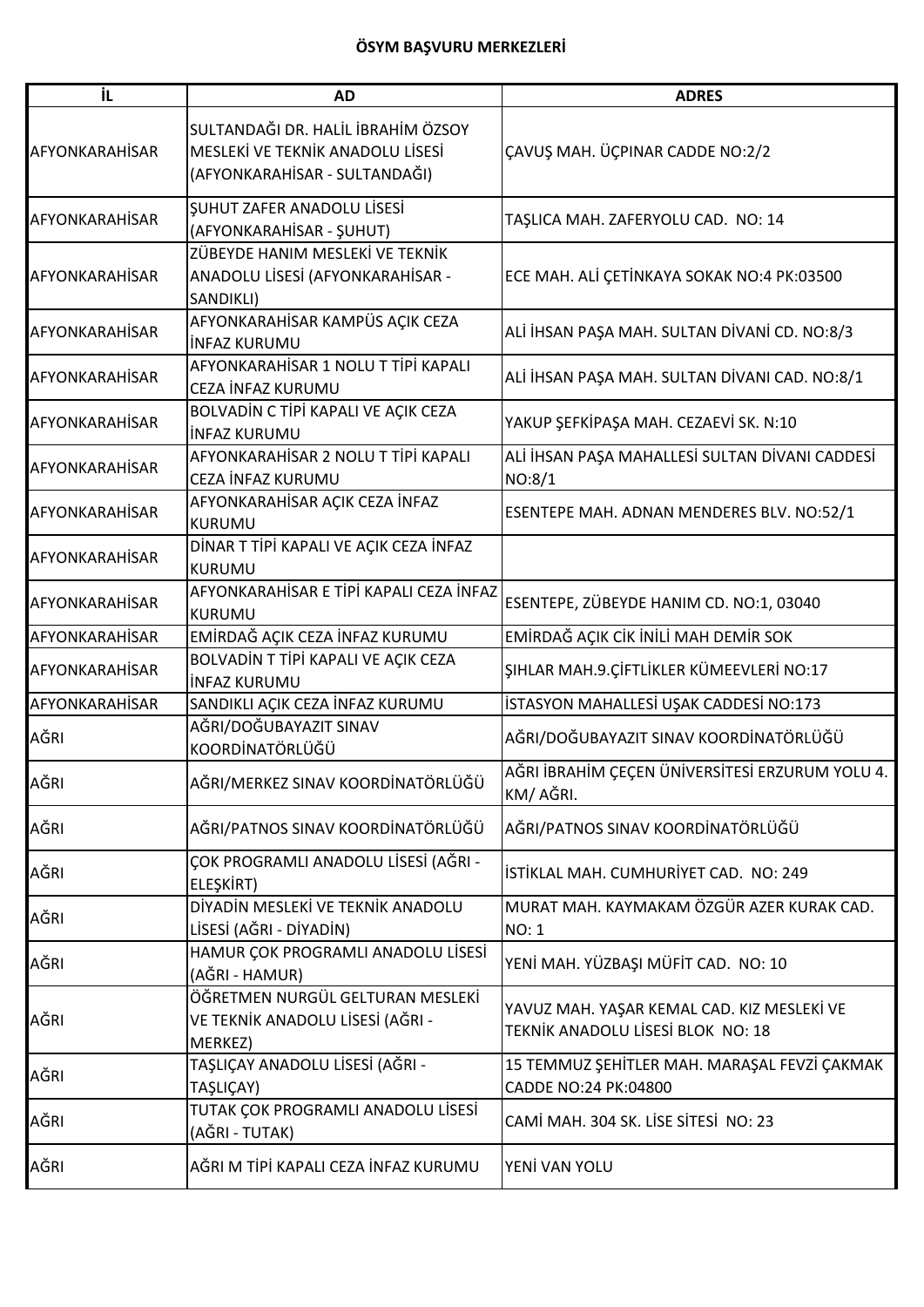| iL.            | <b>AD</b>                                                                               | <b>ADRES</b>                                                                                |
|----------------|-----------------------------------------------------------------------------------------|---------------------------------------------------------------------------------------------|
| AĞRI           | DOĞUBAYAZIT T TİPİ KAPALI VE AÇIK CEZA                                                  | SARIGÜL MAHALLESİ ÇEVRE YOLU BULVARI NO:15                                                  |
|                | <b>INFAZ KURUMU</b>                                                                     | <b>JANDARMA KOMANDO YANI</b>                                                                |
| AĞRI           | PATNOS L TİPİ KAPALI CEZA İNFAZ KURUMU                                                  | MALAZGİRT YOLU 15.KM PATNOS L TİPİ KAPALI CEZA                                              |
|                |                                                                                         | <b>INFAZ KURUMU</b>                                                                         |
| AĞRI           | PATNOS AÇIK CEZA İNFAZ KURUMU                                                           | MALAZGİRT YOLU ÜZERİ 15.KM DOĞANSU KÖYÜ                                                     |
| AĞRI           | AĞRI KAPALI CEZA İNFAZ KURUMU MÜD.                                                      | ABİDE MAHALLESİ ERZURUM CADDESİ 12. MEKANİZE<br>PİYADE TUGAYI YANI                          |
| <b>AKSARAY</b> | AKSARAY T TİPİ KAPALI VE AÇIK CEZA İNFAZ<br>KURUMU                                      | ARATOL BAHÇELİ MAH. CEZAEVİ SOK. NO 4                                                       |
| AKSARAY        | AKSARAY/MERKEZ SINAV<br>KOORDİNATÖRLÜĞÜ                                                 | AKSARAY ÜNİVERSİTESİ KAMPÜSÜ REKTÖRLÜK BİNASI<br>ZEMİN KAT ÖSYM BÜROSU                      |
| <b>AKSARAY</b> | AĞAÇÖREN ŞEHİT MENDERES TAŞKALE ÇOK<br>PROGRAMLI ANADOLU LİSESİ (AKSARAY -<br>AĞAÇÖREN) | GÜMÜŞTEPE MAH. TUZTAŞI SK. AGACOREN COK<br>PROGRAMLI ANADOLU LISESI BLOK NO: 24             |
| <b>AKSARAY</b> | AKSARAY MERKEZ ANADOLU LİSESİ<br>(AKSARAY - MERKEZ)                                     | SOFULAR MAH. 29 / GÜNDOĞDU CAD. AKSARAY LİSESİ<br>BLOK NO: 1 İÇ KAPI NO: 1                  |
| <b>AKSARAY</b> | ATATÜRK ANADOLU LİSESİ (AKSARAY -<br>MERKEZ)                                            | HACILAR HARMANI MAH. 49 / SELÇUK CAD. NO: 2 İÇ<br><b>KAPI NO: 1</b>                         |
| AKSARAY        | DEMİRCİ ÇOK PROGRAMLI ANADOLU LİSESİ<br>(AKSARAY - GÜLAĞAÇ)                             | DEMIRCI BELDESI KALEALTI MAH. GENÇ OSMAN CAD.<br>NO: 2 İÇ KAPI NO: 3                        |
| AKSARAY        | ESKİL ANADOLU İMAM HATİP LİSESİ<br>(AKSARAY - ESKİL)                                    | MERKEZ MAH. ALAADDİN CAD. KAMU SİTESİ OKUL VE<br>YURT BİNASI BLOK NO: 3/1 İÇ KAPI NO: 2     |
| <b>AKSARAY</b> | GÜZELYURT ANADOLU İMAM HATİP LİSESİ<br>(AKSARAY - GÜZELYURT)                            | YENİ MAH. ATATÜRK CADDE NO:45 PK:68500                                                      |
| <b>AKSARAY</b> | HACI MEHMET CÖMERT ÇOK PROGRAMLI<br>ANADOLU LİSESİ (AKSARAY - SARIYAHŞİ)                | ÖZAL MAH. SAĞLIK CAD. NO: 3                                                                 |
| <b>AKSARAY</b> | I. ALAADDİN KEYKUBAT ANADOLU LİSESİ<br>(AKSARAY - SULTANHANI)                           | TÜRKİSTAN MAH. SANAYİ CADDE NO:3 MERKEZ                                                     |
| AKSARAY        | IHLARA ANADOLU LİSESİ (AKSARAY -<br>GÜZELYURT)                                          | IHLARA BELDESİ HARMANLIK MAH. VADİ CAD. NO:<br>10/3                                         |
| <b>AKSARAY</b> | ŞEHİT SÜLEYMAN KÖSE ANADOLU LİSESİ<br>(AKSARAY - ORTAKÖY)                               | PLEVNE MAH. Ş.KOÇHİSAR CAD. NO: 6/1 İÇ KAPI NO: 1                                           |
| <b>AKSARAY</b> | ŞEHİT YAVUZ ÇOBAN MESLEKİ VE TEKNİK<br>ANADOLU LİSESİ (AKSARAY - MERKEZ)                | EREĞLİKAPI MAH. 11 / BEDİÜZZAMAN BUL. ENDÜSTRİ<br>MESLEK LİSESİ SİTESİ NO: 42 İÇ KAPI NO: 1 |
| <b>AMASYA</b>  | AMASYA/MERKEZ SINAV<br>KOORDİNATÖRLÜĞÜ                                                  | AKBİLEK MAH. MUHSİN YAZICIOĞLU CAD. NO:7 PK:<br>05100 MERKEZ/AMASYA                         |
| <b>AMASYA</b>  | AMASYA/MERZİFON SINAV<br>KOORDİNATÖRLÜĞÜ                                                | YUNUS EMRE MAH. ŞEHİT ÖZSARAÇ CAD.  A BLOK<br><b>NO.98</b>                                  |
| <b>AMASYA</b>  | ADİL CANDEMİR ÇOK PROGRAMLI<br>ANADOLU LİSESİ (AMASYA - HAMAMÖZÜ)                       | HAMITKAPLAN MAH. KOZA SOKAK NO:6 PK:5720                                                    |
| <b>AMASYA</b>  | AMASYA LİSESİ (AMASYA - MERKEZ)                                                         | DERE MAH. ÇELEBİ MEHMET CAD. NO: 11                                                         |
| <b>AMASYA</b>  | GÜMÜŞHACIKÖY ANADOLU İMAM HATİP<br>LİSESİ (AMASYA - GÜMÜŞHACIKÖY)                       | SARAY MAH. BURAK SOKAK NO:1 PK:05700                                                        |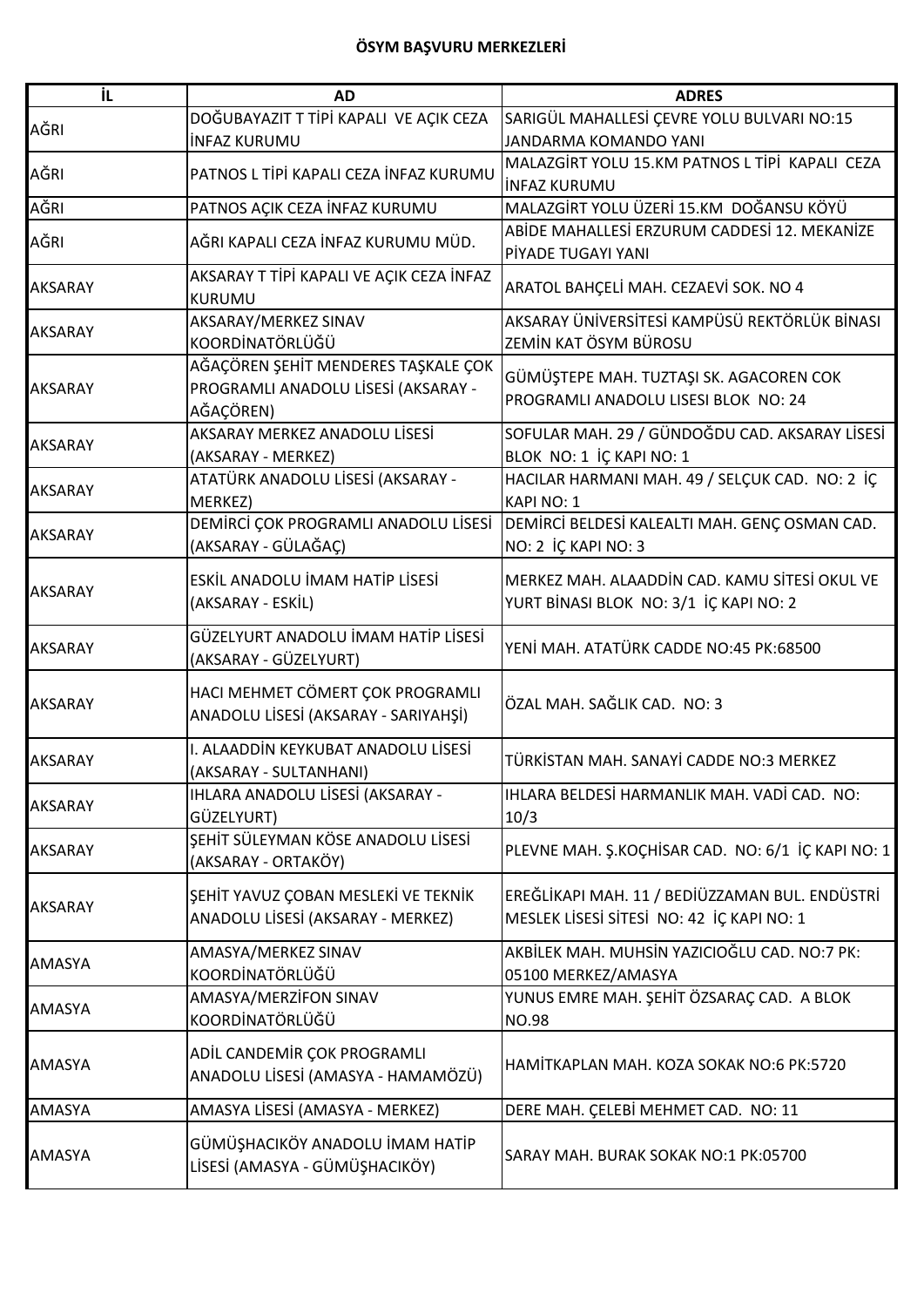| İL            | <b>AD</b>                                                                        | <b>ADRES</b>                                                                                                              |
|---------------|----------------------------------------------------------------------------------|---------------------------------------------------------------------------------------------------------------------------|
| <b>AMASYA</b> | SULUOVA ADNAN MENDERES MESLEKİ VE<br>TEKNİK ANADOLU LİSESİ (AMASYA -<br>SULUOVA) | MAARIF MAH. ORTAOKUL CAD. NO: 19                                                                                          |
| <b>AMASYA</b> | SEHİT BEKİR ÖZDEMİR ANADOLU İMAM<br>HATİP LİSESİ (AMASYA - TAŞOVA)               | DOĞU MAH. MİLLİ EGEMENLİK CAD. NO: 4 İÇ KAPI NO:                                                                          |
| <b>AMASYA</b> | ANADOLU LİSESİ (AMASYA - GÖYNÜCEK)                                               | ŞEHİT ERKAN KARAÇOBAN ÇOK PROGRAMLI MERKEZ MAH. AMASYA CAD. ÇOK PROĞRAMLI LİSE<br>SİTESİ NO: 85/1                         |
| <b>AMASYA</b> | MERZİFON A3 TİPİ KAPALI CEZA İNFAZ<br>KURUMU                                     | SOFULAR MAH. HÜSEYİN RIFATBAY CAD.NO:59                                                                                   |
| <b>AMASYA</b> | GÜMÜŞHACIKÖY AÇIK CEZA İNFAZ KURUMU SARAY MAHALLESİ CEZAEVİ CADDESİ NO:6         |                                                                                                                           |
| <b>AMASYA</b> | AMASYA E TİPİ KAPALI CEZA İNFAZ<br><b>KURUMU</b>                                 | HELVACI MAHALLESİ CAĞLAYAN CADDESİ NO:51                                                                                  |
| <b>ANKARA</b> | SİNCAN 2 NOLU YÜKSEK GÜVENLİKLİ KAPALI<br>CEZA İNFAZ KURUMU                      | ADALET MAHALLESİ ADALET KÜME EVLERİ NO:92/2                                                                               |
| <b>ANKARA</b> | ANKARA/ANKARA-2 SINAV<br>KOORDİNATÖRLÜĞÜ                                         | <b>EMNİYET MAHALLESİ MİLAS SOKAK NO:2</b><br>YENİMAHALLE (GAZİ ÜNİVERSİTESİ MERKEZ KAMPÜSÜ<br>A KAPISI YANI)              |
| <b>ANKARA</b> | ANKARA/BEYPAZARI SINAV<br>KOORDİNATÖRLÜĞÜ                                        | GAZİPAŞA MAHALLESİ, MİLİ EGEMENLİK CADDESİ<br>NO:226 / A                                                                  |
| <b>ANKARA</b> | ANKARA/MERKEZ SINAV<br>KOORDİNATÖRLÜĞÜ                                           | ÇETİN EMEÇ BULVARI 1290. SOKAK NO:2 YUKARI<br>ÖVEÇLER                                                                     |
| <b>ANKARA</b> | ANKARA/POLATLI SINAV<br>KOORDİNATÖRLÜĞÜ                                          | ANKARA HACI BAYRAM VELİ ÜNİVERSİTESİ POLATLI FEN<br>EDEBİYAT FAKÜLTESİ DEKANLIĞI, ŞEHİTLİK MAH.<br>DÜNDAR TAŞEN CAD.NO:82 |
| <b>ANKARA</b> | ANKARA/ŞEREFLİKOÇHİSAR SINAV<br>KOORDİNATÖRLÜĞÜ                                  | ANKARA YILDIRIM BEYAZIT ÜNİVERİSTESİ<br>ŞEREHLİKOÇHİSAR BERAT CÖMERTOĞLU MYO<br>YEŞİLOVA MAH. E-90 KARAYOLU ÜZERİ         |
| ANKARA        | ABİDİNPAŞA ANADOLU LİSESİ (ANKARA -<br>MAMAK)                                    | SAİMEKADIN MAH. CAMİ CAD. ABİDİNPAŞA ANADOLU<br>LİSESİ BLOK NO: 48/2                                                      |
| <b>ANKARA</b> | AHMET ALPER DİNÇER ANADOLU LİSESİ<br>(ANKARA - GÖLBAŞI)                          | <b>ŞAFAK MAH. 877. SOKAK NO:3 PK:06830</b>                                                                                |
| <b>ANKARA</b> | AKYURT MESLEKİ VE TEKNİK ANADOLU<br>LİSESİ (ANKARA - AKYURT)                     | YILDIRIM MAH. MEZARLIK CAD. NO: 11                                                                                        |
| <b>ANKARA</b> | ATATÜRK ANADOLU LİSESİ (ANKARA -<br>POLATLI)                                     | ŞENTEPE MAH. FATİN RÜŞTÜ ZORLU CADDE NO:38<br>PK:06900                                                                    |
| <b>ANKARA</b> | BAŞKENT OSB MESLEKİ VE TEKNİK<br>ANADOLU LİSESİ (ANKARA - SİNCAN)                | MALIKÖY BAŞKENT OSB MAH. 42 CAD. NO: 22A                                                                                  |
| <b>ANKARA</b> | BATTALGAZİ MESLEKİ VE TEKNİK ANADOLU<br>LİSESİ (ANKARA - MAMAK)                  | EKİN MAH. 1648. CADDE NO:18 PK:06320                                                                                      |
| <b>ANKARA</b> | ÇAMLIDERE ÇOK PROGRAMLI ANADOLU<br>LİSESİ (ANKARA - ÇAMLIDERE)                   | BEYLER MH. DİKİLİTAŞ KÜME EVLER NO:187-187                                                                                |
| <b>ANKARA</b> | ÇUBUK YILDIRIM BEYAZIT ANADOLU LİSESİ<br>(ANKARA - ÇUBUK)                        | CUMHURİYET MAH. FİDANLIK SOKAK NO:1 PK:06760                                                                              |
| <b>ANKARA</b> | DEDE KORKUT ANADOLU LİSESİ (ANKARA -<br>PURSAKLAR)                               | FATİH MAH. ÇİĞLİ SK. DEDE KORKUT ANADOLU LİSESİ<br><b>BLOK NO: 3A</b>                                                     |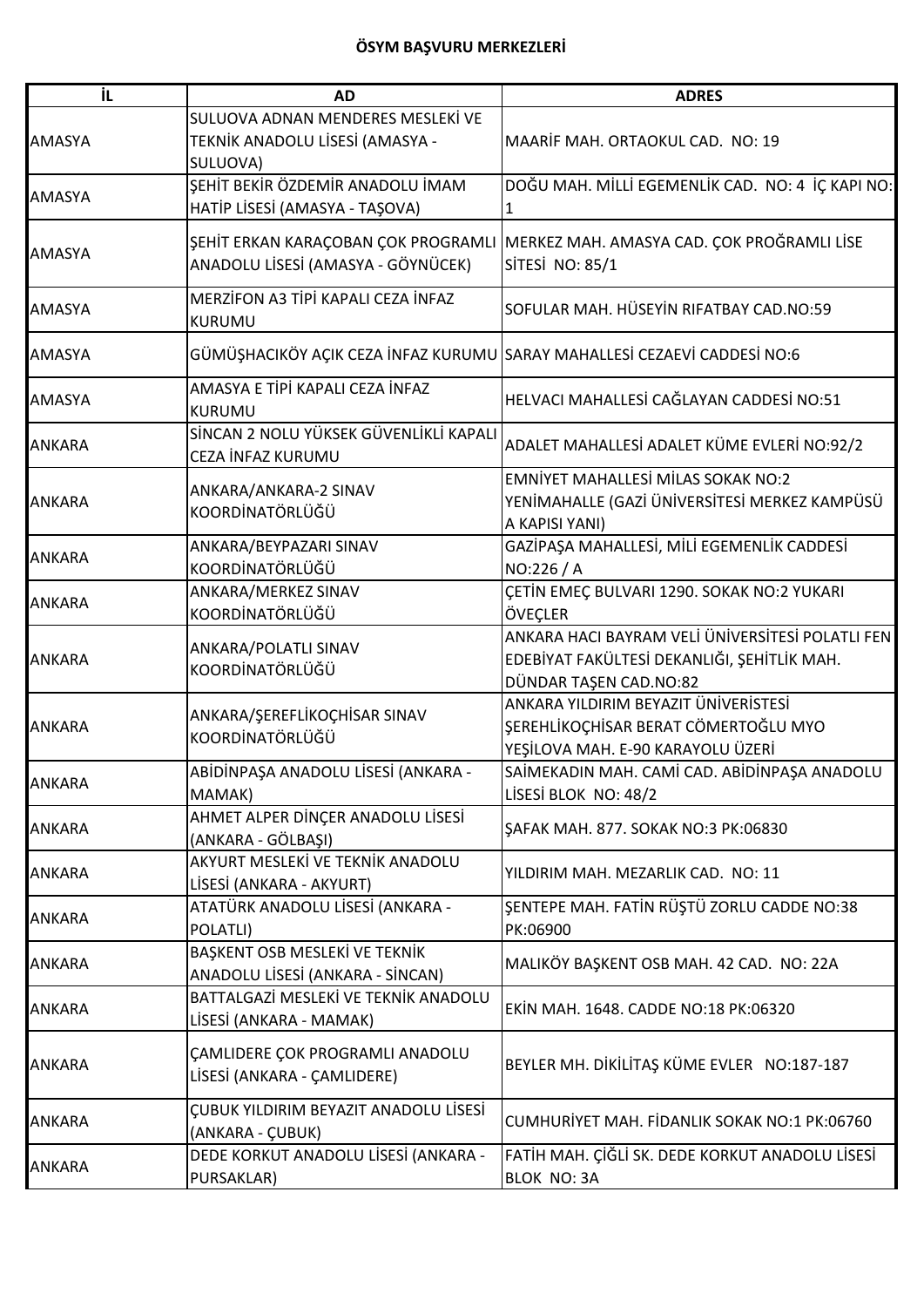| DR. ŞERAFETTİN TOMBULOĞLU ANADOLU<br>GAZİOSMANPAŞA MAH. ANKARA CAD. OKUL BLOK NO:<br>LİSESİ (ANKARA - GÖLBAŞI)<br>124<br>FAHRİ KORUTÜRK MAH. 686. SOKAK NO:3 PK:06480<br>EGE ANADOLU LİSESİ (ANKARA - MAMAK)<br>ELMADAĞ ANADOLU LİSESİ (ANKARA -<br>YENİCE MAH. CUMHURİYET CAD. ELMADAĞ ANADOLU<br><b>ANKARA</b><br>ELMADAĞ)<br>LİSESİ BLOK NO: 58<br>ERDEM BEYAZIT ANADOLU LİSESİ (ANKARA -<br>EYMİR MAH. ÇORUH SK. ERDEM BEYAZIT ANADOLU<br><b>ANKARA</b><br>GÖLBAŞI)<br>LİSESİ BLOK NO: 3<br>ETİMESGUT ŞEHİT KAYMAKAM<br>MUHAMMED FATİH SAFİTÜRK ANADOLU<br><b>ANKARA</b><br>ATAKENT MAH. 1478 CAD. NO: 1<br>İMAM HATİP LİSESİ (ANKARA - ETİMESGUT)<br>EVREN ÇOK PROGRAMLI ANADOLU LİSESİ<br>ESENTEPE MAH. CUMHURİYET CAD. EVREN ÇOK<br><b>ANKARA</b><br>PROGRAMLI ANADOLU LİSESİ BLOK NO: 22<br>(ANKARA - EVREN)<br>FATIH SULTAN MEHMET ANADOLU IMAM<br>BAĞLARBAŞI MAH. 436 CAD. FATIH SULTAN MEHMET<br>HATİP LİSESİ (ANKARA - KEÇİÖREN)<br>ANADOLU IMAM HATIP LISESI BLOK NO: 2<br>GÜDÜL SAFİYE AKDEDE ÇOK PROGRAMLI<br>YUKARI MAH. ÖZDAL SK. NO: 1<br><b>ANKARA</b><br>ANADOLU LİSESİ (ANKARA - GÜDÜL)<br>GÜZİDE ÜLKER MESLEKİ VE TEKNİK<br>ALTINOVA MAH. GİCİK CAD. GÜZİDE ANADOLU MSLK.<br><b>ANKARA</b><br>ANADOLU LİSESİ (ANKARA - PURSAKLAR)<br>LISESI BLOK NO: 4<br>HAYMANA ÇOK PROGRAMLI ANADOLU<br><b>ANKARA</b><br>YENİ MAH. ANKARA CAD.  NO: 53A<br>LİSESİ (ANKARA - HAYMANA)<br>İNÖNÜ ANADOLU LİSESİ (ANKARA -<br><b>ANKARA</b><br>ALTINPARK MAH. ERDA SK. NO: 14<br>ALTINDAĞ)<br>KAHRAMANKAZAN EFES MESLEKİ VE TEKNİK<br>FATİH MAH. ANKARA BUL. ENDÜSTRİ MESLEK LİSESİ<br>ANADOLU LİSESİ (ANKARA -<br><b>ANKARA</b><br><b>BLOK NO: 158</b><br>KAHRAMANKAZAN)<br>YILDIRIMBEYAZIT MAH. CİHAN CAD. KIZ ANADOLU<br>KAHRAMANKAZAN KIZ ANADOLU İMAM<br><b>ANKARA</b><br>HATİP LİSESİ (ANKARA - KAHRAMANKAZAN)<br>IMAM HATIP LISESI PROJE OKULU BLOK NO: 38<br>KAHRAMANKAZAN MESLEKİ VE TEKNİK<br>ATATÜRK MAH, İNÖNÜ CAD. NO: 22<br>ANADOLU LİSESİ (ANKARA -<br><b>ANKARA</b><br>KAHRAMANKAZAN)<br>KALABA MESLEKİ VE TEKNİK ANADOLU<br>GÜÇLÜKAYA MAH. FATİH CAD. NO: 46<br>LİSESİ (ANKARA - KEÇİÖREN)<br>KALECİK ANADOLU LİSESİ (ANKARA -<br>YENİDOĞAN YEŞİLYURT MAH. HÜSEYİN SAĞIRKAYA<br>KALECIK)<br><b>BUL. NO: 44</b><br>KEÇİÖREN SOSYAL BİLİMLER LİSESİ (ANKARA GÜMÜŞDERE MAH. YAVUZ SULTAN SELİM BULVARI<br>- KEÇİÖREN)<br>NO:7/6<br>KEMAL ŞAHİN MESLEKİ VE TEKNİK<br>ŞENTEPE MAH. ATATÜRK BUL. HACETTEPE MESLEK<br><b>ANKARA</b><br>ANADOLU LİSESİ (ANKARA - BALA)<br>YÜK.O. BLOK NO: 34<br>KIZILCAHAMAM ANADOLU LİSESİ (ANKARA<br>AKÇAY MAH. REMZİYE ÖZTOPRAK CADDE NO:16<br>KIZILCAHAMAM)<br>PK:06890<br>LEYLA TURGUT ANADOLU LİSESİ (ANKARA -<br>PROF. DR. AHMET TANER KIŞLALI MAH. 2926 CAD. | İL            | <b>AD</b> | <b>ADRES</b>                   |
|--------------------------------------------------------------------------------------------------------------------------------------------------------------------------------------------------------------------------------------------------------------------------------------------------------------------------------------------------------------------------------------------------------------------------------------------------------------------------------------------------------------------------------------------------------------------------------------------------------------------------------------------------------------------------------------------------------------------------------------------------------------------------------------------------------------------------------------------------------------------------------------------------------------------------------------------------------------------------------------------------------------------------------------------------------------------------------------------------------------------------------------------------------------------------------------------------------------------------------------------------------------------------------------------------------------------------------------------------------------------------------------------------------------------------------------------------------------------------------------------------------------------------------------------------------------------------------------------------------------------------------------------------------------------------------------------------------------------------------------------------------------------------------------------------------------------------------------------------------------------------------------------------------------------------------------------------------------------------------------------------------------------------------------------------------------------------------------------------------------------------------------------------------------------------------------------------------------------------------------------------------------------------------------------------------------------------------------------------------------------------------------------------------------------------------------------------------------------------------------------------------------------------------------------------------------------------------------------------------------------------------------------------------------------------------------------------------------------|---------------|-----------|--------------------------------|
|                                                                                                                                                                                                                                                                                                                                                                                                                                                                                                                                                                                                                                                                                                                                                                                                                                                                                                                                                                                                                                                                                                                                                                                                                                                                                                                                                                                                                                                                                                                                                                                                                                                                                                                                                                                                                                                                                                                                                                                                                                                                                                                                                                                                                                                                                                                                                                                                                                                                                                                                                                                                                                                                                                                    | <b>ANKARA</b> |           |                                |
|                                                                                                                                                                                                                                                                                                                                                                                                                                                                                                                                                                                                                                                                                                                                                                                                                                                                                                                                                                                                                                                                                                                                                                                                                                                                                                                                                                                                                                                                                                                                                                                                                                                                                                                                                                                                                                                                                                                                                                                                                                                                                                                                                                                                                                                                                                                                                                                                                                                                                                                                                                                                                                                                                                                    |               |           |                                |
|                                                                                                                                                                                                                                                                                                                                                                                                                                                                                                                                                                                                                                                                                                                                                                                                                                                                                                                                                                                                                                                                                                                                                                                                                                                                                                                                                                                                                                                                                                                                                                                                                                                                                                                                                                                                                                                                                                                                                                                                                                                                                                                                                                                                                                                                                                                                                                                                                                                                                                                                                                                                                                                                                                                    | <b>ANKARA</b> |           |                                |
|                                                                                                                                                                                                                                                                                                                                                                                                                                                                                                                                                                                                                                                                                                                                                                                                                                                                                                                                                                                                                                                                                                                                                                                                                                                                                                                                                                                                                                                                                                                                                                                                                                                                                                                                                                                                                                                                                                                                                                                                                                                                                                                                                                                                                                                                                                                                                                                                                                                                                                                                                                                                                                                                                                                    |               |           |                                |
|                                                                                                                                                                                                                                                                                                                                                                                                                                                                                                                                                                                                                                                                                                                                                                                                                                                                                                                                                                                                                                                                                                                                                                                                                                                                                                                                                                                                                                                                                                                                                                                                                                                                                                                                                                                                                                                                                                                                                                                                                                                                                                                                                                                                                                                                                                                                                                                                                                                                                                                                                                                                                                                                                                                    |               |           |                                |
|                                                                                                                                                                                                                                                                                                                                                                                                                                                                                                                                                                                                                                                                                                                                                                                                                                                                                                                                                                                                                                                                                                                                                                                                                                                                                                                                                                                                                                                                                                                                                                                                                                                                                                                                                                                                                                                                                                                                                                                                                                                                                                                                                                                                                                                                                                                                                                                                                                                                                                                                                                                                                                                                                                                    |               |           |                                |
|                                                                                                                                                                                                                                                                                                                                                                                                                                                                                                                                                                                                                                                                                                                                                                                                                                                                                                                                                                                                                                                                                                                                                                                                                                                                                                                                                                                                                                                                                                                                                                                                                                                                                                                                                                                                                                                                                                                                                                                                                                                                                                                                                                                                                                                                                                                                                                                                                                                                                                                                                                                                                                                                                                                    |               |           |                                |
|                                                                                                                                                                                                                                                                                                                                                                                                                                                                                                                                                                                                                                                                                                                                                                                                                                                                                                                                                                                                                                                                                                                                                                                                                                                                                                                                                                                                                                                                                                                                                                                                                                                                                                                                                                                                                                                                                                                                                                                                                                                                                                                                                                                                                                                                                                                                                                                                                                                                                                                                                                                                                                                                                                                    |               |           |                                |
|                                                                                                                                                                                                                                                                                                                                                                                                                                                                                                                                                                                                                                                                                                                                                                                                                                                                                                                                                                                                                                                                                                                                                                                                                                                                                                                                                                                                                                                                                                                                                                                                                                                                                                                                                                                                                                                                                                                                                                                                                                                                                                                                                                                                                                                                                                                                                                                                                                                                                                                                                                                                                                                                                                                    |               |           |                                |
|                                                                                                                                                                                                                                                                                                                                                                                                                                                                                                                                                                                                                                                                                                                                                                                                                                                                                                                                                                                                                                                                                                                                                                                                                                                                                                                                                                                                                                                                                                                                                                                                                                                                                                                                                                                                                                                                                                                                                                                                                                                                                                                                                                                                                                                                                                                                                                                                                                                                                                                                                                                                                                                                                                                    |               |           |                                |
|                                                                                                                                                                                                                                                                                                                                                                                                                                                                                                                                                                                                                                                                                                                                                                                                                                                                                                                                                                                                                                                                                                                                                                                                                                                                                                                                                                                                                                                                                                                                                                                                                                                                                                                                                                                                                                                                                                                                                                                                                                                                                                                                                                                                                                                                                                                                                                                                                                                                                                                                                                                                                                                                                                                    |               |           |                                |
|                                                                                                                                                                                                                                                                                                                                                                                                                                                                                                                                                                                                                                                                                                                                                                                                                                                                                                                                                                                                                                                                                                                                                                                                                                                                                                                                                                                                                                                                                                                                                                                                                                                                                                                                                                                                                                                                                                                                                                                                                                                                                                                                                                                                                                                                                                                                                                                                                                                                                                                                                                                                                                                                                                                    |               |           |                                |
|                                                                                                                                                                                                                                                                                                                                                                                                                                                                                                                                                                                                                                                                                                                                                                                                                                                                                                                                                                                                                                                                                                                                                                                                                                                                                                                                                                                                                                                                                                                                                                                                                                                                                                                                                                                                                                                                                                                                                                                                                                                                                                                                                                                                                                                                                                                                                                                                                                                                                                                                                                                                                                                                                                                    |               |           |                                |
|                                                                                                                                                                                                                                                                                                                                                                                                                                                                                                                                                                                                                                                                                                                                                                                                                                                                                                                                                                                                                                                                                                                                                                                                                                                                                                                                                                                                                                                                                                                                                                                                                                                                                                                                                                                                                                                                                                                                                                                                                                                                                                                                                                                                                                                                                                                                                                                                                                                                                                                                                                                                                                                                                                                    |               |           |                                |
|                                                                                                                                                                                                                                                                                                                                                                                                                                                                                                                                                                                                                                                                                                                                                                                                                                                                                                                                                                                                                                                                                                                                                                                                                                                                                                                                                                                                                                                                                                                                                                                                                                                                                                                                                                                                                                                                                                                                                                                                                                                                                                                                                                                                                                                                                                                                                                                                                                                                                                                                                                                                                                                                                                                    | <b>ANKARA</b> |           |                                |
|                                                                                                                                                                                                                                                                                                                                                                                                                                                                                                                                                                                                                                                                                                                                                                                                                                                                                                                                                                                                                                                                                                                                                                                                                                                                                                                                                                                                                                                                                                                                                                                                                                                                                                                                                                                                                                                                                                                                                                                                                                                                                                                                                                                                                                                                                                                                                                                                                                                                                                                                                                                                                                                                                                                    |               |           |                                |
|                                                                                                                                                                                                                                                                                                                                                                                                                                                                                                                                                                                                                                                                                                                                                                                                                                                                                                                                                                                                                                                                                                                                                                                                                                                                                                                                                                                                                                                                                                                                                                                                                                                                                                                                                                                                                                                                                                                                                                                                                                                                                                                                                                                                                                                                                                                                                                                                                                                                                                                                                                                                                                                                                                                    |               |           |                                |
|                                                                                                                                                                                                                                                                                                                                                                                                                                                                                                                                                                                                                                                                                                                                                                                                                                                                                                                                                                                                                                                                                                                                                                                                                                                                                                                                                                                                                                                                                                                                                                                                                                                                                                                                                                                                                                                                                                                                                                                                                                                                                                                                                                                                                                                                                                                                                                                                                                                                                                                                                                                                                                                                                                                    |               |           |                                |
|                                                                                                                                                                                                                                                                                                                                                                                                                                                                                                                                                                                                                                                                                                                                                                                                                                                                                                                                                                                                                                                                                                                                                                                                                                                                                                                                                                                                                                                                                                                                                                                                                                                                                                                                                                                                                                                                                                                                                                                                                                                                                                                                                                                                                                                                                                                                                                                                                                                                                                                                                                                                                                                                                                                    |               |           |                                |
|                                                                                                                                                                                                                                                                                                                                                                                                                                                                                                                                                                                                                                                                                                                                                                                                                                                                                                                                                                                                                                                                                                                                                                                                                                                                                                                                                                                                                                                                                                                                                                                                                                                                                                                                                                                                                                                                                                                                                                                                                                                                                                                                                                                                                                                                                                                                                                                                                                                                                                                                                                                                                                                                                                                    |               |           |                                |
|                                                                                                                                                                                                                                                                                                                                                                                                                                                                                                                                                                                                                                                                                                                                                                                                                                                                                                                                                                                                                                                                                                                                                                                                                                                                                                                                                                                                                                                                                                                                                                                                                                                                                                                                                                                                                                                                                                                                                                                                                                                                                                                                                                                                                                                                                                                                                                                                                                                                                                                                                                                                                                                                                                                    |               |           |                                |
|                                                                                                                                                                                                                                                                                                                                                                                                                                                                                                                                                                                                                                                                                                                                                                                                                                                                                                                                                                                                                                                                                                                                                                                                                                                                                                                                                                                                                                                                                                                                                                                                                                                                                                                                                                                                                                                                                                                                                                                                                                                                                                                                                                                                                                                                                                                                                                                                                                                                                                                                                                                                                                                                                                                    |               |           |                                |
|                                                                                                                                                                                                                                                                                                                                                                                                                                                                                                                                                                                                                                                                                                                                                                                                                                                                                                                                                                                                                                                                                                                                                                                                                                                                                                                                                                                                                                                                                                                                                                                                                                                                                                                                                                                                                                                                                                                                                                                                                                                                                                                                                                                                                                                                                                                                                                                                                                                                                                                                                                                                                                                                                                                    |               |           |                                |
|                                                                                                                                                                                                                                                                                                                                                                                                                                                                                                                                                                                                                                                                                                                                                                                                                                                                                                                                                                                                                                                                                                                                                                                                                                                                                                                                                                                                                                                                                                                                                                                                                                                                                                                                                                                                                                                                                                                                                                                                                                                                                                                                                                                                                                                                                                                                                                                                                                                                                                                                                                                                                                                                                                                    |               |           |                                |
|                                                                                                                                                                                                                                                                                                                                                                                                                                                                                                                                                                                                                                                                                                                                                                                                                                                                                                                                                                                                                                                                                                                                                                                                                                                                                                                                                                                                                                                                                                                                                                                                                                                                                                                                                                                                                                                                                                                                                                                                                                                                                                                                                                                                                                                                                                                                                                                                                                                                                                                                                                                                                                                                                                                    |               |           |                                |
|                                                                                                                                                                                                                                                                                                                                                                                                                                                                                                                                                                                                                                                                                                                                                                                                                                                                                                                                                                                                                                                                                                                                                                                                                                                                                                                                                                                                                                                                                                                                                                                                                                                                                                                                                                                                                                                                                                                                                                                                                                                                                                                                                                                                                                                                                                                                                                                                                                                                                                                                                                                                                                                                                                                    |               |           |                                |
|                                                                                                                                                                                                                                                                                                                                                                                                                                                                                                                                                                                                                                                                                                                                                                                                                                                                                                                                                                                                                                                                                                                                                                                                                                                                                                                                                                                                                                                                                                                                                                                                                                                                                                                                                                                                                                                                                                                                                                                                                                                                                                                                                                                                                                                                                                                                                                                                                                                                                                                                                                                                                                                                                                                    |               |           |                                |
|                                                                                                                                                                                                                                                                                                                                                                                                                                                                                                                                                                                                                                                                                                                                                                                                                                                                                                                                                                                                                                                                                                                                                                                                                                                                                                                                                                                                                                                                                                                                                                                                                                                                                                                                                                                                                                                                                                                                                                                                                                                                                                                                                                                                                                                                                                                                                                                                                                                                                                                                                                                                                                                                                                                    |               |           |                                |
|                                                                                                                                                                                                                                                                                                                                                                                                                                                                                                                                                                                                                                                                                                                                                                                                                                                                                                                                                                                                                                                                                                                                                                                                                                                                                                                                                                                                                                                                                                                                                                                                                                                                                                                                                                                                                                                                                                                                                                                                                                                                                                                                                                                                                                                                                                                                                                                                                                                                                                                                                                                                                                                                                                                    |               |           |                                |
|                                                                                                                                                                                                                                                                                                                                                                                                                                                                                                                                                                                                                                                                                                                                                                                                                                                                                                                                                                                                                                                                                                                                                                                                                                                                                                                                                                                                                                                                                                                                                                                                                                                                                                                                                                                                                                                                                                                                                                                                                                                                                                                                                                                                                                                                                                                                                                                                                                                                                                                                                                                                                                                                                                                    |               |           |                                |
|                                                                                                                                                                                                                                                                                                                                                                                                                                                                                                                                                                                                                                                                                                                                                                                                                                                                                                                                                                                                                                                                                                                                                                                                                                                                                                                                                                                                                                                                                                                                                                                                                                                                                                                                                                                                                                                                                                                                                                                                                                                                                                                                                                                                                                                                                                                                                                                                                                                                                                                                                                                                                                                                                                                    |               |           |                                |
|                                                                                                                                                                                                                                                                                                                                                                                                                                                                                                                                                                                                                                                                                                                                                                                                                                                                                                                                                                                                                                                                                                                                                                                                                                                                                                                                                                                                                                                                                                                                                                                                                                                                                                                                                                                                                                                                                                                                                                                                                                                                                                                                                                                                                                                                                                                                                                                                                                                                                                                                                                                                                                                                                                                    |               |           |                                |
|                                                                                                                                                                                                                                                                                                                                                                                                                                                                                                                                                                                                                                                                                                                                                                                                                                                                                                                                                                                                                                                                                                                                                                                                                                                                                                                                                                                                                                                                                                                                                                                                                                                                                                                                                                                                                                                                                                                                                                                                                                                                                                                                                                                                                                                                                                                                                                                                                                                                                                                                                                                                                                                                                                                    |               |           |                                |
|                                                                                                                                                                                                                                                                                                                                                                                                                                                                                                                                                                                                                                                                                                                                                                                                                                                                                                                                                                                                                                                                                                                                                                                                                                                                                                                                                                                                                                                                                                                                                                                                                                                                                                                                                                                                                                                                                                                                                                                                                                                                                                                                                                                                                                                                                                                                                                                                                                                                                                                                                                                                                                                                                                                    |               |           |                                |
|                                                                                                                                                                                                                                                                                                                                                                                                                                                                                                                                                                                                                                                                                                                                                                                                                                                                                                                                                                                                                                                                                                                                                                                                                                                                                                                                                                                                                                                                                                                                                                                                                                                                                                                                                                                                                                                                                                                                                                                                                                                                                                                                                                                                                                                                                                                                                                                                                                                                                                                                                                                                                                                                                                                    |               |           |                                |
|                                                                                                                                                                                                                                                                                                                                                                                                                                                                                                                                                                                                                                                                                                                                                                                                                                                                                                                                                                                                                                                                                                                                                                                                                                                                                                                                                                                                                                                                                                                                                                                                                                                                                                                                                                                                                                                                                                                                                                                                                                                                                                                                                                                                                                                                                                                                                                                                                                                                                                                                                                                                                                                                                                                    | <b>ANKARA</b> |           |                                |
|                                                                                                                                                                                                                                                                                                                                                                                                                                                                                                                                                                                                                                                                                                                                                                                                                                                                                                                                                                                                                                                                                                                                                                                                                                                                                                                                                                                                                                                                                                                                                                                                                                                                                                                                                                                                                                                                                                                                                                                                                                                                                                                                                                                                                                                                                                                                                                                                                                                                                                                                                                                                                                                                                                                    |               |           |                                |
|                                                                                                                                                                                                                                                                                                                                                                                                                                                                                                                                                                                                                                                                                                                                                                                                                                                                                                                                                                                                                                                                                                                                                                                                                                                                                                                                                                                                                                                                                                                                                                                                                                                                                                                                                                                                                                                                                                                                                                                                                                                                                                                                                                                                                                                                                                                                                                                                                                                                                                                                                                                                                                                                                                                    | <b>ANKARA</b> |           |                                |
|                                                                                                                                                                                                                                                                                                                                                                                                                                                                                                                                                                                                                                                                                                                                                                                                                                                                                                                                                                                                                                                                                                                                                                                                                                                                                                                                                                                                                                                                                                                                                                                                                                                                                                                                                                                                                                                                                                                                                                                                                                                                                                                                                                                                                                                                                                                                                                                                                                                                                                                                                                                                                                                                                                                    |               |           |                                |
|                                                                                                                                                                                                                                                                                                                                                                                                                                                                                                                                                                                                                                                                                                                                                                                                                                                                                                                                                                                                                                                                                                                                                                                                                                                                                                                                                                                                                                                                                                                                                                                                                                                                                                                                                                                                                                                                                                                                                                                                                                                                                                                                                                                                                                                                                                                                                                                                                                                                                                                                                                                                                                                                                                                    | <b>ANKARA</b> |           |                                |
|                                                                                                                                                                                                                                                                                                                                                                                                                                                                                                                                                                                                                                                                                                                                                                                                                                                                                                                                                                                                                                                                                                                                                                                                                                                                                                                                                                                                                                                                                                                                                                                                                                                                                                                                                                                                                                                                                                                                                                                                                                                                                                                                                                                                                                                                                                                                                                                                                                                                                                                                                                                                                                                                                                                    |               |           |                                |
|                                                                                                                                                                                                                                                                                                                                                                                                                                                                                                                                                                                                                                                                                                                                                                                                                                                                                                                                                                                                                                                                                                                                                                                                                                                                                                                                                                                                                                                                                                                                                                                                                                                                                                                                                                                                                                                                                                                                                                                                                                                                                                                                                                                                                                                                                                                                                                                                                                                                                                                                                                                                                                                                                                                    |               |           |                                |
|                                                                                                                                                                                                                                                                                                                                                                                                                                                                                                                                                                                                                                                                                                                                                                                                                                                                                                                                                                                                                                                                                                                                                                                                                                                                                                                                                                                                                                                                                                                                                                                                                                                                                                                                                                                                                                                                                                                                                                                                                                                                                                                                                                                                                                                                                                                                                                                                                                                                                                                                                                                                                                                                                                                    |               |           |                                |
|                                                                                                                                                                                                                                                                                                                                                                                                                                                                                                                                                                                                                                                                                                                                                                                                                                                                                                                                                                                                                                                                                                                                                                                                                                                                                                                                                                                                                                                                                                                                                                                                                                                                                                                                                                                                                                                                                                                                                                                                                                                                                                                                                                                                                                                                                                                                                                                                                                                                                                                                                                                                                                                                                                                    | <b>ANKARA</b> |           |                                |
|                                                                                                                                                                                                                                                                                                                                                                                                                                                                                                                                                                                                                                                                                                                                                                                                                                                                                                                                                                                                                                                                                                                                                                                                                                                                                                                                                                                                                                                                                                                                                                                                                                                                                                                                                                                                                                                                                                                                                                                                                                                                                                                                                                                                                                                                                                                                                                                                                                                                                                                                                                                                                                                                                                                    | <b>ANKARA</b> |           |                                |
|                                                                                                                                                                                                                                                                                                                                                                                                                                                                                                                                                                                                                                                                                                                                                                                                                                                                                                                                                                                                                                                                                                                                                                                                                                                                                                                                                                                                                                                                                                                                                                                                                                                                                                                                                                                                                                                                                                                                                                                                                                                                                                                                                                                                                                                                                                                                                                                                                                                                                                                                                                                                                                                                                                                    |               | ÇANKAYA)  | LEYLA TURGUT LİSESİ BLOK NO: 6 |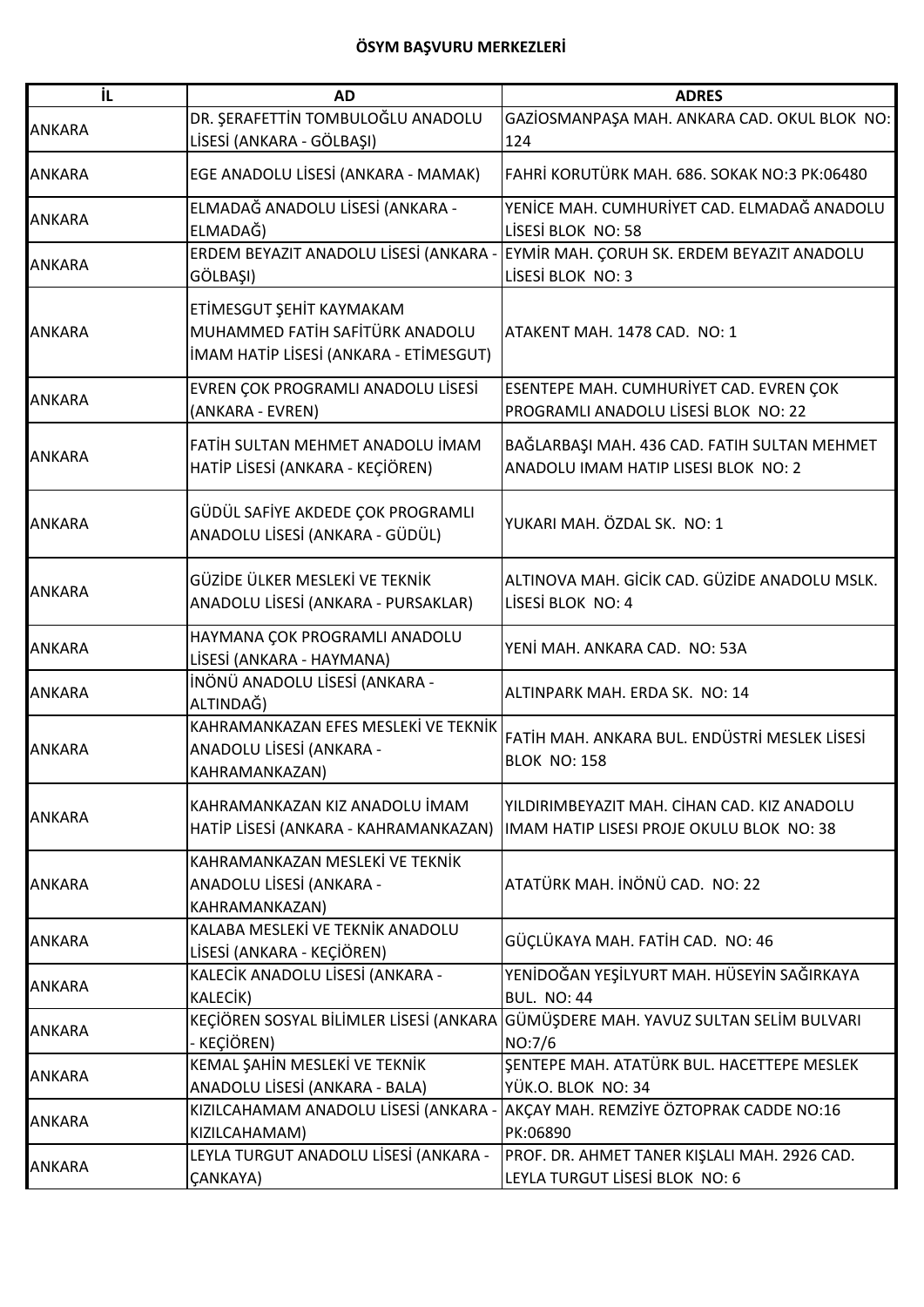| İL.           | <b>AD</b>                                                                                            | <b>ADRES</b>                                                                                           |
|---------------|------------------------------------------------------------------------------------------------------|--------------------------------------------------------------------------------------------------------|
|               | MUSTAFA HAKAN GÜVENÇER FEN LİSESİ                                                                    | YILDIRIMBEYAZIT MAH. DURHASAN CAD. NO: 68                                                              |
| <b>ANKARA</b> | (ANKARA - KAHRAMANKAZAN)                                                                             | <b>KAZAN</b>                                                                                           |
| <b>ANKARA</b> | MUSTAFA KEMAL ANADOLU LİSESİ (ANKARA<br>- YENİMAHALLE)                                               | GAYRET MAH. İVEDİK CADDE NO:23 PK:06190                                                                |
| <b>ANKARA</b> | NAİME-ALİ KARATAŞ MESLEKİ VE TEKNİK<br>ANADOLU LİSESİ (ANKARA - AYAŞ)                                | HACIMEMI MAH. ÇAKMAK SK. NO: 13                                                                        |
| <b>ANKARA</b> | NALLIHAN ŞEHİT HULKİ BEYDİLİ MESLEKİ VE<br>TEKNİK ANADOLU LİSESİ (ANKARA -<br>NALLIHAN)              | FATIH MAH. SEYRANGAH CADDE NO:9/A                                                                      |
| <b>ANKARA</b> | OSTİM ŞEHİT ALPER ZOR MESLEKİ VE<br>TEKNİK ANADOLU LİSESİ (ANKARA -<br>YENİMAHALLE)                  | ILKYERLEŞİM MAH. 1901. CADDE NO:2 PK:06370                                                             |
| <b>ANKARA</b> | POLATLI FATİH MESLEKİ VE TEKNİK<br>ANADOLU LİSESİ (ANKARA - POLATLI)                                 | FATİH MAH. ATATÜRK CAD. NO: 158 İÇ KAPI NO: 1                                                          |
| <b>ANKARA</b> | PROF.DR.NECMETTIN ERBAKAN ANADOLU<br>İMAM HATİP LİSESİ (ANKARA - KEÇİÖREN)                           | AYVALI MAH. SAZAK SOKAK NO:2 PK:06100                                                                  |
| <b>ANKARA</b> | SİNCAN ANADOLU İMAM HATİP LİSESİ<br>(ANKARA - SİNCAN)                                                | OSMANLI MAH. VATAN CAD. İMAM HATİP LİSESİ BLOK<br><b>NO: 97</b>                                        |
| <b>ANKARA</b> | SEHİT AYTEKİN KURU ANADOLU LİSESİ<br>(ANKARA - ETİMESGUT)                                            | GÜZELKENT MAH. LOZAN BARIŞI CAD. NO: 22                                                                |
| <b>ANKARA</b> | ŞEHİT KARA PİLOT ÜSTEĞMEN TAHSİN<br>BARUTÇU MESLEKİ VE TEKNİK ANADOLU<br>LİSESİ (ANKARA - ETİMESGUT) | ATAYURT MAH. 4459 CAD. ŞEHİT KARA PİLOT<br>ÜSTEĞMEN TAHSİN BARUTÇU LİSE BLOK NO: 9                     |
| <b>ANKARA</b> | ŞEHİT MEHMET KARAKAŞOĞLU MESLEKİ VE<br>TEKNİK ANADOLU LİSESİ (ANKARA -<br><b>KEÇİÖREN)</b>           | ADNAN MENDERES MAH. 1063. CADDE NO:3 PK:06300                                                          |
| <b>ANKARA</b> | ŞEHİT OĞUZHAN YAŞAR ANADOLU LİSESİ<br>(ANKARA - ETİMESGUT)                                           | ERYAMAN MAH. 279 CAD. TOKİ ANADOLU LİSESİ BLOK<br><b>NO: 3</b>                                         |
| <b>ANKARA</b> | SEHİT ÖMER HALİSDEMİR ANADOLU İMAM<br>HATİP LİSESİ (ANKARA - YENİMAHALLE)                            | SERHAT MAH. 1290 SK. ŞEHİT ÖMER HALİSDEMİR<br>ANADOLU İMAM HATİP LİSESİ BLOK NO: 8A                    |
| <b>ANKARA</b> | SEREFLİKOÇHİSAR TUZ GÖLÜ ANADOLU<br>LİSESİ (ANKARA - ŞEREFLİKOÇHİSAR)                                | YENİ MAH. SAĞLIK SOKAK NO:6 PK:06950                                                                   |
| <b>ANKARA</b> | VECİHİ HÜRKUŞ ANADOLU LİSESİ (ANKARA -<br><b>KEÇİÖREN)</b>                                           | GÜMÜŞDERE MAH. YAVUZ SULTAN SELİM BUL. T.M.L.<br>EĞİT.BİNASI BLOK NO: 7/1                              |
| <b>ANKARA</b> | ANADOLU LİSESİ (ANKARA - SİNCAN)                                                                     | YENİKENT AHMET ÇİÇEK MESLEKİ VE TEKNİK MEENDERES MAH. HATİPOĞLU CAD. AHMET ÇİÇEK<br>A.M.L BLOK NO: 36A |
| <b>ANKARA</b> | YUNUS EMRE ANADOLU İMAM HATİP LİSESİ<br>(ANKARA - SİNCAN)                                            | PINARBAŞI MAH. 130 SK. SİNCAN LİSESİ EK BİNA BLOK<br>NO: 19                                            |
| <b>ANKARA</b> | YUNUS EMRE ANADOLU LİSESİ (ANKARA -<br>ÇUBUK)                                                        | BARBAROS MAH. ÇAY SK. YUNUS EMRE ANADOLU<br>LİSESİ BLOK NO: 100                                        |
| <b>ANKARA</b> | ELMADAĞ KADIN AÇIK CEZA İNFAZ<br><b>KURUMU</b>                                                       | KURTULUŞ MAH. GÜRBÜZ SOK. NO: 1                                                                        |
| <b>ANKARA</b> |                                                                                                      | SİNCAN KADIN KAPALI CEZA İNFAZ KURUMU ADALET MAH. ADALET SK. SİNCAN KAMPÜS YENİKENT                    |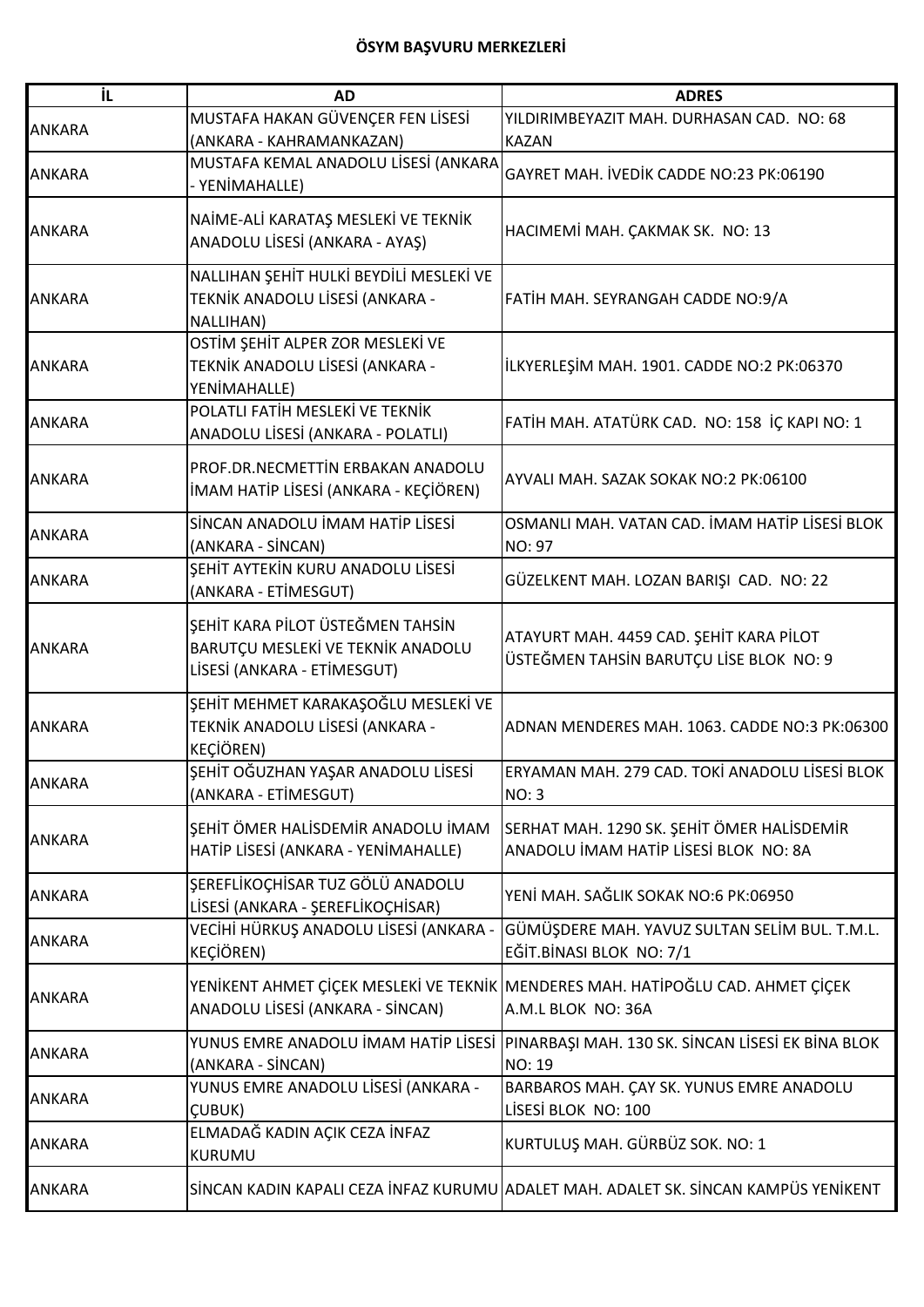| İL.            | <b>AD</b>                                                          | <b>ADRES</b>                                                                                                                              |
|----------------|--------------------------------------------------------------------|-------------------------------------------------------------------------------------------------------------------------------------------|
| <b>ANKARA</b>  | SİNCAN AÇIK CEZA İNFAZ KURUMU                                      | SİNCAN CEZA İNFAZ KURUMLARI KAMPÜSÜ YENİKENT                                                                                              |
| <b>ANKARA</b>  | SİNCAN 2 NOLU L TİPİ KAPALI CEZA İNFAZ<br>KURUMU                   | ADALET MAH. ADALET SK. SİNCAN CEZAEVLERİ<br>KAMPÜSÜ YENİKENT                                                                              |
| <b>ANKARA</b>  | ANKARA ÇOCUK EĞİTİMEVİ MÜDÜRLÜĞÜ                                   | ADALET MAHALLESİ SİNCAN CEZA İNFAZ KURUMLARI<br>KAMPÜSÜ YENİKENT                                                                          |
| <b>ANKARA</b>  | SİNCAN 1 NOLU L TİPİ KAPALI CEZA İNFAZ<br>KURUMU                   | ADALET MAHALLESİ , CEZA İNFAZ KURUMLARI<br>KAMPÜSÜ, 06946                                                                                 |
| <b>ANKARA</b>  | SİNCAN 1 NOLU YÜKSEK GÜVENLİKLİ KAPALI<br>CEZA İNFAZ KURUMU        | ADALET MAHALLESİ ADALET SOKAK SİNCAN CEZA<br>İNFAZ KURUMLARI KAMPUSÜ<br>SİNCAN 1 NOLU<br>YÜKSEK GÜVENLİKLİ KAPALI CEZA İNFAZ KURUMU       |
| <b>ANKARA</b>  | SİNCAN 3 NOLU L TİPİ KAPALI CEZA İNFAZ<br><b>KURUMU</b>            | YENİKENT CEZA İNFAZ KURUMLARI KAMPÜSÜ /<br>YENİKENT                                                                                       |
| <b>ANKARA</b>  | SİNCAN T TİPİ KAPALI CEZA İNFAZ KURUMU                             | ADALET MAH.ADALET SK. ANKARA CEZA İNFAZ<br>KURUMLARI KAMPUSÜ YENİKENT                                                                     |
| <b>ANKARA</b>  | SİNCAN 2 NOLU F TİPİ YÜKSEK GÜVENLİKLİ<br>CEZA İNFAZ KURUMU        | ADALET MAH.ADALET KÜME KÜMEEVLERİ, NO:80-D,<br>06946 YENİKENT                                                                             |
| <b>ANKARA</b>  | KIZILCAHAMAM KAPALI CEZA İNFAZ<br><b>KURUMU</b>                    | KARŞIYAKA MAH. KIZILCAHAMAM SANAYİ SİTESİ CD.<br><b>ŞEHİT FİKRET TETİK SK. NO:2</b>                                                       |
| ANKARA         | KALECİK AÇIK CEZA İNFAZ KURUMU                                     |                                                                                                                                           |
| <b>ANKARA</b>  | AYAŞ AÇIK CEZA İNFAZ KURUMU                                        | AYAŞ AÇIK CEZA İNFAZ KURUMU                                                                                                               |
| <b>ANKARA</b>  | ŞEREFLİKOÇHİSAR B TİPİ KAPALI CEZA İNFAZ<br><b>KURUMU</b>          | İSTİKLAL MAH. ANKARA CAD. NO: 218                                                                                                         |
| <b>ANKARA</b>  | SİNCAN 1 NOLU F TİPİ YÜKSEK GÜVENLİKLİ<br>CEZA İNFAZ KURUMU        | SİNCAN 1 NOLU F TİPİ YÜKSEK GÜVENLİKLİ KAPALI CEZA<br>İNFAZ KURUMU                                                                        |
| <b>ANKARA</b>  | SİNCAN ÇOCUK KAPALI CEZA İNFAZ<br>KURUMU                           | SİNCAN CEZA İNFAZ KURUMLARI KAMPÜSÜ YENİKENT                                                                                              |
| <b>ANKARA</b>  | ANKARA AÇIK CEZA İNFAZ KURUMU                                      | İSTANBUL YOLU ÜZERİ 13. KM AÇIK HAVA MÜZESİ<br>KARŞISI NO:448 ŞAŞMAZ                                                                      |
| <b>ANKARA</b>  | ELMADAĞ KAPALI CEZA İNFAZ KURUMU                                   | KURTULUŞ MAH. GÜRBÜZ SOK. NO:4                                                                                                            |
| <b>ANTALYA</b> | ANTALYA/ALANYA SINAV<br>KOORDİNATÖRLÜĞÜ                            | ALANYA ÖSYM SINAV MERKEZİ YÖNETİCİLİĞİ                                                                                                    |
| <b>ANTALYA</b> | ANTALYA/KUMLUCA SINAV<br>KOORDİNATÖRLÜĞÜ                           | AKDENİZ ÜNİVERSİTESİ KUMLUCA MESLEK<br>YÜKSEKOKULU 07350                                                                                  |
| <b>ANTALYA</b> | ANTALYA/MANAVGAT SINAV<br>KOORDİNATÖRLÜĞÜ                          | ÇELTİKÇİ MAH. PİYADE ER FİKRET KARAMUSAOĞLU<br>CAD.                                                                                       |
| <b>ANTALYA</b> | ANTALYA/MERKEZ SINAV<br>KOORDİNATÖRLÜĞÜ                            | ÖSYM SINAV YÖNETİCİLİĞİ AKDENİZ ÜNİVERSİTESİ TIP<br>FAKÜLTESİ HASTANESİ YANI (SINAV GÖREVLİSİ İÇİN:<br>YABANCI DİLLER YÜKSEKOKULU KAMPÜS) |
| <b>ANTALYA</b> | ANTALYA/SERİK SINAV KOORDİNATÖRLÜĞÜ                                | SERİK GÜLSÜN SÜLEYMAN SÜRAL MESLEK<br>YÜKEKOKULU (MERKEZ MAHALLESİ 2191 SK. NO: 2)                                                        |
| <b>ANTALYA</b> | 75. YIL CUMHURİYET ANADOLU LİSESİ<br>(ANTALYA - MURATPAŞA)         | YÜKSEKALAN MAH. 546. SOKAK NO:7 PK:07310                                                                                                  |
| <b>ANTALYA</b> | AKSEKİ ŞAHİNLER ÇOK PROGRAMLI<br>ANADOLU LİSESİ (ANTALYA - AKSEKİ) | DEMIRCILER MAH. OKUL SK. NO: 6                                                                                                            |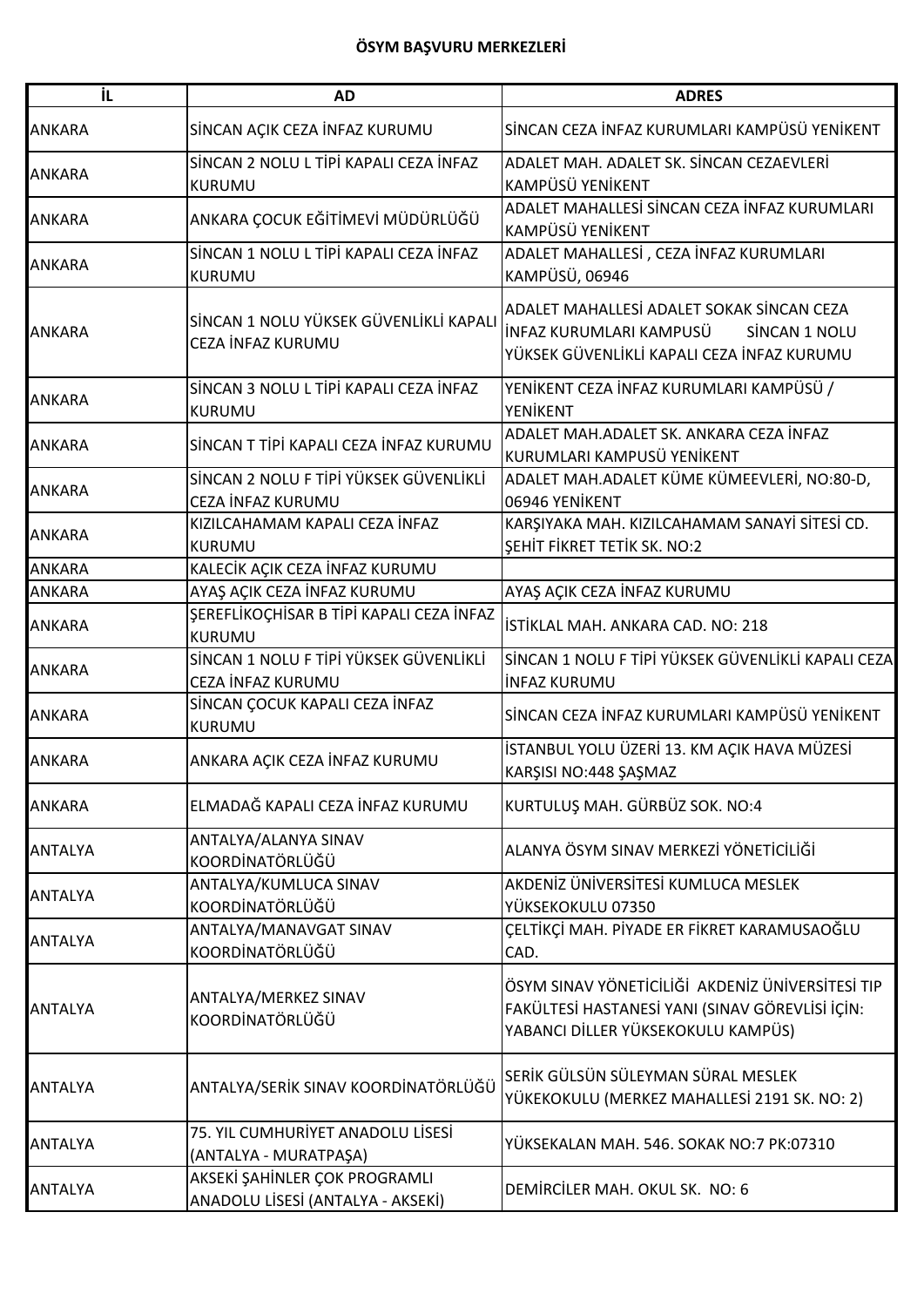| İL             | <b>AD</b>                                                                            | <b>ADRES</b>                                                                                   |
|----------------|--------------------------------------------------------------------------------------|------------------------------------------------------------------------------------------------|
| <b>ANTALYA</b> | AKSU ANADOLU LİSESİ (ANTALYA - AKSU)                                                 | HACIALİLER MAH. SEVGİ KÖYÜ CAD. NO: 9 İÇ KAPI NO:                                              |
| <b>ANTALYA</b> | ALANYA LİSESİ (ANTALYA - ALANYA)                                                     | KADIPAŞA MAH. BOSTANCIPINARI CADDE NO:41<br>PK:07400                                           |
| <b>ANTALYA</b> | ALANYA MESLEKİ VE TEKNİK ANADOLU<br>LİSESİ (ANTALYA - ALANYA)                        | CUMHURİYET MAH. SANAT OKULU CADDE NO:45<br>PK:07400                                            |
| <b>ANTALYA</b> | ANTALYA LİSESİ (ANTALYA - MURATPAŞA)                                                 | HAŞİMİŞCAN MAH. ATATÜRK CADDE NO:45 PK:07100                                                   |
| <b>ANTALYA</b> | ANTALYA TİCARET BORSASI MESLEKİ VE<br>TEKNİK ANADOLU LİSESİ (ANTALYA -<br>MURATPAŞA) | FENER MAH. 1968 SK. BORSA LİSESİ SİTESİ NO: 13                                                 |
| <b>ANTALYA</b> | ÇAĞLAYAN ANADOLU LİSESİ (ANTALYA -<br>KEPEZ)                                         | ÖZGÜRLÜK MAH. 2655 SK. ÇAĞLAYAN LİSESİ SİTESİ<br><b>NO: 20</b>                                 |
| <b>ANTALYA</b> | ÇOK PROGRAMLI ANADOLU LİSESİ<br>(ANTALYA - GÜNDOĞMUŞ)                                | FATİH MAH. ALPARSLAN TÜRKEŞ CAD. NO: 50 İÇ KAPI<br><b>NO: 1</b>                                |
| <b>ANTALYA</b> | DEMRE MESLEKİ VE TEKNİK ANADOLU LİSESİ<br>(ANTALYA - DEMRE)                          | KARABUCAK MAH. BOZDAĞ CAD. NO: 9                                                               |
| <b>ANTALYA</b> | EMİN KASAPOĞLU ÇOK PROGRAMLI<br>ANADOLU LİSESİ (ANTALYA - KAŞ)                       | YEŞİLKÖY MAH. KARAKİTAPLAR SOKAK NO:37 PK:7965                                                 |
| <b>ANTALYA</b> | FINIKE CUMHURIYET MESLEKİ VE TEKNİK<br>ANADOLU LİSESİ (ANTALYA - FİNİKE)             | SAHİLKENT MAH. AKDENİZ BULVARI NO:298/A                                                        |
| <b>ANTALYA</b> | FİNİKE GIYASEDDİN KEYHÜSREV ANADOLU<br>LİSESİ (ANTALYA - FİNİKE)                     | SAHİLKENT MAH. AKDENİZ BUL. NO: 298/1                                                          |
| <b>ANTALYA</b> | GAZİPAŞA MERKEZ ANADOLU LİSESİ<br>(ANTALYA - GAZİPAŞA)                               | GAZİ MAH. ULUSAL EGEMENLİK BUL. GAZİPAŞA<br>MERKEZ ANADOLU LİSESİ SİTESİ A BLOK NO: 132A       |
| <b>ANTALYA</b> | KARATAY ANADOLU LİSESİ (ANTALYA -<br>KEPEZ)                                          | YENİ MAH. KARATAY CADDE NO:51 PK:07060                                                         |
| <b>ANTALYA</b> | KEMER MERKEZ MESLEKİ VE TEKNİK<br>ANADOLU LİSESİ (ANTALYA - KEMER)                   | MERKEZ MAH. LİSE CADDE NO:5 PK:07980                                                           |
| <b>ANTALYA</b> | KONYAALTI ANADOLU LİSESİ (ANTALYA -<br><b>KONYAALTI)</b>                             | UNCALI MAH. 1253 SK. KONYAALTI LİSESİ BLOK NO: 1<br>IÇ KAPI NO: 1                              |
| <b>ANTALYA</b> | KORKUTELİ LOKMAN HEKİM MESLEKİ VE<br>TEKNİK ANADOLU LİSESİ (ANTALYA -<br>KORKUTELİ)  | KİREMİTLİ MAH. STADYUM CAD. KORKUTELİ LİSESİ<br>BLOK NO: 13                                    |
| <b>ANTALYA</b> | MANAVGAT ANADOLU İMAM-HATİP LİSESİ<br>(ANTALYA - MANAVGAT)                           | A. PAZARCI MAH. 1007. SOKAK NO:1 PK:07600                                                      |
| <b>ANTALYA</b> | MANAVGAT BORSA İSTANBUL MESLEKİ VE<br>TEKNİK ANADOLU LİSESİ (ANTALYA -<br>MANAVGAT)  | MİMAR SİNAN MAH. OYMAPINAR CAD. NO: 4 İÇ KAPI<br><b>NO: 1</b>                                  |
| <b>ANTALYA</b> | MANAVGAT FATİH ANADOLU LİSESİ<br>(ANTALYA - MANAVGAT)                                | Y.PAZARCI MAH. 4075. SOKAK NO:2 PK:07600                                                       |
| <b>ANTALYA</b> | MUSTAFA AYTEN AYDIN ANADOLU LİSESİ<br>(ANTALYA - DÖŞEMEALTI)                         | YENİKÖY MAH. ATATÜRK CAD. NO: 517                                                              |
| <b>ANTALYA</b> | MUSTAFA-MÜRÜVVET ALAATTİNOĞLU<br>ANADOLU LİSESİ (ANTALYA - ALANYA)                   | KONAKLI MAH. MUSTAFA KEMAL BUL. MUSTAFA<br>MÜRÜVET ALAADDİNOĞLU ANADOLU LİSESİ BLOK NO:<br>109 |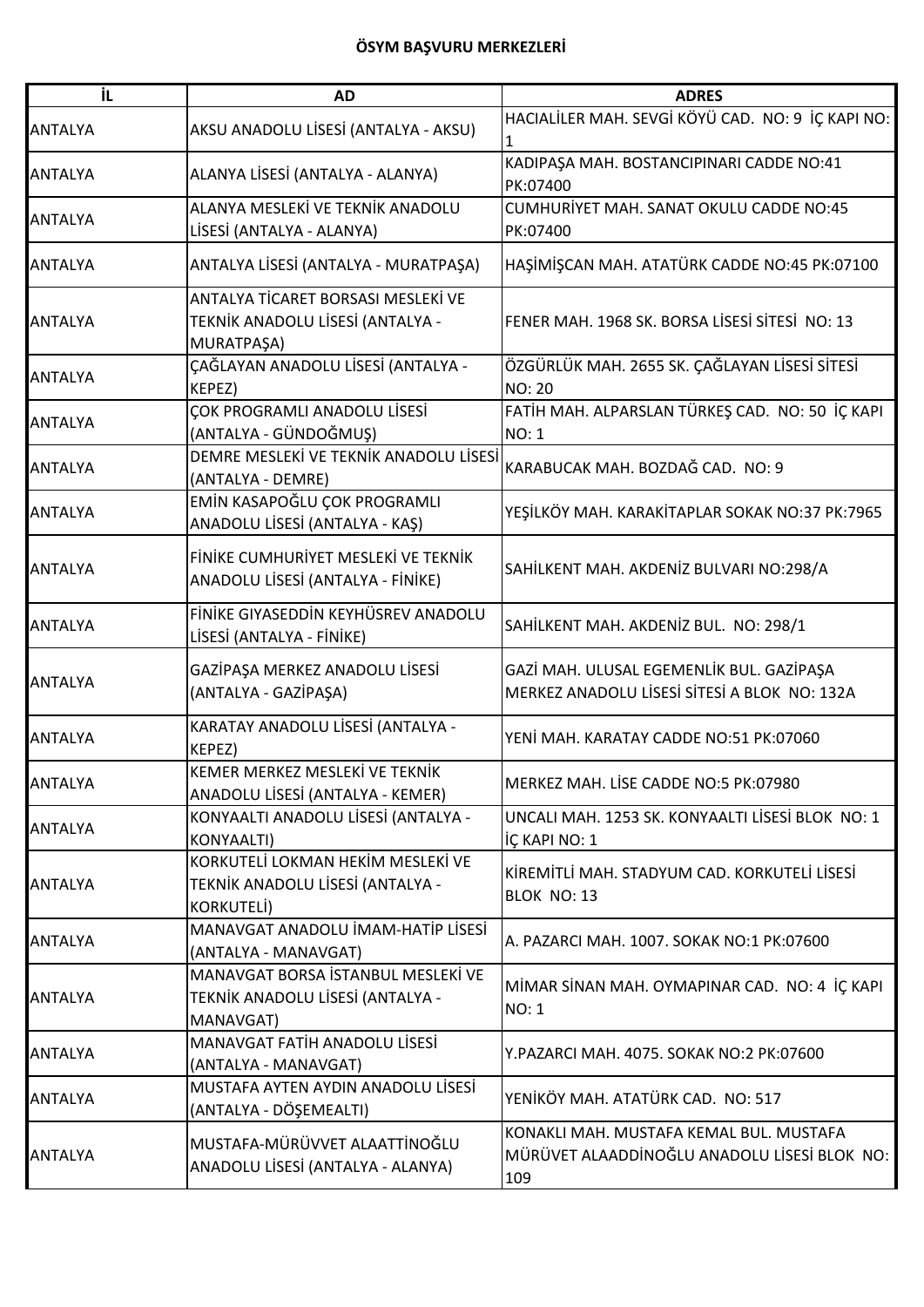| İL             | <b>AD</b>                                | <b>ADRES</b>                                       |
|----------------|------------------------------------------|----------------------------------------------------|
|                | NECLA-YAŞAR DURU ÇOK PROGRAMLI           | YUKARI MAH. ŞEHİT BİLAL BOSTANOĞLU CADDE NO:4      |
| <b>ANTALYA</b> | ANADOLU LİSESİ (ANTALYA - İBRADI)        | PK:07680                                           |
|                | RIFAT AZAKOĞLU MESLEKİ VE TEKNİK         | KADIPAŞA MAH. BOSTANCIPINARI CAD. KIZ MESLEK       |
| <b>ANTALYA</b> | ANADOLU LİSESİ (ANTALYA - ALANYA)        | LİSESİ BLOK NO: 45                                 |
|                |                                          | YENİ MAH. ANTALYA CAD. YUSUF ÖNERTOY MESLEKİ       |
| <b>ANTALYA</b> | YUSUF ÖNERTOY MESLEKİ VE TEKNİK          | VE TEKNIK ANADOLU LISESI SITESI NO: 47 IÇ KAPI NO: |
|                | ANADOLU LİSESİ (ANTALYA - ELMALI)        | 1                                                  |
|                | ALANYA L TİPİ KAPALI VE AÇIK CEZA İNFAZ  |                                                    |
| <b>ANTALYA</b> | <b>KURUMU</b>                            | MAHMUTLAR MH. KÜÇÜK AHMETLER SK. NO:17             |
|                | ANTALYA S TİPİ KAPALI CEZA İNFAZ         |                                                    |
| <b>ANTALYA</b> | <b>KURUMU</b>                            | KÖMÜRCÜLER MAHALLESİ, 2711 SOKAK, NO:6,            |
| <b>ANTALYA</b> | ANTALYA E TİPİ KAPALI VE AÇIK CEZA İNFAZ |                                                    |
|                | <b>KURUMU</b>                            | KEPEZ MAH. 5 TEMMUZ KURTULUŞ CAD. NO.69            |
| <b>ANTALYA</b> | KAŞ K1 TİPİ KAPALI CEZA İNFAZ KURUMU     | ANDİFLİ MAHALLESİ 4.SOK. NO:4                      |
|                |                                          |                                                    |
| <b>ANTALYA</b> | ANTALYA L TİPİ KAPALI CEZA İNFAZ         | KÖMÜRCÜLER MAH. 2711 SK.NO: 6                      |
|                | <b>KURUMU</b>                            |                                                    |
| <b>ANTALYA</b> | KUMLUCA K1 TİPİ KAPALI CEZA İNFAZ        | CUMHURİYET MAH. HİLAL SK. NO:139                   |
|                | <b>KURUMU</b>                            |                                                    |
| <b>ANTALYA</b> | ELMALI T TİPİ KAPALI VE AÇIK CEZA İNFAZ  | <b>BOZHÜYÜK MAHALLESİ</b>                          |
|                | KURUMU                                   |                                                    |
| <b>ANTALYA</b> | ANTALYA AÇIK CEZA İNFAZ KURUMU           | KÖMÜRCÜLER MAHALLESİ 27/11 SOKAK NO:6              |
|                | MÜDÜRLÜĞÜ                                |                                                    |
| <b>ARDAHAN</b> | ARDAHAN/MERKEZ SINAV                     | KAPTANPAŞA MAHALLESİ ATATÜRK CADDESİ NO:74         |
|                | KOORDİNATÖRLÜĞÜ                          |                                                    |
| <b>ARDAHAN</b> | ÇILDIR ÇOK PROGRAMLI ANADOLU LİSESİ      | DEDEKORKUT MAH. ATİF ABABAY CAD. NO: 92            |
|                | (ARDAHAN - ÇILDIR)                       |                                                    |
| <b>ARDAHAN</b> | EYÜP SABRİ ÇARMIKLI ANADOLU LİSESİ       | FEVZİ ÇAKMAK MAH. OLTU CADDE NO:133 PK:75700       |
|                | (ARDAHAN - GÖLE)                         |                                                    |
|                | HANAK ŞEHİT CANER ÇELİK ÇOK              |                                                    |
| <b>ARDAHAN</b> | PROGRAMLI ANADOLU LİSESİ (ARDAHAN -      | SELAM VERDI MAH. İSTİKLAL SK. NO: 22               |
|                | HANAK)                                   |                                                    |
| <b>ARDAHAN</b> | POSOF ÇOK PROGRAMLI ANADOLU LİSESİ       | MERKEZ MAH. ALPARSLAN CAD. NO: 25                  |
|                | (ARDAHAN - POSOF)                        |                                                    |
|                | SEHİT PİYADE ASSTEĞMEN YILMAZ KAAN       | SERHAT MAH. KAMU KURULUŞLARI KÜME EVLERİ NO:       |
| <b>ARDAHAN</b> | ÇOK PROGRAMLI ANADOLU LİSESİ             | 15                                                 |
|                | (ARDAHAN - DAMAL)                        |                                                    |
|                | ARDAHAN T TİPİ KAPALI VE AÇIK CEZA İNFAZ | HALİLEFENDİ MAHALLESİ BAHTİYAR VAHAPZADE           |
| <b>ARDAHAN</b> | KURUMU                                   | CADDESİ NO:62 ARDAHAN T TİPİ KAPALI VE AÇIK CEZA   |
|                |                                          | <b>INFAZ KURUMU</b>                                |
| <b>ARTVIN</b>  |                                          | ARTVİN ÇORUH ÜNİVERSİTESİ HOPA YERLEŞKESİ HOPA     |
|                | ARTVİN/HOPA SINAV KOORDİNATÖRLÜĞÜ        | İKTİSADİ VE İDARİ BİLİMLER FAKÜLTESİ SUNDURA MAH.  |
|                |                                          | LİSE CAD. NO:69                                    |
| <b>ARTVIN</b>  | ARTVİN/MERKEZ SINAV                      | ARTVİN İL SINAV KOORDİNATÖRLÜĞÜ ŞEHİR              |
|                | KOORDİNATÖRLÜĞÜ                          | YERLEŞKESİ ALİ NİHAT GÖKYİĞİT KONGRE VE KÜLTÜR     |
|                |                                          | MERKEZİ 1.KAT. 08000/ARTVİN                        |
| <b>ARTVIN</b>  | BORÇKA ANADOLU LİSESİ (ARTVİN -          | AKSU MAH. SİGORTA CAD. ANADOLU LİSESİ SİTESİ A     |
|                | BORÇKA)                                  | <b>BLOK NO: 29/1</b>                               |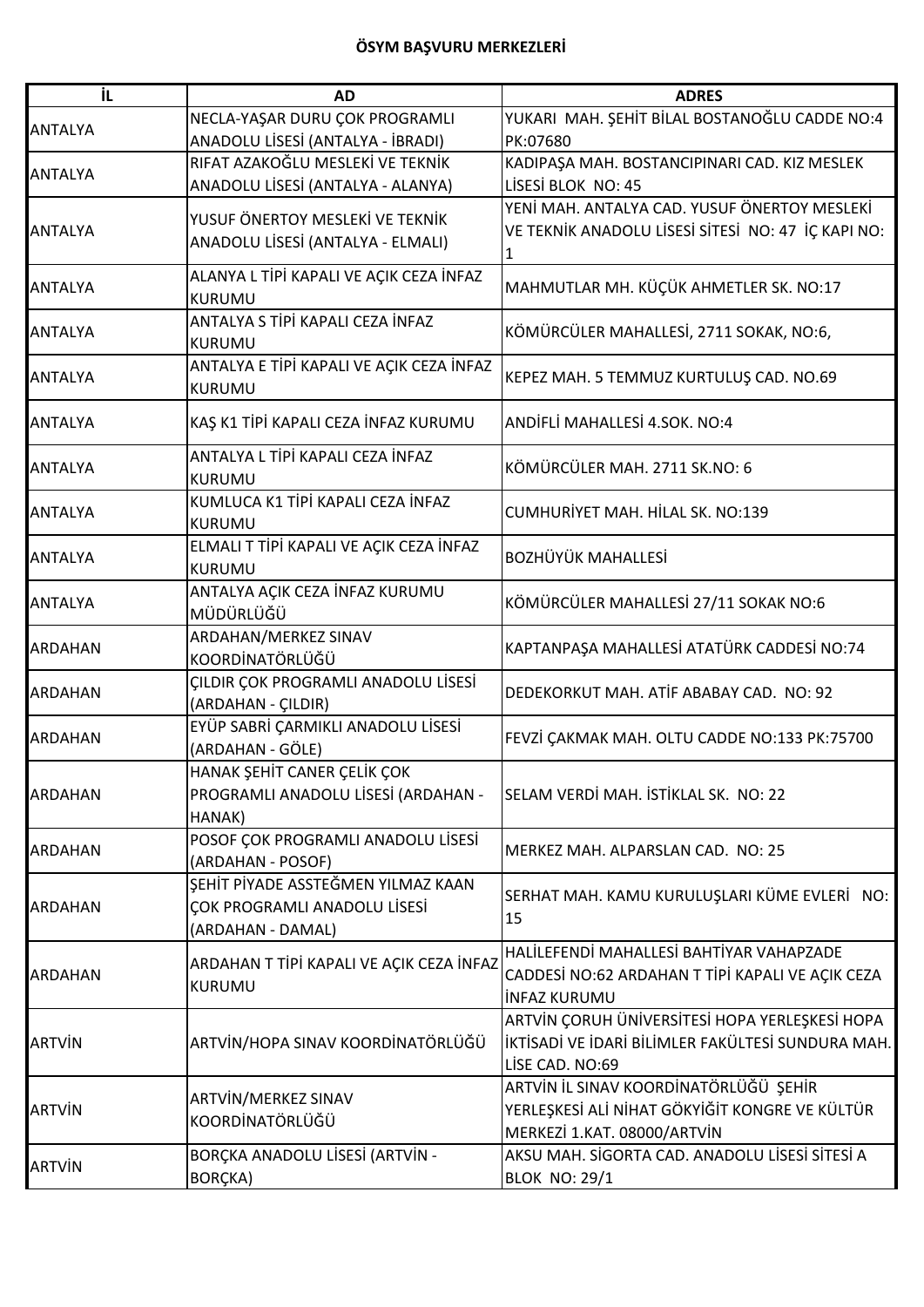| ΪL            | <b>AD</b>                                                                                 | <b>ADRES</b>                                                                      |
|---------------|-------------------------------------------------------------------------------------------|-----------------------------------------------------------------------------------|
| <b>ARTVIN</b> | İSKENDER PAŞA ÇOK PROGRAMLI ANADOLU<br>LİSESİ (ARTVİN - ARDANUÇ)                          | MERKEZ MAH. 23 EVLER CAD. NO: 4 İÇ KAPI NO: 1                                     |
| <b>ARTVIN</b> | MURGUL ATATÜRK ANADOLU LİSESİ<br>(ARTVİN - MURGUL)                                        | KÜRE MAH. KÜRE CAD. NO: 68                                                        |
| <b>ARTVIN</b> | ŞAVŞAT ANADOLU LİSESİ (ARTVİN - ŞAVŞAT)                                                   | YENİKÖY MAH. ATATÜRK CAD. NO: 158 İÇ KAPI NO: 2                                   |
| <b>ARTVIN</b> | YUSUFELİ ÇOK PROGRAMLI ANADOLU LİSESİ<br>(ARTVİN - YUSUFELİ)                              | MERKEZ MAH. İNÖNÜ CADDE NO:0 PK:08800                                             |
| <b>ARTVIN</b> | ARTVİN KAPALI CEZA İNFAZ KURUMU                                                           | ÇARŞI MAH. MİRALAY ŞÜKRÜ BEY CAD. NO: 123 İÇ KAPI<br><b>NO: 2</b>                 |
| <b>ARTVIN</b> | ARHAVİ K1 TİPİ KAPALI CEZA İNFAZ<br><b>KURUMU</b>                                         |                                                                                   |
| <b>AYDIN</b>  | ÇİNE A3 TİPİ KAPALI CEZA İNFAZ KURUMU                                                     | ŞEVKETİYE MAHALLESİ ATATÜRK CD. NO:1                                              |
| <b>AYDIN</b>  | AYDIN/MERKEZ SINAV KOORDİNATÖRLÜĞÜ                                                        | ADNAN MENDERES ÜNIVERSITESI AYDIN MENDERES<br>DERSLİKLERİ ZEMİN KAT 104 NOLU OFİS |
| <b>AYDIN</b>  | AYDIN/NAZİLLİ SINAV KOORDİNATÖRLÜĞÜ                                                       | ADNAN MENDERES ÜNİVERSİTESİ İ.İ.B.FAKÜLTESİ<br>İSABEYLİ KAMPÜSÜ                   |
| <b>AYDIN</b>  | AYDIN/SÖKE SINAV KOORDİNATÖRLÜĞÜ                                                          | ADÜ, SÖKE İŞLETME FAKÜLTESİ, YENİKENT MAHALLESİ                                   |
| <b>AYDIN</b>  | AYDIN LİSESİ (AYDIN - EFELER)                                                             | MEŞRUTİYET MAH. KÜLTÜR CADDE NO:22 PK:09100                                       |
| <b>AYDIN</b>  | AYLA VURAL ANADOLU LİSESİ (AYDIN -<br>KÖŞK)                                               | ÇARŞI MAH. OSMAN AKÇA SK. NO: 25 İÇ KAPI NO: 1                                    |
| <b>AYDIN</b>  | BOZDOĞAN ANADOLU LİSESİ (AYDIN -<br>BOZDOĞAN)                                             | ÇARŞI MAH. OKULLAR CAD. NO: 33 İÇ KAPI NO: A                                      |
| <b>AYDIN</b>  | BUHARKENT ÇOK PROGRAMLI ANADOLU<br>LİSESİ (AYDIN - BUHARKENT)                             | MENDERES MAH. ORTAOKUL SK. NO: 2                                                  |
| <b>AYDIN</b>  | CUMHURİYET ANADOLU LİSESİ (AYDIN -<br>EFELER)                                             | HASANEFENDİ-RAMAZAN PAŞA MAH. KÜLTÜR CAD.<br><b>NO: 7</b>                         |
| <b>AYDIN</b>  | ÇİNE MESLEKİ VE TEKNİK ANADOLU LİSESİ<br>(AYDIN - ÇİNE)                                   | YENİ MAH. 340 SK. NO: 2                                                           |
| <b>AYDIN</b>  | ESRA KARAKAYA ANADOLU LİSESİ (AYDIN -<br>DİDİM)                                           | EFELER MAH. AKDENİZ CAD. - SİTESİ ESRA KARAKAYA<br>ANADOLU LİSESİ BLOK NO: 111A   |
| <b>AYDIN</b>  | GERMENCIK ÇOK PROGRAMLI ANADOLU<br>LİSESİ (AYDIN - GERMENCİK)                             | CAMİKEBİR MAH. NAMIK KEMAL CAD. GERMENCİK ÇOK<br>PROGRAMLI LİSESİ BLOK NO: 67     |
| <b>AYDIN</b>  | İNCİRLİOVA AHMET ÇALLIOĞLU ÇOK<br>PROGRAMLI ANADOLU LİSESİ (AYDIN -<br><b>INCIRLIOVA)</b> | CUMHURİYET MAH. LİSE CADDE NO:2 PK:09760                                          |
| <b>AYDIN</b>  | KARPUZLU ANADOLU LİSESİ (AYDIN -<br>KARPUZLU)                                             | BAYRAKTEPE MAH. MEHMET YAVAŞ CAD. NO: 10                                          |
| <b>AYDIN</b>  | KOÇARLI ANADOLU LİSESİ (AYDIN -<br>KOÇARLI)                                               | YENİ MAH. 19 MAYIS CAD. NO: 52                                                    |
| <b>AYDIN</b>  | SÖKE ANADOLU LİSESİ (AYDIN - SÖKE)                                                        | FEVZİPAŞA MAH. AYDIN CAD. NO: 111                                                 |
| <b>AYDIN</b>  | ŞEHİT BAHRİ UÇUŞ ÇOK PROGRAMLI<br>ANADOLU LİSESİ (AYDIN - KUYUCAK)                        | BEŞEYLÜL MAH. İNÖNÜ CAD. NO: 9 İÇ KAPI NO: 1                                      |
| <b>AYDIN</b>  | ŞEHİT KAYA ALDOĞAN ANADOLU LİSESİ<br>(AYDIN - KUŞADASI)                                   | TÜRKMEN MAH. GENÇLİK CADDE NO:3 PK:09400                                          |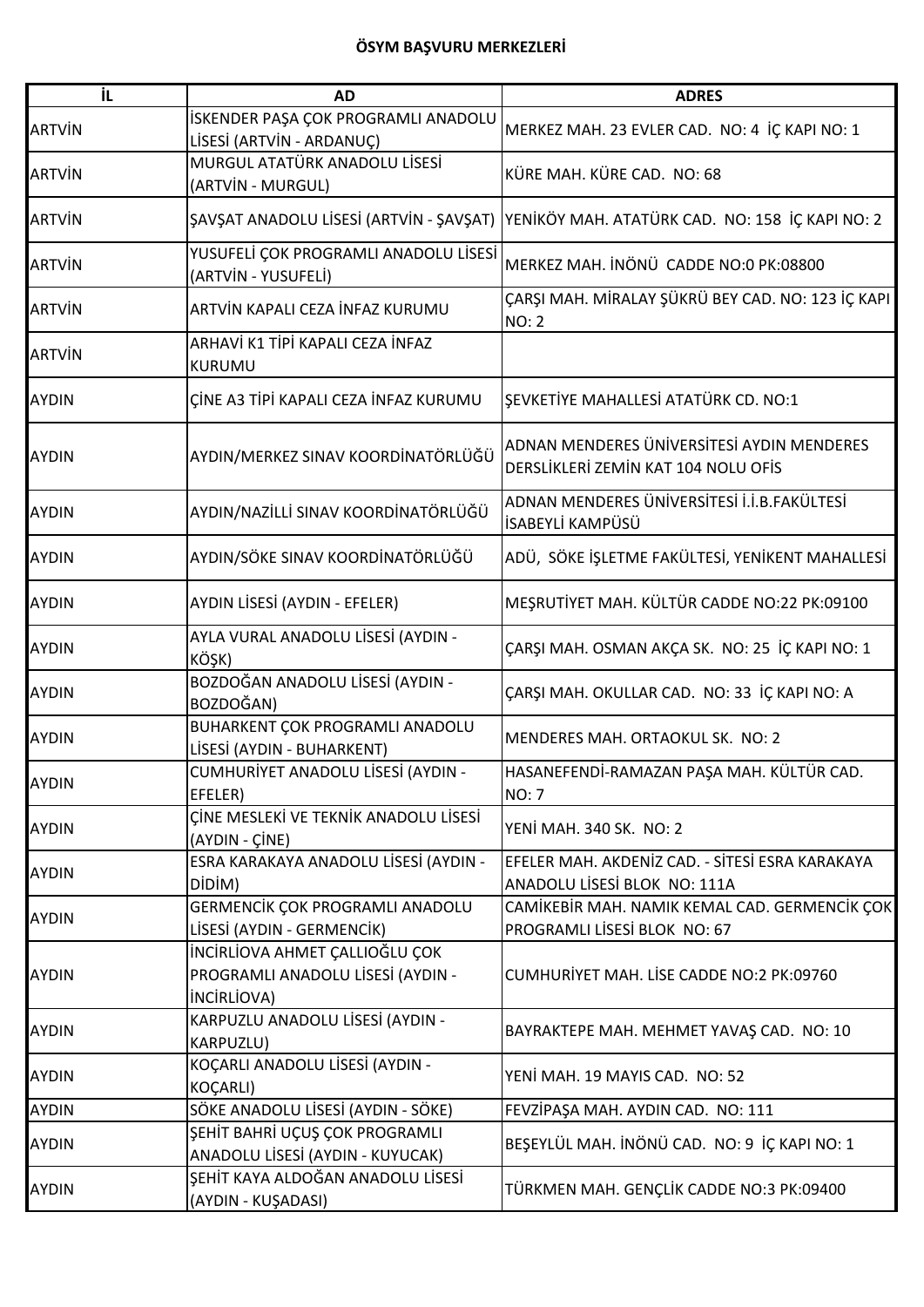| İL               | <b>AD</b>                                                            | <b>ADRES</b>                                                                                |
|------------------|----------------------------------------------------------------------|---------------------------------------------------------------------------------------------|
| <b>AYDIN</b>     | YASEMİN LÜTFİYE ANADOLU LİSESİ (AYDIN -<br>SULTANHİSAR)              | REKMEZ MAH. ORG.CEMAL TURAL CAD. NO: 18                                                     |
| <b>AYDIN</b>     | YENİPAZAR ANADOLU LİSESİ (AYDIN -<br>YENİPAZAR)                      | DOĞU MAH. EŞREF OZAN CADDE NO:43 PK:09350                                                   |
| <b>AYDIN</b>     | YENİPAZAR ÇOK PROGRAMLI ANADOLU<br>LİSESİ (AYDIN - YENİPAZAR)        | DOĞU MAH. EŞREF OZAN CADDE NO:43 PK:09350                                                   |
| <b>AYDIN</b>     | AYDIN E TİPİ KAPALI CEZA İNFAZ KURUMU                                | OSMAN YOZGAT MAH.ATATÜRK BULVARI NO: 180                                                    |
| <b>AYDIN</b>     | YENİPAZAR K1 TİPİ KAPALI CEZA İNFAZ<br><b>KURUMU</b>                 |                                                                                             |
| <b>AYDIN</b>     | KARACASU K1 TİPİ KAPALI CEZA İNFAZ<br><b>KURUMU</b>                  | KÜÇÜKDAĞLI MAH. BEREKETLİ YOLU 40/2 SOKAK<br>NO:60                                          |
| <b>AYDIN</b>     | SÖKE T TİPİ KAPALI VE AÇIK CEZA İNFAZ<br><b>KURUMU</b>               | YUVACA MAH. BOYNAK MEVKİİ NO:1/1                                                            |
| <b>AYDIN</b>     | AYDIN AÇIK CEZA İNFAZ KURUMU                                         | AYDIN AÇIK CEZA İNFAZ KURUMU                                                                |
| <b>AYDIN</b>     | NAZİLLİ E TİPİ KAPALI VE AÇIK CEZA İNFAZ<br><b>KURUMU</b>            | PINARBAŞI MAHALLESİ HASKÖY YOLU ÜZERİ 99 SOKAK<br><b>NO.15</b>                              |
| <b>BALIKESIR</b> | BANDIRMA 1 NOLU T TİPİ KAPALI CEZA<br><b>INFAZ KURUMU</b>            | ÖMERLİ KÖYÜ YOLU ÜZERİ, 10200                                                               |
| <b>BALIKESIR</b> | BANDIRMA AÇIK CEZA İNFAZ KURUMU                                      | BANVİT ARKASI ÖMERLİ KÖYÜ YOLU ÜZERİ BANDIRMA<br>AÇIK CEZA İNFAZ KURUMU                     |
| <b>BALIKESIR</b> | BALIKESİR/BANDIRMA SINAV<br>KOORDİNATÖRLÜĞÜ                          | BANDIRMA İİBF-ÇANAKKALE YOLU 4 KM.<br>BANDIRMA/BALIKESİR                                    |
| <b>BALIKESIR</b> | BALIKESİR/EDREMİT SINAV<br>KOORDİNATÖRLÜĞÜ                           | TUZCUMURAT MAH. YAYLAÖNÜ CAD. NO:9 10300<br>EDREMIT/BALIKESIR                               |
| <b>BALIKESIR</b> | BALIKESİR/MERKEZ SINAV<br>KOORDİNATÖRLÜĞÜ                            | BAÜN. FEN EDEBİYAT FAKÜLTESİ ZEMİN KAT ÇAĞIŞ<br>YERLEŞKESİ BİGADİÇ YOLU                     |
| <b>BALIKESIR</b> | 100. YIL MESLEKİ VE TEKNİK ANADOLU<br>LİSESİ (BALIKESİR - ALTIEYLÜL) | BAHÇELİEVLER MAH. YONCA CADDE NO:2 PK:10100                                                 |
| <b>BALIKESIR</b> | 5 EYLÜL ANADOLU LİSESİ (BALIKESİR -<br>SUSURLUK)                     | YENİ MAH. 101 SK. BEŞEYLÜL ANADOLU LİSESİ SİTESİ<br><b>NO: 1</b>                            |
| <b>BALIKESIR</b> | 6 EYLÜL ÇOK PROGRAMLI ANADOLU LİSESİ<br>(BALIKESİR - GÖMEÇ)          | MİTHATPAŞA MAH. KEMALESENSOY CAD. NO: 5                                                     |
| <b>BALIKESIR</b> | BALIKESIR CUMHURIYET ANADOLU LISESI<br>(BALIKESİR - ALTIEYLÜL)       | 1.GÜNDOĞAN MAH. GÜLBAN CADDE NO:1 PK:10040                                                  |
| <b>BALIKESIR</b> | BALIKESİR LİSESİ (BALIKESİR - KARESİ)                                | DUMLUPINAR MAH. 11002 SK. NO: 6                                                             |
| <b>BALIKESIR</b> | BALYA ATATÜRK ÇOK PROGRAMLI<br>ANADOLU LİSESİ (BALIKESİR - BALYA)    | ENVERPAŞA MAH. ATATÜRK CAD. NO: 14A İÇ KAPI NO:<br>1                                        |
| <b>BALIKESIR</b> | BURHANİYE ANADOLU LİSESİ (BALIKESİR -<br><b>BURHANİYE)</b>           | MAHKEME MAH. SAİP HOCA BUL. NO: 18                                                          |
| <b>BALIKESIR</b> | DURSUNBEY ÇOK PROGRAMLI ANADOLU<br>LİSESİ (BALIKESİR - DURSUNBEY)    | BOZYOKUŞ MAH. CUMHURİYET CADDE NO:2 PK:10800                                                |
| <b>BALIKESIR</b> | GÖKÇEYAZI ÇOK PROGRAMLI ANADOLU<br>LİSESİ (BALIKESİR - İVRİNDİ)      | GÖKÇEYAZI MAH. ÇANAKKALE (YENİ) CAD. NO: 42                                                 |
| <b>BALIKESIR</b> | GÖNEN ANADOLU İMAM HATİP LİSESİ<br>(BALIKESİR - GÖNEN)               | GÜNDOĞDU MAH. ŞEHİT RAHMİ BEY CAD. ANADOLU<br>İMAM HATİP LİSESİ SİTESİ NO: 36 İÇ KAPI NO: 1 |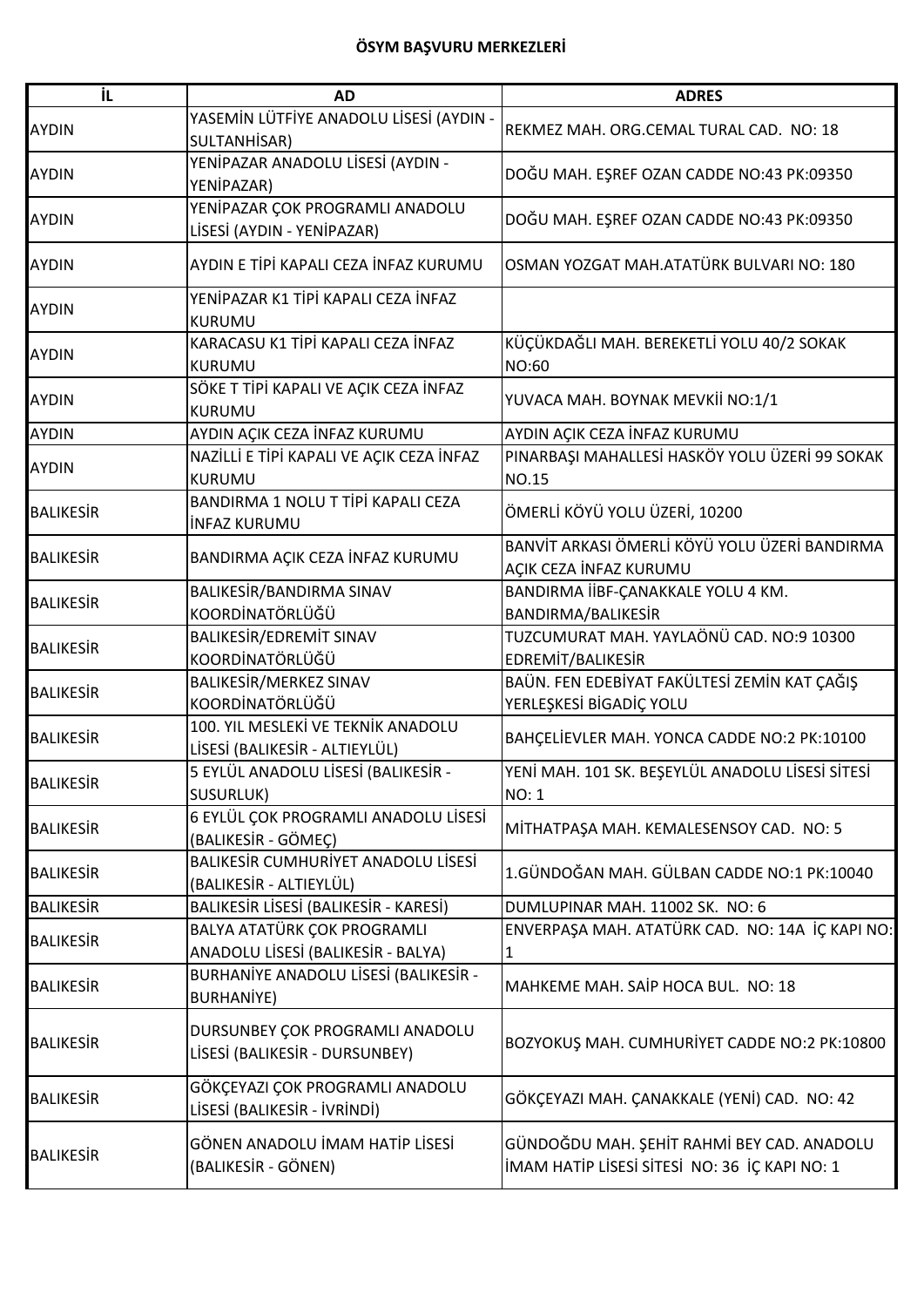| İL               | <b>AD</b>                                                                                 | <b>ADRES</b>                                                                           |
|------------------|-------------------------------------------------------------------------------------------|----------------------------------------------------------------------------------------|
| <b>BALIKESIR</b> | HAFSA SULTAN MESLEKİ VE TEKNİK<br>ANADOLU LİSESİ (BALIKESİR - BANDIRMA)                   | HACI YUSUF MAH. ORTAOKUL CADDE NO:2 PK:10200                                           |
| <b>BALIKESIR</b> | HAYME ANA MESLEKİ VE TEKNİK ANADOLU<br>LİSESİ (BALIKESİR - SUSURLUK)                      | SULTANIYE MAH. YENI SANAYI 1. SK. NO: 2                                                |
| <b>BALIKESIR</b> | KAPIDAĞ MESLEKİ VE TEKNİK ANADOLU<br>LİSESİ (BALIKESİR - ERDEK)                           | YALI MAH. UZUN MUSTAFA SOKAK NO:1 PK:10500                                             |
| <b>BALIKESIR</b> | KEPSUT ÇOK PROGRAMLI ANADOLU LİSESİ<br>(BALIKESIR - KEPSUT)                               | CAMIIATIK MAH. 15 TEMMUZ ŞEHITLERI CAD. NO: 5                                          |
| <b>BALIKESIR</b> | KUVAYİ MİLLİYE ANADOLU LİSESİ (BALIKESİR<br>- BİGADİÇ)                                    | FETHIBEY MAH. YENI SANAYI CADDE NO:6 PK:10440                                          |
| <b>BALIKESIR</b> | MARMARA ÇOK PROGRAMLI ANADOLU<br>LİSESİ (BALIKESİR - MARMARA)                             | YENİ MAH. 22 EYLÜL CAD. FATMA ÇOBANTÜRK BLOK<br>NO: 91 İÇ KAPI NO: 1                   |
| <b>BALIKESIR</b> | MUZAFFER LEMAN AKPINAR MESLEKİ VE<br>TEKNİK ANADOLU LİSESİ (BALIKESİR -<br>HAVRAN)        | TEKKE MAH. 296. SOKAK NO:2 PK:10560                                                    |
| <b>BALIKESIR</b> | NECİP FAZIL KISAKÜREK ANADOLU LİSESİ<br>(BALIKESIR - SAVAŞTEPE)                           | ZAFER MAH, ANADOLU ÖĞR, LİSESİ SK. NO: 23                                              |
| <b>BALIKESIR</b> | RAHMİ KULA ANADOLU LİSESİ (BALIKESİR -<br><b>KARESİ)</b>                                  | ADNAN MENDERES MAH. 157 SK. RAHMİ KULA<br>ANADOLU LİSESİ BLOK NO: 3/1 İÇ KAPI NO: 1    |
| <b>BALIKESIR</b> | SINDIRGI MESLEKİ VE TEKNİK ANADOLU<br>LİSESİ (BALIKESİR - SINDIRGI)                       | CAMİKEBİR MAH. BAĞLAR İÇİ CADDE NO:71 PK:10330                                         |
| <b>BALIKESIR</b> | ŞEHİT ABDULLAH TAYYİP OLÇOK MESLEKİ VE<br>TEKNİK ANADOLU LİSESİ (BALIKESİR -<br>AYVALIK)  | GAZİ KEMAL PAŞA MAH. MERKEZ HASTANE CADDE<br>NO:65 PK:10400                            |
| <b>BALIKESIR</b> | ŞEHİT FATİH TOMUŞOĞLU MESLEKİ VE<br>TEKNİK ANADOLU LİSESİ (BALIKESİR -<br><b>İVRİNDİ)</b> | SAKARYA MAH. PANAYIR SK. ŞEHİT FATİH TOMUŞOĞLU<br><b>MESLEKİ VE TEKNİK BLOK NO: 42</b> |
| <b>BALIKESIR</b> | ŞEHİT ÖĞRETMEN ŞENAY AYBÜKE YALÇIN<br>ANADOLU LİSESİ (BALIKESİR - EDREMİT)                | HAMİDİYE MAH. HÜSNÜ ELÇİN YILDIRIM CAD. NO: 2                                          |
| <b>BALIKESIR</b> | AYVALIK K2 TİPİ KAPALI CEZA İNFAZ<br>KURUMU                                               | ALİ ÇETİNKAYA MAH ATATÜRK BULVARI NO 79                                                |
| <b>BALIKESIR</b> | BANDIRMA 2 NOLU T TİPİ KAPALI CEZA<br><b>INFAZ KURUMU</b>                                 | ÖMERLİ KÖYÜ YOLU ÜZERİ CEZA İNFAZ KURUMLARI<br>YERLEŞKESİ                              |
| <b>BALIKESIR</b> | HAVRAN K1 TİPİ KAPALI CEZA İNFAZ<br>KURUMU                                                | <b>EBUBEKİR MAH 149.SOKAK</b>                                                          |
| <b>BALIKESIR</b> | BURHANİYE T TİPİ KAPALI VE AÇIK CEZA<br><b>INFAZ KURUMU</b>                               | BURHANIYE T TİPİ KAPALI CEZA VE İNFAZ KURUMU<br>MÜDÜRLÜĞÜ BÖREZLİ MAH.                 |
| <b>BALIKESIR</b> | BALIKESİR AÇIK CEZA İNFAZ KURUMU                                                          | SÜTLÜCE MAH. SOMA CAD. NO:52/5                                                         |
| <b>BALIKESIR</b> | BANDIRMA M TİPİ KAPALI CEZA İNFAZ<br>KURUMU                                               | BURSA YOLU ÜZERİ ÖMERLİ MAH.                                                           |
| <b>BALIKESIR</b> | SINDIRGI A TİPİ KAPALI CEZA İNFAZ<br>KURUMU                                               | KURTULUŞ MAH. MEVLANA CAD. NO 47                                                       |
| <b>BALIKESIR</b> | AYVALIK KADIN AÇIK CEZA İNFAZ KURUMU                                                      | BALIKESİR AYVALIK ALTINOVA MAHALLESİ 14EYLÜL<br>CADDESİ AÇIK CEZA İNFAZ KURUMU         |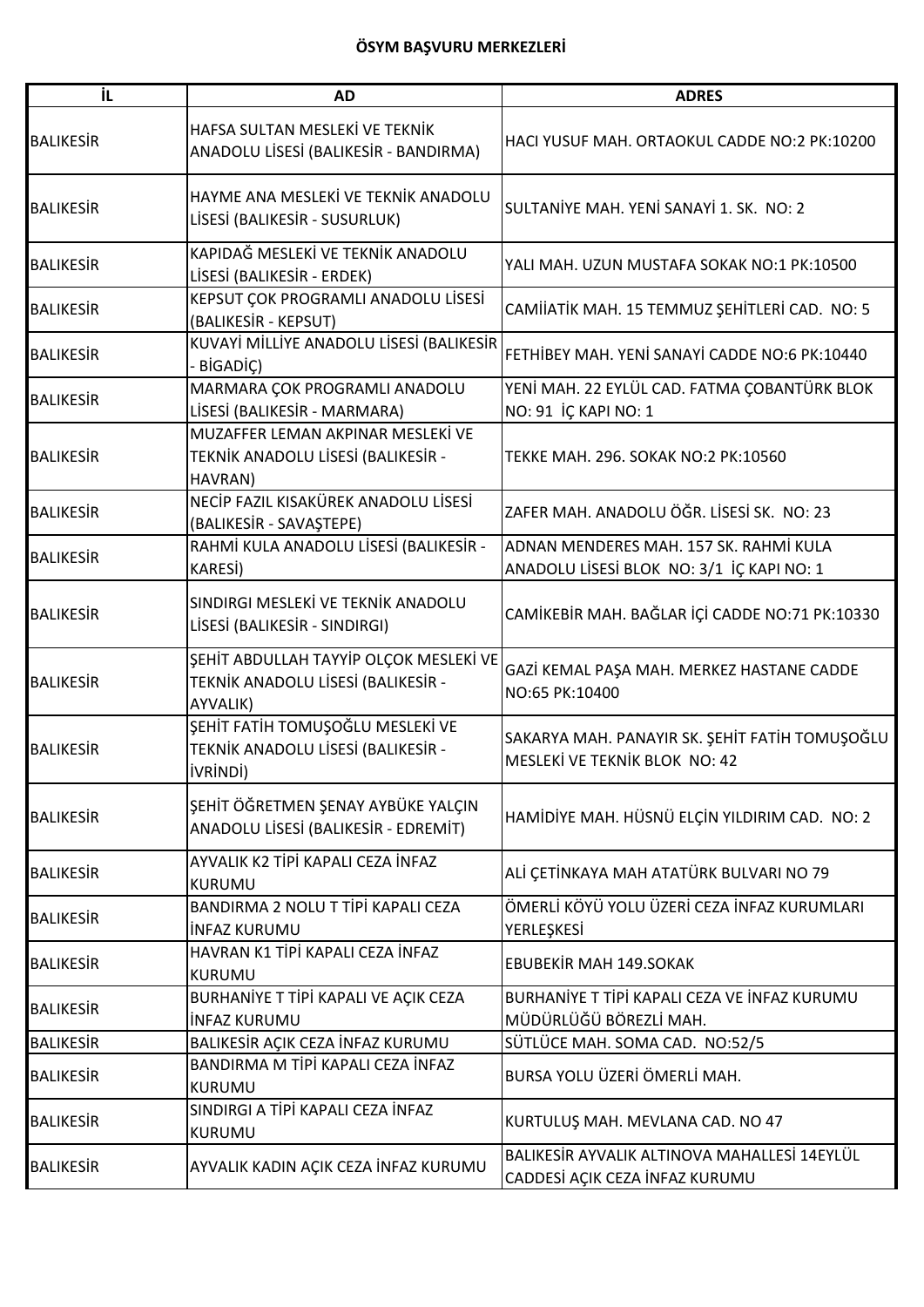| İL               | <b>AD</b>                                                                  | <b>ADRES</b>                                                                                                           |
|------------------|----------------------------------------------------------------------------|------------------------------------------------------------------------------------------------------------------------|
| <b>BALIKESIR</b> | BALIKESİR L TİPİ KAPALI CEZA İNFAZ<br><b>KURUMU</b>                        | CAMICEDIT MAHALLESI KURTULUŞ SOKAK NO: 2                                                                               |
| <b>BALIKESIR</b> | <b>IVRINDI K2 TIPI KAPALI CEZA İNFAZ</b><br><b>KURUMU</b>                  | KURTULUŞ MAH. KINIK CAD. NO: 39                                                                                        |
| <b>BARTIN</b>    | BARTIN KAPALI CEZA İNFAZ KURUMU                                            | ARIT YOLU MEVKİİ YILDIZ KÖYÜ                                                                                           |
| <b>BARTIN</b>    | BARTIN/MERKEZ SINAV<br>KOORDİNATÖRLÜĞÜ                                     | BARTIN ÜNİVERSİTESİ KUTLUBEY KAMPÜSÜ<br>KÜTÜPHANE BİNASI ZEMİN KAT                                                     |
| <b>BARTIN</b>    | AMASRA ÇOK PROGRAMLI ANADOLU LİSESİ<br>(BARTIN - AMASRA)                   | AHATLAR KÖYÜ YUKARI MEVKİİ NO: 48 İÇ KAPI NO: 0                                                                        |
| <b>BARTIN</b>    | KÖKSAL TOPTAN ANADOLU LİSESİ (BARTIN -<br>MERKEZ)                          | GÖLBUCAĞI MAH. STADYUM SOKAK NO:30 PK:74100                                                                            |
| <b>BARTIN</b>    | KURUCAŞİLE ÇOK PROGRAMLI ANADOLU<br>LİSESİ (BARTIN - KURUCAŞİLE)           | KARGACAK MAH. LİSE ALTI SOKAK NO:1 PK:74500                                                                            |
| <b>BARTIN</b>    | ŞEHİT MUSA AYTAR MESLEKİ VE TEKNİK<br>ANADOLU LİSESİ (BARTIN - ULUS)       | KALDIRIM MAH. IRMAK SK. NO: 29 İÇ KAPI NO: 0                                                                           |
| <b>BATMAN</b>    | BATMAN AÇIK CEZA İNFAZ KURUMU                                              | BAĞDU MAHALLESİ CEZAEVİ CADDESİ NO:2/12                                                                                |
| <b>BATMAN</b>    | BATMAN M TİPİ KAPALI CEZA İNFAZ<br><b>KURUMU</b>                           | ÇAMLICA MAH. BALPINAR YOLU ÜZERİ                                                                                       |
| <b>BATMAN</b>    | BATMAN/MERKEZ SINAV<br>KOORDİNATÖRLÜĞÜ                                     | KÜLTÜR MAHALLESİ ÜNİVERSİTE CADDESİ 2606. SOKAK<br>BATMAN ÜNİVERSİTESİ MERKEZ KAMPÜSÜ                                  |
| <b>BATMAN</b>    | BATMAN ANADOLU LİSESİ (BATMAN -<br>MERKEZ)                                 | BELDE MAH. ÖMER MUHTAR BULVARI NO:116<br>PK:72070                                                                      |
| <b>BATMAN</b>    | BEŞİRİ MESLEKİ VE TEKNİK ANADOLU LİSESİ<br>(BATMAN - BEŞİRİ)               | BAĞDU MAH. EĞİTİM CAD. TEKNİK ANADOLU LİSESİ<br>BLOK NO: 13                                                            |
| <b>BATMAN</b>    | GAZİ MESLEKİ VE TEKNİK ANADOLU LİSESİ<br>(BATMAN - MERKEZ)                 | BİNATLI KÖYÜ BEST MEVKİİ HASANKEYF YOLU CAD.<br>GAZİ MESLEKİ VE TEKNİK ANA LİS SİTESİ İDARİ BİNA<br><b>BLOK NO: 3C</b> |
| <b>BATMAN</b>    | GERCÜŞ ANADOLU LİSESİ (BATMAN -<br>GERCÜŞ)                                 | BAĞLARBAŞI MAH. GARİP CAD. NO: 2                                                                                       |
| <b>BATMAN</b>    | HASANKEYF BEŞİR TUTUŞ ÇOK PROGRAMLI<br>ANADOLU LİSESİ (BATMAN - HASANKEYF) | DİCLE MAH. 102. SK. BEŞİR TUTUŞ ANA DOLU LİSESİ<br>SİTESİ A BLOK LİSE NO: 14A İÇ KAPI NO: 101                          |
| <b>BATMAN</b>    | KOZLUK MERKEZ ANADOLU LİSESİ (BATMAN<br>- KOZLUK)                          | <b>İSLAMBEY MAH. LİSE CAD. KOZLUK MERKEZ LİSESİ</b><br>BLOK NO: 23 İÇ KAPI NO: 1                                       |
| <b>BATMAN</b>    | SASON ANADOLU LİSESİ (BATMAN - SASON)                                      | AŞAĞI MAH. TEKEL CADDE NO:1 PK:72500                                                                                   |
| <b>BATMAN</b>    | BATMAN KAPALI CEZA İNFAZ KURUMU<br>MÜDÜRLÜĞÜ                               | BAĞDU MAHALLESİ.CEZAEVİ CADDESİ.CEZAEVİ<br>KAMPÜSÜ.NO:2/12.BATMAN KAPALI CEZA İNFAZ<br><b>KURUMU</b>                   |
| <b>BATMAN</b>    | BATMAN T TİPİ KAPALI CEZA İNFAZ<br><b>KURUMU</b>                           | BAĞDU MAHALLESİ CEZAEVİ CADDESİ NO:2                                                                                   |
| <b>BAYBURT</b>   | BAYBURT M TİPİ KAPALI CEZA İNFAZ<br><b>KURUMU</b>                          | SINGAH MAH. AYDINTEPE CADDESI                                                                                          |
| <b>BAYBURT</b>   | BAYBURT/MERKEZ SINAV<br>KOORDİNATÖRLÜĞÜ                                    | BAYBURT ÜNİVERSİTESİ SAĞLIK BİLİMLERİ FAKÜLTESİ<br><b>ZEMIN KAT</b>                                                    |
| <b>BAYBURT</b>   | AYDINTEPE ÇOK PROGRAMLI ANADOLU<br>LİSESİ (BAYBURT - AYDINTEPE)            | HACI ALI EFENDI MAH. LISE SOKAK NO:17 PK:69500                                                                         |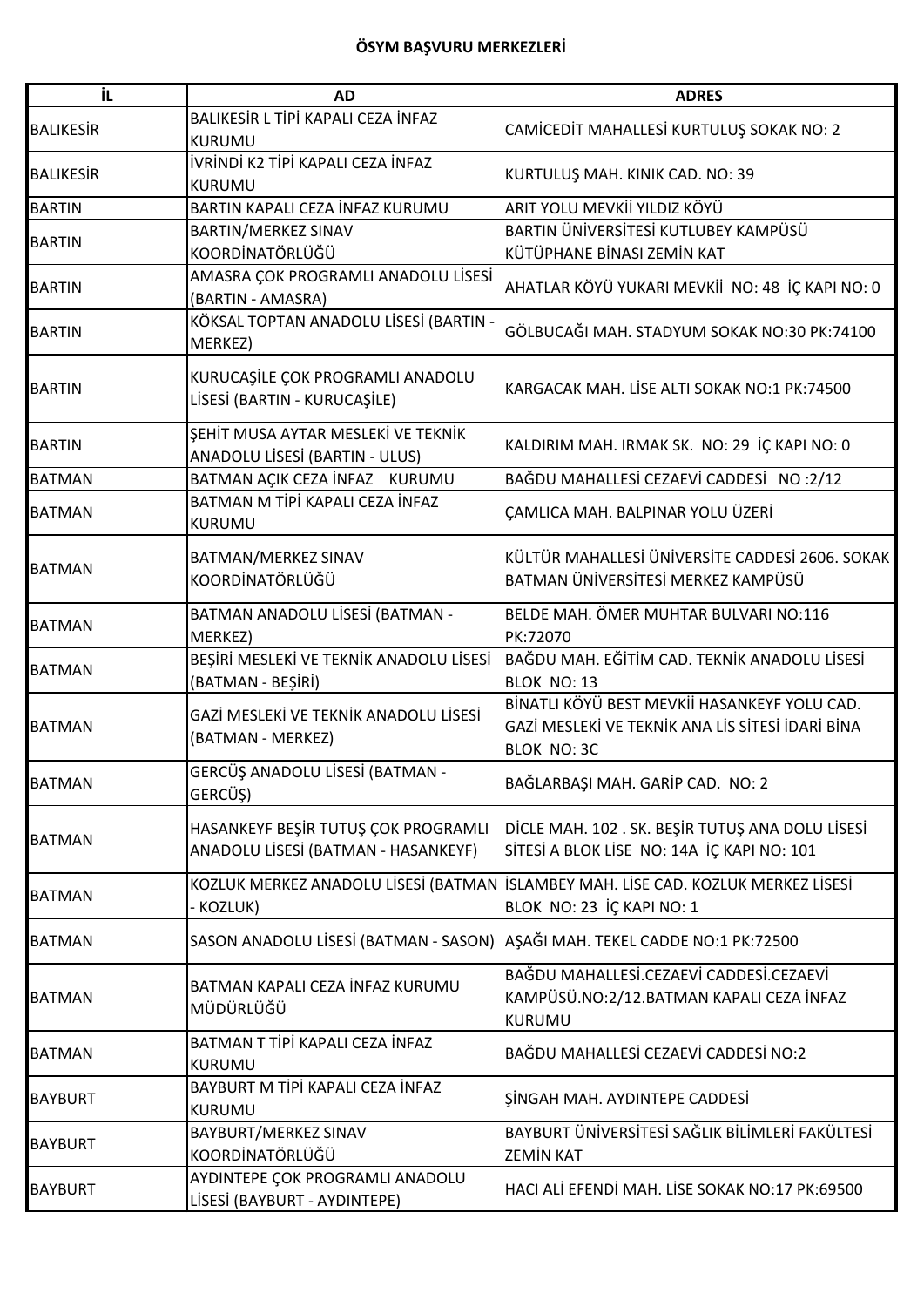| İL             | <b>AD</b>                                                                          | <b>ADRES</b>                                                                                         |
|----------------|------------------------------------------------------------------------------------|------------------------------------------------------------------------------------------------------|
| <b>BAYBURT</b> | BAYBURT FEN LİSESİ (BAYBURT - MERKEZ)                                              | ZAHİT MAH. ERGENEKON CAD. NO: 5A                                                                     |
| <b>BAYBURT</b> | MUSTAFA KÖSEOĞLU ÇOK PROGRAMLI<br>ANADOLU LİSESİ (BAYBURT - DEMİRÖZÜ)              | ŞİRİN MAH. KARANFİL SK. MUSTAFA KÖSEOĞLU ÇOK<br>PROGRAMLI ANADOLU LISESI BLOK NO: 4 İÇ KAPI NO:<br>0 |
| <b>BAYBURT</b> | REKABET KURUMU KIZ ANADOLU LİSESİ<br>(BAYBURT - MERKEZ)                            | SINGAH MAH. ANADOLU SOKAK NO:9 PK:69000                                                              |
| <b>BİLECİK</b> | BOZÜYÜK AÇIK CEZA İNFAZ KURUMU                                                     | ÇARŞI MAH. ATATÜRK CAD. KARASU MEVKİİ NO:224                                                         |
| <b>BİLECİK</b> | BİLECİK/MERKEZ SINAV<br>KOORDİNATÖRLÜĞÜ                                            | BİLECİK ŞEYH EDEBALİ ÜNİVERSİTESİ                                                                    |
| <b>BİLECİK</b> | BİLECİK MESLEKİ VE TEKNİK ANADOLU<br>LİSESİ (BİLECİK - MERKEZ)                     | ERTUĞRULGAZİ MAH. ERTUĞRULGAZİ CADDE NO:22<br>PK:11040                                               |
| <b>BİLECİK</b> | BOZÜYÜK MESLEKİ VE TEKNİK ANADOLU<br>LİSESİ (BİLECİK - BOZÜYÜK)                    | YENİ MAH. MESLEK LİSESİ CAD. MESLEKI VE TEKNIK<br>ANADOLU LISESI BLOK NO: 2 İÇ KAPI NO: 1            |
| <b>BİLECİK</b> | GÜNER ORBAY MESLEKİ VE TEKNİK<br>ANADOLU LİSESİ (BİLECİK - GÖLPAZARI)              | İSTİKLAL MAH. FEVZİ ÇAKMAK CADDE NO:25 PK:11700                                                      |
| <b>BİLECİK</b> | HİLMİ DURALİOĞLU ANADOLU LİSESİ<br>(BİLECİK - PAZARYERİ)                           | YENİ MAH. YILDIRIM CAD. HILMI DURALIOGLU ANADLU<br>LISESI BLOK NO: 25 İÇ KAPI NO: Z01                |
| <b>BİLECİK</b> | İNHİSAR ÇOK PROGRAMLI ANADOLU LİSESİ<br>(BİLECİK - İNHİSAR)                        | ZAFER MAH. BADEM SK. NO: 1                                                                           |
| <b>BİLECİK</b> | OSMANELİ NİLÜFER HATUN MESLEKİ VE<br>TEKNİK ANADOLU LİSESİ (BİLECİK -<br>OSMANELİ) | INÖNÜ MAH. NECATI İKİZOĞLU CAD. NO: 34                                                               |
| <b>BİLECİK</b> | SÖĞÜT ANADOLU LİSESİ (BİLECİK - SÖĞÜT)                                             | TÜRKMENBAŞI MAH. AKÇAKOCA CADDE NO:54<br>PK:11600                                                    |
| <b>BİLECİK</b> | YENİPAZAR ÇOK PROGRAMLI ANADOLU<br>LİSESİ (BİLECİK - YENİPAZAR)                    | ZAFER MAH. LİSE CAD. NO: 48 İÇ KAPI NO: 1                                                            |
| <b>BILECIK</b> | PAZARYERİ K1 TİPİ KAPALI CEZA İNFAZ<br><b>KURUMU</b>                               | YENİ MAH. PROF.DR. GÜNER ÖNCE CAD. NO:21                                                             |
| <b>BİLECİK</b> | SÖĞÜT K1 TİPİ KAPALI CEZA İNFAZ KURUMU                                             | TÜRKMENBAŞI MAH. BİLECİK YOLU 1. KÜMELEME NO:1                                                       |
| <b>BİLECİK</b> | BİLECİK M TİPİ KAPALI VE AÇIK CEZA İNFAZ<br><b>KURUMU</b>                          | HÜRRİYET MAHALLESİ CEZAEVİ SK. NO.7                                                                  |
| <b>BİLECİK</b> | GÖLPAZARI AÇIK CEZA İNFAZ KURUMU                                                   | GÖLPAZARI AÇIK CEZA İNFAZ KURUMU                                                                     |
| <b>BİNGÖL</b>  | BİNGÖL/MERKEZ SINAV<br>KOORDİNATÖRLÜĞÜ                                             | BİNGÖL ÜNİVERSİTESİ ESKİ REKTÖRLÜK BİNASI ZEMİN<br><b>KAT</b>                                        |
| <b>BİNGÖL</b>  | ADAKLI ÇOK PROGRAMLI ANADOLU LİSESİ<br>(BİNGÖL - ADAKLI)                           | MERKEZ MAH. LİSE KÜME EVLERİ NO: 1 İÇ KAPI NO: A                                                     |
| <b>BİNGÖL</b>  | BİNGÖL ANADOLU İMAM HATİP LİSESİ<br>(BİNGÖL - MERKEZ)                              | YENİŞEHİR MAH. MELİKŞAH SK. ANADOLU İMAM HATİP<br>LİSESİ YURDU BLOK NO: 14                           |
| <b>BİNGÖL</b>  | BORSA İSTANBUL BİNGÖL ANADOLU LİSESİ<br>(BİNGÖL - MERKEZ)                          | İNÖNÜ MAH. KÜLTÜR CADDE NO:7 PK:12000                                                                |
| <b>BİNGÖL</b>  | KARLIOVA ANADOLU LİSESİ (BİNGÖL -<br><b>KARLIOVA)</b>                              | TURGUT ÖZAL MAH. 219 SK. KARLIOVA LİSESİ BLOK<br>NO: 2 İÇ KAPI NO: 2/A                               |
| <b>BİNGÖL</b>  | KİĞI FUAT DAĞISTAN ÇOK PROGRAMLI<br>ANADOLU LİSESİ (BİNGÖL - KİĞI)                 | YENİŞEHİR MAH. UĞUR MUMCU CADDE NO:01<br>PK:12800                                                    |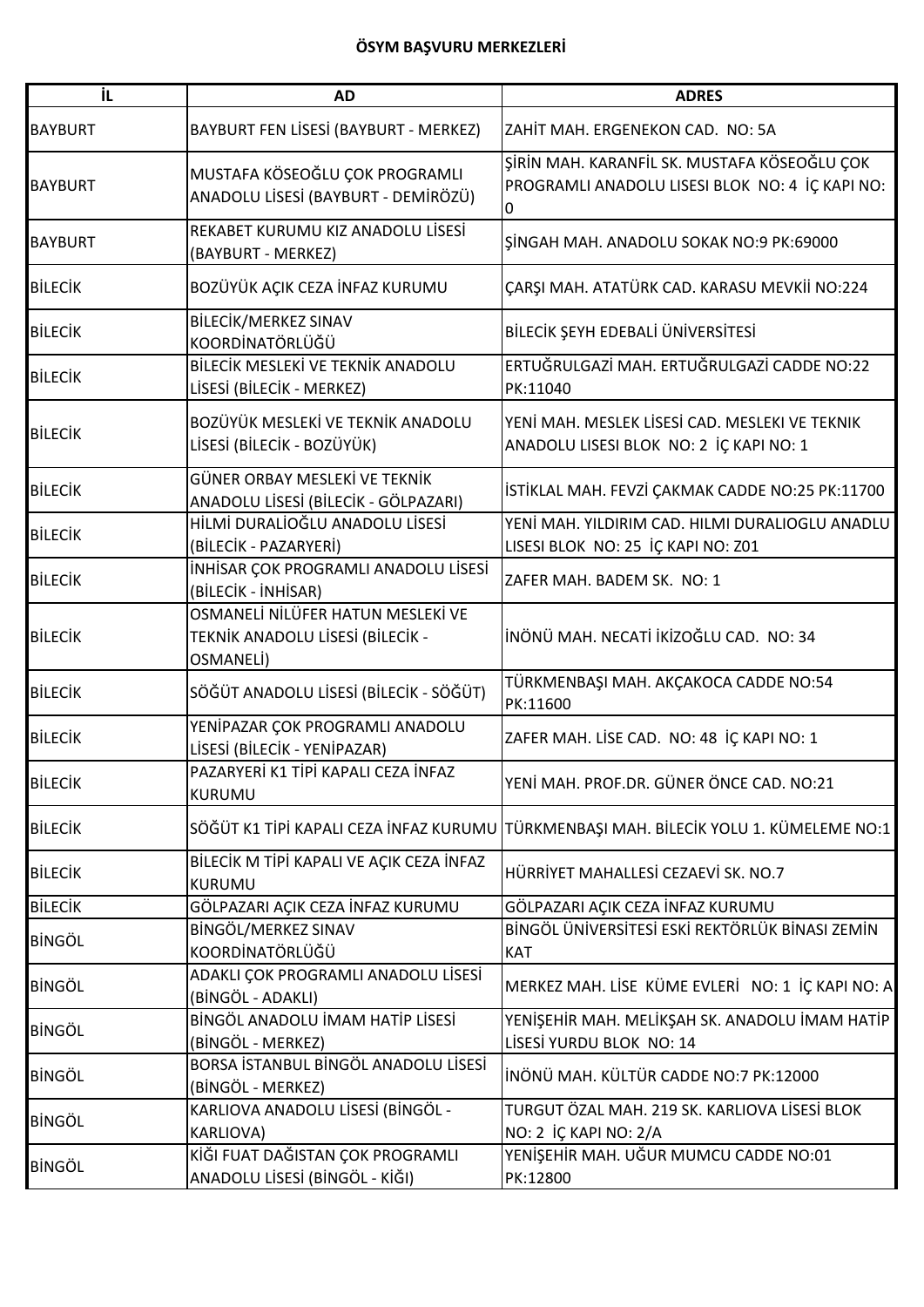| iL            | <b>AD</b>                                                                | <b>ADRES</b>                                                                             |
|---------------|--------------------------------------------------------------------------|------------------------------------------------------------------------------------------|
| <b>BİNGÖL</b> | SOLHAN ANADOLU LİSESİ (BİNGÖL -<br>SOLHAN)                               | YENİ MAH. 301 SK. SOLHAN KIZ ANADOLU LISESI BLOK<br><b>NO: 4</b>                         |
| <b>BİNGÖL</b> | ŞEHİT MURAT YILDIRIM MESLEKİ VE TEKNİK<br>ANADOLU LİSESİ (BİNGÖL - GENÇ) | KÜLTÜR MAH. DİYARBAKIR CAD. NO: 1                                                        |
| <b>BİNGÖL</b> | YAYLADERE ÇOK PROGRAMLI ANADOLU<br>LİSESİ (BİNGÖL - YAYLADERE)           | MERKEZ MAH. LİSE CAD. NO: 12                                                             |
| <b>BİNGÖL</b> | YEDİSU ÇOK PROGRAMLI ANADOLU LİSESİ<br>(BİNGÖL - YEDİSU)                 | MERKEZ MAH. ESKİ BELEDİYE CADDE NO:1 PK:12830                                            |
| <b>BİNGÖL</b> | BİNGÖL M TİPİ KAPALI CEZA İNFAZ KURUMU SİMANİ MAH. MESNEVİ CAD. NO:93    |                                                                                          |
| <b>BITLIS</b> | BİTLİS/AHLAT SINAV KOORDİNATÖRLÜĞÜ                                       | BİTLİS/AHLAT SINAV KOORDİNATÖRLÜĞÜ                                                       |
| <b>BITLIS</b> | BİTLİS/MERKEZ SINAV KOORDİNATÖRLÜĞÜ                                      | BİTLİS EREN ÜNİVERSİTESİ MÜHENDİSLİK-MİMARLIK<br>FAKÜLTESİ RAHVA YERLEŞKESİ              |
| <b>BİTLİS</b> | BİTLİS/TATVAN SINAV KOORDİNATÖRLÜĞÜ                                      | BİTLİS EREN ÜNİVERSİTESİ TATVAN MESLEK<br>YÜKSEKOKULU KARŞIYAKA MAH. MADEN SUYU KARŞISI  |
| <b>BİTLİS</b> | ADİLCEVAZ TUĞRUL BEY ANADOLU LİSESİ<br>(BİTLİS - ADİLCEVAZ)              | ÇAYIR MAH. RECEP TAYYİP ERDOĞAN BULVARI NO:3<br>PK:13500                                 |
| <b>BİTLİS</b> | GÜROYMAK BORSA İSTANBUL ANADOLU<br>LİSESİ (BİTLİS - GÜROYMAK)            | BARIȘ MAH. BİTLİS BUL. NO: 170                                                           |
| <b>BİTLİS</b> | HİZAN SAİD NURSİ ANADOLU İMAM HATİP<br>LİSESİ (BİTLİS - HİZAN)           | YEŞİL OVA MAH. KÜLTUR CAD. NO: 34 İÇ KAPI NO: 1                                          |
| <b>BİTLİS</b> | MERKEZ MESLEKİ VE TEKNİK ANADOLU<br>LİSESİ (BİTLİS - MERKEZ)             | ATATÜRK MAH. FEYZULLAH ENSARİ CADDE NO:174<br>PK:13000                                   |
| <b>BITLIS</b> | MUTKİ ANADOLU LİSESİ (BİTLİS - MUTKİ)                                    | YENİ MAH. KİLER CADDE NO:26 PK:13700                                                     |
| <b>BİTLİS</b> | TATVAN KIZ ANADOLU İMAM HATİP LİSESİ<br>(BİTLİS - TATVAN)                | AYDINLAR MAH. LİSE CAD. TATVAN KIZ ANADOLU<br>İMAM HATİP LİSESİ BLOK NO: 6 İÇ KAPI NO: 1 |
| <b>BİTLİS</b> | BİTLİS E TİPİ KAPALI CEZA İNFAZ KURUMU                                   | HÜSREV PAŞA MAH. 1208. SK. NO:100                                                        |
| <b>BİTLİS</b> | AHLAT T TİPİ KAPALI ve AÇIK CEZA İNFAZ<br>KURUMU                         | KIRKLAR MAHALLESİ OVAKIŞLA YOLU SAĞ TARAFI                                               |
| <b>BİTLİS</b> | BİTLİS AÇIK CEZA İNFAZ KURUMU                                            | BENEKLİ KÖYÜ MEVKİİ                                                                      |
| <b>BOLU</b>   | BOLU/MERKEZ SINAV KOORDİNATÖRLÜĞÜ                                        | ABANT İZZET BAYSAL ÜNİVERSİTESİ FEN EDEBİYAT<br>FAKÜLTESİ ÖĞRENCİ GİRİŞİ                 |
| <b>BOLU</b>   | AKŞEMSETTİN ANADOLU İMAM HATİP<br>LİSESİ (BOLU - GÖYNÜK)                 | SOFU ALİ MAH. GÜRCÜLER ÇAYIRI CAD. İHL ÖĞRENCİ<br>PANSIYONU SITESI NO: 80                |
| <b>BOLU</b>   | AŞCILAR MESLEKİ VE TEKNİK ANADOLU<br>LİSESİ (BOLU - MENGEN)              | TÜRKBEYLİ MAH. FATİH KILIÇ CAD. NO: 20 İÇ KAPI NO:<br>1                                  |
| <b>BOLU</b>   | BOLU ANADOLU İMAM HATİP LİSESİ (BOLU<br>MERKEZ)                          | BORAZANLAR MAH. AHMET BAYSAL BULVARI NO:2<br>PK:14100                                    |
| <b>BOLU</b>   | DÖRTDİVAN ÇOK PROGRAMLI ANADOLU<br>LİSESİ (BOLU - DÖRTDİVAN)             | KADILAR MAH. AHMET YESEVİ CADDE NO:28 PK:14910                                           |
| <b>BOLU</b>   | GEREDE ANADOLU LİSESİ (BOLU - GEREDE)                                    | SEVİLLER MAH. ATATÜRK (ALT YOL) BULVARI NO:51<br>PK:14900                                |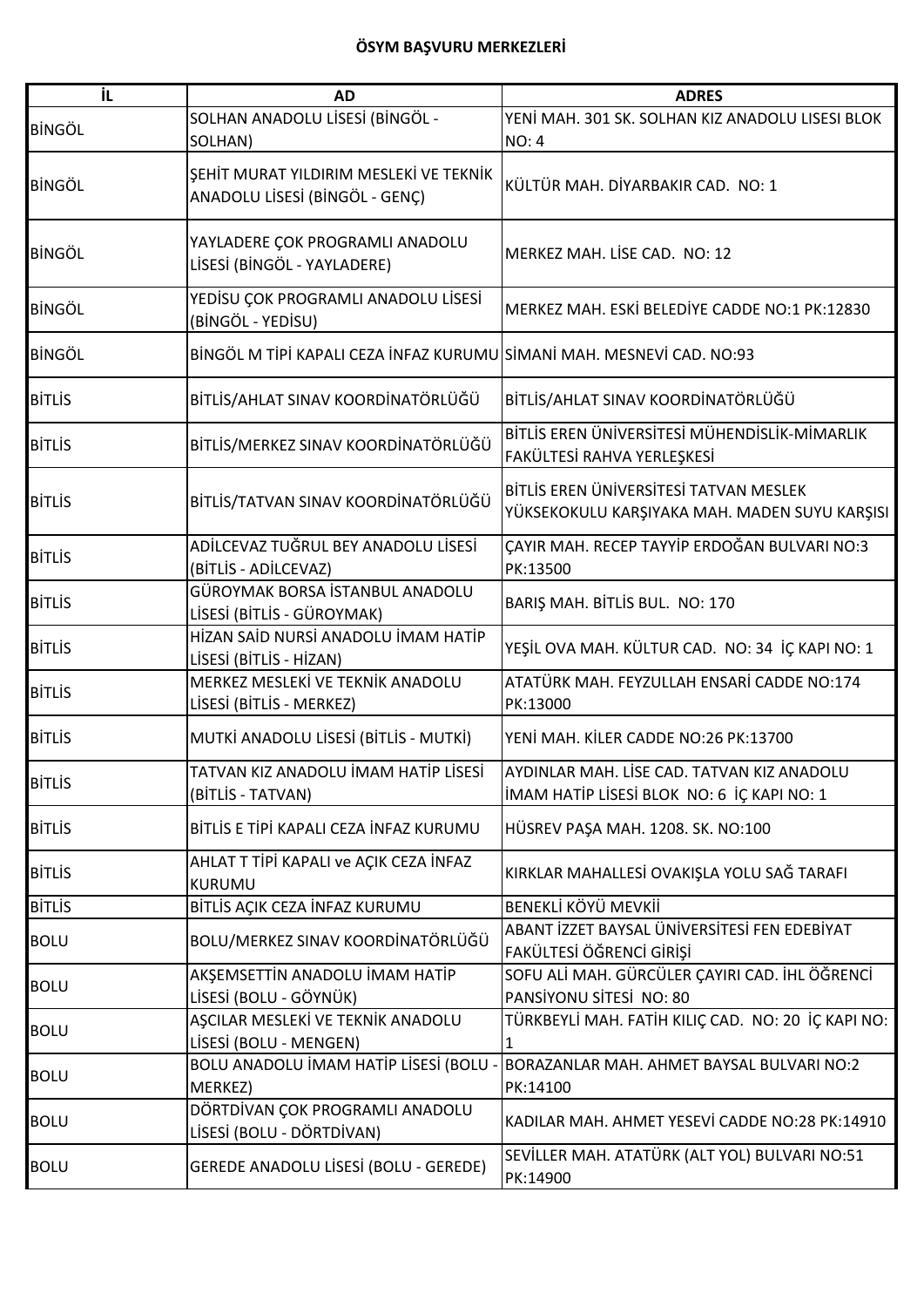| ΪL            | <b>AD</b>                                    | <b>ADRES</b>                                                                             |
|---------------|----------------------------------------------|------------------------------------------------------------------------------------------|
|               | MUDURNU ÇOK PROGRAMLI ANADOLU                | KAYGANA MAH. BOLU CAD. ÇOK PROGRAMLI LISE                                                |
| <b>BOLU</b>   | LİSESİ (BOLU - MUDURNU)                      | LOJMANLARI BLOK NO: 175/1 İÇ KAPI NO: 1                                                  |
|               | SEBEN ÇOK PROGRAMLI ANADOLU LİSESİ           |                                                                                          |
| <b>BOLU</b>   | (BOLU - SEBEN)                               | ÇARŞI MAH. ÇAĞLAYAN CAD. NO: 51                                                          |
|               | ŞEHİT YILDIRIM OFLAZ ÇOK PROGRAMLI           |                                                                                          |
| <b>BOLU</b>   | ANADOLU LİSESİ (BOLU - KIBRISCIK)            | KÖROĞLU MAH. BEYPAZARI CAD. NO: 38                                                       |
|               | YAŞAR ÇELİK ÇOK PROGRAMLI ANADOLU            |                                                                                          |
| <b>BOLU</b>   | LİSESİ (BOLU - YENİÇAĞA)                     | ASİL BEY MAH. SULTAN REŞAT CAD. NO: 15                                                   |
|               | BOLU T TİPİ KAPALI VE AÇIK CEZA İNFAZ        | KURUÇAY MAHALLESİ ŞEHİT ÜMİT ÇETİNGÖZ CAD.                                               |
| <b>BOLU</b>   | KURUMU                                       | NO:10                                                                                    |
|               | MENGEN K1 TİPİ KAPALI CEZA İNFAZ             |                                                                                          |
| <b>BOLU</b>   | <b>KURUMU</b>                                | TÜRKBEYLİ MAH. NO:64                                                                     |
|               |                                              | BOLU F TİPİ YÜKSEK GÜVENLIKLI CEZA İNFAZ BOLU F TİPİ YÜKSEK GÜVENLIKLI KAPALI CEZA İNFAZ |
| <b>BOLU</b>   | <b>KURUMU</b>                                | KURUMU KURUÇAY MAH.                                                                      |
| <b>BOLU</b>   | BOLU AÇIK CEZA İNFAZ KURUMU                  | KURUÇAY ŞEHİT ÜMİT ÇETİNÖZ SOKAK NO:10                                                   |
|               | GÖYNÜK K1 TİPİ KAPALI CEZA İNFAZ             |                                                                                          |
| <b>BOLU</b>   | <b>KURUMU</b>                                | ÇEŞME MAH. KEMERKÖPRÜ CD. N:20                                                           |
|               | AĞLASUN K1 TİPİ KAPALI CEZA İNFAZ            |                                                                                          |
| <b>BURDUR</b> | <b>KURUMU</b>                                |                                                                                          |
| <b>BURDUR</b> | BURDUR/GÖLHİSAR SINAV                        | GÖLHİSAR UYGULAMALI BİLİMLER YÜKSEKOKULU                                                 |
|               | KOORDİNATÖRLÜĞÜ                              | KONAK MAH. MEHMET AKİF ERSOY BULV. NO:315                                                |
| <b>BURDUR</b> | <b>BURDUR/MERKEZ SINAV</b>                   | BURDUR MEHMET AKİF ERSOY ÜNİVERSİTESİ                                                    |
|               | KOORDİNATÖRLÜĞÜ                              | REKTÖRLÜĞÜ C BLOK (İSTİKLAL YERLEŞKESİ                                                   |
| <b>BURDUR</b> | <b>BUCAK ANADOLU LİSESİ (BURDUR - BUCAK)</b> | KONAK MAH. 2709. SOKAK NO:22 PK:15300                                                    |
|               | ÇAVDIR ANADOLU LİSESİ (BURDUR -              |                                                                                          |
| <b>BURDUR</b> | <b>CAVDIR)</b>                               | MENEVŞELİK MAH. EĞİTİM SK. NO: 3 İÇ KAPI NO: 3                                           |
|               | ÇELTİKÇİ ŞEHİT ALİ YILDIRIM ÇOK              |                                                                                          |
| <b>BURDUR</b> | PROGRAMLI ANADOLU LİSESİ (BURDUR -           | KONAK MAH. HÜKÜMET CAD. NO: 12 İÇ KAPI NO: A                                             |
|               | CELTİKÇİ)                                    |                                                                                          |
|               | GÖLHİSAR MEHMET AKİF ERSOY ANADOLU           |                                                                                          |
| <b>BURDUR</b> | LİSESİ (BURDUR - GÖLHİSAR)                   | PAZAR MAH. 360 SK. NO: 2 İÇ KAPI NO: 0                                                   |
|               | KARAMANLI ANADOLU LİSESİ (BURDUR -           | KARAMAN MAH. FEVZİ ÇAKMAK CADDE NO:62                                                    |
| <b>BURDUR</b> | <b>KARAMANLI)</b>                            | PK:15700                                                                                 |
| <b>BURDUR</b> | KEMER ÇOK PROGRAMLI ANADOLU LİSESİ           | YENİ CAMİİ MAH. FATİH SULTAN MEHMET CAD. NO:                                             |
|               | (BURDUR - KEMER)                             | 75 İÇ KAPI NO: B01                                                                       |
| <b>BURDUR</b> | ŞEHİT BAYRAM YEŞİL ÇOK PROGRAMLI             | BALA MAH. MUSTAFA YEŞİL CAD. NO: 26 İÇ KAPI NO: 0                                        |
|               | ANADOLU LİSESİ (BURDUR - AĞLASUN)            |                                                                                          |
|               | ŞEHİT KADİR ERASLAN ÇOK PROGRAMLI            |                                                                                          |
| <b>BURDUR</b> | ANADOLU LİSESİ (BURDUR - ALTINYAYLA)         | TAŞYAKA MAH. FETHİYE CAD. NO: 3 İÇ KAPI NO: 0                                            |
|               |                                              |                                                                                          |
| <b>BURDUR</b> | TEFENNİ MESLEKİ VE TEKNİK ANADOLU            | YOKUŞ MAH. KOCA TEPE CAD. NO: 43/2 İÇ KAPI NO: 0                                         |
|               | LİSESİ (BURDUR - TEFENNİ)                    |                                                                                          |
| <b>BURDUR</b> | YEŞİLOVA ÇOK PROGRAMLI ANADOLU LİSESİ        | KOYUNLAR ÇEŞME MAH. KUMLUDERE CAD. NO: 10                                                |
|               | (BURDUR - YEŞİLOVA)                          |                                                                                          |
| <b>BURDUR</b> | GÖLHİSAR K1 TİPİ KAPALI CEZA İNFAZ           | MERKEZCAMİ MAH. 375 SOK. NO:17                                                           |
|               | <b>KURUMU</b>                                |                                                                                          |
| <b>BURDUR</b> | BURDUR E TİPİ KAPALI VE AÇIK CEZA İNFAZ      | YENİ MAHALLE ARMAĞAN İLCİ BULVARI NO:20                                                  |
|               | KURUMU                                       |                                                                                          |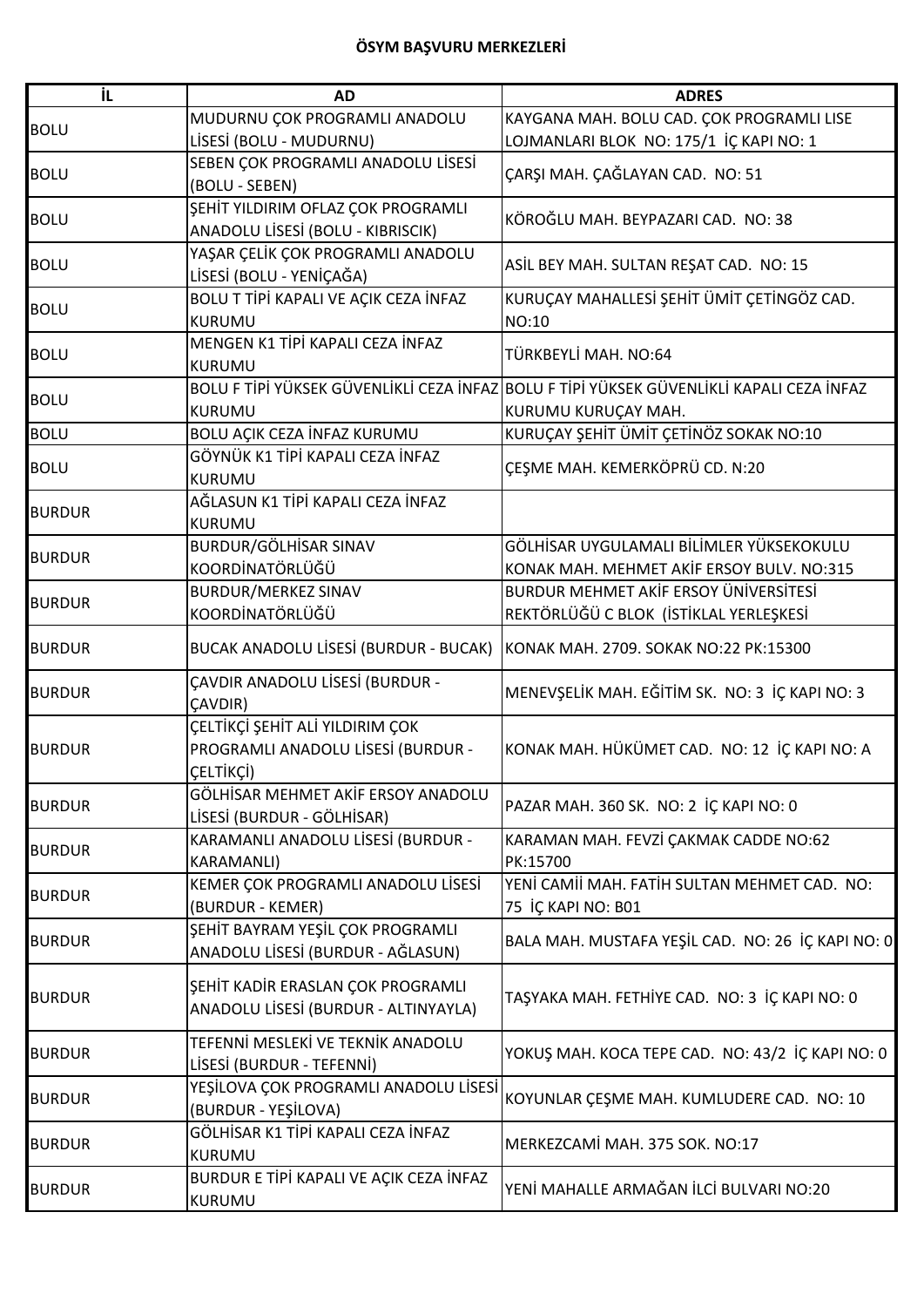| İL           | <b>AD</b>                              | <b>ADRES</b>                                                                           |
|--------------|----------------------------------------|----------------------------------------------------------------------------------------|
|              | BURSA E TİPİ KAPALI VE AÇIK CEZA İNFAZ | BALAT MAHALLESİ CEZAEVİ CADDESİ BÜYÜK SOKAK                                            |
| <b>BURSA</b> | <b>KURUMU</b>                          | NO:132                                                                                 |
| <b>BURSA</b> | MUSTAFAKEMALPAŞA A3 TİPİ KAPALI CEZA   | ORTA MAH. STADYUM YANI NO:75 MUSTAFA                                                   |
|              | <b>INFAZ KURUMU</b>                    | KEMALPAŞA                                                                              |
|              |                                        | ULUDAĞ ÜNİVERSİTESİ GEMLİK ASIM KOCABIYIK                                              |
| <b>BURSA</b> | BURSA/GEMLİK SINAV KOORDİNATÖRLÜĞÜ     | MESLEK YÜKSEKOKULU, SUNĞİPEK ASIM KOCABIYIK                                            |
|              |                                        | YERLEŞKESİ                                                                             |
|              |                                        | İNEGÖL İŞLETME FAKÜLTESİ- ULUDAĞ ÜNİVERSİTESİ                                          |
| <b>BURSA</b> | BURSA/İNEGÖL SINAV KOORDİNATÖRLÜĞÜ     | <b>INEGÖL YERLEŞKESİ</b>                                                               |
|              |                                        | BURSA ULUDAĞ ÜNIVERSİTESİ, MÜHENDİSLİK                                                 |
| <b>BURSA</b> |                                        | BURSA/MERKEZ SINAV KOORDİNATÖRLÜĞÜ FAKÜLTESİ ELEKTRİK-ELEKTRONİK MÜHENDİSLİĞİ          |
|              |                                        | DERSLİKLERİ ZEMİN KAT.                                                                 |
| <b>BURSA</b> | BURSA/MUSTAFAKEMALPAŞA SINAV           | ATARIYE MAH. CUMHURIYET BULV. NO:4                                                     |
|              | KOORDİNATÖRLÜĞÜ                        |                                                                                        |
|              | 15 TEMMUZ ŞEHİTLERİ ANADOLU İMAM       | GAZİPAŞA MAH. MEHMET AYDIN DOKUYAN CAD. NO:                                            |
| <b>BURSA</b> | HATİP LİSESİ (BURSA - ORHANELİ)        | 9                                                                                      |
|              | AHMET RÜŞTÜ ANADOLU LİSESİ (BURSA -    | HASANBEY MAH. 2. CAMII SOKAK NO:30 PK:16940                                            |
| <b>BURSA</b> | MUDANYA)                               |                                                                                        |
|              |                                        |                                                                                        |
| <b>BURSA</b> | ALİ OSMAN SÖNMEZ MESLEKİ VE TEKNİK     | ALAŞARKÖY MAH. İSTANBUL CADDE NO:4 PK:16370                                            |
|              | ANADOLU LİSESİ (BURSA - OSMANGAZİ)     |                                                                                        |
|              | BURSA ATATÜRK ANADOLU LİSESİ (BURSA -  | GAZİAKDEMİR MAH. STADYUM CAD. BURSA ATATÜRK                                            |
| <b>BURSA</b> | OSMANGAZİ)                             | ANADOLU LİSESİ BLOK NO: 5                                                              |
|              | BURSA ÇİMENTO MESLEKİ VE TEKNİK        | VANİMEHMET MAH. ŞEHİT MUSTAFA KURT CAD.                                                |
| <b>BURSA</b> | ANADOLU LİSESİ (BURSA - KESTEL)        | ENDÜSTRİ MESLEK LİSESİ SİTESİ NO: 35C                                                  |
|              |                                        |                                                                                        |
| <b>BURSA</b> | BÜYÜKORHAN ÇOK PROGRAMLI ANADOLU       | ORHAN MAH. DR. İBRAHİM ÖKTEM CADDE NO:30                                               |
|              | LİSESİ (BURSA - BÜYÜKORHAN)            | PK:16990                                                                               |
| <b>BURSA</b> | CELAL BAYAR ANADOLU LİSESİ (BURSA -    | DR.ZİYA KAYA MAH. HÜRRİYET CAD. NO: 52                                                 |
|              | GEMLİK)                                |                                                                                        |
| <b>BURSA</b> | ERENLER MESLEKİ VE TEKNİK ANADOLU      | ARAPZADE MAH. ARKALTI CAD. KIZ MESLEK LİSESİ BLOK                                      |
|              | LİSESİ (BURSA - ORHANGAZİ)             | NO: 25 İÇ KAPI NO: 1                                                                   |
| <b>BURSA</b> |                                        | FATİH ANADOLU İMAM HATİP LİSESİ (BURSA KONAK MAH. LİSE SK. FATİH ANA.İMAM HATİP LİSESİ |
|              | - NİLÜFER)                             | BLOK NO: 6                                                                             |
|              | HARMANCIK 75.YIL ÇOK PROGRAMLI         | MERKEZ MAH. ZEKAİ GÜMÜŞDİŞ CADDE NO:7                                                  |
| <b>BURSA</b> | ANADOLU LİSESİ (BURSA - HARMANCIK)     | PK:16770                                                                               |
|              |                                        |                                                                                        |
| <b>BURSA</b> | İNEGÖL ANADOLU İMAM HATİP LİSESİ       | KEMALPAŞA MAH. OKULLAR CADDE NO:1 PK:16400                                             |
|              | (BURSA - İNEGÖL)                       |                                                                                        |
| <b>BURSA</b> | İSLAM UYAR MESLEKİ VE TEKNİK ANADOLU   | ATAEVLER MAH. OKUL(230) SK. İSLAM UYAR                                                 |
|              | LİSESİ (BURSA - NİLÜFER)               | ANDL.TİC.MSL.LİSESİ BLOK NO: 2 İÇ KAPI NO: 1                                           |
| <b>BURSA</b> | KARACABEY MESLEKİ VE TEKNİK ANADOLU    | TABAKLAR MAH. 87. SK. ENDÜSTRÜ MESLEK LİSESİ                                           |
|              | LİSESİ (BURSA - KARACABEY)             | SİTESİ NO: 36                                                                          |
| <b>BURSA</b> | KELES ÇOK PROGRAMLI ANADOLU LİSESİ     | SOFULAR MAH. GANIOĞLU CAD. NO: 37                                                      |
|              | (BURSA - KELES)                        |                                                                                        |
| <b>BURSA</b> | MALCILAR ANADOLU LİSESİ (BURSA -       | ÇİRİŞHANE MAH. 3.EREN SK. NO: 14                                                       |
|              | OSMANGAZİ)                             |                                                                                        |
| <b>BURSA</b> | MİMAR SİNAN MESLEKİ VE TEKNİK          | MİMARSİNAN MAH. 2.MERAL SK. NO: 3/1 İÇ KAPI NO:                                        |
|              | ANADOLU LİSESİ (BURSA - YILDIRIM)      |                                                                                        |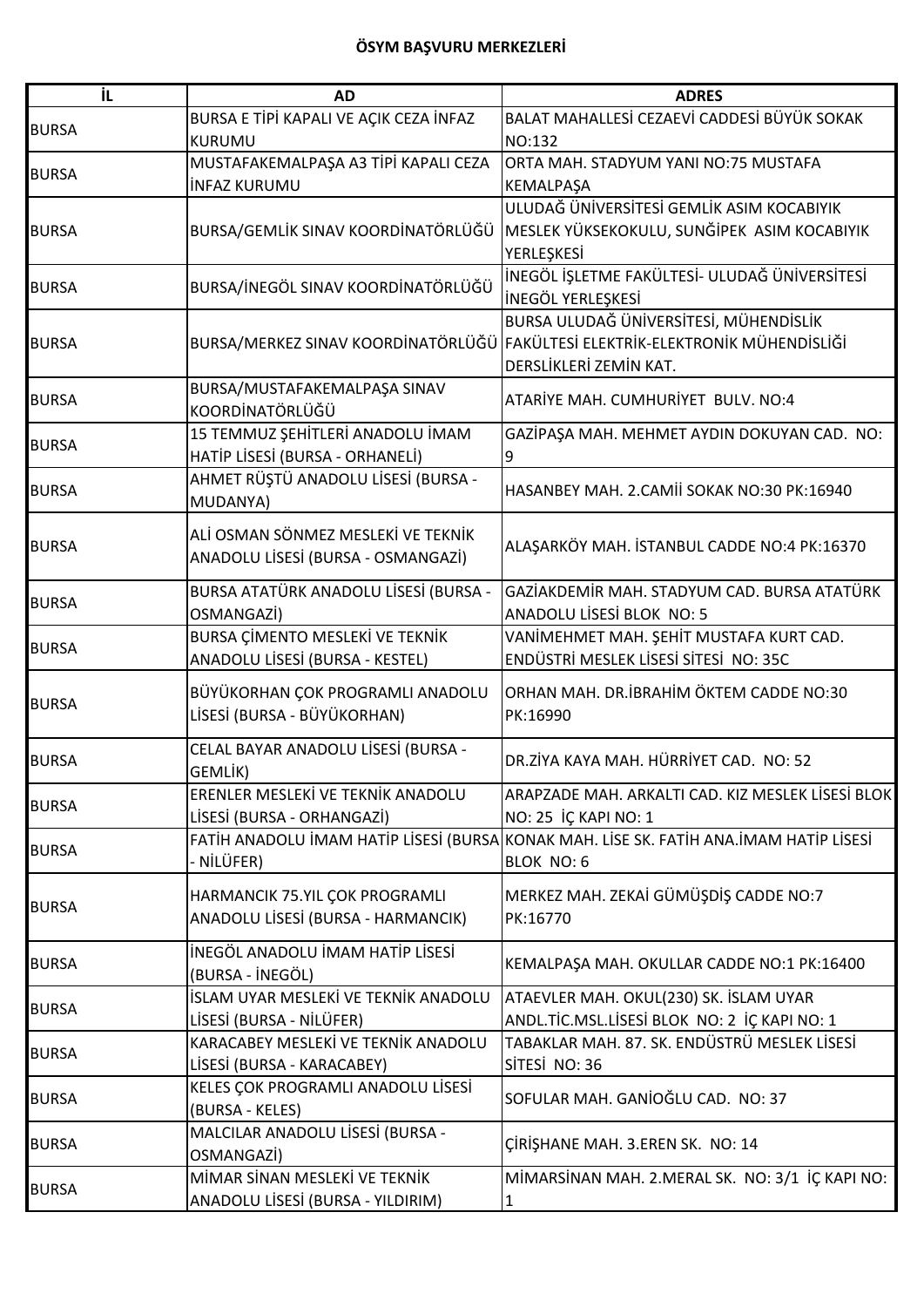| İL                      | <b>AD</b>                                                                       | <b>ADRES</b>                                                                                            |
|-------------------------|---------------------------------------------------------------------------------|---------------------------------------------------------------------------------------------------------|
| <b>BURSA</b>            | NAİRE ÇİKAYEVA ANADOLU LİSESİ (BURSA -<br>İNEGÖL)                               | ERTUĞRULGAZİ MAH. ÖZKERVAN SOKAK NO:4<br>PK:16400                                                       |
| <b>BURSA</b>            | NİLÜFER HATUN MESLEKİ VE TEKNİK<br>ANADOLU LİSESİ (BURSA -<br>MUSTAFAKEMALPAŞA) | VIRACA MAH. BURSA CADDE NO:61 PK:16500                                                                  |
| <b>BURSA</b>            | LİSESİ (BURSA - OSMANGAZİ)                                                      | ÖZTİMURLAR MESLEKİ VE TEKNİK ANADOLU EMEK ADNAN MENDERES MAH. HASAN ÖZTİMUR CAD.<br>NO: 1 İÇ KAPI NO: 1 |
| <b>BURSA</b>            | ŞEHİT SEDAT PELİT ANADOLU LİSESİ (BURSA<br>iznik)                               | MAHMUT ÇELEBİ MAH. ATATÜRK CADDE NO:60<br>PK:16860                                                      |
| <b>BURSA</b>            | YENİŞEHİR YUSUF ATEŞ ANADOLU İMAM<br>HATİP LİSESİ (BURSA - YENİŞEHİR)           | YENIGÜN MAH. HATUNİYE SK. YENIŞEHİR YUSUF ATEŞ<br>ANADOLU İ.H.L. SİTESİ B BLOK NO: 3/5B                 |
| <b>BURSA</b>            | YEŞİLYAYLA MESLEKİ VE TEKNİK ANADOLU<br>LİSESİ (BURSA - YILDIRIM)               | YEŞİLYAYLA MAH. 4.ENGİN SOKAK NO:5 PK:16320                                                             |
| <b>BURSA</b>            | YILDIRIM BEYAZIT ANADOLU LİSESİ (BURSA -<br>YILDIRIM)                           | YILDIRIM MAH. GÜREŞ CADDE NO:2 PK:16350                                                                 |
| <b>BURSA</b>            | YILDIZ ANADOLU LİSESİ (BURSA - GÜRSU)                                           | İSTİKLAL MAH. NAZIM MADENOĞLU CAD. YILDIZ<br>TEKSTİL ANADOLU LİSESİ BLOK NO: 1                          |
| <b>BURSA</b>            | İMRALI F TİPİ YÜKSEK GÜVENLİKLİ CEZA<br><b>INFAZ KURUMU</b>                     | <b>İMRALI ADASI</b>                                                                                     |
| <b>BURSA</b>            | YENİŞEHİR KADIN KAPALI CEZA İNFAZ<br><b>KURUMU</b>                              | YÜZÜNCÜYIL MAHALLESİ 2.CADDE NO:8/1                                                                     |
| <b>BURSA</b>            | BURSA H TİPİ KAPALI CEZA İNFAZ KURUMU                                           | BALAT MAHALLESİ CEZAEVİ CADDESİ BÜYÜK SOKAK<br>NO:132/1                                                 |
| <b>BURSA</b>            | GEMLİK AÇIK CEZA İNFAZ KURUMU                                                   | ENGÜRÜCÜK MAH. 16 NOLU ENGÜRÜCÜK SK. NO:4<br>16600 GEMLİK                                               |
| ÇANAKKALE               | ÇANAKKALE AÇIK CEZA İNFAZ KURUMU                                                | CEVATPAŞA MAH. ATİKHİSAR CAD. NO:89                                                                     |
| ÇANAKKALE               | ÇANAKKALE/BİGA SINAV<br>KOORDİNATÖRLÜĞÜ                                         | BİGA İKTİSADİ VE İDARİ BİLİMLER FAKÜLTESİ<br>PROF.DR.RAMAZAN AYDIN YERLEŞKESİ B.BLOK B.Z-20<br>AĞAKÖY   |
| ÇANAKKALE               | <b>CANAKKALE/CAN SINAV</b><br>KOORDİNATÖRLÜĞÜ                                   | ÇAN MESLEK YÜKSEKOKULU                                                                                  |
| ÇANAKKALE               | <b>ÇANAKKALE/MERKEZ SINAV</b><br>KOORDİNATÖRLÜĞÜ                                | CEVATPAŞA MAH. İNÖNÜ CAD. ÇOMÜ ANAFARTALAR<br>YERLEŞKESİ E BLOK ZEMİN KAT                               |
| <b><i>CANAKKALE</i></b> | ATATÜRK MESLEKİ VE TEKNİK ANADOLU<br>LİSESİ (ÇANAKKALE - GELİBOLU)              | GAZİ SÜLEYMAN PAŞA MAH. GONCA SK. NO: 8                                                                 |
| ÇANAKKALE               | AVUKAT İBRAHİM MUTLU ANADOLU LİSESİ<br>(ÇANAKKALE - MERKEZ)                     | CUMHURIYET MAH. DUMLU PINAR CADDE NO:5<br>PK:17100                                                      |
| ÇANAKKALE               | BAYRAMİÇ ATATÜRK ANADOLU LİSESİ<br>(ÇANAKKALE - BAYRAMİÇ)                       | TEPECİK MAH. ÇALIŞKAN CAD. NO: 3                                                                        |
| ÇANAKKALE               | EZİNE ÇOK PROGRAMLI ANADOLU LİSESİ<br>(ÇANAKKALE - EZİNE)                       | CAMİKEBİR MAH. 18 MART CADDE NO:19 PK:17100                                                             |
| ÇANAKKALE               | GAZİ ANADOLU LİSESİ (ÇANAKKALE -<br>BOZCAADA)                                   | ALAYBEY MAH. DOĞAN ÖZ CAD. NO: 23                                                                       |
| ÇANAKKALE               | GÖKÇEADA ATATÜRK ANADOLU LİSESİ<br>(ÇANAKKALE - GÖKÇEADA)                       | FATİH MAH. YALI CAD. NO: 14 İÇ KAPI NO: 1                                                               |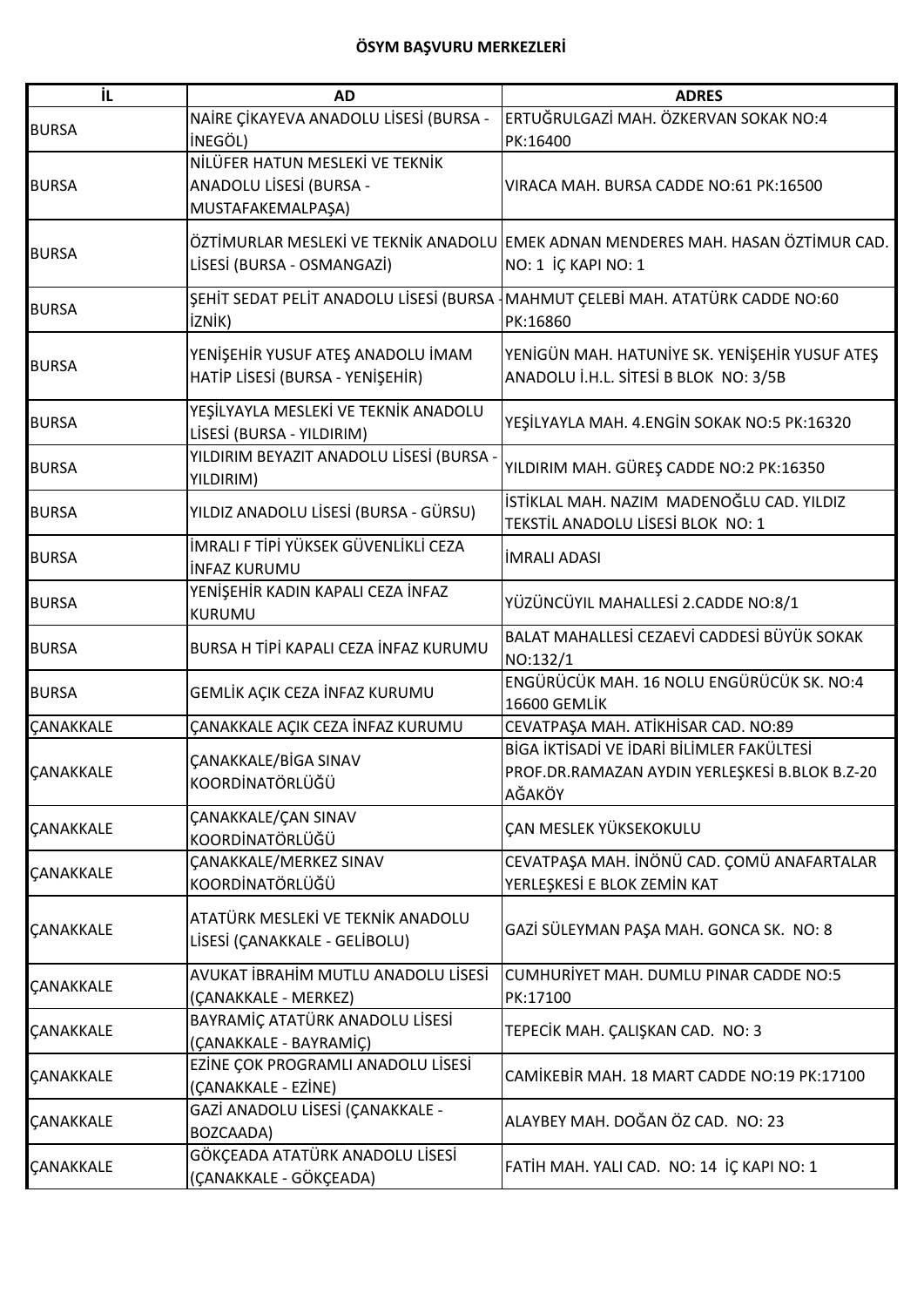| İL               | <b>AD</b>                                                                                 | <b>ADRES</b>                                                                                        |
|------------------|-------------------------------------------------------------------------------------------|-----------------------------------------------------------------------------------------------------|
| ÇANAKKALE        | LAPSEKİ İÇDAŞ-ÇİB MESLEKİ VE TEKNİK<br>ANADOLU LİSESİ (ÇANAKKALE - LAPSEKİ)               | GAZİ SÜLEYMAN PAŞA MAH. SAMYELİ CADDE NO:1                                                          |
| <b>CANAKKALE</b> | MEHMET AKİF ERSOY ANADOLU LİSESİ<br>(ÇANAKKALE - ECEABAT)                                 | İSMETPAŞA MAH. İSTİKLAL CAD. NO: 36                                                                 |
| ÇANAKKALE        | MEHMET AKİF ERSOY MESLEKİ VE TEKNİK<br>ANADOLU LİSESİ (ÇANAKKALE - AYVACIK)               | ÜMMÜHAN MAH. MUAMMER AKSOY CAD. NO: 11/1                                                            |
| <b>ÇANAKKALE</b> | MEHMET BODUR ANADOLU İMAM HATİP<br>LİSESİ (ÇANAKKALE - YENİCE)                            | KURTULUŞ MAH. MEHMET BODUR CADDE NO:35<br>PK:17550                                                  |
| ÇANAKKALE        | NEDİME HANIM MESLEKİ VE TEKNİK<br>ANADOLU LİSESİ (ÇANAKKALE - MERKEZ)                     | ESENLER MAH. SADİ FENERCİGİL CADDE NO:6 PK:17100                                                    |
| <b>CANAKKALE</b> | ÇANAKKALE E TİPİ KAPALI CEZA İNFAZ<br>KURUMU                                              | CEVATPAŞA MAHALLESİ ATİKHİSAR CADDESİ NO:87                                                         |
| <b>ÇANAKKALE</b> | BAYRAMİÇ K1 TİPİ KAPALI CEZA İNFAZ<br>KURUMU                                              | CAMİCEDİT MAH MEHMETÇİK SOK NO:11                                                                   |
| <b>ÇANAKKALE</b> | ÇAN A TİPİ KAPALI CEZA İNFAZ KURUMU                                                       | KARŞIYAKA MAH. MUSTAFA KEÇELİ CAD. NO:48 ÇAN                                                        |
| ÇANAKKALE        | AYVACIK AÇIK CEZA İNFAZ KURUMU                                                            | HAMDİ BEY MAHALLESİ RECEP YAZICIOĞLU SOKAK 6A                                                       |
| ÇANKIRI          | ORTA K2 TİPİ KAPALI CEZA İNFAZ KURUMU                                                     | SULTANBEYAZIT MAHALLESİ DOĞULAR SOKAK NO:92                                                         |
| ÇANKIRI          | ÇANKIRI/MERKEZ SINAV<br>KOORDİNATÖRLÜĞÜ                                                   | ÇANKIRI KARATEKİN ÜNİVERSİTESİ GÜZEL SANATLAR<br>FAKÜLTESİ ZEMİN KAT ÖSYM BÜROSU CUMHURİYET<br>MAH. |
| ÇANKIRI          | 19 MAYIS ÇOK PROGRAMLI ANADOLU LİSESİ<br>(CANKIRI - ÇERKEŞ)                               | YENİ MAH. AYNUR BEKTAŞ CAD. NO: 2 İÇ KAPI NO: 1                                                     |
| ÇANKIRI          | ATATÜRK MESLEKİ VE TEKNİK ANADOLU<br>LİSESİ (ÇANKIRI - ILGAZ)                             | FATİH MAH. NECATİ GÜREL CADDE NO:18 PK:18400                                                        |
| ÇANKIRI          | ÇANKIRI 15 TEMMUZ ŞEHİTLER ANADOLU<br>LİSESİ (ÇANKIRI - MERKEZ)                           | ABDULHALİK RENDA MAH. ANKARA CAD. ÇANKIRI<br>ANADOLU LİSE BLOK NO: 35                               |
| ÇANKIRI          | ÇANKIRI MESLEKİ VE TEKNİK ANADOLU<br>LİSESİ (ÇANKIRI - MERKEZ)                            | ABDULHALİK RENDA MAH. REFİK SAYDAM CAD. SANAT<br>OKULU BLOK NO: 13                                  |
| ÇANKIRI          | HASAN ONAT ÇOK PROGRAMLI ANADOLU<br>LİSESİ (ÇANKIRI - ELDİVAN)                            | TOPRAKLIK MAH. İSMAİL HAKKI KARADAYI CAD.  NO:<br>108 İÇ KAPI NO: 1                                 |
| ÇANKIRI          | KIZILIRMAK ŞEHİT MEDET EKİZCELİ ÇOK<br>PROGRAMLI ANADOLU LİSESİ (ÇANKIRI -<br>KIZILIRMAK) | YENİ MAH. CUMHURİYET CAD. NO: 49                                                                    |
| ÇANKIRI          | KORGUN ÇOK PROGRAMLI ANADOLU LİSESİ<br>(ÇANKIRI - KORGUN)                                 | ULUDAĞ MAH. ESER SK. ÇPL SİTESİ İDARE BLOK NO: 10                                                   |
| ÇANKIRI          | KURŞUNLU ŞEHİT AYDIN ÇOPUR MESLEKİ VE<br>TEKNİK ANADOLU LİSESİ (ÇANKIRI -<br>KURŞUNLU)    | CÖMERTLER MAH. MEHMET AKİF ERSOY CADDE NO:7<br>PK:18300                                             |
| ÇANKIRI          | ŞEHİT HAKKI ÇELİK ÇOK PROGRAMLI<br>ANADOLU LİSESİ (ÇANKIRI - ATKARACALAR)                 | GAZİBEY MAH. OKUL CADDE NO:78 PK:18310                                                              |
| ÇANKIRI          | ŞEHİT UHUD KADİR IŞIK ANADOLU İMAM<br>HATİP LİSESİ (ÇANKIRI - ORTA)                       | CEM SULTAN MAH. KEMALETTİN ERSOY CAD. NO: 2                                                         |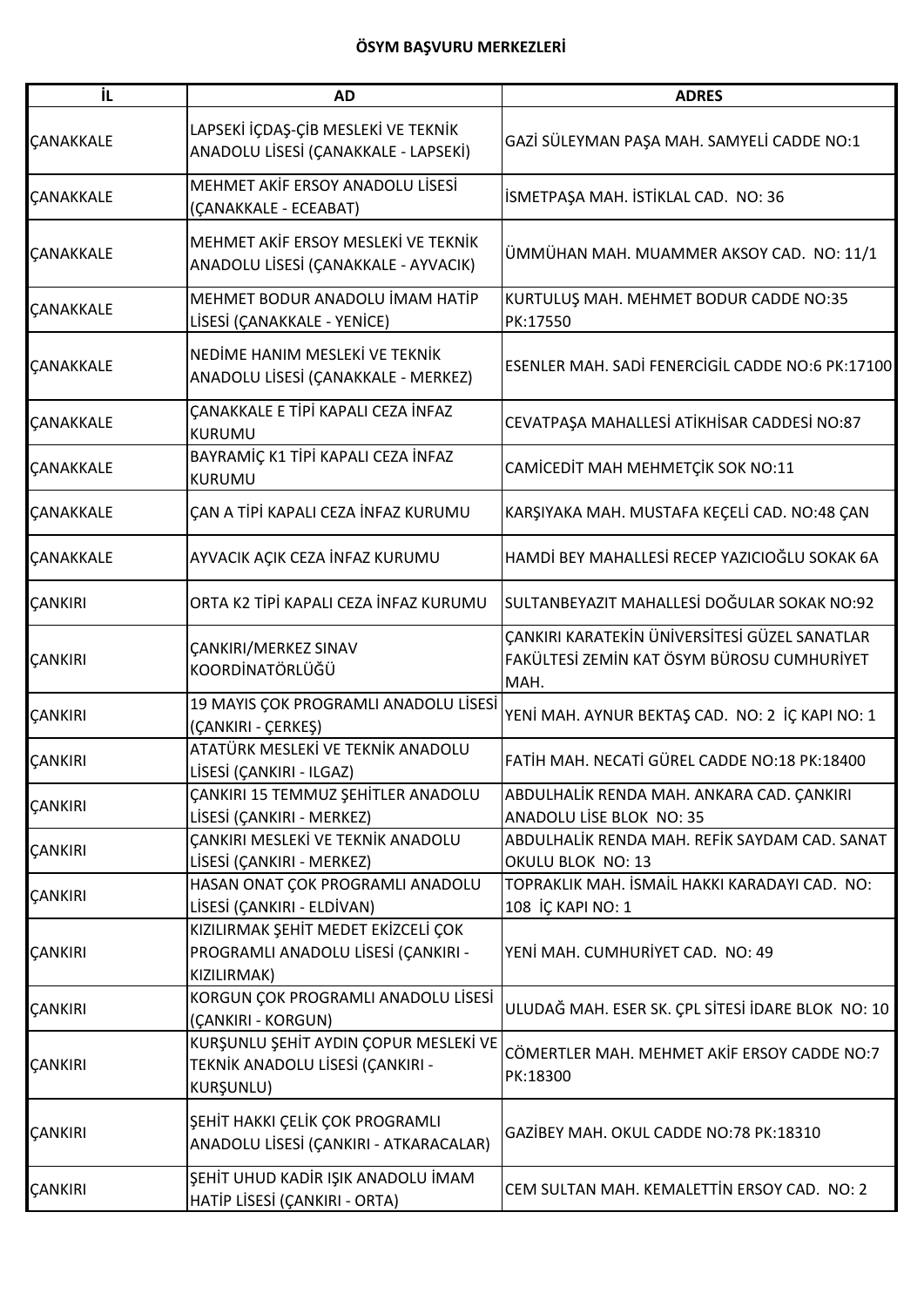| iL             | <b>AD</b>                                                                   | <b>ADRES</b>                                    |
|----------------|-----------------------------------------------------------------------------|-------------------------------------------------|
|                | ŞEHİT YAŞAR YASİN KAVAKLI ANADOLU                                           | YENİ MAH. MEHMET AYANOĞLU CADDE NO:1            |
| ÇANKIRI        | LİSESİ (ÇANKIRI - ŞABANÖZÜ)                                                 | PK:18650                                        |
|                | YAPRAKLI ÇOK PROGRAMLI ANADOLU LİSESİ                                       |                                                 |
| <b>ÇANKIRI</b> | (ÇANKIRI - YAPRAKLI)                                                        | AŞAĞI MAH. GÜLBAHAR HATUN CADDE NO:13/D         |
|                | ŞABANÖZÜ K1 TİPİ KAPALI CEZA İNFAZ                                          |                                                 |
| ÇANKIRI        | <b>KURUMU</b>                                                               | CUMHURİYET MAHALLESİ GÜRPINAR CD. NO:17/2       |
| <b>CANKIRI</b> | ÇANKIRI E TİPİ KAPALI CEZA İNFAZ KURUMU  FATİH MAH. YAPRAKLI BULVARI NO:111 |                                                 |
|                | SUNGURLU T TİPİ KAPALI VE AÇIK CEZA                                         | SUNGURLU - KIRIKKALE YOLU 10.KM ÇİFTLİK KÖYÜ    |
| ÇORUM          | <b>INFAZ KURUMU</b>                                                         | NO:40/1                                         |
|                | ÇORUM/MERKEZ SINAV                                                          | GAZİ C. KARAKEÇİLİ M. NO:99 MYO YERLEŞKESİ      |
| ÇORUM          | KOORDİNATÖRLÜĞÜ                                                             |                                                 |
|                | 15 TEMMUZ ŞEHİTLERİ ANADOLU LİSESİ                                          | CUMHURİYET MAH. BARBAROS CAD. ANADOLU LİSESİ    |
| ÇORUM          | (CORUM - OSMANCIK)                                                          | SİTESİ NO: 3-1 İÇ KAPI NO: 1                    |
|                | AKŞEMSEDDİN ANADOLU LİSESİ (ÇORUM -                                         |                                                 |
| ÇORUM          | <b>İSKİLİP)</b>                                                             | MEYDAN MAH. DR.SADIK AHMET CAD. NO: 1           |
|                | DODURGA ÇOK PROGRAMLI ANADOLU                                               |                                                 |
| ÇORUM          | LİSESİ (ÇORUM - DODURGA)                                                    | YENİMAHALLE MAH. LİSE CAD. NO: 10               |
|                |                                                                             |                                                 |
| ÇORUM          | İSKİLİP SULTAN HATUN MESLEKİ VE TEKNİK                                      | MEYDAN MAH. DR.SADIK AHMET CAD. ISITILIP SULTAN |
|                | ANADOLU LİSESİ (ÇORUM - İSKİLİP)                                            | HATUN ANADOLUNU TEKNIK LISESI BLOK NO: 3        |
|                | KARGI ÇOK PROGRAMLI ANADOLU LİSESİ                                          |                                                 |
| ÇORUM          | (ÇORUM - KARGI)                                                             | BAHÇELİEVLER MAH. ÜZGEN SK. NO: 1/1A            |
|                | LAÇİN ÇOK PROGRAMLI ANADOLU LİSESİ                                          |                                                 |
| ÇORUM          | (ÇORUM - LAÇİN)                                                             | YENİ MAH. OKULLAR CAD. NO: 22 İÇ KAPI NO: 1     |
|                | MECİTÖZÜ ANADOLU LİSESİ (ÇORUM -                                            |                                                 |
| ÇORUM          | MECİTÖZÜ)                                                                   | TUTLUK MAH. ŞHT. MUSTAFA EKER CADDE NO:37/1     |
|                | OĞUZLAR ANADOLU LİSESİ (ÇORUM -                                             |                                                 |
| ÇORUM          | OĞUZLAR)                                                                    | ÇARŞI MAH. İSAYERİ SOKAK NO:58 PK:19070         |
|                | ORTAKÖY ÇOK PROGRAMLI ANADOLU LİSESİ                                        |                                                 |
| <b>ÇORUM</b>   | (ÇORUM - ORTAKÖY)                                                           | BAHÇELİEVLER MAH. BOZYER SK. NO: 10             |
|                | SUNGURLU ANADOLU LİSESİ (ÇORUM -                                            | SUNGUROĞLU MAH. 6 SK. A BLOK SİTESİ SUNGURLU    |
| <b>ÇORUM</b>   | SUNGURLU)                                                                   | ANADOLU LİSESİ BLOK NO: 2                       |
|                | SUNGURLU MESLEKİ VE TEKNİK ANADOLU                                          |                                                 |
| ÇORUM          | LİSESİ (ÇORUM - SUNGURLU)                                                   | SUNGUROĞLU MAH. 6. SOKAK NO:1 PK:19300          |
|                | ŞEHİT MUSTAFA KARASAKAL ÇOK                                                 |                                                 |
| ÇORUM          | PROGRAMLI ANADOLU LİSESİ (ÇORUM -                                           | HATTUSAS MAH. DEĞİRMEN YOLU CAD. NO: 3 İÇ KAPI  |
|                | BOĞAZKALE)                                                                  | <b>NO: 1</b>                                    |
|                | ŞEHİT NEDİM TUĞALTAY ANADOLU LİSESİ                                         |                                                 |
| <b>ÇORUM</b>   | (ÇORUM - ALACA)                                                             | GÜNHAN MAH. YAVUZ SULTAN SELİM SK. NO: 9        |
|                | ŞEHİT YAKUP KOZAN ANADOLU İMAM                                              |                                                 |
| ÇORUM          | HATİP LİSESİ (ÇORUM - BAYAT)                                                | YENİ MAH. ÇORUM CAD. NO: 54                     |
|                |                                                                             |                                                 |
| ÇORUM          | UĞURLUDAĞ ÇOK PROGRAMLI ANADOLU                                             | YENİCAMİİ MAH. MARAŞAL FEVZİ ÇAKMAK CADDE       |
|                | LİSESİ (ÇORUM - UĞURLUDAĞ)                                                  | NO:12 PK:19410                                  |
|                |                                                                             |                                                 |
| ÇORUM          | ÇORUM L TİPİ KAPALI VE AÇIK CEZA İNFAZ                                      | AKKENT MAH. ORGANIZE SANAYI 1.CADDE NO:1/E      |
|                | KURUMU                                                                      | (ÇORUM L TİPİ KAPALI VE AÇIK CEZA İNFAZ KURUMU) |
| <b>ÇORUM</b>   | İSKİLİP AÇIK CEZA İNFAZ KURUMU                                              | MEYDAN MH. SAĞLIK SK. NO:11                     |
|                |                                                                             |                                                 |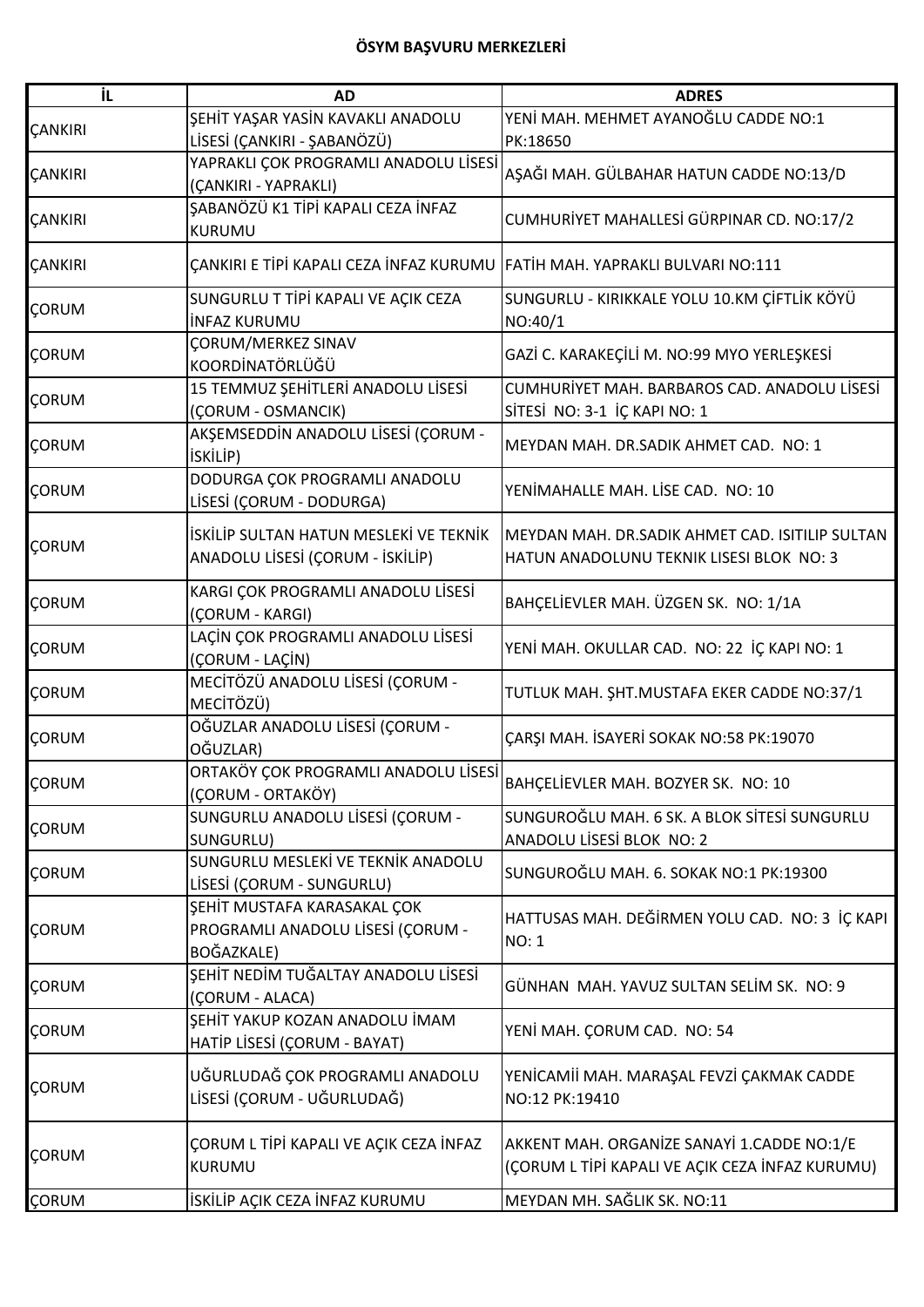| iL.            | <b>AD</b>                                                                                  | <b>ADRES</b>                                                                                                         |
|----------------|--------------------------------------------------------------------------------------------|----------------------------------------------------------------------------------------------------------------------|
| ÇORUM          | SUNGURLU A3 TİPİ KAPALI CEZA İNFAZ<br><b>KURUMU</b>                                        | ANKARA SAMSUN ASFALTI NO: 58                                                                                         |
| <b>DENIZLI</b> | DENİZLİ/ACIPAYAM SINAV<br>KOORDİNATÖRLÜĞÜ                                                  | ACIPAYAM MYO YENİ MAH. İNÖNÜ BULVARI NO:24<br>20800                                                                  |
| <b>DENİZLİ</b> | DENİZLİ/ÇİVRİL SINAV KOORDİNATÖRLÜĞÜ                                                       | KIZILCASÖĞÜT MAHALLESİ ATATÜRK BULVARI NO: 8                                                                         |
| DENİZLİ        | DENİZLİ/MERKEZ SINAV<br>KOORDİNATÖRLÜĞÜ                                                    | PAMUKKALE ÜNİVERSİTESİ İ.İ.B.F. ÖSYM BÜROSU                                                                          |
| <b>DENIZLI</b> | ACIPAYAM ANADOLU LİSESİ (DENİZLİ -<br>ACIPAYAM)                                            | YUKARI MAH. HÜRRİYET CAD. ACIPAYAM ANADOLU<br>LİSESİ BLOK NO: 26 İÇ KAPI NO: 1                                       |
| DENİZLİ        | AHMET YESEVİ ANADOLU İMAM HATİP<br>LİSESİ (DENİZLİ - MERKEZEFENDİ)                         | ADALET MAH. YUNUS EMRE CAD. OKUL SİTESİ NO: 46                                                                       |
| DENİZLİ        | ALİ TUNABOYLU ANADOLU LİSESİ (DENİZLİ -<br>BULDAN)                                         | CUMHURİYET MAH. MERKEZ EFENDİ CADDE NO:23 1<br>PK:20400                                                              |
| <b>DENİZLİ</b> | ANAFARTALAR MESLEKİ VE TEKNİK<br>ANADOLU LİSESİ (DENİZLİ - PAMUKKALE)                      | TOPRAKLIK MAH. 583 SK. DENİZLİ ANAFARTALAR<br>MESLEKİ VE TEKNİK ANADOLU LİSE BLOK NO: 2                              |
| <b>DENIZLI</b> | BABADAĞ HACI MEHMET ZORLU ÇOK<br>PROGRAMLI ANADOLU LİSESİ (DENİZLİ -<br>BABADAĞ)           | CUMHURİYET MAH. HACI MEHMET ZORLU CAD. NO:<br>69 İÇ KAPI NO: 1                                                       |
| <b>DENİZLİ</b> | BAKLAN LİMAK HÜSAMETTİN TUYJİ ÇOK<br>PROGRAMLI ANADOLU LİSESİ (DENİZLİ -<br><b>BAKLAN)</b> | GÜRLÜK MAH. LİSE CADDE NO:6 PK:20770                                                                                 |
| <b>DENİZLİ</b> | BEKİLLİ ATATÜRK ÇOK PROGRAMLI<br>ANADOLU LİSESİ (DENİZLİ - BEKİLLİ)                        | YENİ MAH. SANAYİ CADDE NO:59 PK:20930                                                                                |
| DENİZLİ        | (DENİZLİ - BEYAĞAÇ)                                                                        | BEYAĞAÇ ÇOK PROGRAMLI ANADOLU LİSESİ ZAFER MAH. SAĞLIK OCAĞI CAD. BEYAĞAÇ COK<br>PROGRAMLI ANADOLU LISESI BLOK NO: 3 |
| DENİZLİ        | BOZKURT ÇOK PROGRAMLI ANADOLU LİSESİ<br>(DENİZLİ - BOZKURT)                                | MEHMETÇİK MAH. 327 SK. NO: 36                                                                                        |
| DENİZLİ        | ÇAL MESLEKİ VE TEKNİK ANADOLU LİSESİ<br>(DENİZLİ - ÇAL)                                    | HÜSEYİNLER MAH. DENİZLİ CADDE NO:63 PK:20700                                                                         |
| <b>DENIZLI</b> | CAMELİ MESLEKİ VE TEKNİK ANADOLU<br>LİSESİ (DENİZLİ - ÇAMELİ)                              | YUNUSPINARI MAH. LİSE SOKAK NO:1 PK:20980                                                                            |
| DENİZLİ        | <b>CARDAK COK PROGRAMLI ANADOLU LİSESİ</b><br>(DENİZLİ - ÇARDAK)                           | HÜRRİYET MAH. ÇOK PROĞRAMLI LİSE SK. NO: 4                                                                           |
| <b>DENIZLI</b> | ETHEM ÖZSOY ÇOK PROGRAMLI ANADOLU<br>LİSESİ (DENİZLİ - KALE)                               | CUMHURİYET MAH. ALBAYRAK SOKAK NO:1 PK:20570                                                                         |
| DENIZLI        | GÜNEY ÇOK PROGRAMLI ANADOLU LİSESİ<br>(DENİZLİ - GÜNEY)                                    | YENİ MAH. ATATÜRK BUL. NO: 65                                                                                        |
| <b>DENIZLI</b> | HONAZ ÇOK PROGRAMLI ANADOLU LİSESİ<br>(DENİZLİ - HONAZ)                                    | CUMHURİYET MAH. OSMAN NURİ FİLİZ CAD. NO: 2                                                                          |
| <b>DENIZLI</b> | LÜTFİ EGE ANADOLU LİSESİ (DENİZLİ -<br>MERKEZEFENDİ)                                       | SELÇUK BEY MAH. 509. SOKAK NO:2 PK:20185                                                                             |
| <b>DENIZLI</b> | MENDERES ANADOLU LISESI (DENIZLI -<br>SARAYKÖY)                                            | BALA MAH. ŞEHİT ASTSUBAY ÖMER HALİSDEMİR<br>CADDE NO:110 PK:20300                                                    |
| <b>DENIZLI</b> | PINAR-BAHA ABALIOĞLU ANADOLU LİSESİ<br>(DENİZLİ - MERKEZEFENDİ)                            | SERVERGAZİ MAH. ARDIÇ SOKAK NO:20 PK:20055                                                                           |
| <b>DENIZLI</b> | SERİNHİSAR ANADOLU LİSESİ (DENİZLİ -<br>SERINHISAR)                                        | YENICE MAH. ŞHT.MUZAFFER KORKUT CAD. NO: 70                                                                          |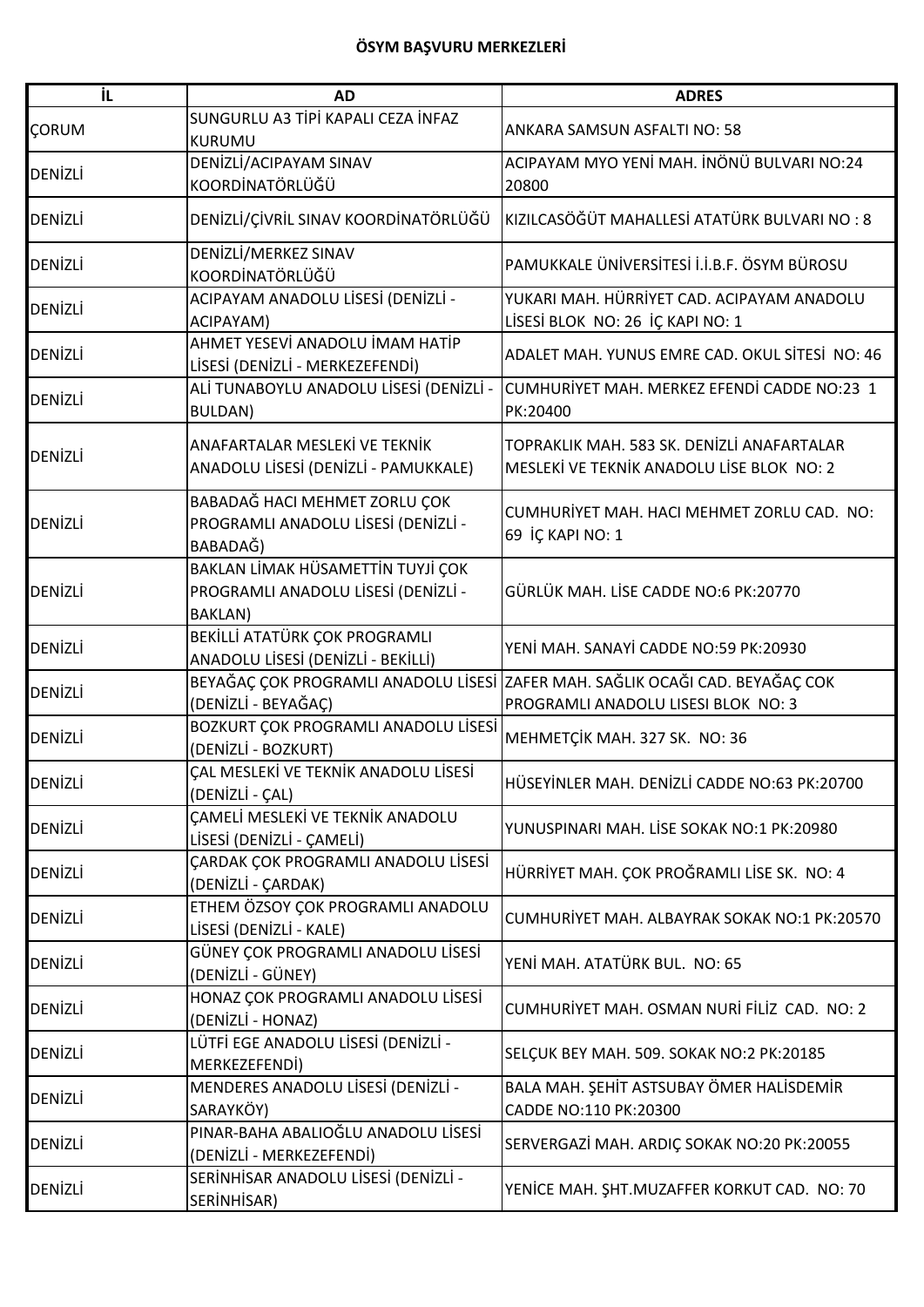| İL                | <b>AD</b>                                                                                                 | <b>ADRES</b>                                                                        |
|-------------------|-----------------------------------------------------------------------------------------------------------|-------------------------------------------------------------------------------------|
| DENİZLİ           | TAVAS ANADOLU LISESI (DENIZLI - TAVAS)                                                                    | SAMANLIK MAH. MUHSİN YAZICIOĞLU CADDE NO:2<br>PK:20500                              |
| <b>DENIZLI</b>    | KALE K2 TİPİ KAPALI CEZA İNFAZ KURUMU                                                                     | CEVHER PAŞA MH. MEZARLIK CD. NO:1                                                   |
| <b>DENİZLİ</b>    | DENIZLI D TIPI KAPALI CEZA İNFAZ KURUMU                                                                   | KOCABAŞ MAH. D320 KARAYOLU ÜZERİ                                                    |
| <b>DENİZLİ</b>    | ÇAMELİ K1 TİPİ KAPALI CEZA İNFAZ<br>KURUMU                                                                | YENİMAHALLE VALİVEFKİ ERTÜRK CADDESİ NO:37                                          |
| <b>DENİZLİ</b>    | DENIZLI T TIPI CEZA INFAZ KURUMU                                                                          | KOCABAŞ MAHALLESİ ANKARA(HÜRRİYET) BULVARI NO.<br>135/1 İÇ KAPI NO:4 HONAZ/DENİZLİU |
| DENİZLİ           | SARAYKÖY AÇIK CEZA İNFAZ KURUMU                                                                           | SAKARYA MAH. ESKİ GERALİ YOLU SOKAK NO: 3                                           |
| <b>DENIZLI</b>    | ÇİVRİL K2 TİPİ KAPALI CEZA İNFAZ KURUMU                                                                   | ÇAYIR MAHALLESİ YAKASOMAK KÖYÜ YOLU ÜZERİ<br>NO:90                                  |
| <b>DENİZLİ</b>    | ÇAL B TİPİ KAPALI CEZA İNFAZ KURUMU                                                                       | HÜSEYİNLER MAHALLESİ ÇİVRİL YOLU ÜZERİ SANAYİ<br>GEÇİDİ                             |
| <b>DENİZLİ</b>    | BOZKURT KADIN AÇIK VE ÇOCUK EĞİTİMEVİ<br>CEZA İNFAZ KURUMU                                                | MEHMETCİK MAHALLESİ HALİM KÜÇÜK CADDESİ NO:1                                        |
| <b>DENİZLİ</b>    | DENİZLİ AÇIK CEZA İNFAZ KURUMU                                                                            | KOCABAŞ MAH. ANKARA (HÜRRİYET) BULVARI NO:141                                       |
| <b>DİYARBAKIR</b> | DİYARBAKIR 1 NOLU T TİPİ KAPALI CEZA<br><b>INFAZ KURUMU</b>                                               | DİYARBAKIR 1 NOLU T TİPİ KAPALI CEZA İNFAZ<br><b>KURUMU</b>                         |
| <b>DİYARBAKIR</b> | DİYARBAKIR AÇIK CEZA İNFAZ KURUMU                                                                         | TALAYTEPE MAHALLESİ TALAYTEPE KÜME EVLERİ<br><b>NO:57</b>                           |
| <b>DİYARBAKIR</b> | DİYARBAKIR/BİSMİL SINAV<br>KOORDİNATÖRLÜĞÜ                                                                | D.Ü. BİSMİL MYO OBALI KÖYÜ 21500 BİSMİL/D.BAKIR                                     |
| <b>DİYARBAKIR</b> | DİYARBAKIR/ERGANİ SINAV<br>KOORDİNATÖRLÜĞÜ                                                                | ADNAN MENDERES MAH. KURTULUŞ CAD. NO:207                                            |
| DİYARBAKIR        | DİYARBAKIR/MERKEZ SINAV<br>KOORDİNATÖRLÜĞÜ                                                                | DİCLE ÜNİVERSİTESİ CEYLAN ENSTİTÜLER BİNASI                                         |
| DİYARBAKIR        | DİYARBAKIR/SİLVAN SINAV<br>KOORDİNATÖRLÜĞÜ                                                                | DİYARBAKIR/SİLVAN SINAV KOORDİNATÖRLÜĞÜ                                             |
| <b>DİYARBAKIR</b> | 80. YIL CUMHURİYET ANADOLU LİSESİ<br>(DİYARBAKIR - YENİŞEHİR)                                             | KOOPERATIFLER MAH. AKKOYUNLU 3. SOKAK NO:3<br>PK:21100                              |
| <b>DİYARBAKIR</b> | AHMEDİ HANİ ANADOLU LİSESİ<br>(DİYARBAKIR - KAYAPINAR)                                                    | MEZOPOTAMYA MAH. 579/2. SOKAK NO:1 PK:21220                                         |
| <b>DİYARBAKIR</b> | ATATÜRK MESLEKİ VE TEKNİK ANADOLU<br>LİSESİ (DİYARBAKIR - BAĞLAR)                                         | BAĞCILAR MAH. 1242. SK. ATATÜRK MESLEKİ VE<br>TEK.AND.LIS SITESI NO: 8              |
| <b>DİYARBAKIR</b> | BAĞLAR İSTANBUL BÜYÜKŞEHİR BELEDİYESİ<br>KİPTAŞ MESLEKİ VE TEKNİK ANADOLU LİSESİ<br>(DİYARBAKIR - BAĞLAR) | BAĞCILAR MAH. 1110. SK. IBB KIPTAŞ MTAL BAĞLAR<br><b>BLOK NO: 1B</b>                |
| <b>DİYARBAKIR</b> | <b>BURHANETTIN YILDIZ MESLEKİ VE TEKNİK</b><br>ANADOLU LİSESİ (DİYARBAKIR - BAĞLAR)                       | YENİKÖY MAH. HAVA LİMANI CAD. NO: 14A                                               |
| <b>DİYARBAKIR</b> | ÇERMİK ÇOK PROGRAMLI ANADOLU LİSESİ<br>(DİYARBAKIR - ÇERMİK)                                              | TEPE MAH. DİYARBAKIR CAD. NO: 191                                                   |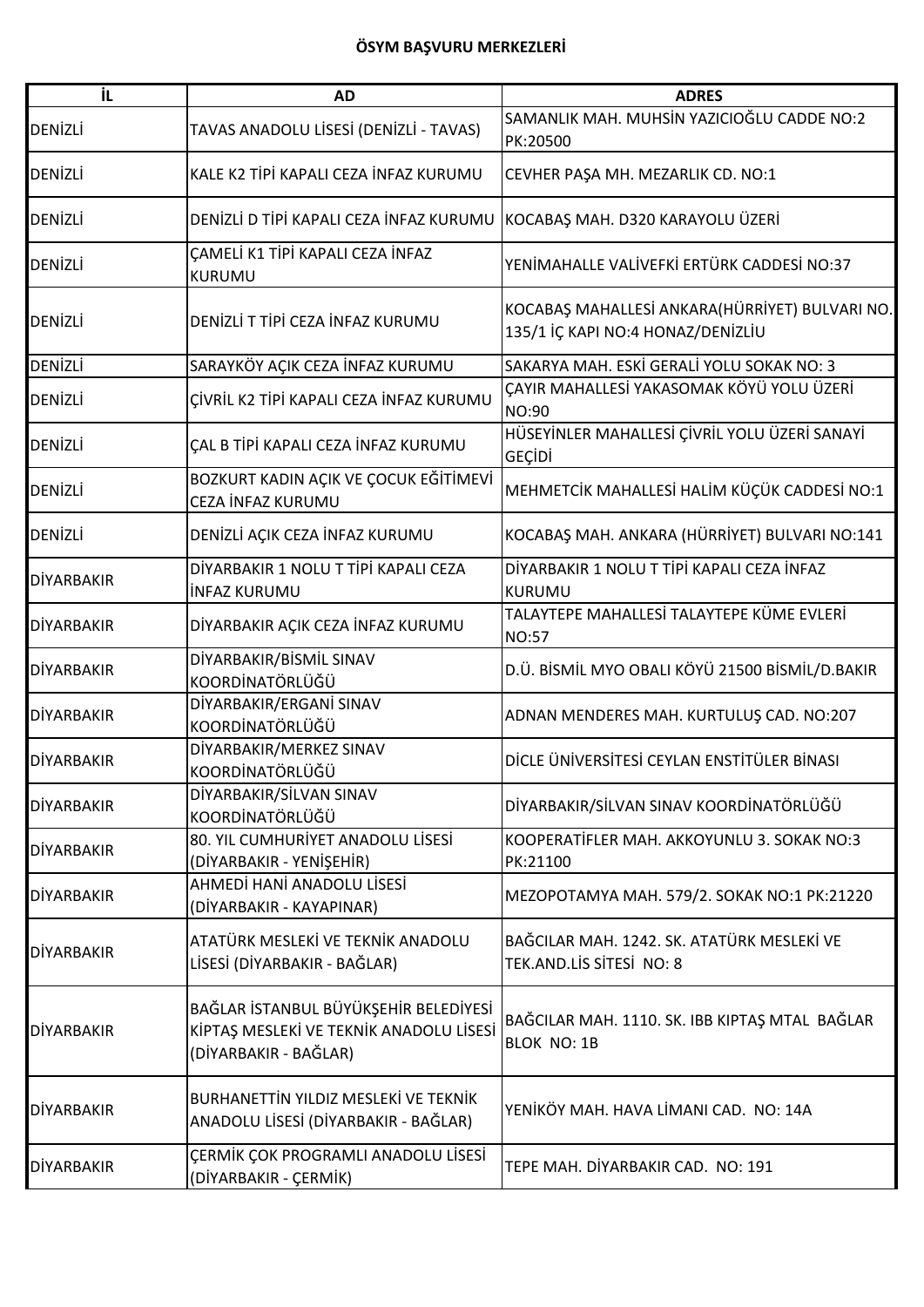| İL                | <b>AD</b>                                                                         | <b>ADRES</b>                                                                                                        |
|-------------------|-----------------------------------------------------------------------------------|---------------------------------------------------------------------------------------------------------------------|
| <b>DİYARBAKIR</b> | ÇINAR MESLEKİ VE TEKNİK ANADOLU LİSESİ<br>(DİYARBAKIR - ÇINAR)                    | EKINVEREN MAH. EKINVEREN SK. NO: 4A IÇ KAPI NO:<br>А                                                                |
| <b>DİYARBAKIR</b> | ÇÜNGÜŞ ÇOK PROGRAMLI ANADOLU LİSESİ<br>(DİYARBAKIR - ÇÜNGÜŞ)                      | KARŞIYAKA MAH. LİSE CAD. NO: 1A İÇ KAPI NO: A                                                                       |
| <b>DİYARBAKIR</b> | EĞİL ŞEHİT MEHMET UZAN MESLEKİ VE<br>TEKNİK ANADOLU LİSESİ (DİYARBAKIR -<br>EĞİL) | YENİŞEHİR MAH. LİSE CAD. NO: 46                                                                                     |
| <b>DİYARBAKIR</b> | ERGANİ ANADOLU LİSESİ (DİYARBAKIR -<br>ERGANI)                                    | FEVZİ ÇAKMAK MAH. MİLLİ EGEMENLİK CADDE NO:45<br>PK:21950                                                           |
| <b>DİYARBAKIR</b> | FATİH ANADOLU İMAM HATİP LİSESİ<br>(DİYARBAKIR - BAĞLAR)                          | SELAHATTİN EYYUBİ MAH. TURGUT ÖZAL BUL. FATIH<br>ANADOLU IMAM HATIP LISESI BLOK NO: 8A                              |
| <b>DİYARBAKIR</b> | HANİ ÇOK PROGRAMLI ANADOLU LİSESİ<br>(DİYARBAKIR - HANİ)                          | MERKEZ MAH. KALKAN2 SOKAK NO:2 PK:21800                                                                             |
| <b>DİYARBAKIR</b> | HAZRO ÇOK PROGRAMLI ANADOLU LİSESİ<br>(DİYARBAKIR - HAZRO)                        | HÜRRİYET MAH. MİLLİ EGEMENLİK CADDE NO:30<br>PK:21560                                                               |
| <b>DİYARBAKIR</b> | KOCAKÖY ÇOK PROGRAMLI ANADOLU<br>LİSESİ (DİYARBAKIR - KOCAKÖY)                    | ŞEYH ŞERAFETTİN MAH. LİSE CAD. NO: 1                                                                                |
| <b>DİYARBAKIR</b> | KULP ÇOK PROGRAMLI ANADOLU LİSESİ<br>(DİYARBAKIR - KULP)                          | MERKEZ YENİ MAH. DEMİRCİLER CAD. NO: 17                                                                             |
| <b>DİYARBAKIR</b> | LİCE ANADOLU LİSESİ (DİYARBAKIR - LİCE)                                           | KELVAN MAH. OKUL CAD. NO: 1                                                                                         |
| <b>DİYARBAKIR</b> | MALABADİ ANADOLU LİSESİ (DİYARBAKIR -<br>SİLVAN)                                  | BAĞLAR MAH. EĞİTİM CADDE NO:10 PK:21640                                                                             |
| <b>DİYARBAKIR</b> | MELİK AHMET ANADOLU İMAM HATİP<br>LİSESİ (DİYARBAKIR - SUR)                       | MELİKAHMET MAH. MELİKAHMET CAD. MELİKAHMET<br>LISESI SITESI MELIKAHMET LISESI BLOK NO: 101 IÇ<br>KAPI NO: 1         |
| <b>DİYARBAKIR</b> | NAMIK KEMAL MESLEKİ VE TEKNİK<br>ANADOLU LISESI (DIYARBAKIR - BAĞLAR)             | SEYH SAMIL MAH. MEDINE BUL. NAMIK KEMAL<br>MES.VE.TEK.LIS SITESI NO: 32                                             |
| <b>DİYARBAKIR</b> | NECATI CEYLAN ANADOLU LISESI<br>(DİYARBAKIR - DİCLE)                              | 27 MAYIS MAH. ERGANİ CADDE NO:94 PK:21830                                                                           |
| <b>DİYARBAKIR</b> | NECİP FAZIL KISAKÜREK ANADOLU LİSESİ<br>(DİYARBAKIR - BAĞLAR)                     | BAĞCILAR MAH. 1158. SK. NECİP FAZIL KISAKÜREK A.L.<br>SİTESİ NO: 9                                                  |
| <b>DIYARBAKIR</b> | ŞAİR CAHİT SITKI TARANCI ANADOLU LİSESİ<br>(DİYARBAKIR - BİSMİL)                  | ULUTÜRK MAH. 917/2. SK. NO: 2                                                                                       |
| <b>DİYARBAKIR</b> | VALİ GÖKHAN AYDINER MESLEKİ VE TEKNİK<br>ANADOLU LİSESİ (DİYARBAKIR - KAYAPINAR)  | TALAYTEPE MAH. 4004. SK. VALİ GÖKHAN AYDINER<br>SİTESİ ENDÜSTRİ MESLEK LİSESİ BLOK NO: 26/1 İÇ<br><b>KAPI NO: 1</b> |
| <b>DİYARBAKIR</b> | YENİ DİYARBAKIR ANADOLU LİSESİ<br>(DİYARBAKIR - YENİŞEHİR)                        | ŞEHİTLİK MAH. M.AKİF ERSOY BUL. DİYARBAKIR İ.Ö.O<br>SİTESİ NO: 20                                                   |
| <b>DİYARBAKIR</b> | ZİYA GOKALP ANADOLU LİSESİ (DİYARBAKIR<br>YENİŞEHİR)                              | YENIŞEHIR MAH. LISE CAD. YENIŞEHIR İ.Ö.O SITESİ NO:<br>19                                                           |
| <b>DİYARBAKIR</b> | DİYARBAKIR 4 NOLU T TİPİ KAPALI CEZA<br><b>INFAZ KURUMU</b>                       | TALAYTEPE MAH. TALAYTEPE KÜME EVLERİ                                                                                |
| <b>DİYARBAKIR</b> | DİYARBAKIR 2 NOLU T TİPİ KAPALI CEZA<br><b>INFAZ KURUMU</b>                       | DİYARBAKIR /KAYAPINAR CEZA İNFAZ KURUMLARI<br><b>KAMPÜSÜ</b>                                                        |
| <b>DİYARBAKIR</b> | DİYARBAKIR E TİPİ KAPALI CEZA İNFAZ<br>KURUMU                                     | MEVLANA HALİT MAHALLESİ/EMEK CADDESİ                                                                                |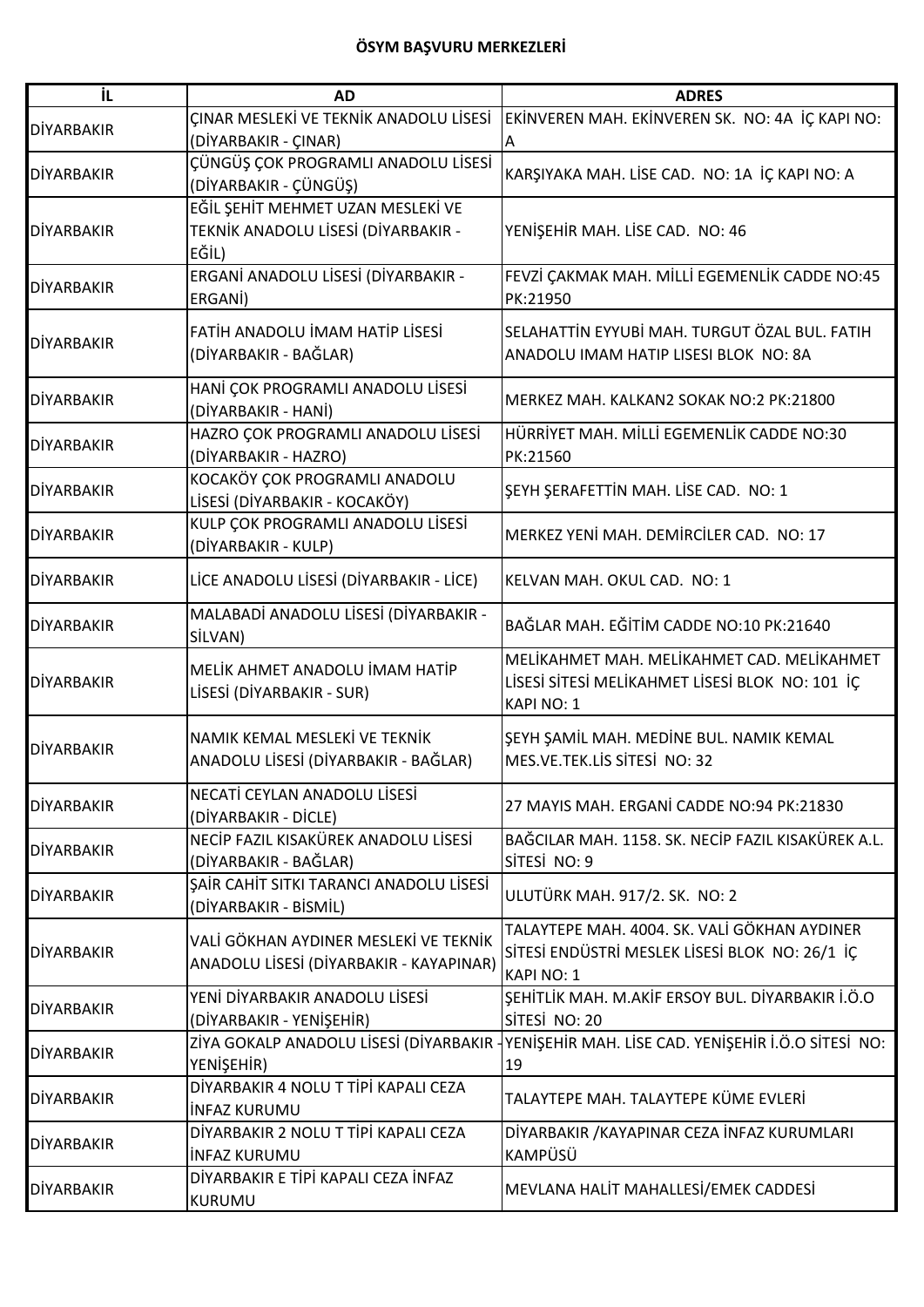| İL                | <b>AD</b>                                                                           | <b>ADRES</b>                                                                                        |
|-------------------|-------------------------------------------------------------------------------------|-----------------------------------------------------------------------------------------------------|
| DİYARBAKIR        | DİYARBAKIR D TİPİ YÜKSEK GÜVENLİKLİ<br>CEZA İNFAZ KURUMU                            | TALAYTEPE MAH. TALAYTEPE KÜME EVLERİ NO:57                                                          |
| <b>DİYARBAKIR</b> | DİYARBAKIR 1 NOLU YÜKSEK GÜVENLİKLİ<br>KAPALI CEZA İNFAZ KURUMU                     | TALAYTEPE KÜME EVLERİ 21070                                                                         |
| <b>DİYARBAKIR</b> | DİYARBAKIR 3 NOLU T TİPİ CEZA İNFAZ<br><b>KURUMU</b>                                | TALAYTEPE MAHALLESİ TALAYTEPE KÜME EVLERİ D TİPİ<br>CEZA İNFAZ KURUMLARI KAMPÜSÜ                    |
| <b>DİYARBAKIR</b> | DİYARBAKIR KADIN KAPALI CEZA İNFAZ<br><b>KURUMU</b>                                 | DİYARBAKIR KADIN KAPALI CEZA İNFAZ KURUMU -<br>TALAYTEPE MAHALLESİ KÜME EVLERİ                      |
| <b>DİYARBAKIR</b> | DİYARBAKIR 2 NOLU YÜKSEK GÜVENLİKLİ<br>KAPALI CEZA İNFAZ KUR.                       | CEZA İNFAZ KURUMLARI KAMPÜSÜ                                                                        |
| <b>DİYARBAKIR</b> | Diyarbakır Çocuk ve Gençlik Kapalı Ceza<br>İnfaz Kurumu                             | TALAYTEPE MAH. KÜME EVLERİ 4020/1 NO:7                                                              |
| <b>DÜZCE</b>      | DÜZCE T TİPİ KAPALI VE AÇIK CEZA İNFAZ<br><b>KURUMU</b>                             | SEREFİYE MAH. BAĞDAT CAD. NO: 99                                                                    |
| DÜZCE             | DÜZCE/MERKEZ SINAV KOORDİNATÖRLÜĞÜ                                                  | DÜZCE ÜNİVERSİTESİ REKTÖRLÜĞÜ KONURALP<br><b>KAMPÜSÜ</b>                                            |
| <b>DÜZCE</b>      | AKÇAKOCA PİRİ REİS MESLEKİ VE TEKNİK<br>ANADOLU LİSESİ (DÜZCE - AKÇAKOCA)           | AYAZLI MAH. DÖNGELLİ CAD. NO: 2A İÇ KAPI NO: 2                                                      |
| DÜZCE             | CUMAYERİ ÇOK PROGRAMLI ANADOLU<br>LİSESİ (DÜZCE - CUMAYERİ)                         | MEHMET AKİF MAH. 308, SOKAK NO:1 PK:81700                                                           |
| <b>DÜZCE</b>      | ÇİLİMLİ ANADOLU KALKINMA VAKFI ÇOK<br>PROGRAMLI ANADOLU LİSESİ (DÜZCE -<br>CİLİMLİ) | ULUCAMİ MAH. ŞEHİT FİKRİ ÖZTÜRK CADDE NO:17<br>PK:81750                                             |
| <b>DÜZCE</b>      | DÜZCE ADNAN MENDERES MESLEKİ VE<br>TEKNİK ANADOLU LİSESİ (DÜZCE - MERKEZ)           | CEDİDİYE MAH. ŞEHİT YALÇIN GÜZELER SK. MERKEZ<br>TİCARET VE TİCARET MESLEK LİSESİ BLOK NO: 1        |
| <b>DÜZCE</b>      | GÖLYAKA ANADOLU LİSESİ (DÜZCE -<br>GÖLYAKA)                                         | FATİH MAH, KANUNİ CADDE NO:90 PK:81800                                                              |
| <b>DÜZCE</b>      | GÜMÜŞOVA ANADOLU LİSESİ (DÜZCE -<br>GÜMÜŞOVA)                                       | MERKEZ MAH. 213. SOKAK NO:18 PK:81850                                                               |
| <b>DÜZCE</b>      | KAYNAŞLI ANADOLU LİSESİ (DÜZCE -<br>KAYNAŞLI)                                       | SARIYER MAH. SERÇE SK. NO: 1                                                                        |
| <b>DÜZCE</b>      | YIĞILCA ÇOK PROGRAMLI ANADOLU LİSESİ<br>(DÜZCE - YIĞILCA)                           | ATATÜRK MAH. ATATÜRK CAD. YIĞILCA ÇOK<br>PROGRAMLI ANADOLU LISESI SITESI A BLOK NO: 66              |
| <b>EDIRNE</b>     | EDİRNE/KEŞAN SINAV KOORDİNATÖRLÜĞÜ                                                  | TRAKYA ÜNİVERSİTESİ KEŞAN MESLEK YÜKSEKOKULU<br><b>KESAN/EDİRNE</b>                                 |
| <b>EDIRNE</b>     | EDİRNE/MERKEZ SINAV<br>KOORDİNATÖRLÜĞÜ                                              | ZÜBEYDE HANIM CAD. TRAKYA ÜNİVERSİTESİ<br>AYŞEKADIN YERLEŞKESİ                                      |
| <b>EDIRNE</b>     | EDİRNE/UZUNKÖPRÜ SINAV<br>KOORDİNATÖRLÜĞÜ                                           | MESCIT MAHALLESI 19 MAYIS CADDESI NO 215 /1<br>ADRES NO: 2875632875                                 |
| <b>EDIRNE</b>     | ALİ AYAĞ ÇOK PROGRAMLI ANADOLU LİSESİ<br>(EDİRNE - SÜLOĞLU)                         | MERKEZ MAH. SALIH OMURTAK CADDE NO:15<br>PK:22560                                                   |
| <b>EDIRNE</b>     | EDİRNE MESLEKİ VE TEKNİK ANADOLU<br>LİSESİ (EDİRNE - MERKEZ)                        | ÇAVUŞBEY MAH. HOROZLU BAYIRI SK. TEKNIK LISE VE<br>ENDUSTRI MESLEK LISESI BLOK NO: 37 İÇ KAPI NO: 0 |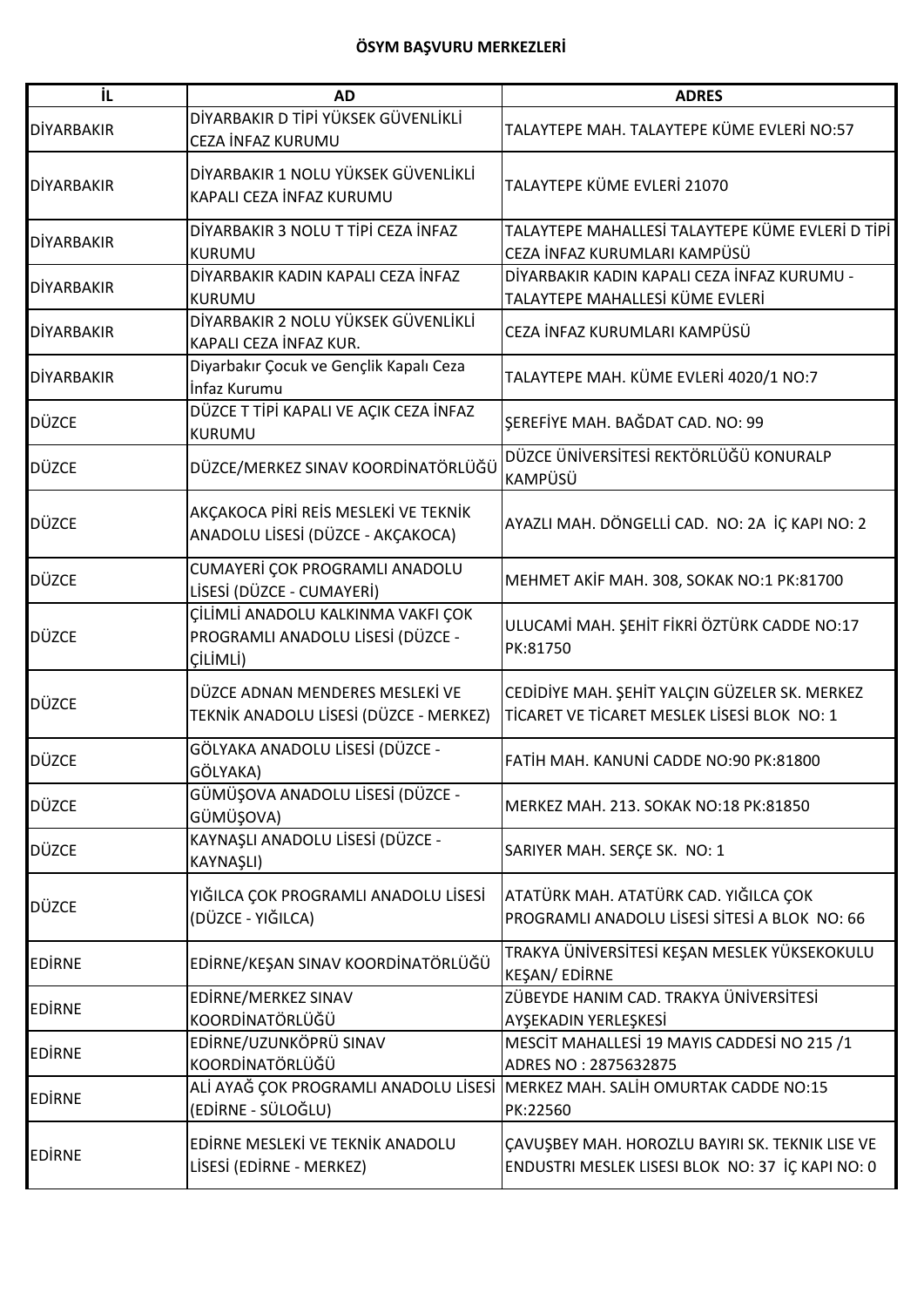| iL            | <b>AD</b>                                                                                 | <b>ADRES</b>                                                                |
|---------------|-------------------------------------------------------------------------------------------|-----------------------------------------------------------------------------|
| <b>EDIRNE</b> | ENEZ ÇOK PROGRAMLI ANADOLU LİSESİ<br>(EDİRNE - ENEZ)                                      | YENİ MAH. MİLLİ EGEMENLİK CAD. NO: 5                                        |
| <b>EDIRNE</b> | HAVSA ŞEHİT ÖĞRETMEN MEHMET BİROL<br>MESLEKİ VE TEKNİK ANADOLU LİSESİ<br>(EDIRNE - HAVSA) | HELVACI MAH. ÇİFTLİK SK. NO: 10 İÇ KAPI NO: 0                               |
| <b>EDIRNE</b> | İPSALA ANADOLU LİSESİ (EDİRNE - İPSALA)                                                   | SARAÇ İLYAS MAH. LİSE SK. İPSALA ANADOLU LISESI<br>BLOK NO: 5 İÇ KAPI NO: 0 |
| <b>EDIRNE</b> | KEŞAN LİSESİ (EDİRNE - KEŞAN)                                                             | YUKARI ZAFERİYE MAH. HASTANE CADDE NO:8<br>PK:22800                         |
| <b>EDIRNE</b> | LALAPAŞA ÇOK PROGRAMLI ANADOLU<br>LİSESİ (EDİRNE - LALAPAŞA)                              | MERKEZ MAH. CUMHURİYET CAD. NO: 39                                          |
| <b>EDIRNE</b> | MERİÇ ÇOK PROGRAMLI ANADOLU LİSESİ<br>(EDİRNE - MERİÇ)                                    | B.DOĞANCA MAH. AHMET TOSUN CADDE NO:49<br>PK:22600                          |
| <b>EDIRNE</b> | EDİRNE AÇIK CEZA İNFAZ KURUMU                                                             | UMURBEY MAH. BÜYÜKDÖLLÜK KÖYÜ YOLU ÜZERİ<br>3.KM. TİCARET BORSASI YANI.     |
| <b>EDIRNE</b> | EDİRNE KAPALI CEZA İNFAZ KURUMU                                                           | EDİRNE KAPALI CEZA İNFAZ KURUMU-SARAYAKPINAR<br>YOLU YENİİMARET MAH. NO:38  |
| <b>EDIRNE</b> | UZUNKÖPRÜ K1 TİPİ KAPALI CEZA İNFAZ<br><b>KURUMU</b>                                      | CUMHURİYET MAH. CEZAEVİ YOLU NO: 21                                         |
| <b>EDIRNE</b> | EDİRNE F TİPİ YÜKSEK GÜVENLİKLİ CEZA<br><b>INFAZ KURUMU</b>                               | YENİİMARET MAH. AVARIZ KÖYÜ YOLU 7. KM., 22130<br><b>AVARIZ</b>             |
| ELAZIĞ        | ELAZIĞ 2 NOLU YÜKSEK GÜVENLİKLİ KAPALI<br>CEZA İNFAZ KURUMU                               | ATAŞEHİR MAH. ÇAYIRLI SOK. NO:156                                           |
| ELAZIĞ        | KARAKOÇAN K1 TİPİ KAPALI CEZA İNFAZ<br>KURUMU                                             | KIRKPINAR MAH. HASTANE CAD. NO:25                                           |
| ELAZIĞ        | ELAZIĞ/MERKEZ SINAV KOORDİNATÖRLÜĞÜ                                                       | FIRAT ÜNIVERSITESI MÜHENDISLIK FAK.DEKANLIĞI<br>GİRİŞ KATI                  |
| ELAZIĞ        | ALACAKAYA MERMER CEMİL YAŞLI ÇOK<br>PROGRAMLI ANADOLU LİSESİ (ELAZIĞ -<br>ALACAKAYA)      | GÜNDOĞDU MAH. ŞARKKROMLARI MEY. NO: 16                                      |
| <b>ELAZIĞ</b> | ALİ RIZA TALAY ÇOK PROGRAMLI ANADOLU<br>LİSESİ (ELAZIĞ - SİVRİCE)                         | KÜLTÜR MAH. ŞAŞMAZ SK. OKUL BLOK NO: 11 İÇ KAPI<br><b>NO: 0</b>             |
| ELAZIĞ        | ARICAK ÇOK PROGRAMLI ANADOLU LİSESİ<br>(ELAZIĞ - ARICAK)                                  | HALİL YAVUZ MAH. MENDÜŞ KÜME EVLER NO:12<br>PK:23510                        |
| <b>ELAZIĞ</b> | BASKİL ANADOLU İMAM HATİP LİSESİ<br>(ELAZIĞ - BASKİL)                                     | CUMHURİYET MAH. PİRİPAŞA CAD. NO: 15                                        |
| ELAZIĞ        | BASKİL ANADOLU LİSESİ (ELAZIĞ - BASKİL)                                                   | DOĞANCIK KÖYÜ Y.İ.Ö.B.O. MEZRASI NO: 9 İÇ KAPI<br><b>NO: 1</b>              |
| <b>ELAZIĞ</b> | ELAZIĞ ANADOLU İMAM HATİP LİSESİ<br>(ELAZIĞ - MERKEZ)                                     | MUSTAFA PAŞA MAH. FİKRET MEMİŞOĞLU CADDE<br>NO:01 PK:23100                  |
| ELAZIĞ        | ELAZIĞ LİSESİ (ELAZIĞ - MERKEZ)                                                           | SARAYATİK MAH. CAHİT DALOKAY CAD. NO: 1 İÇ KAPI<br>NO: 0                    |
| ELAZIĞ        | İBRAHİM UÇKUNKAYA ÇOK PROGRAMLI<br>ANADOLU LİSESİ (ELAZIĞ - AĞIN)                         | MERKEZ MAH. HÜSEYİN TUNCER CAD. NO: 4                                       |
| ELAZIĞ        | KARAKOÇAN TOBB ANADOLU İMAM HATİP<br>LİSESİ (ELAZIĞ - KARAKOÇAN)                          | TEPE MAH. TOBB SK. NO: 5 IÇ KAPI NO: 1                                      |
| <b>ELAZIĞ</b> | KARŞIYAKA MESLEKİ VE TEKNİK ANADOLU<br>LİSESİ (ELAZIĞ - MERKEZ)                           | KARŞIYAKA MAH. ÖMER SEYFETTİN KÜME EVLERİ NO:                               |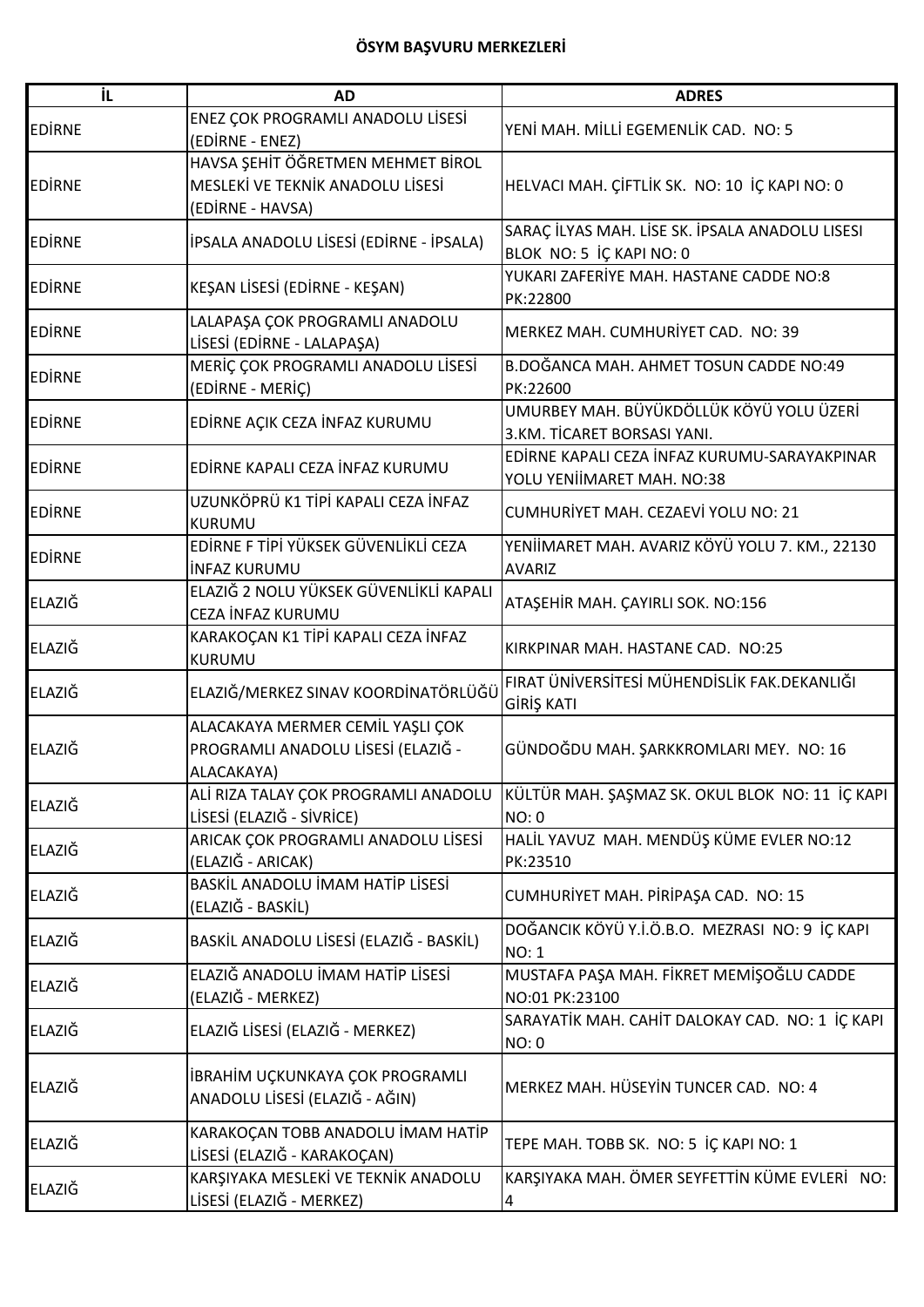| ΪL              | <b>AD</b>                                                                     | <b>ADRES</b>                                                                                                 |
|-----------------|-------------------------------------------------------------------------------|--------------------------------------------------------------------------------------------------------------|
| ELAZIĞ          | KEBAN ÇOK PROGRAMLI ANADOLU LİSESİ<br>(ELAZIĞ - KEBAN)                        | FIRAT MAH. FEVZİ ÇAKMAK CADDE NO:1 PK:23700                                                                  |
| ELAZIĞ          | KORGENERAL HULUSİ SAYIN MESLEKİ VE<br>TEKNİK ANADOLU LİSESİ (ELAZIĞ - MERKEZ) | ABDULLAH PAŞA MAH. EĞİTİM SOKAK NO:5 PK:23000                                                                |
| ELAZIĞ          | KOVANCILAR ANADOLU LİSESİ (ELAZIĞ -<br><b>KOVANCILAR)</b>                     | BAHÇELİEVLER MAH. PINARTEPE CAD. NO: 46 İÇ KAPI<br><b>NO: 01</b>                                             |
| ELAZIĞ          | MADEN ÇOK PROGRAMLI ANADOLU LİSESİ<br>(ELAZIĞ - MADEN)                        | CAMİİ KEBİR MAH. İNÖNÜ CAD. NO: 34                                                                           |
| ELAZIĞ          | PALU ANADOLU LİSESİ (ELAZIĞ - PALU)                                           | KÜLTÜR MAH. 34 CAD. NO: 7 İÇ KAPI NO: 1                                                                      |
| ELAZIĞ          | SİVRİCE KADIN AÇIK CEZA İNFAZ KURUMU                                          | SANAYİ MAH. TEMUR IRMAK CAD.NO:85                                                                            |
| ELAZIĞ          | ELAZIĞ T TİPİ KAPALI CEZA İNFAZ KURUMU                                        | ATAŞEHİR MAH. ÇAYIRLI SOK. NO:156                                                                            |
| ELAZIĞ          | ELAZIĞ AÇIK CEZA İNFAZ KURUMU                                                 | ATAŞEHİR MAHALLESİ ÇAYIRLI SOK NO: 248                                                                       |
| ELAZIĞ          | ELAZIĞ E TİPİ KAPALI CEZA İNFAZ KURUMU                                        | ATAŞEHİR MAH. ÇAYIRLI SOK. NO:160                                                                            |
| ELAZIĞ          | ELAZIĞ R TİPİ KAPALI CEZA İNFAZ KURUMU                                        | ELAZIĞ KADIN KAPALI CEZA İNFAZ KURUMU ATAŞEHİR<br>MAH. ÇAYIRLI SOK. NO:156                                   |
| ELAZIĞ          | ELAZIĞ 1 NOLU YÜKSEK GÜVENLİKLİ KAPALI<br>CEZA İNFAZ KURUMU                   | ATAŞEHİR MAHALLESİ, ÇAYIRLI SOKAK                                                                            |
| ELAZIĞ          | KEBAN K2 TİPİ KAPALI CEZA İNFAZ KURUMU                                        | DEĞİRMENBAŞI MAH. ERGENEKON SOKAK NO:34                                                                      |
| <b>ERZINCAN</b> | ERZİNCAN KAPALI CEZA İNFAZ KURUMU                                             | KURU TİLEK MAHALLESİ 2525 SOKAK NO:58                                                                        |
| <b>ERZINCAN</b> | ERZİNCAN/MERKEZ SINAV<br>KOORDİNATÖRLÜĞÜ                                      | ERZİNCAN BİNALİ YILDIRIM ÜNİVERSİTESİ HUKUK<br>FAKÜLTESİ, MİMAR SİNAN MAHALLESİ, MİHRALİ AKSU<br><b>YOLU</b> |
| <b>ERZINCAN</b> | <b>CAYIRLI COK PROGRAMLI ANADOLU LİSESİ</b><br>(ERZİNCAN - ÇAYIRLI)           | ATATÜRK MAH. KAZİM KARABEKİR CAD. NO: 76                                                                     |
| <b>ERZINCAN</b> | ERZİNCAN LİSESİ (ERZİNCAN - MERKEZ)                                           | ATATÜRK MAH. ORDU CAD. ERZİNCAN LİSESİ BLOK NO:<br>40                                                        |
| <b>ERZİNCAN</b> | HACI ALI AKIN ÇOK PROGRAMLI ANADOLU<br>LİSESİ (ERZİNCAN - KEMALİYE)           | HALİLAĞA MAH. OKULLAR SK. NO: 2                                                                              |
| <b>ERZINCAN</b> | İLİÇ SEYDA FIRAT ÇOK PROGRAMLI<br>ANADOLU LİSESİ (ERZİNCAN - İLİÇ)            | FATİH MAH. YENİ ŞEHİR CAD. LİSE BLOK NO: 10A İÇ<br><b>KAPI NO: 1</b>                                         |
| <b>ERZINCAN</b> | İPEKYOLU MESLEKİ VE TEKNİK ANADOLU<br>LİSESİ (ERZİNCAN - MERKEZ)              | CUMHURİYET MAH. ORDU CAD. TİCARET LİSESİ BLOK<br>NO: 42 İÇ KAPI NO: 1                                        |
| <b>ERZINCAN</b> | KEMAH SULTAN MELİK ÇOK PROGRAMLI<br>ANADOLU LİSESİ (ERZİNCAN - KEMAH)         | CİRGİŞİN MAH. ÇİRGİŞİN KÜME EVLERİ YATILI<br>İLKÖĞRETİM BÖLGE OKULU SİTESİ NO: 1A                            |
| <b>ERZINCAN</b> | MESLEKİ VE TEKNİK ANADOLU LİSESİ<br>(ERZİNCAN - ÜZÜMLÜ)                       | YUNUS EMRE MAH. DEDE KORKUT CAD. NO: 47                                                                      |
| <b>ERZINCAN</b> | OTLUKBELİ ÇOK PROGRAMLI ANADOLU<br>LİSESİ (ERZİNCAN - OTLUKBELİ)              | MEHMET AKIF ERSOY MAH. LISE SK. NO: 10                                                                       |
| ERZINCAN        | REFAHİYE MESLEKİ VE TEKNİK ANADOLU<br>LİSESİ (ERZİNCAN - REFAHİYE)            | YENİDOĞAN MAH. AV.MEHMET YAVUZ SK. ANADOLU<br>MESLEK LISESI BLOK NO: 4A                                      |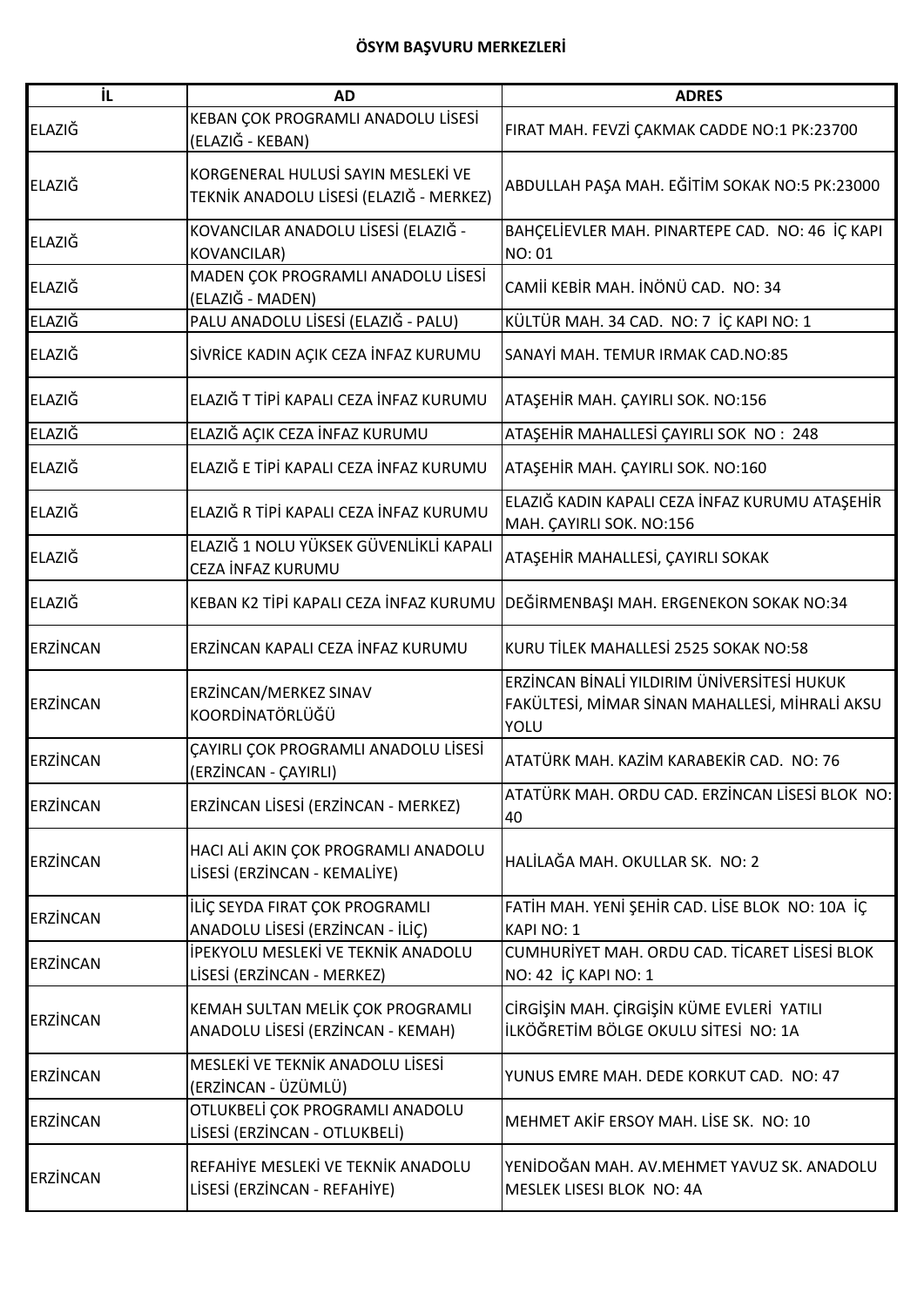| İL              | <b>AD</b>                              | <b>ADRES</b>                                                                          |
|-----------------|----------------------------------------|---------------------------------------------------------------------------------------|
| <b>ERZİNCAN</b> | TERCAN MESLEKİ VE TEKNİK ANADOLU       | AHMET YESEVİ MAH. OSMAN BEY KÜME EVLER NO:1                                           |
|                 | LİSESİ (ERZİNCAN - TERCAN)             | PK:24800                                                                              |
| <b>ERZİNCAN</b> | ERZİNCAN AÇIK CEZA İNFAZ KURUMU        | ORGANIZE SANAYI YANI                                                                  |
|                 |                                        | ERZİNCAN T TİPİ KAPALI VE AÇIK CEZA İNFAZ GÜMÜŞTARLA KÖYÜ SANAYİ ORGANİZE SİTESİ CEZA |
| <b>ERZİNCAN</b> | KURUMU                                 | İNFAZ KURUMU KAMPUSÜ SK. NO: 3 İÇ KAPI NO: 9                                          |
|                 |                                        |                                                                                       |
| <b>ERZURUM</b>  | HORASAN K2 TİPİ KAPALI CEZA İNFAZ      | ESENTEPE MAHALLESİ CEZAEVİ SOK. NO:1                                                  |
|                 | KURUMU                                 |                                                                                       |
| <b>ERZURUM</b>  | OLTU T TİPİ KAPALI CEZA İNFAZ KURUMU   | KARABEKİR MAHALLESİ, CUMHURİYET BULVARI, NO:86                                        |
| <b>ERZURUM</b>  | ERZURUM/HINIS SINAV                    | ERZURUM/HINIS SINAV KOORDİNATÖRLÜĞÜ                                                   |
|                 | KOORDİNATÖRLÜĞÜ                        |                                                                                       |
| <b>ERZURUM</b>  | ERZURUM/MERKEZ SINAV                   | ATATÜRK ÜNIVERSITESI FEN FAKÜLTESI DEKANLIK                                           |
|                 | KOORDİNATÖRLÜĞÜ                        | BİNASI ÖSYM İL KOORDİNATÖRLÜĞÜ                                                        |
|                 | ERZURUM/OLTU SINAV                     | ATATÜRK ÜNİVERSİTESİ OLTU YERLEŞKESİ YUSUF                                            |
| <b>ERZURUM</b>  | KOORDİNATÖRLÜĞÜ                        | ZİYABEY MAHALLESİ SANAYİ CADDESİ                                                      |
|                 |                                        | OLTU/ERZURUM                                                                          |
| ERZURUM         | ADNAN MENDERES ANADOLU LİSESİ          | SALTUKLU MAH. YUNUS SOKAK NO:93 PK:25090                                              |
|                 | (ERZURUM - AZİZİYE)                    |                                                                                       |
| <b>ERZURUM</b>  | AŞKALE İMKB ÇOK PROGRAMLI ANADOLU      | YENİ MAH. POSTAHANE CAD. NO: 4                                                        |
|                 | LİSESİ (ERZURUM - AŞKALE)              |                                                                                       |
|                 | AŞKALE NENEHATUN MESLEKİ VE TEKNİK     | CAHİT AYBAR MAH. MEHMET AKİF ERSOY CAD. 16                                            |
| <b>ERZURUM</b>  | ANADOLU LİSESİ (ERZURUM - AŞKALE)      | DERSLİK OKUL BİNASI BLOK NO: 8                                                        |
|                 |                                        |                                                                                       |
| <b>ERZURUM</b>  | CUMHURİYET ANADOLU LİSESİ (ERZURUM -   | KURTULUŞ MAH. 2.MEHTAP SK. NO: 4                                                      |
|                 | YAKUTİYE)                              |                                                                                       |
| ERZURUM         | ÇAT ÇOK PROGRAMLI ANADOLU LİSESİ       | OYUKLU MAH. HASTANE CAD. OKUL BLOK NO: 54                                             |
|                 | (ERZURUM - ÇAT)                        |                                                                                       |
|                 | ERZURUM MEHMET AKİF ERSOY ANADOLU      | MÜFTÜ SOLAKZADE MAH. MİMAR SİNAN CAD. OKUL                                            |
| <b>ERZURUM</b>  | LİSESİ (ERZURUM - PALANDÖKEN)          | SİTESİ NO: 1 İÇ KAPI NO: 1                                                            |
|                 |                                        |                                                                                       |
|                 | HASAN BASRİ DEMİRBAĞ ÇOK PROGRAMLI     | 21HAZİRAN MAH. ESKİ BAYBURT CAD. NO: 21A İÇ KAPI                                      |
| <b>ERZURUM</b>  | ANADOLU LİSESİ (ERZURUM - PAZARYOLU)   |                                                                                       |
|                 |                                        | NO: A                                                                                 |
|                 | HASANKALE MESLEKİ VE TEKNİK ANADOLU    |                                                                                       |
| <b>ERZURUM</b>  |                                        | KASIMPAŞA MAH. NİDAYİ ORHAN SK. NO: 4B                                                |
|                 | LİSESİ (ERZURUM - PASİNLER)            |                                                                                       |
| <b>ERZURUM</b>  | İSPİR MESLEKİ VE TEKNİK ANADOLU LİSESİ |                                                                                       |
|                 | (ERZURUM - İSPİR)                      | YUKARI MAH. HASTANE CADDE NO:26 PK:25900                                              |
|                 | KARAÇOBAN ANADOLU LİSESİ (ERZURUM -    |                                                                                       |
| <b>ERZURUM</b>  | KARAÇOBAN)                             | HACILAR MAH. HASTAHANE CADDE NO:0 PK:25610                                            |
|                 | KARAYAZI ANADOLU LİSESİ (ERZURUM -     | YENİ MAH. ERZURUMYOLU KÜME EVLERİ NO: 84-1 İÇ                                         |
| <b>ERZURUM</b>  | KARAYAZI)                              | KAPI NO: 1                                                                            |
|                 |                                        |                                                                                       |
| <b>ERZURUM</b>  | KÖPRÜKÖY YAĞAN ÇOK PROGRAMLI           | YAĞAN MAH. AĞCAŞAR KÜME EVLER NO:17 PK:25340                                          |
|                 | ANADOLU LİSESİ (ERZURUM - KÖPRÜKÖY)    |                                                                                       |
|                 | NARMAN ANADOLU LİSESİ (ERZURUM -       | CAMİİSAĞIR MAH. ATATÜRK CAD. NO: 94 İÇ KAPI NO:                                       |
| <b>ERZURUM</b>  | NARMAN)                                | Α                                                                                     |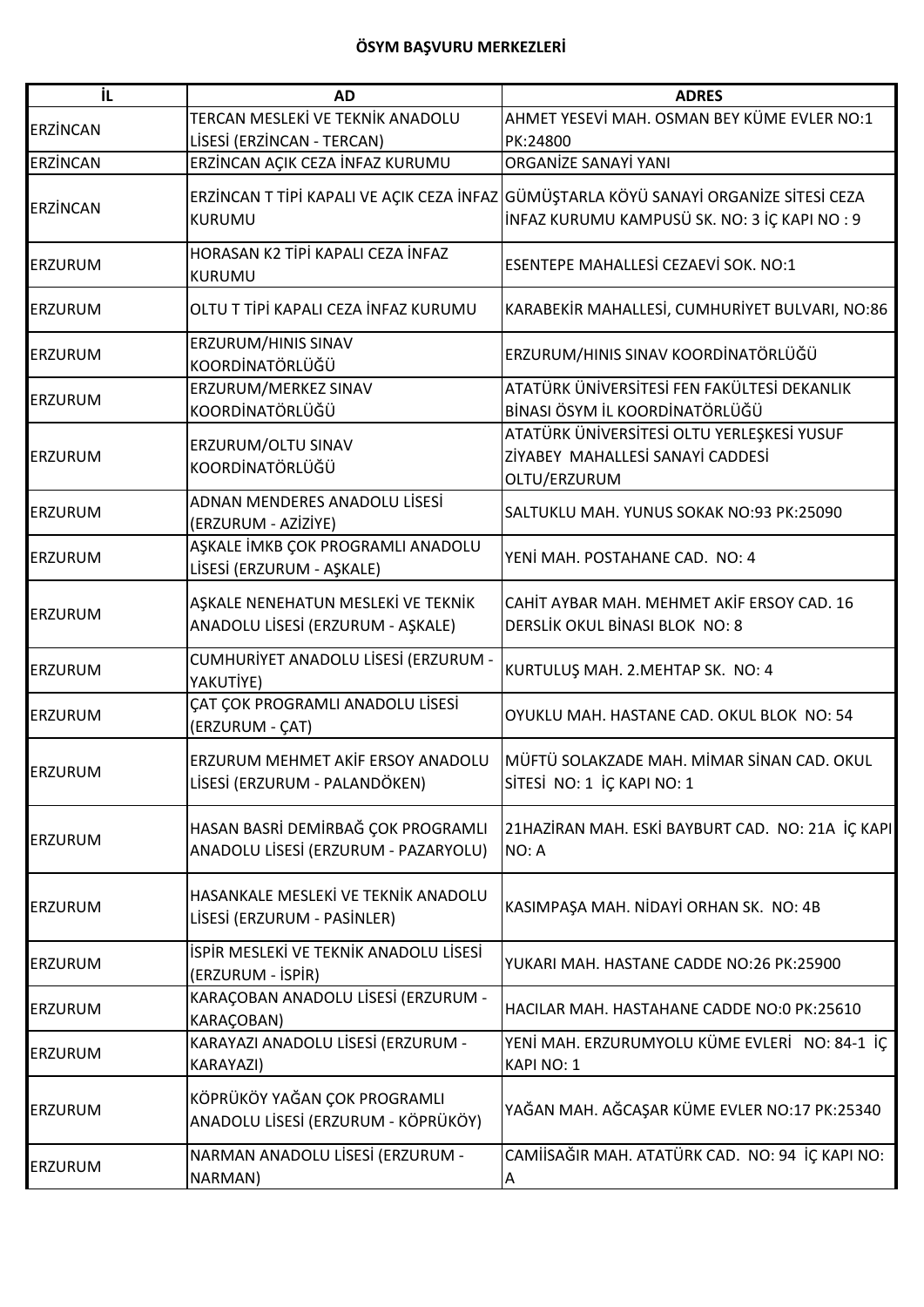| İL               | <b>AD</b>                                                                | <b>ADRES</b>                                                                                                                            |
|------------------|--------------------------------------------------------------------------|-----------------------------------------------------------------------------------------------------------------------------------------|
| <b>ERZURUM</b>   | OLTU ANADOLU LİSESİ (ERZURUM - OLTU)                                     | YUSUF ZİYABEY MAH. ANADOLU SK. NO: 20                                                                                                   |
| <b>ERZURUM</b>   | OLUR ANADOLU LİSESİ (ERZURUM - OLUR)                                     | MERKEZ MAH. AHMET YESEVİ CADDE NO:11 PK:25650                                                                                           |
| <b>ERZURUM</b>   | ŞEHİT AHMET AKTEPE ÇOK PROGRAMLI<br>ANADOLU LİSESİ (ERZURUM - TORTUM)    | YAVUZ SULTAN SELİM MAH. ABDURRAHMANGAZİ SK.<br><b>NO: 8</b>                                                                             |
| <b>ERZURUM</b>   | ŞEHİT MEHMET GÖK MESLEKİ VE TEKNİK<br>ANADOLU LİSESİ (ERZURUM - HORASAN) | RECEP TAYYİP ERDOĞAN MAH. ŞEHİT BAHATTİN USLU<br>CAD. NO: 10                                                                            |
| <b>ERZURUM</b>   | (ERZURUM - ŞENKAYA)                                                      | ŞENKAYA ÇOK PROGRAMLI ANADOLU LİSESİ AŞAĞI MAH. HAMAMÖNÜ YOLU SOKAK NO:13<br>PK:25360                                                   |
| ERZURUM          | TEKMAN ANADOLU LİSESİ (ERZURUM -<br><b>TEKMAN)</b>                       | VATAN MAH. ATATÜRK CAD. NO: 42                                                                                                          |
| <b>ERZURUM</b>   | UZUNDERE ÇOK PROGRAMLI ANADOLU<br>LİSESİ (ERZURUM - UZUNDERE)            | MERKEZ MAH. ORGENERAL SİYAMİ TAŞDAN CAD. NO:<br>42                                                                                      |
| <b>ERZURUM</b>   | YAKUTİYE MESLEKİ VE TEKNİK ANADOLU<br>LİSESİ (ERZURUM - YAKUTİYE)        | RABÍA ANA MAH. MENDERES CAD. NO: 25                                                                                                     |
| <b>ERZURUM</b>   | YILDIZKENT İMKB ANADOLU LİSESİ<br>(ERZURUM - PALANDÖKEN)                 | MÜFTÜ SOLAKZADE MAH. KOSOVA CAD. NO: 1                                                                                                  |
| <b>ERZURUM</b>   | ERZURUM AÇIK CEZA İNFAZ KURUMU                                           | İBRAHİM HAKKI MAHALLESİ FİLİZ 2 CADDESİ  ERZURUM<br>AÇIK CEZA İNFAZ KURUMU                                                              |
| <b>ERZURUM</b>   | DUMLU 1 NOLU YÜKSEK GÜVENLİKLİ KAPALI<br>CEZA İNFAZ KURUMU               | HALİTPAŞA MAHALLESİ DUMLU 1 NOLU YÜKSEK<br>GÜVENLİKLİ KAPALI CEZA İNFAZ KURUMU                                                          |
| <b>ERZURUM</b>   | ERZURUM H TİPİ YÜKSEK GÜVENLİKLİ CEZA<br><b>INFAZ KURUMU</b>             | İBRAHİM HAKKI MAH. FİLİZ CADDESİ                                                                                                        |
| <b>ERZURUM</b>   | HINIS A1 TİPİ KAPALI CEZA İNFAZ KURUMU                                   | YEŞİLBAHÇE MAH/ MUŞ YOLU ÜZERİ                                                                                                          |
| <b>ERZURUM</b>   | DUMLU AÇIK CEZA İNFAZ KURUMU                                             | DUMLU MAH.                                                                                                                              |
| <b>ERZURUM</b>   | ERZURUM E TİPİ KAPALI CEZA İNFAZ<br><b>KURUMU</b>                        | İBRAHİM HAKKI MAH. FİLİZ CADDESİ                                                                                                        |
| <b>ESKİŞEHİR</b> | MİHALIÇÇIK B TİPİ KAPALI CEZA İNFAZ<br>KURUMU                            | MEDRESE MAH. ÖMER KÖY CAD. EVREN SOK. NO. 2                                                                                             |
| <b>ESKİŞEHİR</b> | ESKİŞEHİR/MERKEZ SINAV<br>KOORDİNATÖRLÜĞÜ                                | ESKİŞEHİR OSMANGAZİ ÜNİVERSİTESİ MEŞELİK<br>KAMPÜSÜ İKTİSADİ VE İDARİ BİL. FAKÜLTESİ A BLOK<br>ARKASI (İ.İ.B.F. B BLOK KARŞISI) MEŞELİK |
| <b>ESKİŞEHİR</b> | ALPU ANADOLU LİSESİ (ESKİŞEHİR - ALPU)                                   | FATİH MAH. MİHALICÇIK CAD. NO: 10                                                                                                       |
| <b>ESKİŞEHİR</b> | ATATÜRK LİSESİ (ESKİŞEHİR - ODUNPAZARI)                                  | AKCAMİ MAH. MALHATUN SK. NO: 1                                                                                                          |
| <b>ESKİŞEHİR</b> | ATATÜRK MESLEKİ VE TEKNİK ANADOLU<br>LİSESİ (ESKİŞEHİR - ODUNPAZARI)     | VİŞNELİK MAH. MUSTAFA KEMAL ATATÜRK CAD. A<br>BLOK NO: 55                                                                               |
| <b>ESKİŞEHİR</b> | BEYLİKOVA ÇOK PROGRAMLI ANADOLU<br>LİSESİ (ESKİŞEHİR - BEYLİKOVA)        | YENİ MAH. İLKOKUL CAD. NO: 29                                                                                                           |
| <b>ESKİŞEHİR</b> | CUMHURİYET ANADOLU LİSESİ (ESKİŞEHİR -<br><b>ODUNPAZARI)</b>             | AKARBAŞI MAH. ŞEHİT ZEYNEL TOKÖZ SK. NO: 49                                                                                             |
| <b>ESKİŞEHİR</b> | GÜNYÜZÜ ÇOK PROGRAMLI ANADOLU<br>LİSESİ (ESKİŞEHİR - GÜNYÜZÜ)            | YENİKENT MAH. VATAN CAD. NO: 67 İÇ KAPI NO: 67                                                                                          |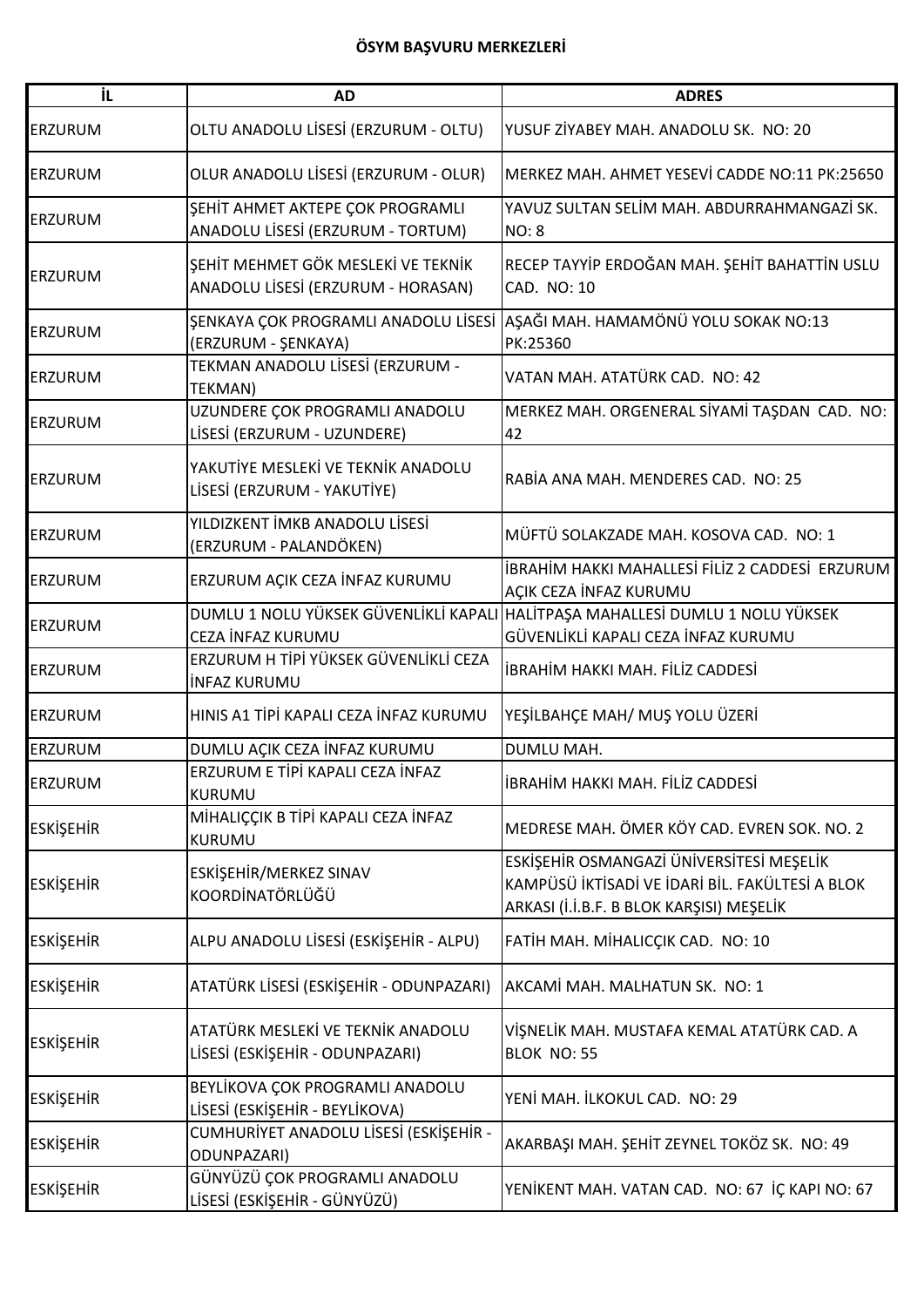| ΪL               | <b>AD</b>                               | <b>ADRES</b>                                             |
|------------------|-----------------------------------------|----------------------------------------------------------|
|                  | H. AHMET KANATLI ANADOLU LİSESİ         | OSMANGAZİ MAH. BASIN ŞEHİTLERİ CADDE NO:337              |
| <b>ESKİŞEHİR</b> | (ESKİŞEHİR - ODUNPAZARI)                | PK:26140                                                 |
| <b>ESKİŞEHİR</b> | HACI SÜLEYMAN ÇAKIR KIZ ANADOLU LİSESİ  | ARİFİYE MAH. SÜLEYMAN ÇAKIR CADDE NO:1                   |
|                  | (ESKİŞEHİR - ODUNPAZARI)                |                                                          |
| <b>ESKİŞEHİR</b> | HOCA AHMED YESEVİ ANADOLU LİSESİ        | YENİKENT MAH. YENİKENT KÜME EVLER NO:17                  |
|                  | (ESKİŞEHİR - ODUNPAZARI)                | PK:26050                                                 |
| <b>ESKİŞEHİR</b> | İBNİ SİNA MESLEKİ VE TEKNİK ANADOLU     | SAKARYA MAH. GİRNE CAD. NO: 10 İÇ KAPI NO: 1             |
|                  | LİSESİ (ESKİŞEHİR - ÇİFTELER)           |                                                          |
| <b>ESKİŞEHİR</b> | İNÖNÜ MESLEKİ VE TEKNİK ANADOLU LİSESİ  | ÇARŞI MAH. MUSTAFA KEMAL CADDE NO:98 PK:26670            |
|                  | (ESKİŞEHİR - İNÖNÜ)                     |                                                          |
|                  | KIRKA ŞEHİT HALİL KARA ÇOK PROGRAMLI    |                                                          |
| <b>ESKİŞEHİR</b> | ANADOLU LİSESİ (ESKİŞEHİR - SEYİTGAZİ)  | KIRKA MAH. HÜSEYİN SEVİM CADDE NO:17 PK:26970            |
|                  |                                         |                                                          |
| <b>ESKİŞEHİR</b> | MAHMUDİYE ANADOLU İMAM HATİP LİSESİ     | IŞIKLAR MAH. ATATÜRK CADDE NO:6 PK:26800                 |
|                  | (ESKİŞEHİR - MAHMUDİYE)                 |                                                          |
|                  | MİHALGAZİ ŞEHİT NURİ TAVŞANLIOĞLU       |                                                          |
| <b>ESKİŞEHİR</b> | ANADOLU LİSESİ (ESKİŞEHİR - MİHALGAZİ)  | DOKUZ MAYIS MAH. İSTANBUL CADDE NO:8 PK:26880            |
|                  |                                         |                                                          |
|                  | SARİCAKAYA ÇOK PROGRAMLI ANADOLU        | YENİ MAH. HÜRRİYET CAD. NO: 111                          |
| <b>ESKİŞEHİR</b> | LİSESİ (ESKİŞEHİR - SARICAKAYA)         |                                                          |
|                  | SEYİTGAZİ ÇOK PROGRAMLI ANADOLU         |                                                          |
| <b>ESKİŞEHİR</b> | LİSESİ (ESKİŞEHİR - SEYİTGAZİ)          | YUNUS MAH. ÖĞR.NASUH YAYALAN CAD. NO: 2                  |
|                  |                                         |                                                          |
| <b>ESKİŞEHİR</b> | SİVRİHİSAR MESLEKİ VE TEKNİK ANADOLU    | CUMHURİYET MAH. ATATÜRK BUL. NO: 47                      |
|                  | LİSESİ (ESKİŞEHİR - SİVRİHİSAR)         |                                                          |
|                  |                                         |                                                          |
| <b>ESKİŞEHİR</b> | ŞEHİT BAYRAM ÖZDEN ÇOK PROGRAMLI        | HACILAR MAH. ÇİFTELER CAD. NO: 20                        |
|                  | ANADOLU LİSESİ (ESKİŞEHİR - HAN)        |                                                          |
|                  | ŞEHİT MURAT TUZSUZ MESLEKİ VE TEKNİK    |                                                          |
| <b>ESKİŞEHİR</b> | ANADOLU LİSESİ (ESKİŞEHİR - TEPEBAŞI)   | BATIKENT MAH. ULUSAL EGEMENLİK BULVARI NO:62<br>PK:26180 |
|                  |                                         |                                                          |
|                  | ŞEHİT MÜNİR YILDIZAK ÇOK PROGRAMLI      |                                                          |
| <b>ESKİŞEHİR</b> | ANADOLU LİSESİ (ESKİŞEHİR - MİHALIÇÇIK) | CAMİKEBİR MAH. ÇİÇEK SOKAK NO:7 PK:26900                 |
|                  |                                         |                                                          |
| <b>ESKİŞEHİR</b> | TAYFUR BAYAR ANADOLU LİSESİ (ESKİŞEHİR  | ULUÖNDER MAH. MALKOÇ BEY SK. NO: 3 İÇ KAPI NO:           |
|                  | TEPEBAŞI)                               | <b>B1</b>                                                |
| <b>ESKİŞEHİR</b> | TOKİ ŞEHİT İSMAİL TETİK ANADOLU LİSESİ  | VADİŞEHİR MAH. TEKİNALP CAD. NO: 75                      |
|                  | (ESKİŞEHİR - ODUNPAZARI)                |                                                          |
|                  | TURGUT REİS MESLEKİ VE TEKNİK ANADOLU   |                                                          |
| <b>ESKİŞEHİR</b> | LİSESİ (ESKİŞEHİR - ODUNPAZARI)         | GÖKMEYDAN MAH. KAĞITHANE SK. NO: 51                      |
|                  |                                         |                                                          |
| <b>ESKİŞEHİR</b> | ESKİŞEHİR L TİPİ KAPALI CEZA İNFAZ      | L TİPİ KAPALI CEZA<br>AKPINAR MAH. 483. SOK. NO: 38      |
|                  | <b>KURUMU</b>                           | <b>INFAZ KURUMU</b>                                      |
| <b>ESKİŞEHİR</b> | ÇİFTELER KADIN AÇIK CEZA İNFAZ KURUMU   | AKPINAR MAH. 483.SOKAK NO:38                             |
|                  | ESKİŞEHİR H TİPİ KAPALI CEZA İNFAZ      |                                                          |
| <b>ESKİŞEHİR</b> | KURUMU                                  | SEYİTGAZİ YOLU 13.KM                                     |
|                  |                                         |                                                          |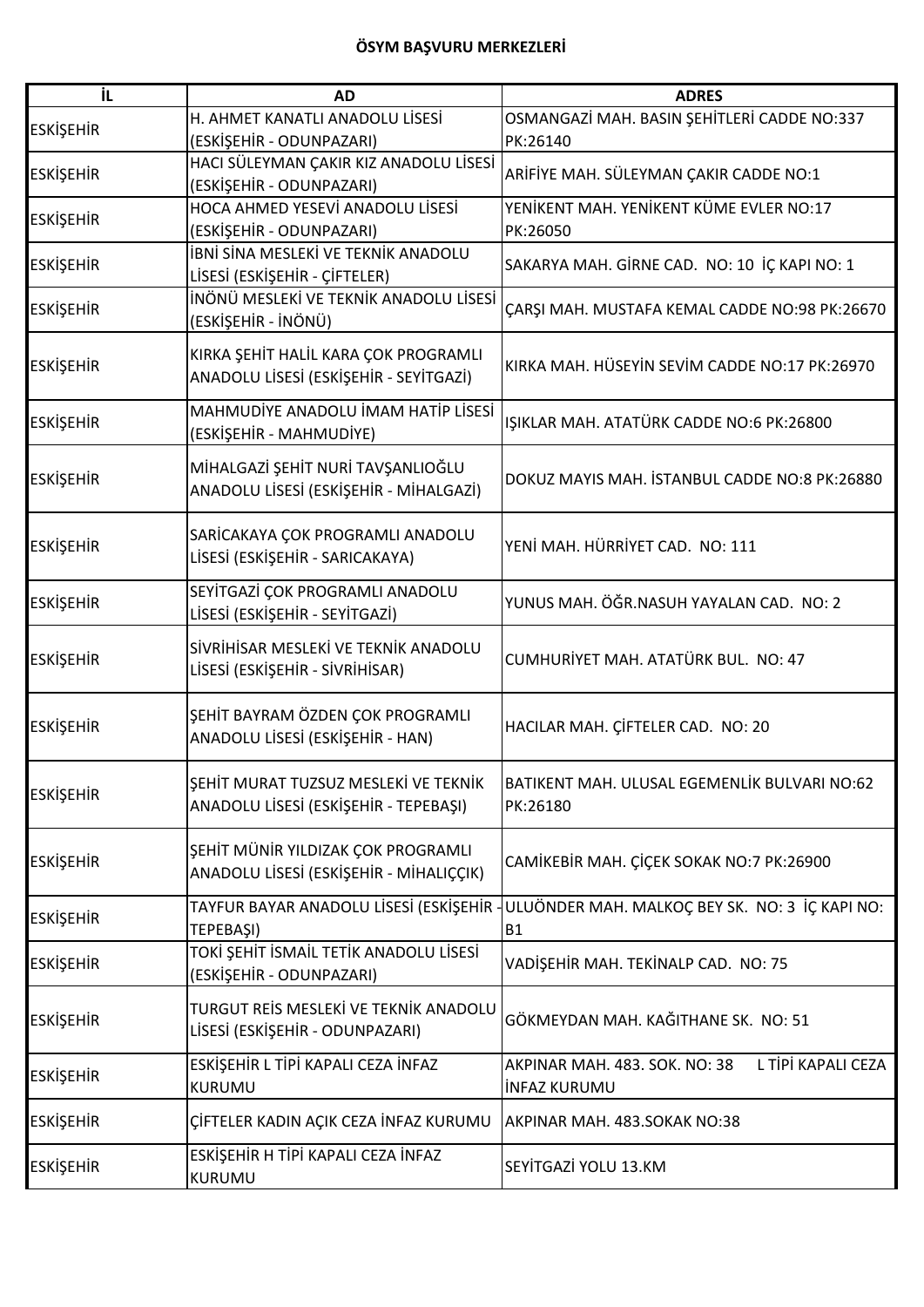| İL               | <b>AD</b>                                                                        | <b>ADRES</b>                                                                      |
|------------------|----------------------------------------------------------------------------------|-----------------------------------------------------------------------------------|
|                  | ESKİŞEHİR 1 NOLU AÇIK CEZA İNFAZ                                                 |                                                                                   |
| <b>ESKİŞEHİR</b> | <b>KURUMU</b>                                                                    | GAZİPAŞA MAHALLESİ GÜVENİR SOKAK NO:1                                             |
|                  | ESKİŞEHİR 2 NOLU AÇIK CEZA İNFAZ                                                 |                                                                                   |
| <b>ESKİŞEHİR</b> | <b>KURUMU</b>                                                                    | AKPINAR MAH. 483. SOK. DIŞ KAPI :38 İÇ KAPI:7                                     |
| <b>GAZİANTEP</b> | GAZİANTEP L TİPİ KAPALI CEZA İNFAZ                                               | GÜNGÜRGE MAH. 114020 NOLU SK. NO:147                                              |
|                  | <b>KURUMU</b>                                                                    |                                                                                   |
| GAZİANTEP        | NİZİP T TİPİ KAPALI VE AÇIK CEZA İNFAZ                                           | DOĞRULAR MAH. KARKAMIŞ YOLU NO: 12/8                                              |
|                  | <b>KURUMU</b>                                                                    |                                                                                   |
| GAZİANTEP        | GAZİANTEP/İSLAHİYE SINAV                                                         | GAZİANTEP ÜNİVERSİTESİ İSLAHİYE MESLEK                                            |
|                  | KOORDİNATÖRLÜĞÜ                                                                  | YÜKSEKOKULU                                                                       |
| <b>GAZİANTEP</b> | GAZİANTEP/MERKEZ SINAV                                                           | GAZİANTEP ÜNİVERSİTESİ KAMPÜS İÇİ SAAT KULESİ                                     |
|                  | KOORDİNATÖRLÜĞÜ                                                                  | YANI                                                                              |
| <b>GAZİANTEP</b> | GAZİANTEP/NİZİP SINAV                                                            | SAMANDÖKEN KÖYÜ MEVKİ                                                             |
|                  | KOORDİNATÖRLÜĞÜ                                                                  |                                                                                   |
|                  | 19 MAYIS MESLEKİ VE TEKNİK ANADOLU                                               | KOLEJTEPE MAH. SAMLI HACI ÖKKEŞ CADDE NO:8                                        |
| <b>GAZİANTEP</b> | LİSESİ (GAZİANTEP - ŞAHİNBEY)                                                    | PK:27200                                                                          |
|                  |                                                                                  |                                                                                   |
| <b>GAZİANTEP</b> | AKŞEMSEDDİN ANADOLU LİSESİ                                                       | YEDİTEPE MAH. 85065 NOLU SOKAK NO:1 PK:27470                                      |
|                  | (GAZİANTEP - ŞAHİNBEY)                                                           |                                                                                   |
| <b>GAZİANTEP</b> | ALİ SÜZER ÖZEL EĞİTİM MESLEK LİSESİ                                              | SARIGÜLLÜK MAH. 61014 NOLU SK. NO: 10                                             |
|                  | (GAZİANTEP - ŞEHİTKAMİL)                                                         |                                                                                   |
| <b>GAZİANTEP</b> | ARABAN ANADOLU LİSESİ (GAZİANTEP -                                               | YEŞİLOVA MAH. DR.ASIM GÜZELBEY CADDE NO:23                                        |
|                  | ARABAN)<br>EMİNE KONUKOĞLU ANADOLU LİSESİ                                        | PK:27650                                                                          |
| <b>GAZİANTEP</b> | (GAZIANTEP - ŞAHİNBEY)                                                           | KARATAŞ MAH. 103401 NOLU CAD. EMİNE<br>KONUKOĞLU LİSESİ BLOK NO: 23 İÇ KAPI NO: 1 |
|                  | HASAN ALİ YÜCEL ANADOLU LİSESİ                                                   |                                                                                   |
| <b>GAZİANTEP</b> | (GAZİANTEP - ŞEHİTKAMİL)                                                         | İNCİLİ PINAR MAH. İSTASYON CADDE NO:39 PK:27090                                   |
|                  |                                                                                  |                                                                                   |
| <b>GAZİANTEP</b> | MEHMET RÜŞTÜ UZEL MESLEKİ VE TEKNİK                                              | SAVCILI MAH. İNÖNÜ CADDE NO:166 PK:27500                                          |
|                  | ANADOLU LİSESİ (GAZİANTEP - ŞAHİNBEY)                                            |                                                                                   |
|                  |                                                                                  |                                                                                   |
| GAZİANTEP        | MERKEZ KARKAMIŞ ÇOK PROGRAMLI                                                    | KARŞIYAKA MAH. MUMCU SOKAK NO:1 PK:00027                                          |
|                  | ANADOLU LİSESİ (GAZİANTEP - KARKAMIŞ)                                            |                                                                                   |
|                  |                                                                                  | ALPASLAN TÜRKEŞ MAH. GAZİ KÜME EVLERİ NURDAGI                                     |
| GAZİANTEP        | NURDAĞI MESLEKİ VE TEKNİK ANADOLU                                                | MESLEKİ VE TEKNİK ANADOLU LİSESİ BLOK NO: 28 İÇ                                   |
|                  | LİSESİ (GAZİANTEP - NURDAĞI)                                                     | KAPINO: 1                                                                         |
|                  | OĞUZELİ MESLEKİ VE TEKNİK ANADOLU                                                | FATİH MAH. BUHARA CAD. Ç.P.L. SİTESİ NO: 3 İÇ KAPI                                |
| <b>GAZİANTEP</b> | LİSESİ (GAZİANTEP - OĞUZELİ)                                                     | NO: 1                                                                             |
|                  |                                                                                  |                                                                                   |
| <b>GAZİANTEP</b> | YAVUZELİ ŞEHİT ALİ ÇİFTÇİ ÇOK PROGRAMLI<br>ANADOLU LİSESİ (GAZİANTEP - YAVUZELİ) | SULTAN SELIM MAH. ARABAN CAD. NO: 50 IÇ KAPI<br><b>NO: 1</b>                      |
|                  |                                                                                  |                                                                                   |
| GAZİANTEP        | GAZİANTEP H TİPİ KAPALI CEZA İNFAZ                                               | ZEYTİNLİ MAH. ZEYTİNLİ MAH. 79002 CAD. ADLİYE                                     |
|                  | <b>KURUMU</b>                                                                    | <b>BİNASI ARKASI</b>                                                              |
| GAZİANTEP        | GAZİANTEP ŞEHİTKAMİL AÇIK CEZA İNFAZ                                             | YAVUZELİ YOLU GÜNGÖRGE MAHALLESİ 114001 NOLU                                      |
|                  | <b>KURUMU</b>                                                                    | CD.:147                                                                           |
| GAZİANTEP        | GAZİANTEP E TİPİ KAPALI CEZA İNFAZ                                               | ZEYTİNLİ MAHALLESİ TURGUT ÖZAL BULVARI NO:3/1                                     |
|                  | <b>KURUMU</b>                                                                    |                                                                                   |
| <b>GAZİANTEP</b> | GAZİANTEP AÇIK CEZA İNFAZ KURUMU                                                 | ZEYTİNLİ MAH.1901 SK.                                                             |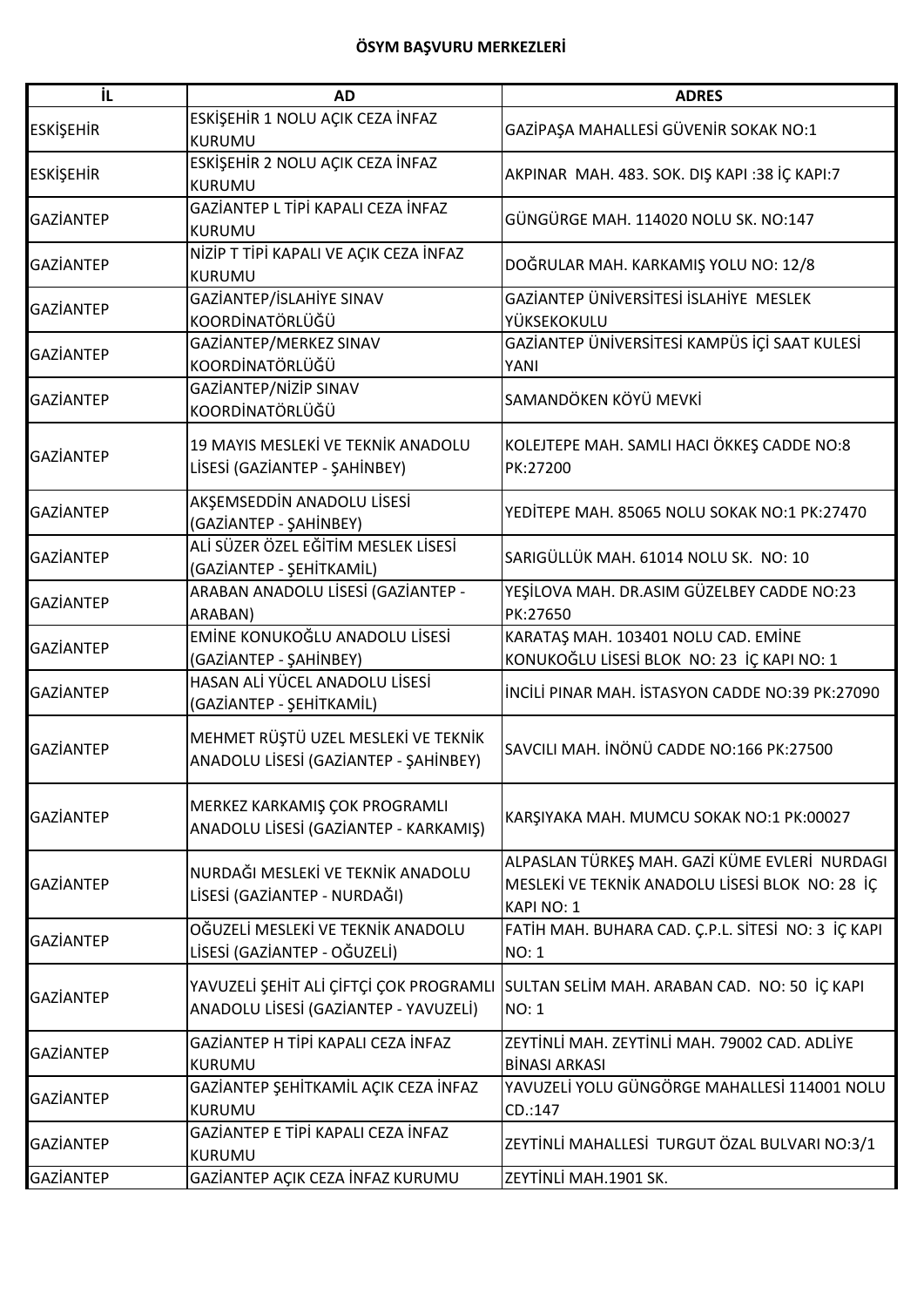| İL               | <b>AD</b>                                                                                         | <b>ADRES</b>                                                                                      |
|------------------|---------------------------------------------------------------------------------------------------|---------------------------------------------------------------------------------------------------|
| <b>GAZİANTEP</b> | İSLAHİYE T TİPİ KAPALI VE AÇIK CEZA İNFAZ<br><b>KURUMU</b>                                        | BEYLER MAH. BEYLER YOLU 1 SOK.                                                                    |
| <b>GAZİANTEP</b> | İSLAHİYE A2 TİPİ KAPALI CEZA İNFAZ<br><b>KURUMU</b>                                               | HACIALİ ÖZTÜRK MAH. DEĞİRMEN SK NO 44                                                             |
| <b>GAZİANTEP</b> | NİZİP A3 TİPİ KAPALI CEZA İNFAZ KURUMU                                                            | KIBRIS MAH. ESKİ KARKAMIŞ CAD. NO:66                                                              |
| <b>GAZİANTEP</b> | ARABAN K1 TİPİ KAPALI CEZA İNFAZ<br>KURUMU                                                        | TURGUT ÖZAL MAH. CEZAEVİ CAD.NO: 67                                                               |
| <b>GİRESUN</b>   | GİRESUN/BULANCAK SINAV<br>KOORDİNATÖRLÜĞÜ                                                         | BULANCAK KADİR KARABAŞ UYGULAMALI BİLİMLER<br>YÜKSEKOKULU GÜZELYALI MAHALLESİ DERYA CAD.<br>NO:10 |
| <b>GIRESUN</b>   | GİRESUN/MERKEZ SINAV<br>KOORDİNATÖRLÜĞÜ                                                           | GİRESUN ÜNİVERSİTESİ TEKNİK BİLİMLER MYO<br>GAZİPAŞA YERLEŞKESİ DEBBOY MEVKİİ 28049               |
| GİRESUN          | GİRESUN/ŞEBİNKARAHİSAR SINAV<br>KOORDİNATÖRLÜĞÜ                                                   | ŞEBİNKARAHİSAR TEKNİK BİLİMLER MESLEK<br>YÜKSEKOKULU                                              |
| GİRESUN          | 75.YIL ÇOK PROGRAMLI ANADOLU LİSESİ<br>(GİRESUN - ESPİYE)                                         | ESENTEPE MAH. LİSE SOKAK NO:7 PK:28600                                                            |
| GİRESUN          | ALUCRA HACI OSMAN ERİLLİ ANADOLU<br>IMAM HATIP LISESI (GIRESUN - ALUCRA)                          | YUNUS EMRE MAH. İĞDECİK CAD. İMAM HATİP YURT<br>BİNASI BLOK NO: 52 İÇ KAPI NO: 1                  |
| <b>GİRESUN</b>   | BULANCAK AKŞEMSETTİN MESLEKİ VE<br>TEKNİK ANADOLU LİSESİ (GİRESUN -<br><b>BULANCAK)</b>           | İHSANİYE MAH. BAHÇELİ SOKAK NO:27 PK:28300                                                        |
| <b>GIRESUN</b>   | ÇANAKÇI ÇOK PROGRAMLI ANADOLU LİSESİ<br>(GİRESUN - ÇANAKÇI)                                       | MERKEZ MAH. ŞEHİT UZMAN ÇAVUŞ İZZET EMİR CAD.<br>NO: 19                                           |
| GIRESUN          | DOĞANKENT ÇOK PROGRAMLI ANADOLU<br>LİSESİ (GİRESUN - DOĞANKENT)                                   | SADAKLI MAH. OKULLAR KÜME EVLERİ NO: 25                                                           |
| GIRESUN          | HATİP LİSESİ (GİRESUN - EYNESİL)                                                                  | EYNESİL BORSA İSTANBUL ANADOLU İMAM ALTINLI MAH. ALTINLI KÜME EVLERİ NO: 61/2 İÇ KAPI<br>NO: 1    |
| GİRESUN          | GİRESUN MESLEKİ VE TEKNİK ANADOLU<br>LİSESİ (GİRESUN - MERKEZ)                                    | HACIMİKTAT MAH. SUAT AKGÜN SOKAK NO:60<br>PK:28100                                                |
| GİRESUN          | GÖRELE ANADOLU LİSESİ (GİRESUN -<br>GÖRELE)                                                       | SAYFİYE MAH. FEVZİ ÇAKMAK CAD. NO: 77/1                                                           |
| <b>GIRESUN</b>   | GÜCE ÇOK PROGRAMLI ANADOLU LİSESİ<br>(GİRESUN - GÜCE)                                             | GÜCE MAH. MARAŞAL FEVZİ ÇAKMAK CAD. NO: 91                                                        |
| GİRESUN          | KEŞAP ŞEHİT İSMAİL KEFAL ANADOLU İMAM<br>HATİP LİSESİ (GİRESUN - KEŞAP)                           | FINDIKLI MAH. ŞEHİT SERKAN YILMAZ CADDE NO:1<br>PK:28900                                          |
| GİRESUN          | PİRAZİZ MESLEKİ VE TEKNİK ANADOLU<br>LİSESİ 1 (GİRESUN - PİRAZİZ)                                 | YENİ MAH. LİSE CAD. NO: 16                                                                        |
| GİRESUN          | ŞEBİNKARAHİSAR ŞEHİT UFUK AKTAĞ<br>MESLEKİ VE TEKNİK ANADOLU LİSESİ<br>(GİRESUN - ŞEBİNKARAHİSAR) | BÜLBÜL MAH. ARA GÜLER CAD. NO: 2                                                                  |
| GİRESUN          | ŞEHİT TUNCAY ZENGİN ÇOK PROGRAMLI<br>ANADOLU LİSESİ (GİRESUN - DERELİ)                            | BAHÇELİ MAH. BAHÇELİ MEVKİİ(1) KÜME EVLERİ NO: 7<br>İÇ KAPI NO: A                                 |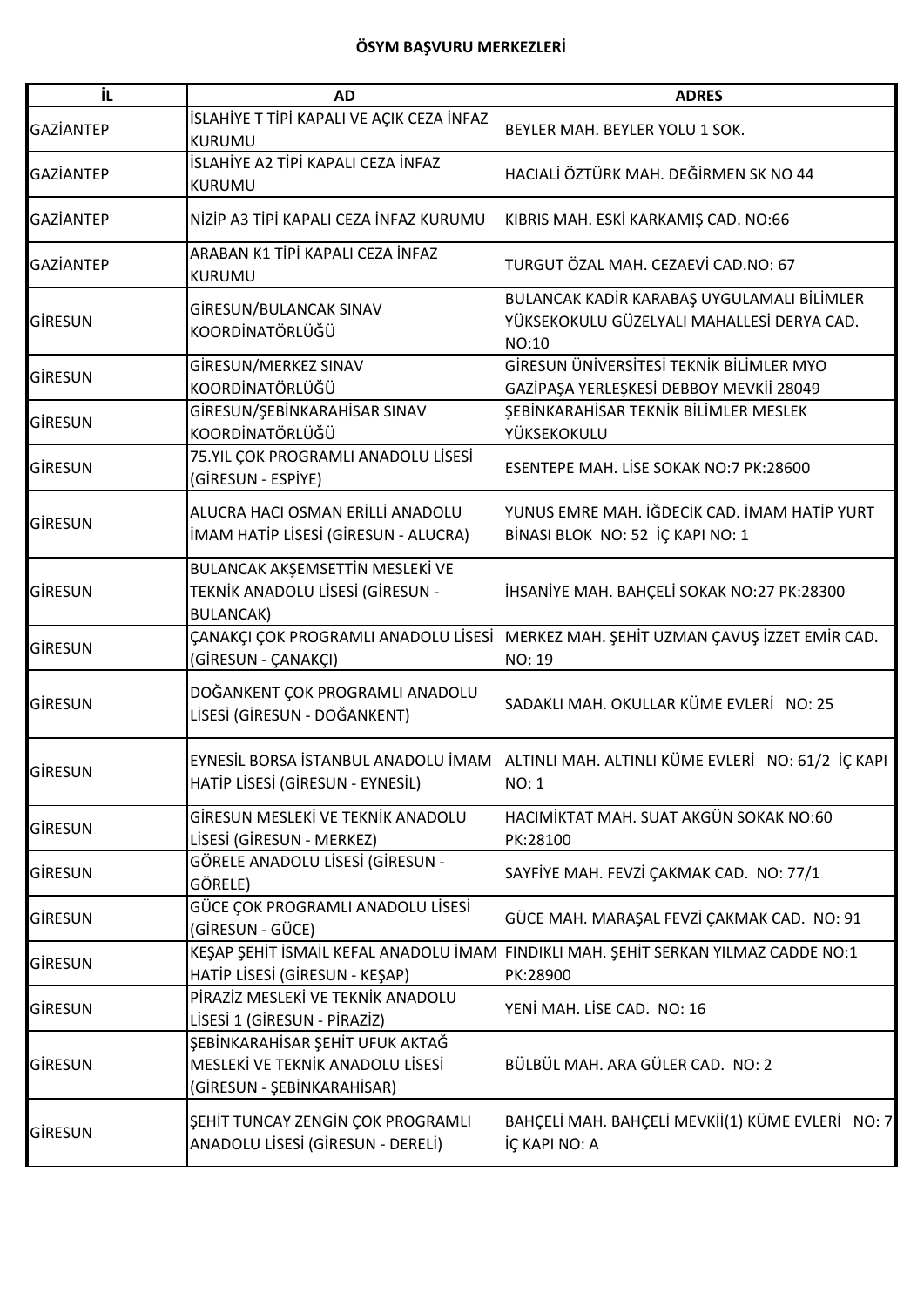| ΪL             | <b>AD</b>                                                                                          | <b>ADRES</b>                                                                                                        |
|----------------|----------------------------------------------------------------------------------------------------|---------------------------------------------------------------------------------------------------------------------|
| GİRESUN        | TİREBOLU ŞEHİT İSMAİL KEFAL MESLEKİ VE<br>TEKNİK ANADOLU LİSESİ (GİRESUN -<br>TİREBOLU)            | DEMİRCİ MAH. 1. CAD. NO: 5 İÇ KAPI NO: A                                                                            |
| GİRESUN        | YAĞLIDERE ÇOK PROGRAMLI ANADOLU<br>LİSESİ (GİRESUN - YAĞLIDERE)                                    | PALAKLI MAH. GAZİ KIRLAK CADDE NO:34 PK:28610                                                                       |
| GİRESUN        | ŞEBİNKARAHİSAR K2 TİPİ KAPALI VE AÇIK<br>CEZA İNFAZ KURUMU                                         | BÜLBÜL MAH.ARA GÜLER CAD.SEBAHATTİN OKUTAN<br>SK.NO:4-3/A---28400                                                   |
| GİRESUN        | ESPİYE L TİPİ KAPALI AÇIK CEZA İNFAZ<br><b>KURUMU</b>                                              | KARADERE MAH. OSMAN KIRAN MEVKİİ NO:3/6                                                                             |
| GİRESUN        | GİRESUN E TİPİ KAPALI CEZA İNFAZ<br><b>KURUMU</b>                                                  | TEYYAREDÜZÜ MAH. ATATÜRK BULVARI NO:395                                                                             |
| GÜMÜŞHANE      | GÜMÜŞHANE E TİPİ KAPALI VE AÇIK CEZA<br><b>INFAZ KURUMU</b>                                        | OSMANGAZİ MAH. ATATÜRK CAD.NO 5 ARZULAR<br><b>KABAKÖY BELDESİ</b>                                                   |
| GÜMÜŞHANE      | GÜMÜŞHANE/MERKEZ SINAV<br>KOORDİNATÖRLÜĞÜ                                                          | GÜMÜŞHANE ÜNİV. GÜMÜŞHANE MYO ZEMIN KAT -<br>BAĞLARBAŞI MAH. KAZIM KARABEKİR CAD. NO 73                             |
| GÜMÜŞHANE      | KELKİT YAŞAR VE İRFANİ DOĞAN MESLEKİ<br>VE TEKNİK ANADOLU LİSESİ (GÜMÜŞHANE -<br>KELKİT)           | İNÖNÜ MAH. YAVUZ SULTAN SELİM SK. NO: 3 İÇ KAPI<br><b>NO: Z03</b>                                                   |
| GÜMÜŞHANE      | KÖSE BORSA İSTANBUL ÇOK PROGRAMLI<br>ANADOLU LİSESİ (GÜMÜŞHANE - KÖSE)                             | CUMHURİYET MAH. ŞHT YUSUF KÜME EVLERİ NO: 41                                                                        |
| GÜMÜŞHANE      | KÜRTÜN İMKB ATATÜRK ÇOK PROGRAMLI<br>ANADOLU LİSESİ (GÜMÜŞHANE - KÜRTÜN)                           | AŞAĞI ULUKÖY MAH. EYÜPOĞLU CAD. AYDIN DOĞAN<br>KIZ YURDU SİTESİ NO: 26 İÇ KAPI NO: 1                                |
| GÜMÜŞHANE      | ŞEHİT TAMER ÖZDEMİR ANADOLU LİSESİ<br>(GÜMÜŞHANE - TORUL)                                          | MERKEZ MAH. SÜLEYMAN AKSU1 SK. ŞEHIT TAMER<br>ÖZDEMİR ANADOLU LISESI BLOK NO: 3                                     |
| GÜMÜŞHANE      | ŞİRAN FEN LİSESİ (GÜMÜŞHANE - ŞİRAN)                                                               | TEKKE MAH. HÜKÜMET CADDE NO:21/B                                                                                    |
| <b>HAKKARİ</b> | HAKKARİ/MERKEZ SINAV<br>KOORDİNATÖRLÜĞÜ                                                            | PEHLİVAN MAH. ÇEVRE YOLU CADDESİ BİNA NO=87<br>HAKKARİ ÜNİVERSİTESİ İKTİSADİ VE BİLİMLER BİNASI<br>KAT <sub>1</sub> |
| HAKKARİ        | HAKKARİ/YÜKSEKOVA SINAV<br>KOORDİNATÖRLÜĞÜ                                                         | HAKKARİ/YÜKSEKOVA SINAV KOORDİNATÖRLÜĞÜ                                                                             |
| HAKKARİ        | CUMHURİYET ANADOLU LİSESİ (HAKKARİ -<br>MERKEZ)                                                    | KIRAN MAH. ÖRNEK CAD. CUMHURİYET LİSESİ SİTESİ<br><b>NO: 1</b>                                                      |
| <b>HAKKARİ</b> | ÇUKURCA ŞEHİT JANDARMA ÜSTEĞMEN<br>ADNAN BAHAT ÇOK PROGRAMLI ANADOLU<br>LİSESİ (HAKKARİ - ÇUKURCA) | CUMHURIYET MAH. CUMHURIYET CAD. NO: 120                                                                             |
| <b>HAKKARİ</b> | HAKKARİ MESLEKİ VE TEKNİK ANADOLU<br>LİSESİ (HAKKARİ - MERKEZ)                                     | BULAK MAH. GENÇLİK CAD. NO: 1 İÇ KAPI NO: K                                                                         |
| HAKKARİ        | İMKB ANADOLU LİSESİ (HAKKARİ -<br>ŞEMDİNLİ)                                                        | MODA MAH. ASKERİ ALAN KÜME EVLER NO:1 PK:30800                                                                      |
| HAKKARİ        | ŞEMDİNLİ DERECİK İMKB ÇOK PROGRAMLI<br>ANADOLU LİSESİ (HAKKARİ - DERECİK)                          | MERKEZ MAH. RECEP TAYYIP ERDOĞAN CAD. NO: 331<br>İÇ KAPI NO: 2                                                      |
| <b>HAKKARİ</b> | HAKKARİ KAPALI CEZA İNFAZ KURUMU                                                                   | BERÇELAN MAHALLESİ ŞHT. MEHMET CEYHAN<br>CADDESİ NO: 2                                                              |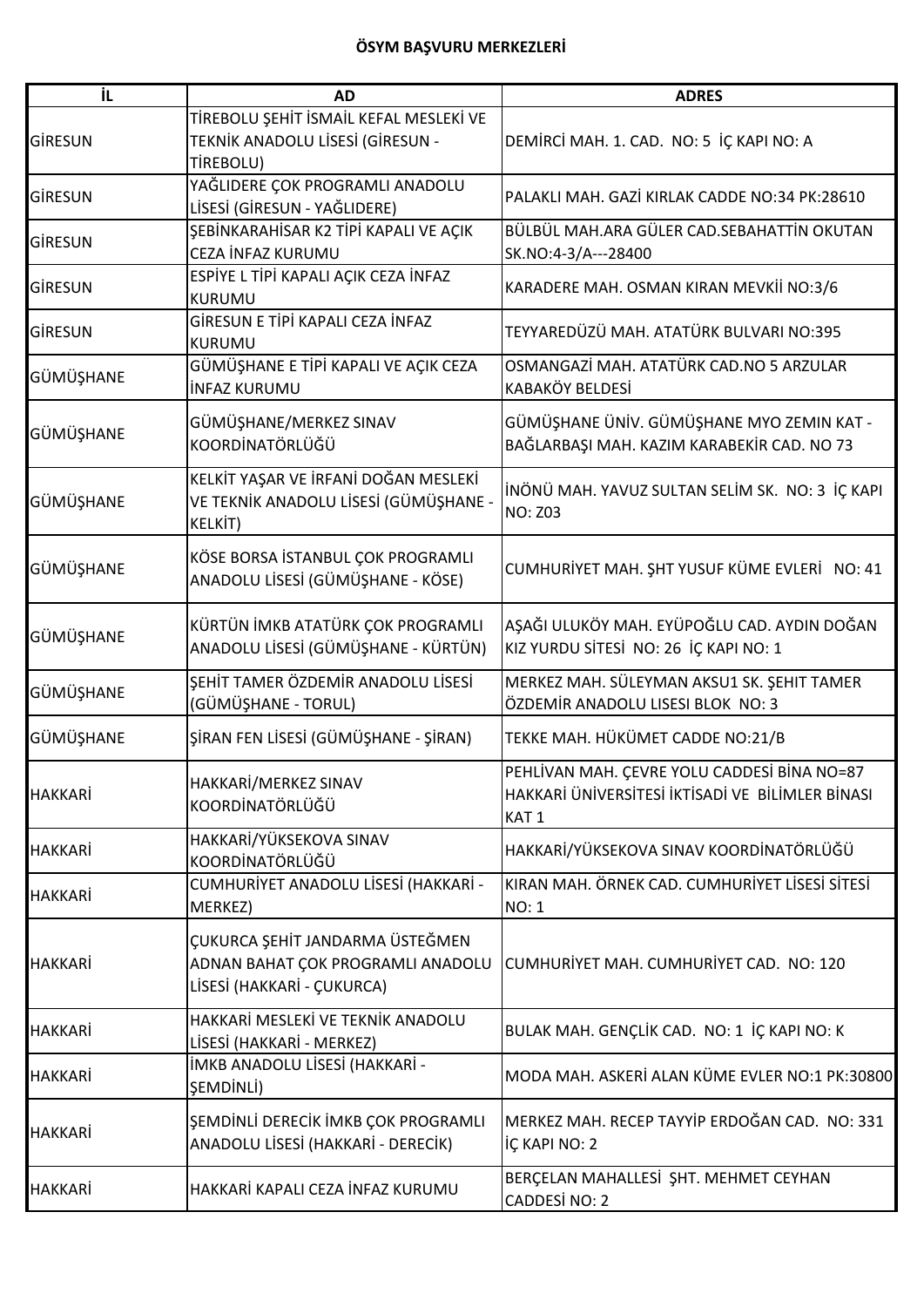| İL           | <b>AD</b>                                                                        | <b>ADRES</b>                                                                                                       |
|--------------|----------------------------------------------------------------------------------|--------------------------------------------------------------------------------------------------------------------|
| <b>HATAY</b> | REYHANLI B TİPİ KAPALI CEZA İNFAZ<br><b>KURUMU</b>                               | DEĞİRMEN KARŞI MAH.                                                                                                |
| <b>HATAY</b> | ALTINÖZÜ K1 TİPİ KAPALI CEZA İNFAZ<br>KURUMU                                     | YENİŞEHİR MAH. FATİH CAD. NO.30                                                                                    |
| <b>HATAY</b> | İSKENDERUN M TİPİ KAPALI VE AÇIK CEZA<br><b>INFAZ KURUMU</b>                     | ARSUZ YOLU 10. KM.                                                                                                 |
| <b>HATAY</b> | HATAY ÇOCUK KAPALI CEZA İNFAZ KURUMU YUKARIOKÇULAR MAH. CEZAEVİ CAD. NO:1        |                                                                                                                    |
| <b>HATAY</b> | İSKENDERUN T TİPİ KAPALI CEZA İNFAZ<br>KURUMU                                    | KARAHÜSEYİNLİ MAH. ARSUZ YOLU 12.KM, ARSUZ                                                                         |
| <b>HATAY</b> | HATAY/DÖRTYOL SINAV<br>KOORDİNATÖRLÜĞÜ                                           | İSKENDERUN TEKNİK ÜNİVERSİTESİ, DÖRTYOL MESLEK<br>YÜKSEKOKULU, ERZİN ARA YOLU, KUZUCULU                            |
| <b>HATAY</b> | HATAY/İSKENDERUN SINAV<br>KOORDİNATÖRLÜĞÜ                                        | İSKENDERUN TEKNİK ÜNİVERSİTESİ MERKEZ KAMPÜS<br>GİRİŞİ ÖSYM BİNASI                                                 |
| <b>HATAY</b> | HATAY/KIRIKHAN SINAV<br>KOORDİNATÖRLÜĞÜ                                          | KURTULUŞ MAHALLESİ PARK SOKAK NO: 22                                                                               |
| <b>HATAY</b> | HATAY/MERKEZ SINAV KOORDİNATÖRLÜĞÜ                                               | HMKÜ. TAYFUR SÖKMEN KAMPÜSÜ YERLEŞKESİ YENİ<br>REKTÖRLÜK BİNASI A BLOK GİRİŞ KAT                                   |
| <b>HATAY</b> | HATAY/REYHANLI SINAV<br>KOORDİNATÖRLÜĞÜ                                          | YENİŞEHİR MAH.120.SOK. NO:8                                                                                        |
| <b>HATAY</b> | ABDURRAHMAN GÜLİZAR KARADENİZ ÇOK<br>PROGRAMLI ANADOLU LİSESİ (HATAY -<br>KUMLU) | FEVZİ ÇAKMAK MAH. JANDARMA KÜME EVLERİ NO:<br>10 İÇ KAPI NO: 1                                                     |
| <b>HATAY</b> | ALİ SAYAR MESLEKİ VE TEKNİK ANADOLU<br>LİSESİ (HATAY - ANTAKYA)                  | ÜRGEN PAŞA MAH. ŞHT.MEHMET DURAN CAD. ALİ<br>SAYAR MESLEKİ VE TEKNİK ANADOLU LİSESİ SİTESİ NO:<br>20               |
| <b>HATAY</b> | ALTINÖZÜ ANADOLU LİSESİ (HATAY -<br>ALTINÖZÜ)                                    | YENİŞEHİR MAH. MEHMET DÖNMEZ CADDE NO:8<br>PK:31750                                                                |
| <b>HATAY</b> | ANTAKYA ANADOLU LİSESİ (HATAY -<br>ANTAKYA)                                      | CUMHURİYET MAH. CUMHURİYET CAD. ANTAKYA<br>LİSESİ SİTESİ NO: 39 İÇ KAPI NO: 1                                      |
| <b>HATAY</b> | BELEN ANADOLU LİSESİ (HATAY - BELEN)                                             | HALİLBEY MAH. ŞEHİT JANDARMA KD.ÇVŞ.MEHMET<br>TUTUŞ CAD. 70. YIL İSKAN İLKOKULU PREFABRİK EK<br>BİNA BLOK NO: 69-1 |
| <b>HATAY</b> | ERZİN ÇOK PROGRAMLI ANADOLU LİSESİ<br>(HATAY - ERZİN)                            | İSALİ MAH. İSALI KÜME EVLERİ KÜME EVLER NO:2<br>PK:31960                                                           |
| <b>HATAY</b> | HASSA ÇARDAK ANADOLU LİSESİ (HATAY -<br>HASSA)                                   | GİRNE MAH. BİNTAŞ CADDE NO:3 PK:31700                                                                              |
| <b>HATAY</b> | İSKENDERUN KIZ ANADOLU İMAM HATİP<br>LİSESİ (HATAY - İSKENDERUN)                 | YUNUS EMRE MAH. ŞEHİT ER EBUBEKİR GÖKALP<br><b>CADDE NO:80/1</b>                                                   |
| <b>HATAY</b> | KUMLU İSMET MURSALOĞLU ANADOLU<br>LİSESİ (HATAY - KUMLU)                         | FEVZİ ÇAKMAK MAH. SAMİ OYTUN CAD. NO: 1 İÇ KAPI<br><b>NO: 1</b>                                                    |
| <b>HATAY</b> | NARDÜZÜ MESLEKİ VE TEKNİK ANADOLU<br>LİSESİ (HATAY - ARSUZ)                      | NARDÜZÜ MAH. İSMET İNÖNÜ CAD. NO: 3 İÇ KAPI NO:                                                                    |
| <b>HATAY</b> | NECMİ ASFUROĞLU ANADOLU LİSESİ<br>(HATAY - DEFNE)                                | SÜMERLER MAH. ŞÜKRÜ GÜÇLÜ BUL. NECMİ<br>ASFUROĞLU LİSESİ BLOK NO: 1                                                |
| <b>HATAY</b> | PAYAS MESLEKİ VE TEKNİK ANADOLU LİSESİ<br>(HATAY - PAYAS)                        | KARŞI MAH. ŞEHİT YÜZBAŞI ALİ OĞUZ BUL. ENDÜSTRİ<br>MESLEK LİSESİ BLOK NO: 20                                       |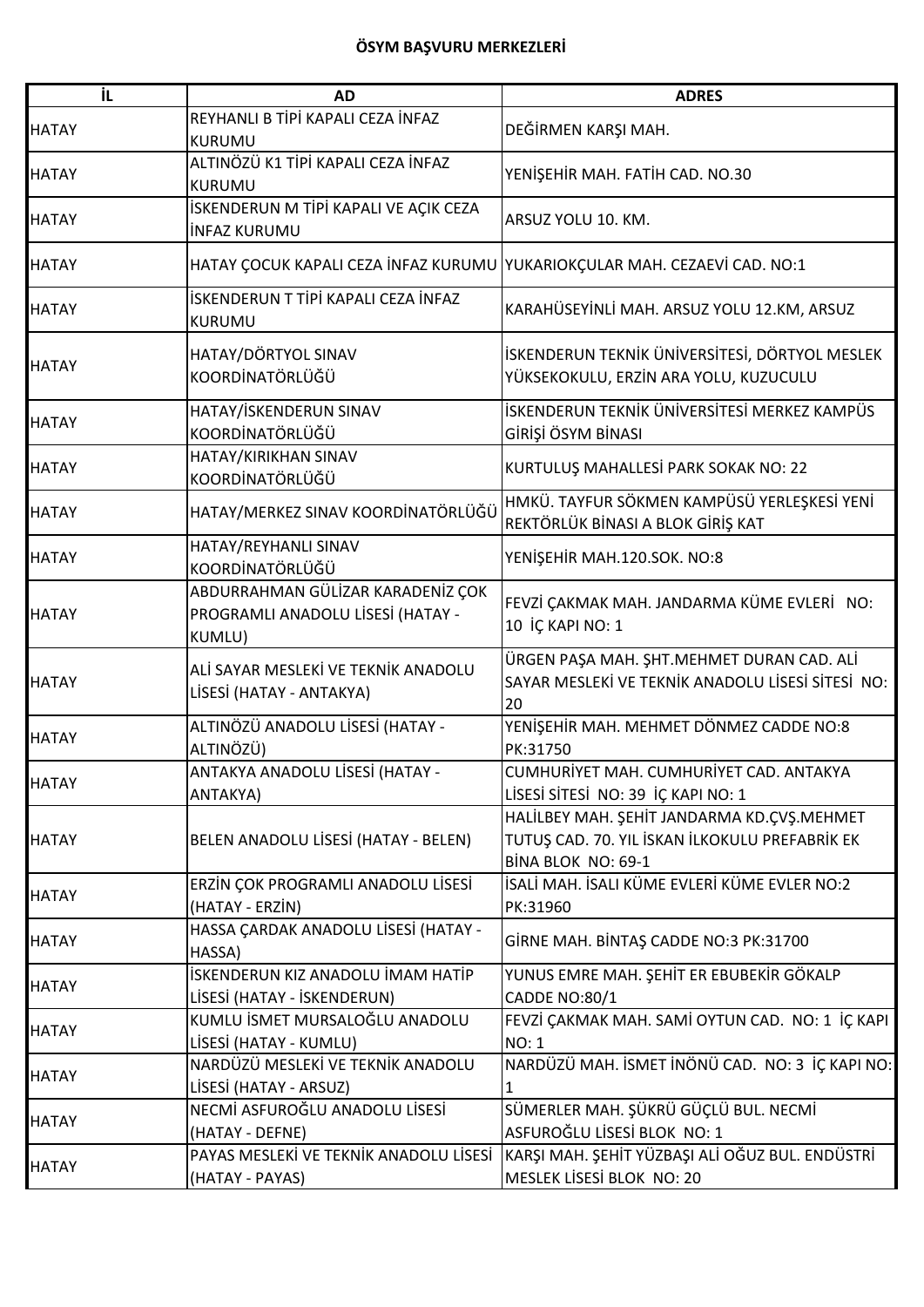| İL             | <b>AD</b>                                 | <b>ADRES</b>                                       |
|----------------|-------------------------------------------|----------------------------------------------------|
|                | SAMANDAĞ ZÜBEYDE HANIM MESLEKİ VE         |                                                    |
| <b>HATAY</b>   | TEKNİK ANADOLU LİSESİ (HATAY -            | ÇİĞDEDE MAH. ULUBATLI HASAN SK. NO: 27 İÇ KAPI     |
|                | SAMANDAĞ)                                 | <b>NO: 2</b>                                       |
|                | ŞEHİT AYHAN SAY MESLEKİ VE TEKNİK         | NUMUNE EVLER MAH. HASAN İKİZ CAD. ŞHT AYHAN        |
| <b>HATAY</b>   | ANADOLU LİSESİ (HATAY - DÖRTYOL)          | SAY ANADOLU LISESI SITESI NO: 39                   |
|                | YAYLADAĞI MESLEKİ VE TEKNİK ANADOLU       | CAMALTI MAH. VALİ M.LÜTFULLAH BİLGİN CAD. NO:      |
| <b>HATAY</b>   | LİSESİ (HATAY - YAYLADAĞI)                | 34                                                 |
|                |                                           | CUMHURİYET MAH. REYHANLI YOLU ÜZERİ DSİ YANI       |
| <b>HATAY</b>   | KIRIKHAN AÇIK CEZA İNFAZ KURUMU           | KANAL .SK.NO 1                                     |
|                | YAYLADAĞI K1 TİPİ KAPALI CEZA İNFAZ       |                                                    |
| <b>HATAY</b>   | <b>KURUMU</b>                             | TUTLU BAHÇE MAH.AT ATÜRK CAD. NO. 260 YAYLADAĞ     |
| <b>HATAY</b>   | HATAY T TİPİ KAPALI CEZA İNFAZ KURUMU     |                                                    |
|                |                                           | YUKARIOKÇULAR MAH.CEZAEVİ CAD. NO:1                |
| <b>HATAY</b>   | SAMANDAĞ K1 TİPİ KAPALI CEZA İNFAZ        | ÇİĞDEDE MAHALLESİ SÜS SOKAK                        |
|                | <b>KURUMU</b>                             |                                                    |
| <b>HATAY</b>   | HATAY AÇIK CEZA İNFAZ KURUMU              | ODABAŞI MAHALLESİ TEKEL CADDESİ                    |
| <b>IĞDIR</b>   | IĞDIR B TİPİ KAPALI CEZA İNFAZ KURUMU     | TOPÇULAR MAH. HÜRRİYET CAD. NO:19                  |
|                |                                           |                                                    |
| <b>IĞDIR</b>   | IĞDIR S TİPİ KAPALI VE AÇIK CEZA İNFAZ    | KÜLLÜK MAH. KÜME EVLERİ 422/1 KÜLLÜK KÖYÜ          |
|                | <b>KURUMU</b>                             |                                                    |
| IĞDIR          | IĞDIR/MERKEZ SINAV KOORDİNATÖRLÜĞÜ        | IĞDIR ÜNİVERSİTESİ ŞEHİT BÜLENT YURTSEVEN          |
|                |                                           | KAMPÜSÜ/ÖSYM BAŞVURU MERKEZİ                       |
| IĞDIR          | 100. YIL ANADOLU LİSESİ (IĞDIR - TUZLUCA) | CUMHURİYET MAH. MEHMETCAN CADDE NO:145             |
|                |                                           | PK:76900                                           |
| <b>IĞDIR</b>   | AHMET ALİ DÖNMEZ ANADOLU LİSESİ           | FATİH MAH. CUMHURİYET CADDE NO:147 PK:76700        |
|                | (IĞDIR - KARAKOYUNLU)                     |                                                    |
| IĞDIR          | ARALIK ANADOLU LİSESİ (IĞDIR - ARALIK)    | KARŞIYAKA MAH. ŞEHİT POLİS MEHMET ÖZDEMİR          |
|                |                                           | <b>SOKAK NO:4 PK:76500</b>                         |
| <b>ISPARTA</b> | ISPARTA/MERKEZ SINAV                      | ISUBÜ TEKNOLOJİ FAKÜLTESİ E-14 BLOĞU BATI          |
|                | KOORDİNATÖRLÜĞÜ                           | YERLEŞKESİ                                         |
| <b>ISPARTA</b> | AKSU ÇOK PROGRAMLI ANADOLU LİSESİ         | İSTİKLAL MAH. HASTANE CAD.  NO: 4                  |
|                | (ISPARTA - AKSU)                          |                                                    |
| <b>ISPARTA</b> | ATABEY ANADOLU LİSESİ (ISPARTA -          | YENİ MAH. PRF. DR. MÜNİF ÇELEBİ CAD. ATABEY        |
|                | ATABEY)                                   | ANADOLU LISESI BLOK NO: 6 İÇ KAPI NO: 0            |
| <b>ISPARTA</b> | ATATÜRK ÇOK PROGRAMLI ANADOLU LİSESİ      | TOPRAKLIK MAH. GAZİ MUSTAFA KEMAL ATATÜRK          |
|                | (ISPARTA - ULUBORLU)                      | BUL. B BLOK NO: 128A İÇ KAPI NO: A                 |
| <b>ISPARTA</b> | GELENDOST ANADOLU LİSESİ (ISPARTA -       | HAYDARPAŞA MAH. 2 AVANOĞLU SK. NO: 2 İÇ KAPI       |
|                | GELENDOST)                                | NO: 0                                              |
| <b>ISPARTA</b> | GÖNEN FEN LİSESİ (ISPARTA - GÖNEN)        | GÖLETEVLERİ MAH. CEMALPAŞA CAD. NO: 14             |
| <b>ISPARTA</b> | ISPARTA ANADOLU İMAM HATİP LİSESİ         | İSTİKLAL MAH. 1109 SK. NO: 3/1 İÇ KAPI NO: /1      |
|                | (ISPARTA - MERKEZ)                        |                                                    |
| <b>ISPARTA</b> | PROF. DR. TURAN YAZGAN ANADOLU LİSESİ     | YAZLA MAH. PROF. DR. TURAN YAZGAN (1 CAD) CAD.     |
|                | (ISPARTA - EĞİRDİR)                       | <b>NO: 2</b>                                       |
|                | SENIRKENT MESLEKI VE TEKNIK ANADOLU       | TURGUTLAR MAH. GÖNEN CANITEZ CAD. SENIRKENT        |
| <b>ISPARTA</b> | LİSESİ (ISPARTA - SENİRKENT)              | MESLEKI VE TEKNIK AN BLOK NO: 2E İÇ KAPI NO: 0     |
|                |                                           |                                                    |
| <b>ISPARTA</b> | SÜTÇÜLER FEVZİ ERİNÇ ÇOK PROGRAMLI        | BİRLİK MAH. ARDIÇLI TARLA CAD. SÜTÇÜLER İLAVE LİSE |
|                | ANADOLU LİSESİ (ISPARTA - SÜTÇÜLER)       | SİTESİ NO: 4 İÇ KAPI NO: B                         |
|                |                                           |                                                    |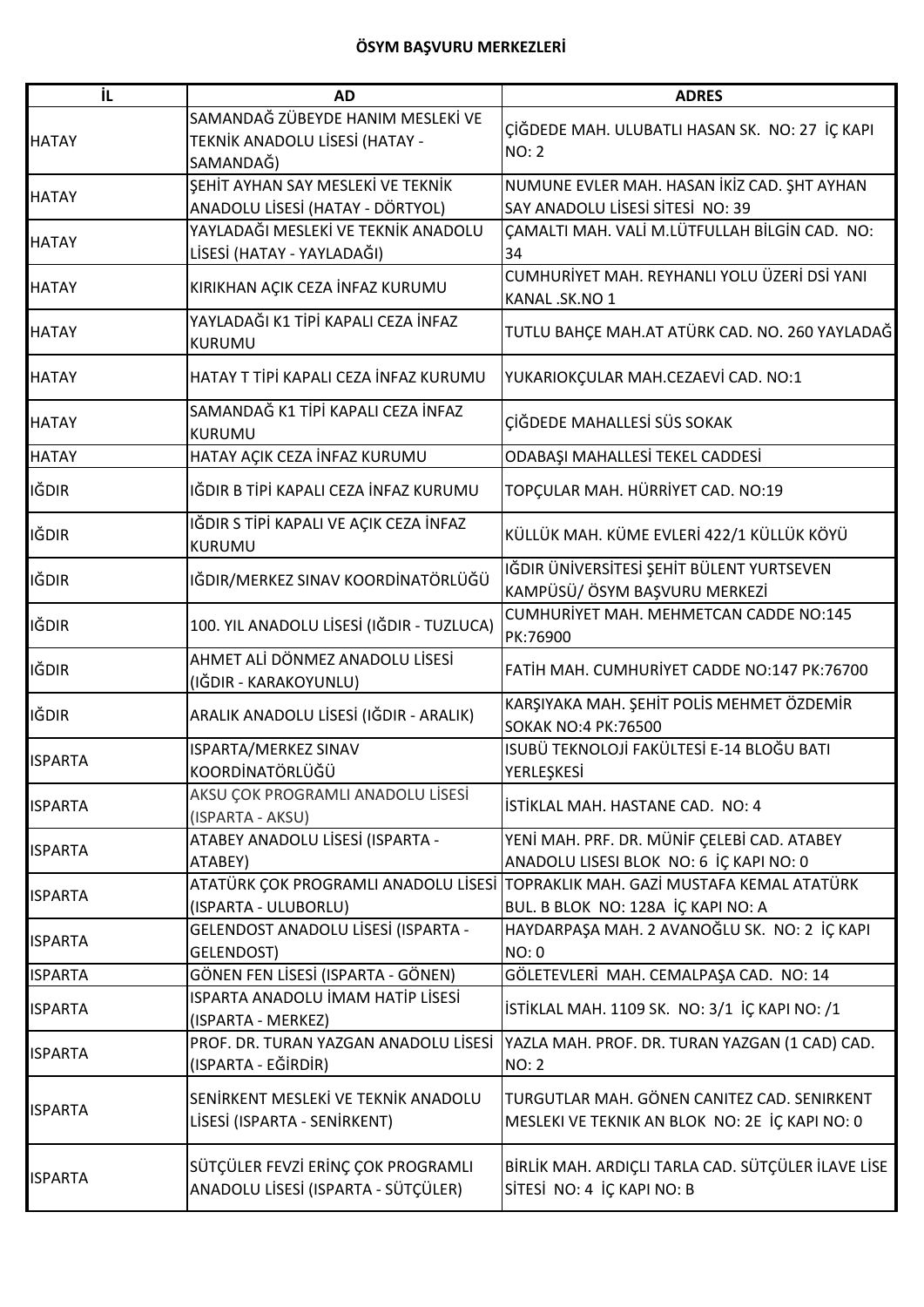| ΪL              | <b>AD</b>                                                                                        | <b>ADRES</b>                                                                        |
|-----------------|--------------------------------------------------------------------------------------------------|-------------------------------------------------------------------------------------|
| <b>ISPARTA</b>  | ŞARKİKARAAĞAÇ ANADOLU LİSESİ (ISPARTA<br>ŞARKİKARAAĞAÇ)                                          | ULVİKALE MAH. 114.HASTANE CAD. NO: 37                                               |
| <b>ISPARTA</b>  | ŞEHİT ALİ İHSAN KALMAZ ANADOLU LİSESİ<br>(ISPARTA - MERKEZ)                                      | İSTİKLAL MAH. 114 CAD. NO: 35- İÇ KAPI NO:                                          |
| <b>ISPARTA</b>  | ŞEHİT DURMUŞ ÖCAL ANADOLU LİSESİ<br>(ISPARTA - KEÇİBORLU)                                        | HASANBEY MAH. SOKULLU SK. NO: 22                                                    |
| <b>ISPARTA</b>  | YALVAÇ ANADOLU İMAM HATİP LİSESİ<br>(ISPARTA - YALVAÇ)                                           | GÖRGÜ BAYRAM MAH. NAMAZGAH CAD. NO: 5                                               |
| <b>ISPARTA</b>  | YENİŞARBADEMLİ ÇOK PROGRAMLI<br>ANADOLU LİSESİ (ISPARTA -<br>YENİŞARBADEMLİ)                     | YENİCAMİ MAH. CEVHER SK. YNSRBDML ÇK PRGRMLI<br>ANDLU LSES BLOK NO: 1 İÇ KAPI NO: 0 |
| <b>ISPARTA</b>  | YALVAÇ B TİPİ KAPALI CEZA İNFAZ KURUMU CUMHURİYET MAH. ÇAĞDAŞ SOK. NO:48                         |                                                                                     |
| <b>ISPARTA</b>  | KEÇİBORLU K2 TİPİ KAPALI CEZA İNFAZ<br><b>KURUMU</b>                                             | KÜKÜRT MAHALLESİ ANKARA ASFALTI ÜZERİ                                               |
| <b>ISPARTA</b>  | ISPARTA E TİPİ KAPALI VE AÇIK CEZA İNFAZ<br>KURUMU                                               | DAVRAZ MAH. 142. CD. NO: 87                                                         |
| <b>İSTANBUL</b> | PAŞAKAPISI KAPALI CEZA İNFAZ KURUMU                                                              | SALACAK MH. PAŞAKAPISI SK. NO:1                                                     |
| <b>İSTANBUL</b> | SİLİVRİ 3 NOLU L TİPİ KAPALI CEZA İNFAZ<br><b>KURUMU</b>                                         | SEMİZKUMLAR MAH. SİLİVRİ CEZA İNFAZ KURUMLARI<br>KAMPÜSÜ                            |
| <b>İSTANBUL</b> | SİLİVRİ 8 NOLU L TİPİ KAPALI CEZA İNFAZ<br><b>KURUMU</b>                                         | SİLİVRİ 8 NOLU L TİPİ CEZA İNFAZ KURUMU                                             |
| <b>İSTANBUL</b> | SİLİVRİ 6 NOLU L TİPİ KAPALI CEZA İNFAZ<br><b>KURUMU</b>                                         | SEMİZKUMLAR MAH. SİLİVRİ CEZA İNFAZ KURUMLARI<br><b>KAMPÜSÜ</b>                     |
| <b>İSTANBUL</b> | MALTEPE AÇIK CEZA İNFAZ KURUMU                                                                   | BÜYÜKBAKKALKÖY MAHALLESİ YAKACIKYOLU SOK.<br>NO:13                                  |
| <b>İSTANBUL</b> | İSTANBUL 1 (Kadıköy/Maltepe/Ataşehir)<br>SINAV KOORDİNATÖRLÜĞÜ                                   | D-100 KARAYOLU NO:98 İSTANBUL MEDENİYET<br>ÜNİVERSİTESİ GÜNEY KAMPÜSÜ               |
| <b>İSTANBUL</b> | <b>İSTANBUL 2</b><br>(Üsküdar/Ümraniye/Beykoz/Şile/Çekmeköy)<br>SINAV KOORDİNATÖRLÜĞÜ            | ÜSKÜDAR ÖSYM BÜROSU HAKİMİYETİ MİLLİYE CADDESİ<br>47/A                              |
| <b>İSTANBUL</b> | <b>İSTANBUL 3</b><br>(Beyoğlu/Şişli/Beşiktaş/Kağıthane/Sarıyer)<br>SINAV KOORDİNATÖRLÜĞÜ         | ESKİ BÜYÜKDERE CAD. NO:1-2 4. LEVENT METRO<br>DURAĞI ÜZERİ SAFİR AVM YANI           |
| <b>İSTANBUL</b> | <b>İSTANBUL 4</b><br>(Beyazıt/Bakırköy/Bahçelievler/Zeytinburnu<br>/Fatih) SINAV KOORDİNATÖRLÜĞÜ | KALENDERHANE MAH. PROF. ÜMİT YAŞAR DOĞANAY<br>SK. NO:20/21 TAŞODALAR                |
| <b>İSTANBUL</b> | <b>İSTANBUL 5</b><br>(Avcılar/Esenyurt/Beylikdüzü/Küçükçekmec<br>e) SINAV KOORDİNATÖRLÜĞÜ        | ÖLÇME SEÇME VE YERLEŞTİRME MERKEZİ İSTANBUL<br>ÜNİVERSİTESİ AVCILAR YERLEŞKESİ      |
| <b>İSTANBUL</b> | <b>İSTANBUL 6</b><br>(Güngören/Esenler/Bayrampaşa/Bağcılar/Ey<br>üp) SINAV KOORDİNATÖRLÜĞÜ       | YILDIZ TEKNİK ÜNİVERSİTESİ DAVUTPAŞA KAMPÜSÜ<br>KONGRE MERKEZİ GİRİŞ KAT            |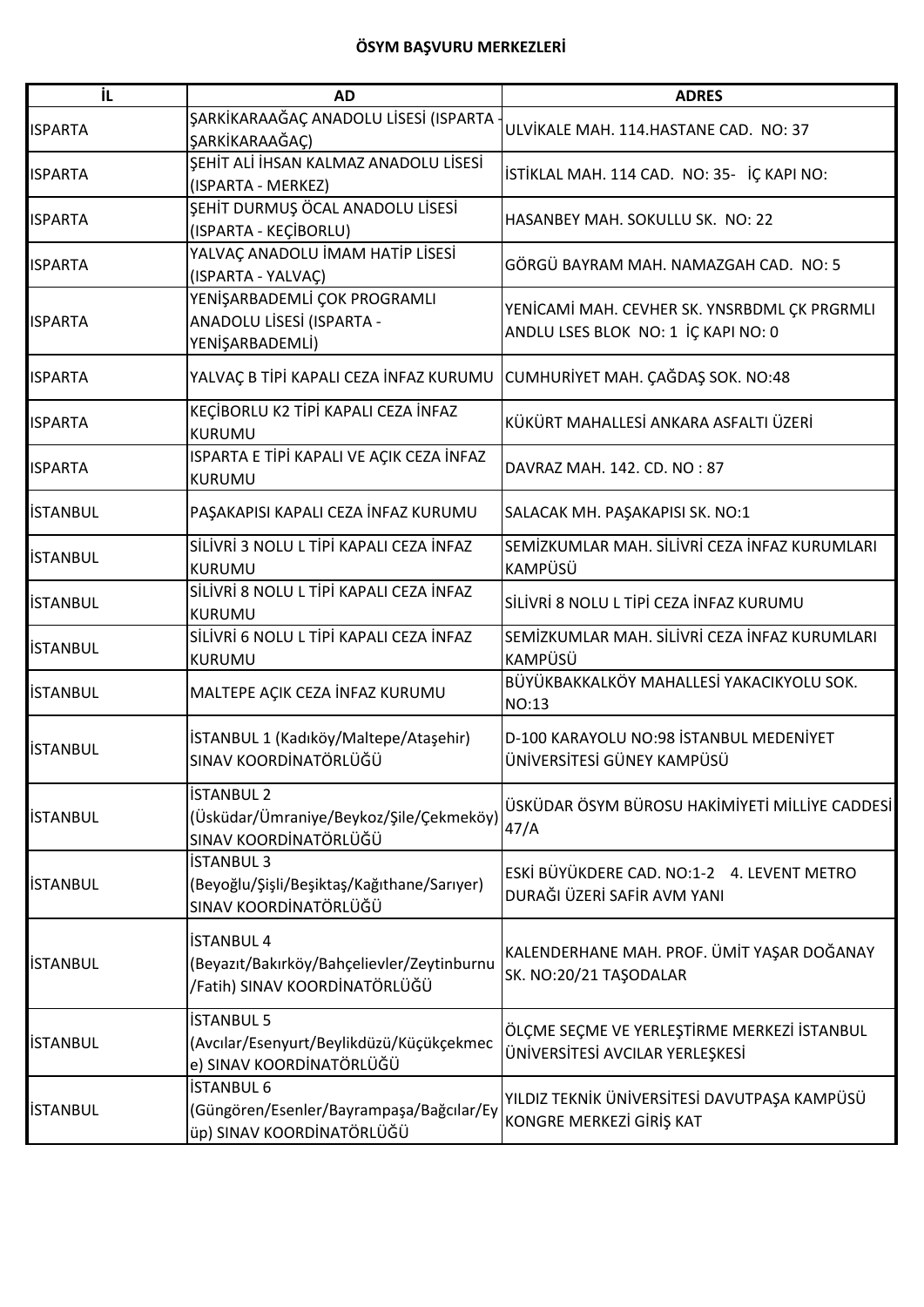| İL              | <b>AD</b>                                                                                  | <b>ADRES</b>                                                                                                                                               |
|-----------------|--------------------------------------------------------------------------------------------|------------------------------------------------------------------------------------------------------------------------------------------------------------|
| <b>İSTANBUL</b> | İSTANBUL 7<br>(Gaziosmanpaşa/Başakşehir/Sultangazi/Arn<br>avutköy) SINAV KOORDİNATÖRLÜĞÜ   | MERKEZ MAHALLESİ CUMHURİYET MEYDANI NO:20 B<br>ZEMİN KAT (GAZİOSMANPAŞA BELEDİYESİ KÜLTÜR<br>MERKEZİ)                                                      |
| <b>İSTANBUL</b> | İSTANBUL 8<br>(Kartal/Tuzla/Pendik/Sancaktepe/Sultanbeyl<br>i) SINAV KOORDİNATÖRLÜĞÜ       | MARMARA ÜNİV SAĞLIK BİLİMLERİ FAKÜLTESİ DR.<br>LÜTFİ KIRDAR KARTAL EĞİTİM VE ARAŞTIRMA<br>HASTANESİ YANI E-5 KARAYOLU YAN YOL ÜZERİ NO:41<br>34865 CEVIZLI |
| <b>İSTANBUL</b> | İSTANBUL 9 (Çatalca/Silivri/Büyükçekmece)<br>SINAV KOORDİNATÖRLÜĞÜ                         | ÖLÇME SEÇME VE YERLEŞTİRME MERKEZİ İSTANBUL<br>ÜNİVERSİTESİ-CERRAHPAŞA AVCILAR YERLEŞKESİ                                                                  |
| <b>ISTANBUL</b> | 30 AĞUSTOS MESLEKİ VE TEKNİK ANADOLU<br>LİSESİ (İSTANBUL - ÜMRANİYE)                       | SİTE MAH. 3001. CADDE NO:3 PK:34760                                                                                                                        |
| <b>İSTANBUL</b> | 75. YIL CUMHURİYET MESLEKİ VE TEKNİK<br>ANADOLU LİSESİ (İSTANBUL - ÜMRANİYE)               | İSTİKLAL MAH. MİTHATPAŞA CAD. NO: 43 İÇ KAPI NO:<br>$\overline{2}$                                                                                         |
| <b>İSTANBUL</b> | ALİ KUL MESLEKİ VE TEKNİK ANADOLU<br>LİSESİ (İSTANBUL - ESENYURT)                          | TURGUT ÖZAL MAH. 108. SOKAK NO:6                                                                                                                           |
| <b>İSTANBUL</b> | ATALAR MESLEKİ VE TEKNİK ANADOLU<br>LİSESİ (İSTANBUL - KARTAL)                             | PETROL İŞ MAH. ÜSKÜDAR CAD. HALI SAHA BLOK NO:<br>72                                                                                                       |
| <b>İSTANBUL</b> | ATAŞEHİR ANADOLU LİSESİ (İSTANBUL -<br>ATAŞEHİR)                                           | KÜÇÜKBAKKALKÖY MAH. UZAY SK. ATAŞEHİR<br>ANADOLU LİSESİ BLOK NO: 2 İÇ KAPI NO: 1                                                                           |
| <b>İSTANBUL</b> | ATIŞALANI ANADOLU LİSESİ (İSTANBUL -<br>ESENLER)                                           | KEMER MAH. KIŞLA CAD. NO: 4                                                                                                                                |
| <b>İSTANBUL</b> | BAHÇELİEVLER CUMHURİYET ANADOLU<br>LİSESİ (İSTANBUL - BAHÇELİEVLER)                        | BAHÇELİEVLER MAH. YILDIZLI SK. B.EVLER CUMHURİYET<br>ANA. LİSESİ BLOK NO: 2                                                                                |
| <b>İSTANBUL</b> | <b>BOLLUCA MESLEKİ VE TEKNİK ANADOLU</b><br>LİSESİ (İSTANBUL - ARNAVUTKÖY)                 | HİCRET MAH. SERTAÇ SK. NO: 1 İÇ KAPI NO: 1                                                                                                                 |
| <b>İSTANBUL</b> | BÜLENT AKARCALI ANADOLU LİSESİ<br>(İSTANBUL - ÜSKÜDAR)                                     | BAHÇELİEVLER MAH. TRAFO SK. NO: 37 İÇ KAPI NO: 1                                                                                                           |
| <b>İSTANBUL</b> | BÜYÜKÇEKMECE ANADOLU LİSESİ<br>(İSTANBUL - BÜYÜKÇEKMECE)                                   | FATIH MAH. KORDONBOYU CAD. YURT BLOK NO: 7-1<br>İÇ KAPI NO: 1                                                                                              |
| <b>İSTANBUL</b> | CEMIL MERIC MESLEKI VE TEKNIK ANADOLU<br>LİSESİ (İSTANBUL - GÜNGÖREN)                      | GENÇOSMAN MAH. EMİNE PARS SK. NO: 5                                                                                                                        |
| <b>İSTANBUL</b> | ÇATALCA ARİF NİHAT ASYA MESLEKİ VE<br>TEKNİK ANADOLU LİSESİ (İSTANBUL -<br><b>CATALCA)</b> | KALEİÇİ MAH. FETİH CAD. ARİF NİHAT ASYA SİTESİ NO:<br>50E İÇ KAPI NO: A                                                                                    |
| <b>İSTANBUL</b> | DÜNDAR UÇAR MESLEKİ VE TEKNİK<br>ANADOLU LİSESİ (İSTANBUL - BAĞCILAR)                      | 15 TEMMUZ MAH. FEVZİ ÇAKMAK CAD. BAL APT. BLOK<br>NO: 17 İÇ KAPI NO: 1                                                                                     |
| <b>İSTANBUL</b> | ESENYURT ANADOLU LİSESİ (İSTANBUL -<br>ESENYURT)                                           | FATİH MAH. BAHÇE YOLU CAD. OKUL GİRİŞİ SİTESİ<br>ESENYURT ANADOLU LİSESİ BLOK NO: 15                                                                       |
| <b>İSTANBUL</b> | HADIMKÖY TOKİ ANADOLU İMAM HATİP<br>LİSESİ (İSTANBUL - ARNAVUTKÖY)                         | HADIMKÖY MAH. MEVLANA CAD. NO: 1 İÇ KAPI NO: 1                                                                                                             |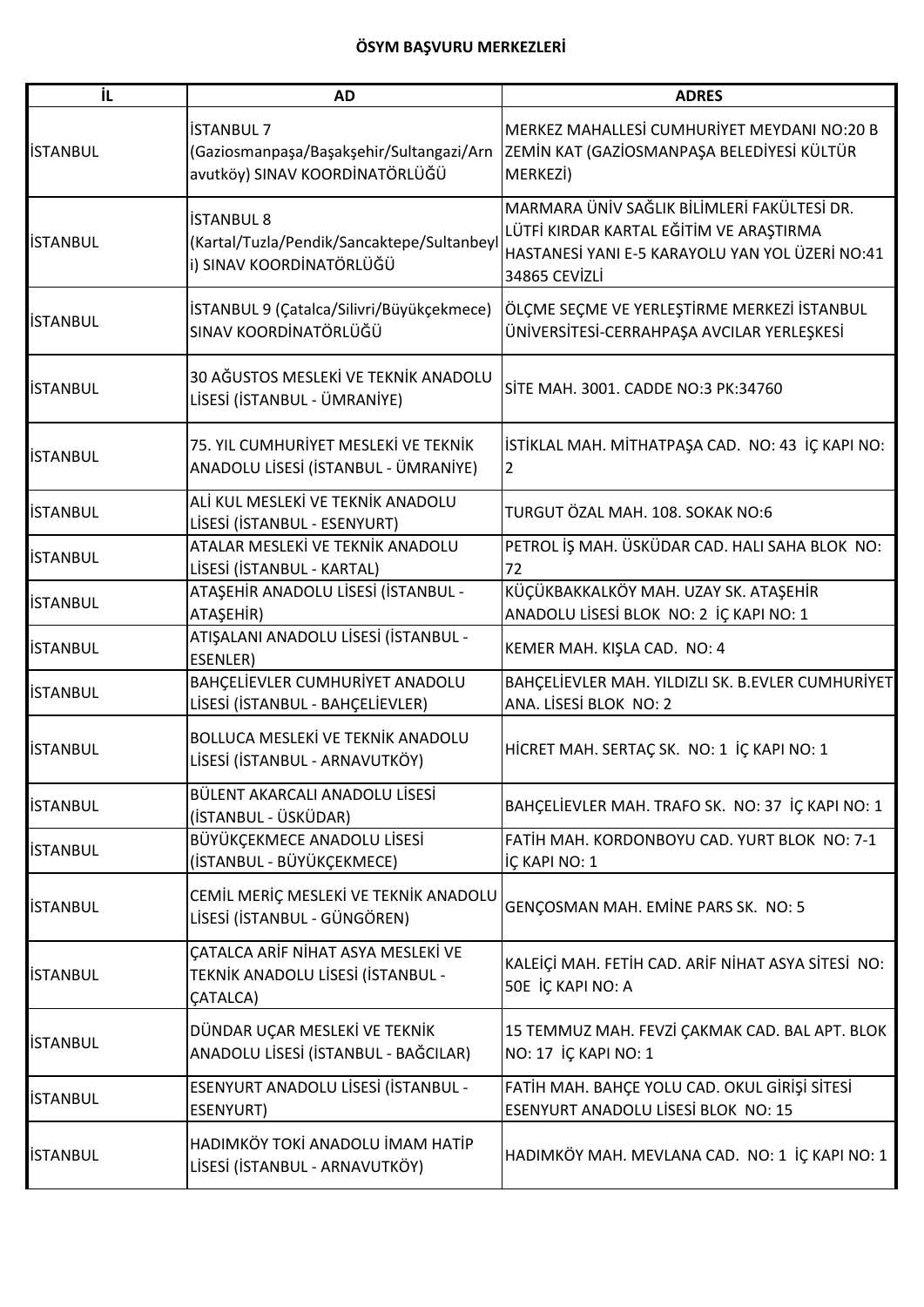| İL              | <b>AD</b>                                                                         | <b>ADRES</b>                                                                                                                |
|-----------------|-----------------------------------------------------------------------------------|-----------------------------------------------------------------------------------------------------------------------------|
| <b>İSTANBUL</b> | HALKALI MESLEKİ VE TEKNİK ANADOLU<br>LİSESİ (İSTANBUL - KÜÇÜKÇEKMECE)             | ATAKENT MAH. SELÇUKLU CAD. HALKALI MES.TEK.AND<br>LİSESİ SİTESİ HALKALI MES.TEK ANADOLU İSESİ BLOK<br>NO: 115 İÇ KAPI NO: 1 |
| <b>İSTANBUL</b> | HÜSEYİN BÜRGE ANADOLU LİSESİ<br>(İSTANBUL - BAYRAMPAŞA)                           | ALTINTEPSİ MAH. YAHYA KEMAL CAD. NO: 39-45                                                                                  |
| <b>İSTANBUL</b> | HÜSEYİN RAHMİ GÜRPINAR MESLEKİ VE<br>TEKNİK ANADOLU LİSESİ (İSTANBUL -<br>ADALAR) | HEYBELİADA MAH. TURGUT REİS SOKAK NO:23<br>PK:34973                                                                         |
| <b>İSTANBUL</b> | HÜSNÜ M. ÖZYEĞİN ANADOLU LİSESİ<br>(İSTANBUL - SULTANBEYLİ)                       | HASANPAŞA MAH. RABİA SK. HÜSNÜ M. ÖZYEĞİN<br>LİSESİ SİTESİ NO: 5 İÇ KAPI NO: 1                                              |
| <b>İSTANBUL</b> | İBRAHİM TURHAN ANADOLU LİSESİ<br>(İSTANBUL - ESENLER)                             | YAVUZ SELİM MAH. MEDRESE SOKAK NO:1 PK:34220                                                                                |
| <b>İSTANBUL</b> | (İSTANBUL - BAYRAMPAŞA)                                                           | İNÖNÜ MESLEKİ VE TEKNİK ANADOLU LİSESİ YENİDOĞAN MAH. RAMİ KIŞLA CAD. NO: 91 İÇ KAPI<br><b>NO: 1</b>                        |
| <b>İSTANBUL</b> | LİSESİ (İSTANBUL - KÜÇÜKÇEKMECE)                                                  | İSMET AKTAR MESLEKİ VE TEKNİK ANADOLU SÖĞÜTLÜ ÇEŞME MAH. OYAK SİTESİ 2. KISIM SOKAK<br>NO:2 PK:34295                        |
| <b>İSTANBUL</b> | İSTİNYE ANADOLU LİSESİ (İSTANBUL -<br>SARIYER)                                    | DARÜŞŞAFAKA MAH. ÇAĞDAŞ SK. İSTİNYE ANADOLU<br>LİSESİ BLOK NO: 3                                                            |
| <b>İSTANBUL</b> | İZZET ÜNVER ANADOLU İMAM HATİP LİSESİ<br>(İSTANBUL - GÜNGÖREN)                    | MERKEZ MAH. ABDİ İPEKÇİ CADDE NO:20 PK:34600                                                                                |
| <b>İSTANBUL</b> | KAĞITHANE ANADOLU LİSESİ (İSTANBUL -<br>KAĞITHANE)                                | ÇAĞLAYAN MAH. AYAZMA CAD. NO: 22 İÇ KAPI NO: 1                                                                              |
| <b>İSTANBUL</b> | KAĞITHANE KIZ ANADOLU İMAM HATİP<br>LİSESİ (İSTANBUL - KAĞITHANE)                 | SULTAN SELİM MAH. GÜMÜŞHANE CAD. NO: 7                                                                                      |
| <b>İSTANBUL</b> | KARTAL FATMA ALİYE MESLEKİ VE TEKNİK<br>ANADOLU LİSESİ (İSTANBUL - KARTAL)        | ÇAVUŞOĞLU MAH. AKMECİT SK. KARTAL ANAD.KIZ<br>MESLEK LİSESİ BLOK NO: 4 İÇ KAPI NO: 1                                        |
| <b>İSTANBUL</b> | M. ALİ BÜYÜKHANLI MESLEKİ VE TEKNİK<br>ANADOLU LİSESİ (İSTANBUL - BEŞİKTAŞ)       | KÜLTÜR MAH. İETT BLOKLARI YOLU SK. MEHMET ALİ<br>BÜYÜKHANLI TİCARET SİTESİ NO: 6 İÇ KAPI NO: 1                              |
| <b>İSTANBUL</b> | MAREŞAL FEVZİ ÇAKMAK ÇOK PROGRAMLI<br>ANADOLU LİSESİ (İSTANBUL - EYÜPSULTAN)      | NİŞANCI MAH. DEFTERDAR CAD. M.FEVZI ÇAKMAK<br>MESLEK LISESI SİTESİ NO: 16 İÇ KAPI NO: 1                                     |
| <b>İSTANBUL</b> | MECİDİYEKÖY ANADOLU LİSESİ (İSTANBUL -<br>ŞİŞLİ)                                  | MECİDİYEKÖY MAH. ESKİ OSMANLI SK. M.KOY LISESI<br>BLOK NO: 50 İÇ KAPI NO: 1                                                 |
| <b>İSTANBUL</b> | MEHMET BAYAZID ANADOLU LİSESİ<br>(İSTANBUL - KADIKÖY)                             | DUMLUPINAR MAH. HIZIRBEY CADDE NO:207 PK:34720                                                                              |
| <b>İSTANBUL</b> | MEHMET EMIN HOROZ MESLEKI VE TEKNIK<br>ANADOLU LİSESİ (İSTANBUL - AVCILAR)        | MUSTAFA KEMAL PAŞA MAH. DEMET SK. MES.LİS.<br>SİTESİ NO: 60 İÇ KAPI NO: 1                                                   |
| <b>İSTANBUL</b> | MEHMET NIYAZI ALTUĞ ANADOLU LISESI<br>(İSTANBUL - BAĞCILAR)                       | GÜNEŞLİ MAH. 1277. SK. MEHMET NİYAZİ ALTUĞ LİSESİ<br>SİTESİ NO: 7                                                           |
| <b>İSTANBUL</b> | MEHMET SALİH BAL MESLEKİ VE TEKNİK<br>ANADOLU LİSESİ (İSTANBUL - MALTEPE)         | GİRNE MAH. MADENCİ SOKAK NO:35 PK:34852                                                                                     |
| <b>İSTANBUL</b> | MEHMET TEKİNALP ANADOLU LİSESİ<br>(İSTANBUL - TUZLA)                              | YAYLA MAH. SUBAŞI SOKAK NO:9                                                                                                |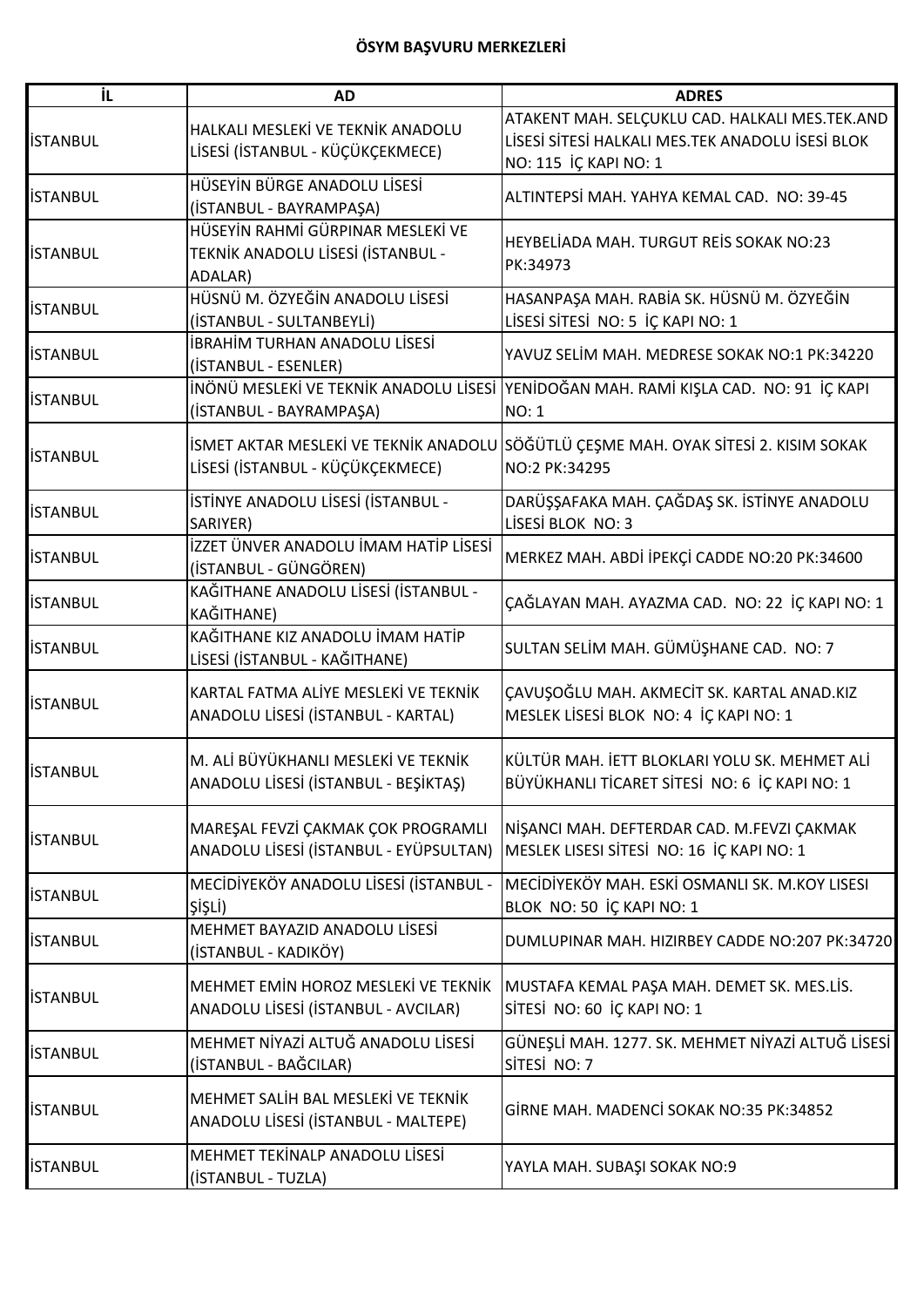| İL              | <b>AD</b>                                                                                  | <b>ADRES</b>                                                                                            |
|-----------------|--------------------------------------------------------------------------------------------|---------------------------------------------------------------------------------------------------------|
| <b>İSTANBUL</b> | MUSTAFA KEMAL ANADOLU LİSESİ<br>(İSTANBUL - SARIYER)                                       | DARÜŞŞAFAKA MAH. ÇAĞDAŞ SOKAK NO:1 PK:34457                                                             |
| <b>İSTANBUL</b> | NESRİN UÇMAKLIOĞLU MESLEKİ VE TEKNİK<br>ANADOLU LİSESİ (İSTANBUL - ÇEKMEKÖY)               | HAMİDİYE MAH. YEŞİLBAHÇE SK. NESRİN UÇMAKOĞLU<br>LİSESİ SİTESİ NO: 5 İÇ KAPI NO: OKUL                   |
| <b>İSTANBUL</b> | NURİ CINGILLIOĞLU MESLEKİ VE TEKNİK<br>ANADOLU LİSESİ (İSTANBUL - ATAŞEHİR)                | İÇERENKÖY MAH. KARSLI AHMET CAD. NURİ<br>CINGILLIOGLU LİSESİ BLOK NO: 70                                |
| <b>İSTANBUL</b> | OSMANGAZİ ANADOLU LİSESİ (İSTANBUL -<br>BAĞCILAR)                                          | FEVZİ ÇAKMAK MAH. 2048. SK. OSMAN GAZİ LİSESİ<br>BLOK NO: 1                                             |
| <b>İSTANBUL</b> | ÖRFİ ÇETİNKAYA MESLEKİ VE TEKNİK<br>ANADOLU LİSESİ (İSTANBUL - ARNAVUTKÖY)                 | NENEHATUN MAH. KIBRIS CAD. NO: 120 İÇ KAPI NO: 1                                                        |
| <b>İSTANBUL</b> | PAŞABAHÇE AHMET FERİT İNAL ANADOLU<br>LİSESİ (İSTANBUL - BEYKOZ)                           | İNCİRKÖY MAH. ŞEHİTLİK CAD. NO: 62                                                                      |
| <b>İSTANBUL</b> | PENDİK YUNUS EMRE MESLEKİ VE TEKNİK<br>ANADOLU LİSESİ (İSTANBUL - PENDİK)                  | DOĞU MAH. YÜKSEL SK. PENDİK YUNUS EMRE MESLEKİ<br>VE TEKNIK ANADOLU LISESI BLOK NO: 26                  |
| <b>İSTANBUL</b> | PLEVNE ANADOLU LİSESİ (İSTANBUL -<br>GAZİOSMANPAŞA)                                        | MERKEZ MAH. HALİTPAŞA CADDE NO:1/2                                                                      |
| <b>İSTANBUL</b> | RASİM ÖZDENÖREN ANADOLU LİSESİ<br>(İSTANBUL - PENDİK)                                      | KURTKÖY MAH. DİRLİK SOKAK NO:6 PK:34912                                                                 |
| <b>İSTANBUL</b> | SAMANDIRA KIZ ANADOLU İMAM HATİP<br>LİSESİ (İSTANBUL - SANCAKTEPE)                         | ABDURRAHMANGAZİ MAH. GÜZELBAHÇE SK. NO: 4                                                               |
| <b>İSTANBUL</b> | SULTANBEYLİ ÇOK PROGRAMLI ANADOLU<br>LİSESİ (İSTANBUL - SULTANBEYLİ)                       | BATTALGAZİ MAH. KUBBE CAD. NO: 6 İÇ KAPI NO: 1                                                          |
| <b>İSTANBUL</b> | ŞEHİT BÜYÜKELÇİ İSMAİL EREZ MESLEKİ VE<br>TEKNİK ANADOLU LİSESİ (İSTANBUL -<br>BAYRAMPAŞA) | CEVATPAŞA MAH. GÖKHAN SK. NO: 8 İÇ KAPI NO: 1B                                                          |
| <b>İSTANBUL</b> | ŞEHİT YÜZBAŞI YUSUF KENAN MESLEKİ VE<br>TEKNİK ANADOLU LİSESİ (İSTANBUL -<br>SANCAKTEPE)   | SARIGAZİ MAH. NAMIK KEMAL CAD. NO: 48 İÇ KAPI<br>NO: 1                                                  |
| <b>ISTANBUL</b> | ŞEYH EDEBALİ ANADOLU LİSESİ (İSTANBUL -<br>BAĞCILAR)                                       | YENİMAHALLE MAH. 1528. SK. ŞEYH EDEBALİ ANADOLU<br>LİSESİ BLOK NO: 6                                    |
| <b>İSTANBUL</b> | ŞİLE BORSA İSTANBUL 50. YIL ÇOK<br>PROGRAMLI ANADOLU LİSESİ (İSTANBUL -<br>SILE)           | ÇAVUŞ MAH. ÜSKÜDAR CAD. NO: 123                                                                         |
| <b>İSTANBUL</b> | TOKİ CUMHURİYET ANADOLU LİSESİ<br>(İSTANBUL - SİLİVRİ)                                     | YENİ MAH. ŞEHİT BAHATTİN ERİŞKEN SK. NO: 13                                                             |
| <b>İSTANBUL</b> | TOKİ KAYAŞEHİR MESLEKİ VE TEKNİK<br>ANADOLU LİSESİ (İSTANBUL - BAŞAKŞEHİR)                 | KAYABAŞI MAH. KAYAŞEHİR BUL. KAYAŞEHİR MESL. VE<br>TEKN. ANADOLU LİSESİ BLOK NO: 37                     |
| <b>İSTANBUL</b> | ÜMRANİYE ANADOLU İMAM HATİP LİSESİ<br>(İSTANBUL - ÜMRANİYE)                                | ADEM YAVUZ MAH. ALEMDAĞ CAD. ÜMRANİYE<br>ANADOLU İMAM HATİP LİSESİ BLOK NO: 403 İÇ KAPI<br><b>NO: 1</b> |
| <b>İSTANBUL</b> | ÜMRANİYE MERKEZ ANADOLU LİSESİ<br>(İSTANBUL - ÜMRANİYE)                                    | YAMANEVLER MAH. KÜÇÜKSU CADDE NO:32 PK:34768                                                            |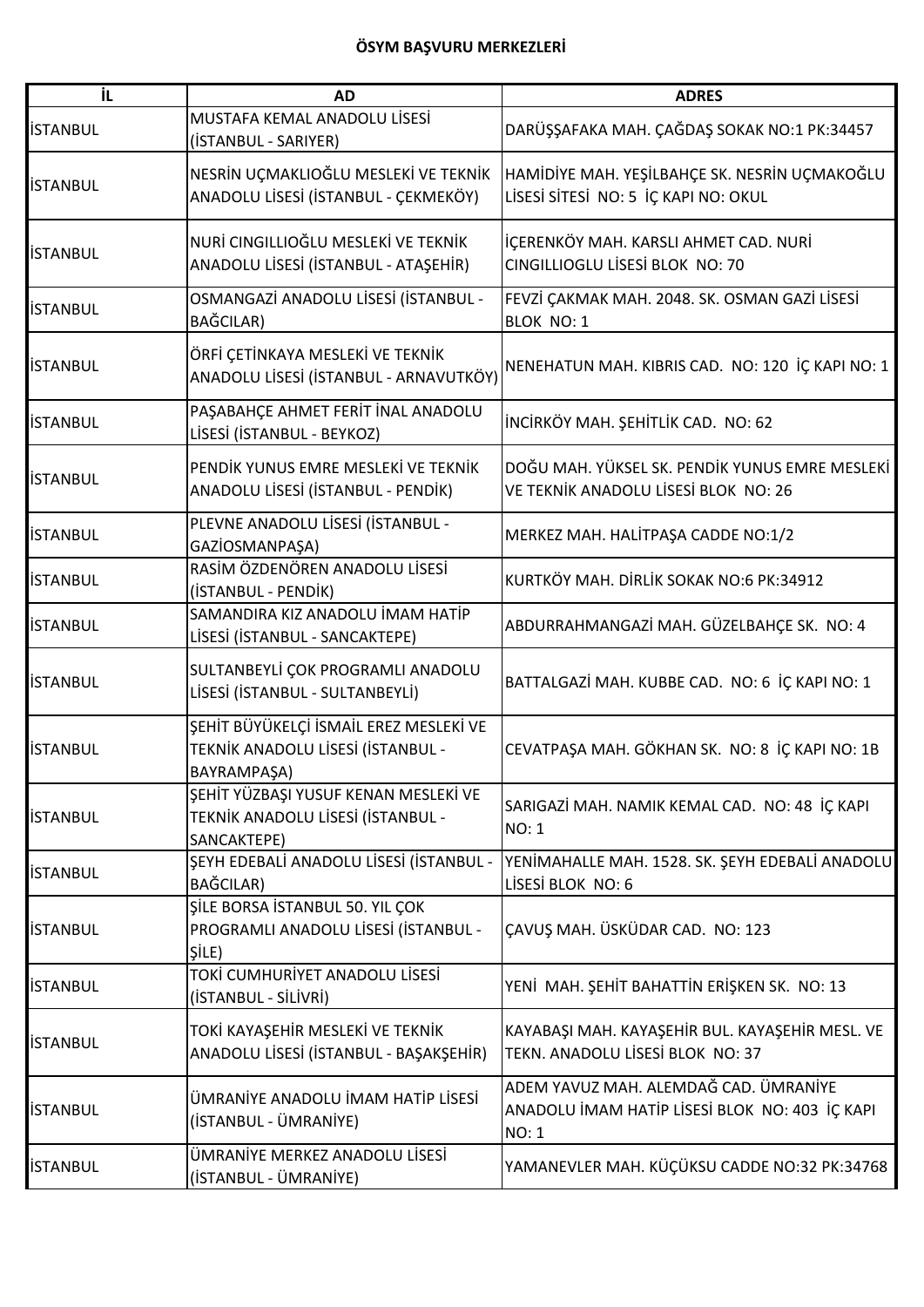| iL              | <b>AD</b>                                                                                         | <b>ADRES</b>                                                                                                    |
|-----------------|---------------------------------------------------------------------------------------------------|-----------------------------------------------------------------------------------------------------------------|
| <b>İSTANBUL</b> | ÜMRANİYE MESLEKİ VE TEKNİK ANADOLU<br>LİSESİ (İSTANBUL - ÜMRANİYE)                                | YAMAN EVLER MAH. ALEMDAĞ CAD. ÜMRANİYE<br>TKN.ENS.MESLEK LİSESİ BLOK NO: 165 İÇ KAPI NO: 1                      |
| <b>İSTANBUL</b> | ÜSKÜDAR ANADOLU İMAM HATİP LİSESİ<br>(İSTANBUL - ÜSKÜDAR)                                         | GÜZELTEPE MAH. KÜÇÜK NAMAZGAH CAD. USKUDAR<br>IMAM HATIP LISES BLOK NO: 2 İÇ KAPI NO: 1                         |
| <b>İSTANBUL</b> | ÜSKÜDAR MİHRİMAH SULTAN KIZ<br>ANADOLU İMAM HATİP LİSESİ (İSTANBUL -<br>ÜSKÜDAR)                  | CUMHURİYET MAH. HAMİNNE ÇEŞME SK. MİHRİMAH<br>SULTAN KIZ ANADOLU İMAM HATİP LİSESİ BLOK NO:<br>13 İÇ KAPI NO: 0 |
| <b>İSTANBUL</b> | VALİ MUAMMER GÜLER SOSYAL BİLİMLER<br>LİSESİ (İSTANBUL - BEYLİKDÜZÜ)                              | BÜYÜKŞEHİR MAH. 19 MAYIS CADDE NO:16 PK:34520                                                                   |
| <b>İSTANBUL</b> | YAHYA KEMAL BEYATLI ANADOLU LİSESİ<br>(İSTANBUL - BAKIRKÖY)                                       | CEVIZLIK MAH. NIYAZI BEY SOKAK NO:38 PK:34142                                                                   |
| <b>İSTANBUL</b> | YAŞAR DEDEMAN ANADOLU İMAM HATİP<br>LİSESİ (İSTANBUL - SARIYER)                                   | FERAHEVLER MAH. ADNAN KAHVECİ CAD. YAŞAR<br>DEDEMAN LİSE LOJMANI SİTESİ NO: 25 İÇ KAPI NO: 1                    |
| <b>İSTANBUL</b> | ZEHRA MUSTAFA DALGIÇ DIŞ TİCARET<br>MESLEKİ VE TEKNİK ANADOLU LİSESİ<br>(İSTANBUL - KÜÇÜKÇEKMECE) | GÜLTEPE MAH. ŞEHİT ÖZCAN DEMİRCİ CADDE NO:40<br>PK:34295                                                        |
| <b>İSTANBUL</b> | ZÜHTÜ KURTULMUŞ ANADOLU LİSESİ<br>(İSTANBUL - ZEYTİNBURNU)                                        | BEŞTELSİZ MAH. 114/1 SK. NO: 16                                                                                 |
| <b>İSTANBUL</b> | SİLİVRİ KAPALI CEZA İNFAZ KURUMU                                                                  | SEMİZKUMLAR MAH. ÇANTA CAD.                                                                                     |
| <b>İSTANBUL</b> | SİLİVRİ AÇIK CEZA İNFAZ KURUMU                                                                    | SEMİZKUM MAH. ÇANTA CAD.                                                                                        |
| <b>İSTANBUL</b> | METRİS 2 NOLU T VE R TİPİ KAPALI CEZA<br><b>INFAZ KURUMU</b>                                      | 15 TEMMUZ MAH.ESKİ EDİRNE ASFALTI NO:419                                                                        |
| <b>İSTANBUL</b> | ÜMRANİYE E TİPİ KAPALI CEZA İNFAZ<br><b>KURUMU</b>                                                | İNKILAP MAH. KÜÇÜKSU CAD. HEKİMBAŞI                                                                             |
| <b>İSTANBUL</b> | MALTEPE 2 NOLU L TİPİ KAPALI CEZA İNFAZ<br><b>KURUMU</b>                                          | BÜYÜKBAKKALKÖY MAH. YAKACIK YOLU SOK. NO:13                                                                     |
| <b>İSTANBUL</b> | SİLİVRİ 2 NOLU L TİPİ KAPALI CEZA İNFAZ<br><b>KURUMU</b>                                          | SEMİZKUMLAR MAH. SİLİVRİ CEZA İNFAZ KURUMLARI<br>KAMPÜSÜ                                                        |
| <b>İSTANBUL</b> | SİLİVRİ 5 NOLU L TİPİ KAPALI CEZA İNFAZ<br><b>KURUMU</b>                                          | SEMİZKUMLAR MAH. SİLİVRİ CEZA İNFAZ KURUMLARI<br><b>KAMPÜSÜ</b>                                                 |
| <b>ISTANBUL</b> | SİLİVRİ 7 NOLU L TİPİ KAPALI CEZA İNFAZ<br><b>KURUMU</b>                                          | SEMİZKUMLAR MAH. SİLİVRİ CEZA İNFAZ KURUMLARI<br><b>KAMPÜSÜ</b>                                                 |
| <b>İSTANBUL</b> | MALTEPE 1 NOLU L TİPİ KAPALI CEZA İNFAZ<br><b>KURUMU</b>                                          | YAKACIK CAD. NO:13 BÜYÜKBAKKALKÖY                                                                               |
| <b>İSTANBUL</b> | SİLİVRİ 4 NOLU L TİPİ KAPALI CEZA İNFAZ<br><b>KURUMU</b>                                          | SEMİZKUMLAR MAH. SİLİVRİ CEZA İNFAZ KURUMLARI<br><b>KAMPÜSÜ</b>                                                 |
| <b>İSTANBUL</b> | MALTEPE 3 NOLU L TİPİ KAPALI CEZA İNFAZ<br><b>KURUMU</b>                                          | YAKACIK CAD. NO:13 BÜYÜKBAKKALKÖY                                                                               |
| <b>İSTANBUL</b> | MALTEPE ÇOCUK VE GENÇLİK KAPALI CEZA<br><b>INFAZ KURUMU</b>                                       | YAKACIK CAD. NO:13 BÜYÜKBAKKALKÖY                                                                               |
| <b>İSTANBUL</b> | METRIS 1 NOLU T TİPİ KAPALI CEZA İNFAZ<br>KURUMU                                                  | ESKİ EDİRNE ASFALTI YOLU ÜZERİ 15 TEMMUZ MAH.<br>NO:419                                                         |
| <b>İSTANBUL</b> | SİLİVRİ KADIN KAPALI CEZA İNFAZ KURUMU                                                            | CANDA CADDESİ SEMİZKUMALAR MEVKİİ 162/2                                                                         |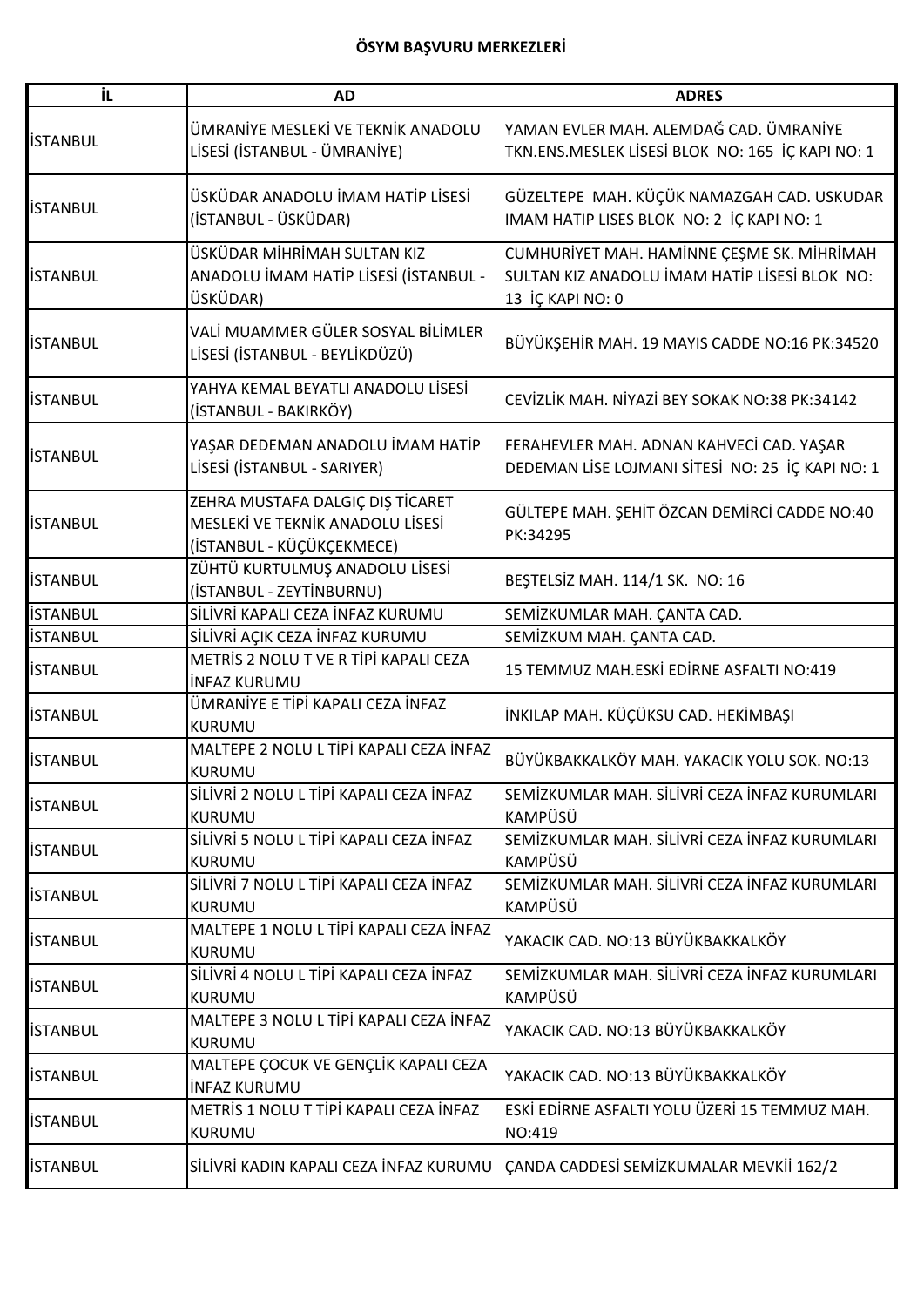| ΪL              | <b>AD</b>                                                                                                        | <b>ADRES</b>                                                                   |
|-----------------|------------------------------------------------------------------------------------------------------------------|--------------------------------------------------------------------------------|
| <b>İSTANBUL</b> | BAKIRKÖY KADIN KAPALI CEZA İNFAZ<br>KURUMU                                                                       | ZUHURATBABA MAH. DR. TEVFİK SAĞLAM CAD. NO:28<br>34158                         |
| <b>İSTANBUL</b> | SİLİVRİ 1 NOLU L TİPİ KAPALI CEZA İNFAZ<br><b>KURUMU</b>                                                         | SEMİZKUMLAR MAH. SİLİVRİ CEZA İNFAZ KURUMLARI<br>KAMPÜSÜ                       |
| <b>İSTANBUL</b> | KARTAL H TİPİ KAPALI VE AÇIK CEZA İNFAZ<br><b>KURUMU</b>                                                         | VELİBABA MAH. YAKACIK CD. NO:104 PENDİK                                        |
| <b>ISTANBUL</b> | ÜMRANİYE T TİPİ KAPALI CEZA İNFAZ<br>KURUMU                                                                      | İNKLAP MH. KÜÇÜKSU CD.                                                         |
| <b>İZMİR</b>    | BERGAMA M TİPİ KAPALI VE AÇIK CEZA<br><b>INFAZ KURUMU</b>                                                        | FEVZİ PAŞA MAHALLESİ SİNDEL KÖYÜ YOLU ÜZERİ                                    |
| <b>İZMİR</b>    | URLA K1 TİPİ KAPALI CEZA İNFAZ KURUMU                                                                            | RÜSTEM MAH. YILDIZTEPE SK. NO: 11                                              |
| <b>İZMİR</b>    | ÖDEMİŞ M TİPİ KAPALI VE AÇIK CEZA İNFAZ<br><b>KURUMU</b>                                                         | ANAFARTALAR MAH 1257 SK. NO:4 GÖLCÜK YOLU                                      |
| <b>İZMİR</b>    | FOÇA AÇIK CEZA İNFAZ KURUMU                                                                                      | YENİBAĞARASI                                                                   |
| <b>İZMİR</b>    | İZMİR/ALİAĞA SINAV KOORDİNATÖRLÜĞÜ                                                                               | EGE ÜNVERSİTESİ ALİAĞA MYO                                                     |
| <b>İZMİR</b>    | İZMİR/BERGAMA SINAV<br>KOORDİNATÖRLÜĞÜ                                                                           | EGE ÜNIVERSITESI BERGAMA MESLEK YÜKSEKOKULU<br>BAHÇELİEVLER MAH.10.SOKAK NO: 2 |
| <b>İZMİR</b>    | İZMİR/MENEMEN SINAV<br>KOORDİNATÖRLÜĞÜ                                                                           | GAZİ MUSTAFA KEMAL MH. KAYNAKLAR CD. SEYREK,                                   |
| <b>İZMİR</b>    | İZMİR/ÖDEMİŞ SINAV KOORDİNATÖRLÜĞÜ                                                                               | 3 EYLÜL MAHALLESİ FAKÜLTE CADDESİ NO:26, 35750                                 |
| <b>İZMİR</b>    | İZMİR/TİRE SINAV KOORDİNATÖRLÜĞÜ                                                                                 | EGE. ÜNV. TİRE KUTSAN MESLEK YÜKSEKOKULU ADNAN<br>MENDERES BULVARI NO 1        |
| <b>İZMİR</b>    | İZMİR/TORBALI SINAV KOORDİNATÖRLÜĞÜ                                                                              | DOKUZ EYLÜL ÜNİVERSİTESİ TORBALI MESLEK<br>YÜKSEKOKULU                         |
| <b>İZMİR</b>    | İZMİR-1 (KARŞIYAKA, BORNOVA, ÇİĞLİ)<br>SINAV KOORDİNATÖRLÜĞÜ                                                     | KIBRIS ŞEHİTLERİ CAD. 1480 SOKAK NO:12 ALSANCAK                                |
| <b>İZMİR</b>    | İZMİR-2 (KONAK, BALÇOVA, BUCA,<br>GAZİEMİR) SINAV KOORDİNATÖRLÜĞÜ                                                | KIBRIS ŞEHİTLERİ CAD. 1480. SOK. NO:12 ALSANCAK                                |
| <b>İZMİR</b>    | ASİL NADİR ANADOLU LİSESİ (İZMİR -<br>SEFERIHISAR)                                                               | ÇOLAK İBRAHİM BEY MAH. ŞEHİT GENERAL TEMEL<br>CİNGÖZ CAD. NO: 60-1             |
| <b>İZMİR</b>    | BALÇOVA ANADOLU LİSESİ (İZMİR -<br>BALÇOVA)                                                                      | ONUR MAH. EREN SK. BALÇOVA ANADOLU SİTESİ LİSESİ<br><b>BLOK NO: 9-1</b>        |
| <b>İZMİR</b>    | BAYINDIR MUZAFFER TUZCUOĞLU<br>ANADOLU İMAM HATİP LİSESİ (İZMİR -<br><b>BAYINDIR)</b>                            | MİTHATPAŞA MAH. HANİFE ÖĞRETMEN CADDE NO:7<br>PK:35840                         |
| <b>İZMİR</b>    | BORNOVA MİMAR SİNAN MESLEKİ VE<br>TEKNİK ANADOLU LİSESİ (İZMİR - BORNOVA) SİNAN MESLEK LİS SİTESİ A BLOK NO: 279 | BİRLİK MAH. KEMALPAŞA CAD. BORNOVA MİMAR                                       |
| <b>İZMİR</b>    | BORNOVA SUPHİ KOYUNCUOĞLU ANADOLU<br>LİSESİ (İZMİR - BORNOVA)                                                    | ERZENE MAH. GENÇLİK CAD. NO: 24/3 İÇ KAPI NO: 3                                |
| <b>İZMİR</b>    | BUCA DEVLET MALZEME OFISI ÇOK<br>PROGRAMLI ANADOLU LİSESİ (İZMİR -<br>BUCA)                                      | YAYLACIK MAH. YAVUZ SULTAN SELİM CAD. NO: 24/34<br>İÇ KAPI NO: 34              |
| <b>İZMİR</b>    | CUMHURİYET ÇOK PROGRAMLI ANADOLU<br>LİSESİ (İZMİR - BEYDAĞ)                                                      | AKTEPE MAH. KÖPRÜBAŞI MEVKİİ SK. NO: 75 İÇ KAPI<br><b>NO: 1</b>                |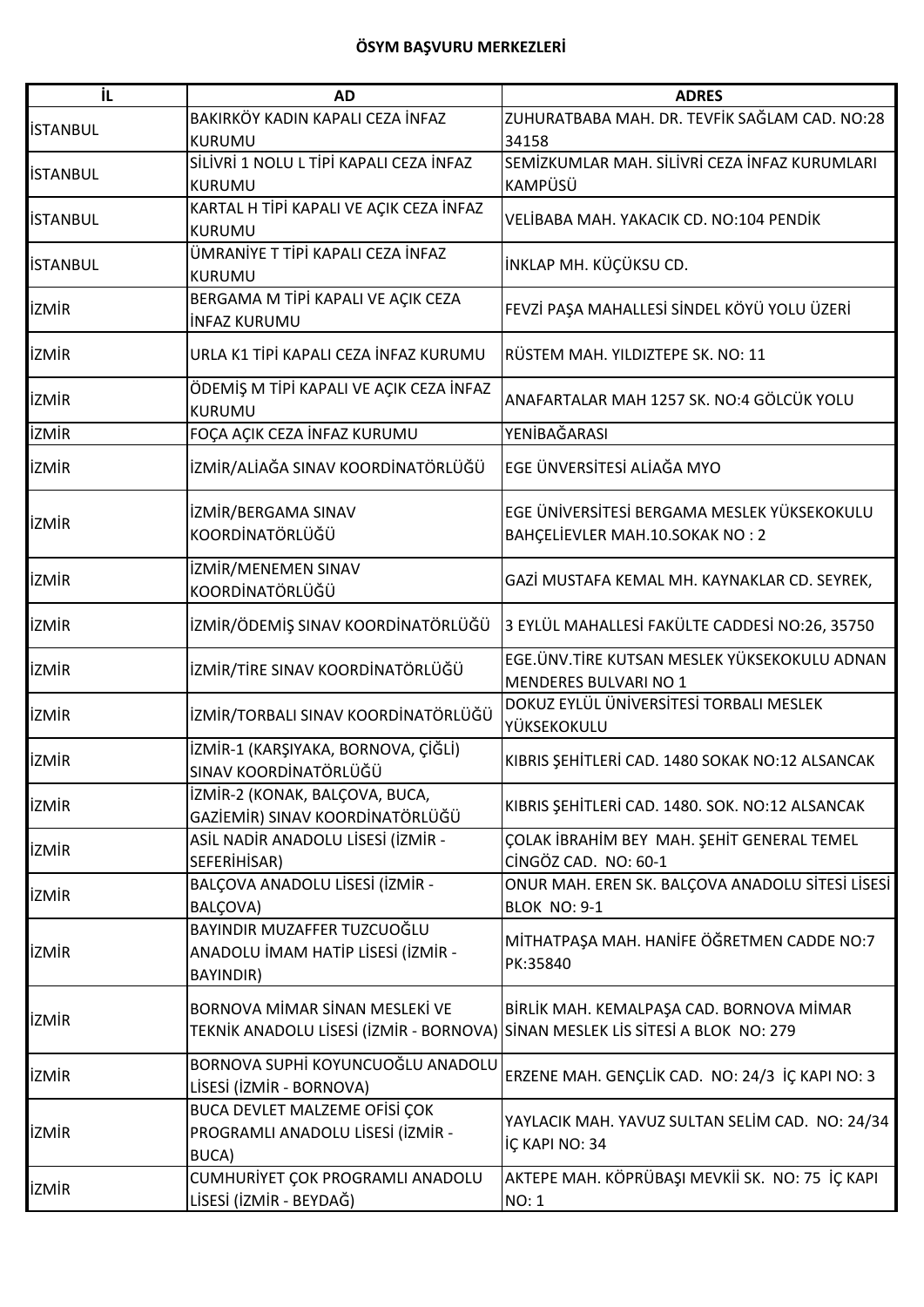| ΪL           | <b>AD</b>                                                                         | <b>ADRES</b>                                                                                     |
|--------------|-----------------------------------------------------------------------------------|--------------------------------------------------------------------------------------------------|
| <b>İZMİR</b> | ÇEŞME ULUSOY DENİZCİLİK TEKNOLOJİSİ<br>ÇEŞME)                                     | MESLEKİ VE TEKNİK ANADOLU LİSESİ (İZMİR - İSMET İNÖNÜ MAH. 2091. SOKAK NO:1 PK:35930             |
| <b>İZMİR</b> | ÇİĞLİ MEHPARE YAĞCI ANADOLU İMAM<br>HATİP LİSESİ (İZMİR - ÇİĞLİ)                  | ATAŞEHİR MAH. 8229/1 SOKAK NO:5/1                                                                |
| <b>İZMİR</b> | DİKİLİ ÇOK PROGRAMLI ANADOLU LİSESİ<br>(İZMİR - DİKİLİ)                           | CUMHURİYET MAH. ATATÜRK CAD. NO: 39                                                              |
| <b>İZMİR</b> | FOÇA REHA MİDİLLİ ANADOLU LİSESİ (İZMİR -<br>FOÇA)                                | ATATÜRK MAH. 172 SK. NO: 5                                                                       |
| <b>İZMİR</b> | GÜZELBAHÇE 60.YIL ANADOLU LİSESİ (İZMİR<br>GÜZELBAHÇE)                            | YALI MAH. MİTHATPAŞA CAD. NO: 525                                                                |
| <b>İZMİR</b> | KARABAĞLAR CUMHURİYET MESLEKİ VE<br>TEKNİK ANADOLU LİSESİ (İZMİR -<br>KARABAĞLAR) | BAHÇELİEVLER MAH. GAZETECİ HASAN TAHSİN CAD.<br>NO: 77-1 İÇ KAPI NO: A                           |
| <b>İZMİR</b> | KARABURUN ÇOK PROGRAMLI ANADOLU<br>LİSESİ (İZMİR - KARABURUN)                     | İSKELE MAH. OKUL SOKAK NO:22                                                                     |
| <b>İZMİR</b> | KARŞIYAKA LİSESİ (İZMİR - KARŞIYAKA)                                              | BAHARİYE MAH. ŞEHİT İBRAHİM ER SOKAK NO:50<br>PK:35600                                           |
| <b>İZMİR</b> | KEMALPAŞA FERZENT BULUM ANADOLU<br>LİSESİ (İZMİR - KEMALPAŞA)                     | SEKİZ EYLÜL MAH. 135 SK. NO: 1 İÇ KAPI NO: 1                                                     |
| <b>İZMİR</b> | KİRAZ ÇOK PROGRAMLI ANADOLU LİSESİ<br>(İZMİR - KİRAZ)                             | YENİ MAH. PINAR SOKAK NO:6 PK:35890                                                              |
| <b>İZMİR</b> | KONAK ÇINARLI MESLEKİ VE TEKNİK<br>ANADOLU LİSESİ (İZMİR - KONAK)                 | <b>ÇINARLI MAH. 1561 SK. NO: 88</b>                                                              |
| <b>İZMİR</b> | MEHMET SEYFİ ERALTAY ANADOLU LİSESİ<br>(İZMİR - NARLIDERE)                        | YENİKALE MAH. MİTHATPAŞA CAD. M.S.ERALTAY LİSESİ<br>SİTESİ NO: 102                               |
| <b>İZMİR</b> | MENDERES ANADOLU LISESI (IZMIR -<br><b>MENDERES)</b>                              | KASIMPAŞA MAH. ATATÜRK CAD. NO: 113                                                              |
| <b>İZMİR</b> | MUSTAFA KEMAL ANADOLU LİSESİ (İZMİR -<br><b>BAYRAKLI)</b>                         | MANAVKUYU MAH. 274/2 SK. NO: 2 İÇ KAPI NO: 1                                                     |
| <b>İZMİR</b> | ÖDEMİŞ ZÜBEYDE HANIM MESLEKİ VE<br>TEKNİK ANADOLU LİSESİ (İZMİR - ÖDEMİŞ)         | ATATÜRK MAH. DENİZCİLER SK. KIZ MESLEK LİSESİ BLOK<br><b>NO: 3</b>                               |
| <b>IZMIR</b> | (İZMİR - SELÇUK)                                                                  | SELÇUK ŞEHİT EROL OLÇOK ANADOLU LİSESİ ATATÜRK MAH. ATATÜRK CAD. SELÇUK LİSESİ BLOK<br>NO: 149/1 |
| <b>İZMİR</b> | ŞEHİT FURKAN YAVAŞ ANADOLU LİSESİ<br>(İZMİR - GAZİEMİR)                           | DOKUZ EYLÜL MAH. 308. SOKAK NO:3 PK:35410                                                        |
| <b>İZMİR</b> | ŞEHİT HAKAN SAĞINÇ ANADOLU LİSESİ<br>(İZMİR - KINIK)                              | POYRACIK MAH. MEZARLIK CADDE NO:35 PK:35990                                                      |
| <b>İZMİR</b> | URLA MESLEKİ VE TEKNİK ANADOLU LİSESİ<br>(İZMİR - URLA)                           | HACI İSA MAH. 75.YIL CUMHURİYET CADDE NO:125<br>PK:35430                                         |
| <b>İZMİR</b> | MENEMEN T TİPİ KAPALI CEZA İNFAZ<br>KURUMU                                        | HATUNDERE MAH. HATUNDERE SOK. NO:15                                                              |
| <b>İZMİR</b> | İZMİR AÇIK CEZA İNFAZ KURUMU                                                      | BAHÇEDERE MAH. 1.ÇEVREYOLU CAD. NO:63                                                            |
| <b>İZMİR</b> | İZMİR ÇOCUK VE GENÇLİK KAPALI CEZA<br><b>INFAZ KURUMU</b>                         | BAHÇEDERE MH. NO:63 YENİŞAKRAN                                                                   |
| <b>İZMİR</b> | İZMİR BUCA KAPALI VE AÇIK CEZA İNFAZ<br>KURUMU                                    | KIRKLAR MAHALLESİ KARATEKELİ SOKAK NO: 58/3                                                      |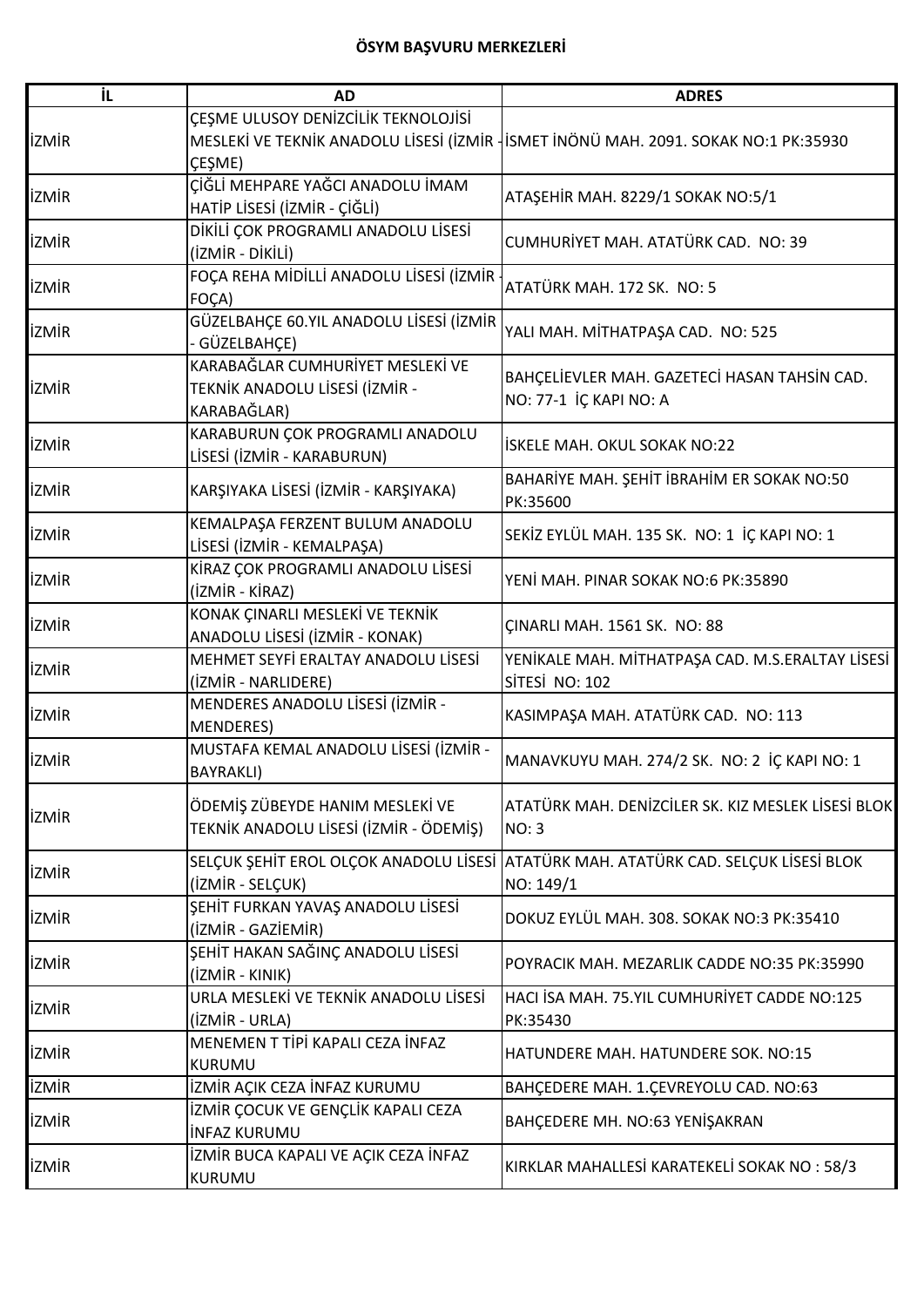| İL                   | <b>AD</b>                                                                                | <b>ADRES</b>                                                           |
|----------------------|------------------------------------------------------------------------------------------|------------------------------------------------------------------------|
| <b>İZMİR</b>         | İZMİR/ALİĞA KAPALI CEZA İNFAZ KURUMU                                                     | BAHÇEDERE KÖYÜ NO:63 YENİŞAKRAN                                        |
| <b>İZMİR</b>         | KINIK K1 TİPİ KAPALI CEZA İNFAZ KURUMU                                                   | TÜRK CEDİD MAH. KOCAÖMER KÖYÜ YOLU ÜZERİ<br><b>NO:82</b>               |
| <b>İZMİR</b>         | İZMİR 2 NOLU T TİPİ KAPALI CEZA İNFAZ<br>KURUMU                                          | BAHÇEDERE MH. NO:63 YENİŞAKRAN                                         |
| <b>İZMİR</b>         | İZMİR 1 NOLU T TİPİ KAPALI CEZA İNFAZ<br><b>KURUMU</b>                                   | BAHÇEDERE MH. NO:63 YENİŞAKRAN                                         |
| <b>İZMİR</b>         | İZMİR 1 NOLU F TİPİ YÜKSEK GÜVENLİKLİ<br>CEZA İNFAZ KURUMU                               | KIRIKLAR MAH.KARATEKELİ CAD.NO:10                                      |
| <b>İZMİR</b>         | İZMİR KADIN KAPALI CEZA İNFAZ KURUMU                                                     | ALİAĞA CEZA İNFAZ KURUMLARI KAMPÜSÜ<br>BAHÇEDERE KÖYÜ NO:63 YENİŞAKRAN |
| <b>İZMİR</b>         | İZMİR 4 NOLU T TİPİ KAPALI CEZA İNFAZ<br><b>KURUMU</b>                                   | BAHÇEDERE MAH.NO:65 YENİŞAKRAN                                         |
| <b>İZMİR</b>         | MENEMEN AÇIK CEZA İNFAZ KURUMU                                                           | HATUNDERE MAH. HATUNDERE SOK. NO:15                                    |
| <b>İZMİR</b>         | TİRE B TİPİ KAPALI CEZA İNFAZ KURUMU                                                     | HÜRRİYET MAH. MAHMUT AŞIK CAD. NO:11                                   |
| <b>İZMİR</b>         | İZMİR 3 NOLU T TİPİ KAPALI CEZA İNFAZ<br><b>KURUMU</b>                                   | BAHÇEDERE MH. NO:63 YENİŞAKRAN                                         |
| <b>İZMİR</b>         | ÖDEMİŞ T TİPİ KAPALI VE AÇIK CEZA İNFAZ<br><b>KURUMU</b>                                 | KAYMAKÇI MAHALLESİ ESELLİ KÜME EVLERİ NO:11/4-1                        |
| <b>İZMİR</b>         | İZMİR 2 NOLU F TİPİ YÜKSEK GÜVENLİKLİ<br>CEZA İNFAZ KURUMU                               | KIRKLAR MAH. KARATEKELİ CAD. NO:58/1                                   |
| <b>İZMİR</b>         | MENEMEN R TİPİ KAPALI CEZA İNFAZ<br><b>KURUMU</b>                                        | HATUNDERE MAH. HATUNDERE SOK. NO:15                                    |
| <b>İZMİR</b>         | TORBALI AÇIK CEZA İNFAZ KURUMU                                                           | MURATBEY MAHALLESİ 3660 SOKAK NO:41                                    |
| KAHRAMANMARAŞ        | TÜRKOĞLU AÇIK CEZA İNFAZ KURUMU                                                          | ADANA ASFALTI 6. KM CECELİ MAH.                                        |
| KAHRAMANMARAŞ        | TÜRKOĞLU 2 NOLU L TİPİ KAPALI CEZA<br><b>INFAZ KURUMU</b>                                | CECELI MAHALLESI ADANA ASVALTI CAD. 158/B<br>TÜRKOĞLU CEZAEVİ KAMPÜSÜ  |
| <b>KAHRAMANMARAŞ</b> | KAHRAMANMARAŞ/AFŞİN SINAV<br>KOORDİNATÖRLÜĞÜ                                             | KSÜ AFŞİN MESLEK YÜKSEKOKULU                                           |
| KAHRAMANMARAŞ        | KAHRAMANMARAŞ/ELBİSTAN SINAV<br>KOORDİNATÖRLÜĞÜ                                          | DOĞAN MAH. TERMİK CAD. NO:5                                            |
| <b>KAHRAMANMARAŞ</b> | KAHRAMANMARAŞ/GÖKSUN SINAV<br>KOORDİNATÖRLÜĞÜ                                            | GÖKSUN MESLEK YÜKSEKOKULU MÜDÜRLÜĞÜ /<br>ARSLANBEY YERLEŞKESİ          |
| KAHRAMANMARAŞ        | KAHRAMANMARAŞ/MERKEZ SINAV<br>KOORDİNATÖRLÜĞÜ                                            | İSMET PAŞA MAH. KSÜ BAHÇELİEVLER YERLEŞKESİ,<br>46100                  |
| <b>KAHRAMANMARAŞ</b> | ALTINŞEHİR MESLEKİ VE TEKNİK ANADOLU<br>LİSESİ (KAHRAMANMARAŞ - ONİKİŞUBAT)              | VADİ MAH. ABDULLAH BAYAZIT CADDE NO:115<br>PK:4600                     |
| KAHRAMANMARAŞ        | ARSLANBEY MESLEKİ VE TEKNİK ANADOLU<br>LİSESİ (KAHRAMANMARAŞ - GÖKSUN)                   | KAYABAŞI MAH. GÜN SAZAK CADDE NO:2 PK:46600                            |
| KAHRAMANMARAŞ        | ÇAĞLAYANCERİT 80. YIL ÇOK PROGRAMLI<br>ANADOLU LİSESİ (KAHRAMANMARAŞ -<br>ÇAĞLAYANCERİT) | İSTİKLAL MAH. CUMHURİYET9 CAD. NO: 171 İÇ KAPI<br>NO: 310              |
| KAHRAMANMARAŞ        | EKİNÖZÜ ÇOK PROGRAMLI ANADOLU LİSESİ<br>(KAHRAMANMARAŞ - EKİNÖZÜ)                        | ÖZTÜRK MAH. 1053. SK. NO: 20                                           |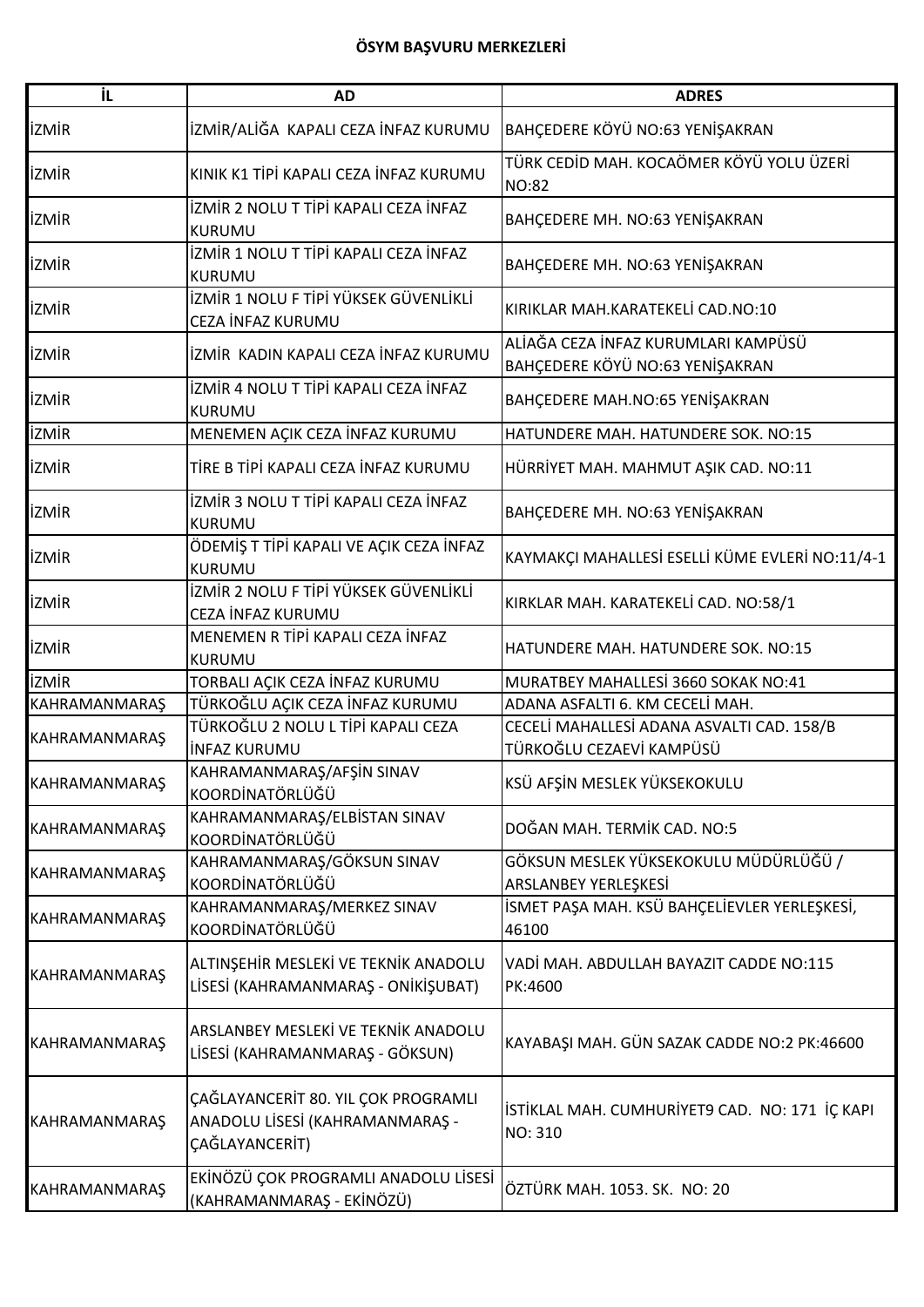| İL                   | <b>AD</b>                                                                             | <b>ADRES</b>                                                                                            |
|----------------------|---------------------------------------------------------------------------------------|---------------------------------------------------------------------------------------------------------|
| KAHRAMANMARAŞ        | ELBİSTAN MESLEKİ VE TEKNİK ANADOLU<br>LİSESİ (KAHRAMANMARAŞ - ELBİSTAN)               | KÜMBET MAH. 6005. SK. ELBİSTAN MESLEKİ VE TEKNİK<br>ANADOLU LİSESİ BLOK NO: 1A                          |
| <b>KAHRAMANMARAŞ</b> | GÖKSUN MESLEKİ VE TEKNİK ANADOLU<br>LİSESİ (KAHRAMANMARAŞ - GÖKSUN)                   | PINARBAŞI MAH. KEKİLLİ AHMET CADDE NO:47<br>PK:46600                                                    |
| <b>KAHRAMANMARAŞ</b> | MİLLİ İRADE ANADOLU LİSESİ<br>(KAHRAMANMARAŞ - ONİKİŞUBAT)                            | HACIMUSTAFA MAH. GAZİ MUSTAFA KEMAL BUL.<br>SÜLEYMAN DEMIREL FEN LISESI SITESI NO: 138 IÇ KAPI<br>NO: A |
| KAHRAMANMARAŞ        | NURHAK ÇOK PROGRAMLI ANADOLU LİSESİ<br>(KAHRAMANMARAŞ - NURHAK)                       | KARAÇAR MAH. İSKENDER SK. NO: 29                                                                        |
| KAHRAMANMARAŞ        | PAZARCIK ANADOLU LİSESİ<br>(KAHRAMANMARAŞ - PAZARCIK)                                 | MEHMET EMİN ARIKOĞLU MAH. ALPET KÜME EVLERİ<br>ANADOLU LISESI İNŞ. SİTESİ NO: 10                        |
| <b>KAHRAMANMARAŞ</b> | SEHİT TACETTİN ÇERİBAŞ ANADOLU LİSESİ<br>(KAHRAMANMARAŞ - ANDIRIN)                    | YENİ MAH. HÜKÜMET CAD. NO: 4 İÇ KAPI NO: 1                                                              |
| <b>KAHRAMANMARAŞ</b> | TOKİ 21. YÜZYIL MESLEKİ VE TEKNİK<br>ANADOLU LİSESİ (KAHRAMANMARAŞ -<br>DULKADİROĞLU) | YAVUZ SELİM MAH. HACI BEKTAŞ""I VELİ CAD.<br>ENDÜSTRİ MESLEK LİSESİ SİTESİ NO: 10 İÇ KAPI NO: A         |
| <b>KAHRAMANMARAŞ</b> | TÜRKOĞLU MESLEKİ VE TEKNİK ANADOLU<br>LİSESİ (KAHRAMANMARAŞ - TÜRKOĞLU)               | İSTASYON MAH. ATATÜRK CADDE NO:1 PK:46800                                                               |
| KAHRAMANMARAŞ        | KAHRAMANMARAŞ E TİPİ KAPALI CEZA<br><b>INFAZ KURUMU</b>                               | AKSU MAH. KAZANCIZADE SADİ BULVARI NO:4/1                                                               |
| KAHRAMANMARAŞ        | TARSUS ÇOCUK VE GENÇLİK KAPALI CEZA<br>INFAZ KURUMU                                   | ELBİSTAN E TİPİ KAPALI CEZA İNFAZ KURUMU                                                                |
| KAHRAMANMARAŞ        | ELBİSTAN E TİPİ KAPALI CEZA İNFAZ<br><b>IKURUMU</b>                                   | KIZILCAOBA MAH.CEZAEVİ CAD.                                                                             |
| <b>KAHRAMANMARAŞ</b> | TÜRKOĞLU 1 NOLU L TİPİ KAPALI CEZA<br>linfaz kurumu                                   | CECELİ MAHALLESİ, ADANA ASFALTI CAD. NO: 158/A                                                          |
| KARABÜK              | ESKİPAZAR AÇIK CEZA İNFAZ KURUMU                                                      | YORGALAR MAH.                                                                                           |
| KARABÜK              | KARABÜK T TİPİ KAPALI VE AÇIK CEZA İNFAZ<br><b>KURUMU</b>                             | ORGANİZE SANAYİ BÖLGESİ ÜSTÜ ZOBRAN KÖYÜ                                                                |
| <b>KARABÜK</b>       | KARABÜK/MERKEZ SINAV<br>KOORDİNATÖRLÜĞÜ                                               | KARABÜK ÜNİVERSİTESİ DEMİRÇELİK KAMPÜSÜ;<br>ÖĞRENCİ İŞLERİ MERKEZİ BİNASI ZEMİN KAT NO:06               |
| <b>KARABÜK</b>       | EFLANİ İMKB ÇOK PROGRAMLI ANADOLU<br>LİSESİ (KARABÜK - EFLANİ)                        | CANDAROĞULLARI MAH. ADNAN MENDERES CADDE<br>NO:27 PK:78300                                              |
| <b>KARABÜK</b>       | ESKİPAZAR ÇOK PROGRAMLI ANADOLU<br>LİSESİ (KARABÜK - ESKİPAZAR)                       | MERKEZ MAH. İNÖNÜ CAD. NO: 131                                                                          |
| KARABÜK              | KARABÜK MESLEKİ VE TEKNİK ANADOLU<br>LİSESİ (KARABÜK - MERKEZ)                        | <b>ERGENEKON MAH. SAFIR SK. NO: 1</b>                                                                   |
| <b>KARABÜK</b>       | NECİP FAZIL KISAKÜREK MESLEKİ VE TEKNİK<br>ANADOLU LİSESİ (KARABÜK - MERKEZ)          | YENIŞEHIR MAH. NECATIBEY CAD. TICARET MESLEK<br>LİSESİ BLOK NO: 19                                      |
| <b>KARABÜK</b>       | OVACIK ŞEHİT MUSTAFA KIZILKAYA ÇOK<br>PROGRAMLI ANADOLU LİSESİ (KARABÜK -<br>OVACIK)  | MERKEZ MAH. ÇATAL YOL CAD. NO: 6A İÇ KAPI NO: 0                                                         |
| <b>KARABÜK</b>       | SAFRANBOLU ATATÜRK ANADOLU LİSESİ<br>(KARABÜK - SAFRANBOLU)                           | CEMALCAYMAZ MAH. ELFİREK CAD. SAFRANBOLU<br>ATATÜRK ANADOLU LISESI BLOK NO: 8 İÇ KAPI NO: 0             |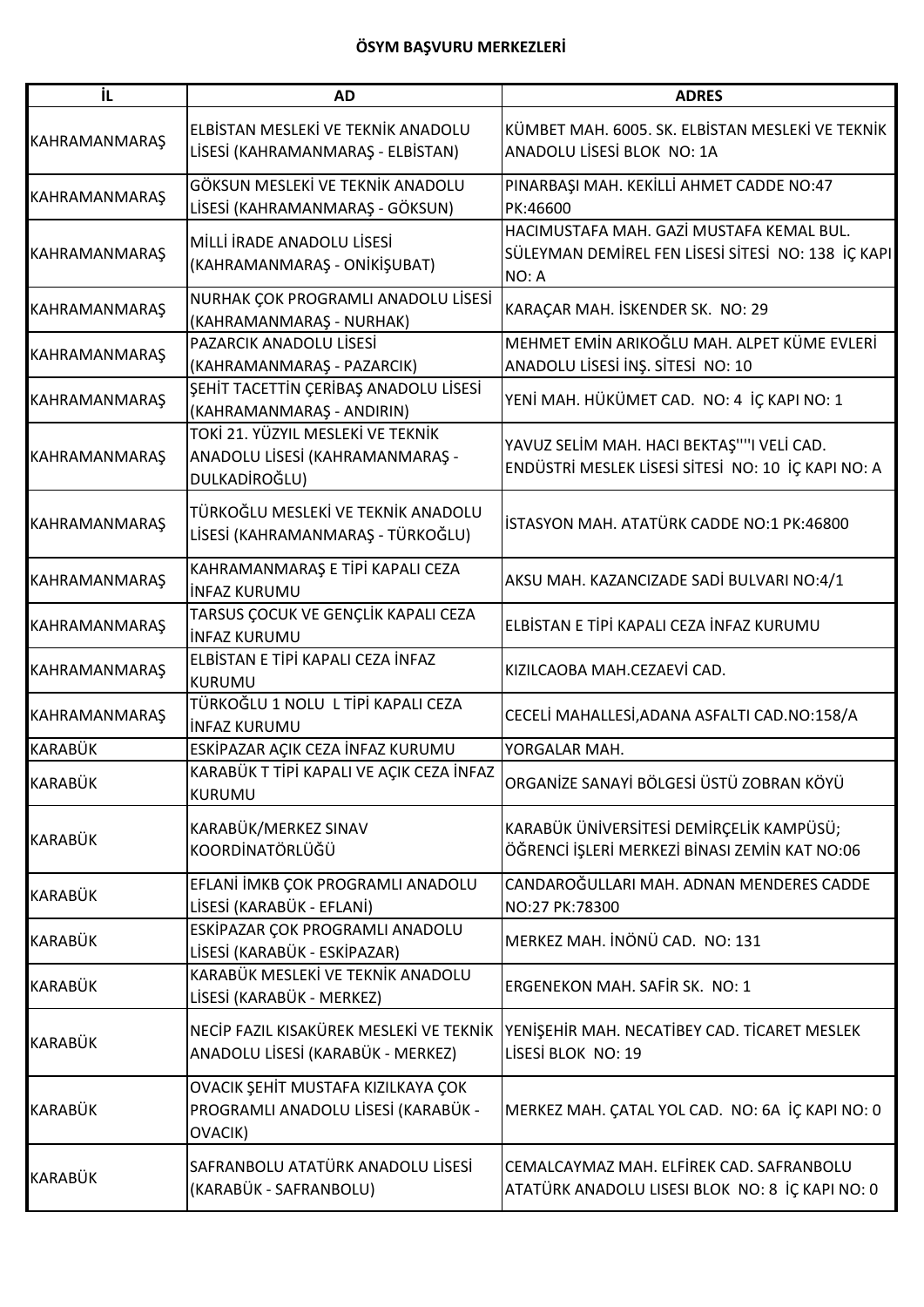| İL.            | <b>AD</b>                                                                             | <b>ADRES</b>                                                                                   |
|----------------|---------------------------------------------------------------------------------------|------------------------------------------------------------------------------------------------|
| KARABÜK        | YENİCE ANADOLU LİSESİ (KARABÜK -<br>YENICE)                                           | KALAYCILAR MAH. F.ÇAKMAK CADDE NO:43 PK:78700                                                  |
| <b>KARAMAN</b> | KARAMAN M TİPİ KAPALI CEZA İNFAZ<br><b>KURUMU</b>                                     | ÇELTEK MAH. KURT DERESİ YOLU ÜZERİ, ŞARÖZÜ<br>MEVKİ, NO: 20                                    |
| <b>KARAMAN</b> | KARAMAN/ERMENEK SINAV<br>KOORDİNATÖRLÜĞÜ                                              | SEYRAN MH. MUZAFFER TUTAR CAD. NO:15                                                           |
| <b>KARAMAN</b> | KARAMAN/MERKEZ SINAV<br>KOORDİNATÖRLÜĞÜ                                               | KARAMANOĞLU MEHMETBEY ÜNİVERSİTESİ,<br>MÜHENDİSLİK FAKÜLTESİ, GİRİŞ KATI, 70100                |
| <b>KARAMAN</b> | AYRANCI ÇOK PROGRAMLI ANADOLU LİSESİ<br>(KARAMAN - AYRANCI)                           | YENİ MAH. İSTASYON CAD. NO: 29 İÇ KAPI NO: 0                                                   |
| <b>KARAMAN</b> | ERMENEK ANADOLU LİSESİ (KARAMAN -<br>ERMENEK)                                         | SANDIKLI MAH. CUMHURİYET CAD. ERMENEK<br>ANADOLU LİSESİ BLOK NO: 15 İÇ KAPI NO: 0              |
| <b>KARAMAN</b> | KARAMAN MESLEKİ VE TEKNİK ANADOLU<br>LİSESİ (KARAMAN - MERKEZ)                        | NEFISE SULTAN MAH. 2. ISTASYON CAD. END. VE<br>TEK.MES.LİSESİ MÜD. SİTESİ NO: 66 İÇ KAPI NO: 1 |
| <b>KARAMAN</b> | KAZIMKARABEKİR ÇOK PROGRAMLI<br>ANADOLU LİSESİ (KARAMAN -<br>KAZIMKARABEKİR)          | EMSALHAYAT MAH. Ş.KERİM ÇOŞKUN CAD. NO: 18                                                     |
| <b>KARAMAN</b> | MEHMET AKİF ERSOY ÇOK PROGRAMLI<br>ANADOLU LİSESİ (KARAMAN - BAŞYAYLA)                | SIRINDERE MAH. CUMHURIYET CADDE NO:126/1                                                       |
| <b>KARAMAN</b> | TOKİ ANADOLU LİSESİ (KARAMAN -<br>MERKEZ)                                             | ELMAŞEHİR MAH. 2240. SK. TOKİ ANADOLU LİSESİ<br>SİTESİ NO: 5 İÇ KAPI NO: 1                     |
| <b>KARAMAN</b> | YUNUS EMRE ÇOK PROGRAMLI ANADOLU<br>LİSESİ (KARAMAN - SARIVELİLER)                    | KÜÇÜK KARAPINAR MAH. İMAMHATİP SK. NO: 4A/1 İÇ<br><b>KAPI NO: 1</b>                            |
| <b>KARAMAN</b> | ERMENEK M TİPİ KAPALI CEZA İNFAZ<br><b>KURUMU</b>                                     | SEYRAN MAH MUZAFFER TUTAR CAD.CEZAEVİ SİTESİ<br><b>NO:24</b>                                   |
| <b>KARS</b>    |                                                                                       | SUSUZ K1 TİPİ KAPALI CEZA İNFAZ KURUMU KAZIM KARABEKİR MAH. ARDAHAN CAD. NO: 10                |
| <b>KARS</b>    | KARS AÇIK CEZA İNFAZ KURUMU                                                           | AYDINLIKEVLER MAH. SUBATAN YOLU MEVKİİ NATO<br>YOLU ÜZERİ NO:60                                |
| <b>KARS</b>    | KARS T TİPİ KAPALI VE AÇIK CEZA İNFAZ<br>KURUMU                                       | SUBATAN YOLU ÜZERİ                                                                             |
| <b>KARS</b>    | KARS/MERKEZ SINAV KOORDİNATÖRLÜĞÜ                                                     | KAFKAS ÜNİVERSİTESİ REKTÖRLÜĞÜ                                                                 |
| <b>KARS</b>    | AKYAKA BORSA İSTANBUL ANADOLU LİSESİ<br>(KARS - AKYAKA)                               | İSTASYON MAH. NACİYE BİLGİR CAD. NO: 32                                                        |
| <b>KARS</b>    | CUMHURİYET ANADOLU LİSESİ (KARS -<br>MERKEZ)                                          | SEHİTLER MAH. AHMET ARSLAN CAD. MIRALIBEY ORTA<br>OKULU BLOK NO: 2                             |
| <b>KARS</b>    | DİGOR ANADOLU LİSESİ (KARS - DİGOR)                                                   | MERKEZ MAH. SAĞLIK SOKAK NO:7 PK:36670                                                         |
| <b>KARS</b>    | KAĞIZMAN ANADOLU LİSESİ (KARS -<br>KAĞIZMAN)                                          | SAHİNDERE MAH. İSTİKLAL CADDE NO:44 PK:36700                                                   |
| <b>KARS</b>    | SELİM ŞEHİT TEĞMEN GÖKHAN YAŞARTÜRK<br>ÇOK PROGRAMLI ANADOLU LİSESİ (KARS -<br>SELİM) | ÇARŞI MAH. HALİT PAŞA CAD. NO: 36                                                              |
| <b>KARS</b>    | SUSUZ ÇOK PROGRAMLI ANADOLU LİSESİ<br>(KARS - SUSUZ)                                  | KAZIM KARABEKİR MAH. KAZIM KARABEKİR CAD. NO:<br>24                                            |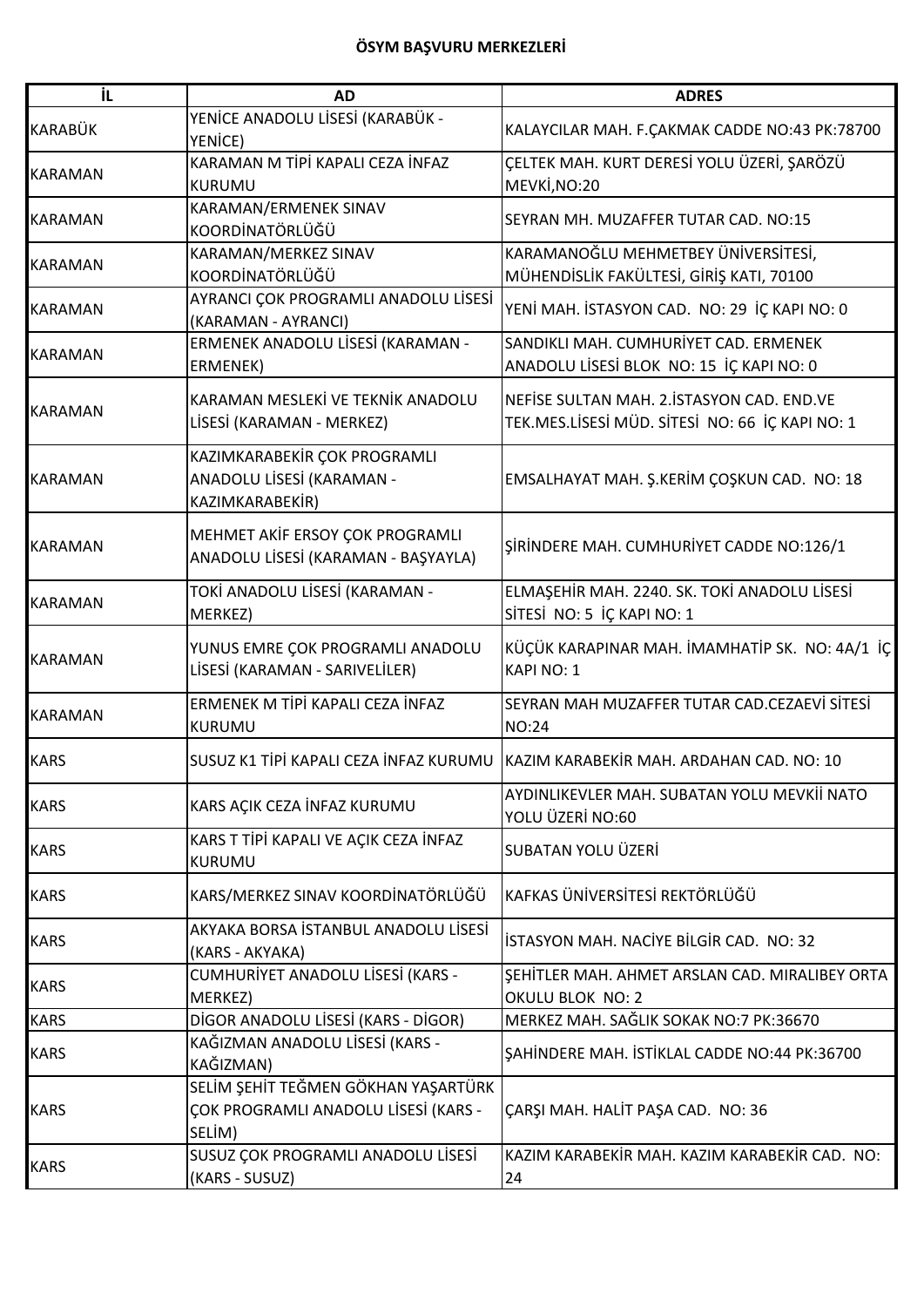| İL               | <b>AD</b>                                                         | <b>ADRES</b>                                                                      |
|------------------|-------------------------------------------------------------------|-----------------------------------------------------------------------------------|
|                  | ŞEHİT BİNBAŞI BEDİR KARABIYIK ANADOLU                             | İNÖNÜ MAH. OSMAN PAŞA CAD. ŞEHİT BİNBAŞI BEDİR                                    |
| <b>KARS</b>      | LİSESİ (KARS - SARIKAMIŞ)                                         | KARABIYIK ANADOLU LISESI BLOK NO: 40                                              |
|                  |                                                                   | ŞEHİT ENGİN YILMAZ ANADOLU LİSESİ (KARS BAHÇELER MAH. MEDET ALİBEYOĞLU CADDE NO:1 |
| <b>KARS</b>      | - ARPAÇAY)                                                        | PK:36730                                                                          |
| <b>KARS</b>      | SELİM K1 TİPİ KAPALI CEZA İNFAZ KURUMU                            | ÇARŞI MH. KARS CADDESİ TEPECİK SOK. NO.2                                          |
| <b>KASTAMONU</b> | İNEBOLU M TİPİ KAPALI CEZA İNFAZ                                  | ÇAVUŞOĞLU SOK.NO:50 YENİMAHALLE                                                   |
|                  | <b>KURUMU</b>                                                     |                                                                                   |
| <b>KASTAMONU</b> | ARAÇ AÇIK CEZA İNFAZ KURUMU                                       | YUKARI ARAÇ MAH. YURTTEPE KÖYÜ MEVKİİ 37800<br>NO/1                               |
|                  | KASTAMONU/MERKEZ SINAV                                            | KASTAMONU ÜNİVERSİTESİ KUZEYKENT KAMPÜSÜ                                          |
| KASTAMONU        | KOORDİNATÖRLÜĞÜ                                                   | TURİZM FAKÜLTESİ KASTAMONU                                                        |
|                  |                                                                   | KASTAMONU ÜNİVERSİTESİ TOSYA MESLEK                                               |
| <b>KASTAMONU</b> | KASTAMONU/TOSYA SINAV                                             | YÜKSEKOKULU YUNUS EMRE MAHALLESİ ŞEHİT CELAL                                      |
|                  | KOORDİNATÖRLÜĞÜ                                                   | YAVUZ CADDESİ NO:18, 37300,                                                       |
|                  | AĞLI KAZIM ERDEM ÇOK PROGRAMLI                                    |                                                                                   |
| <b>KASTAMONU</b> | ANADOLU LİSESİ (KASTAMONU - AĞLI)                                 | MERKEZ MAH. ATATÜRK CAD. NO: 17                                                   |
|                  | ARAÇ ÇOK PROGRAMLI ANADOLU LİSESİ                                 |                                                                                   |
| KASTAMONU        | (KASTAMONU - ARAÇ)                                                | YENİ MAH. ADİL ACAR CADDE NO:8/1                                                  |
|                  |                                                                   | AZDAVAY ÇOK PROGRAMLI ANADOLU LİSESİ MERKEZ MAH. HİLMİ GÖKCEN CAD. NO: 11 İÇ KAPI |
| <b>KASTAMONU</b> | (KASTAMONU - AZDAVAY)                                             | <b>NO: 2</b>                                                                      |
|                  | BOZKURT ÇOK PROGRAMLI ANADOLU LİSESİ                              |                                                                                   |
| <b>KASTAMONU</b> | (KASTAMONU - BOZKURT)                                             | MERKEZ MAH. TİRYAKİOĞLU SOKAK NO:11 PK:37680                                      |
|                  | CİDE BAYRAM YUSUF ASLAN MESLEKİ VE                                |                                                                                   |
| <b>KASTAMONU</b> | TEKNİK ANADOLU LİSESİ (KASTAMONU -                                | NASUH MAH. BAYRAM ASLAN SK. NO: 1 İÇ KAPI NO: A                                   |
|                  | CIDE)                                                             |                                                                                   |
|                  | ÇATALZEYTİN ŞEHİT ENGİN AÇIKGÖZ ÇOK                               | MERKEZ MAH. YENİ SANAYİ SİTESİ CAD. LİSE SİTESİ NO:                               |
| <b>KASTAMONU</b> | PROGRAMLI ANADOLU LİSESİ (KASTAMONU                               |                                                                                   |
|                  | - CATALZEYTİN)                                                    | 22 İÇ KAPI NO: 1                                                                  |
|                  | DADAY ANADOLU İMAM HATİP LİSESİ                                   |                                                                                   |
| KASTAMONU        | (KASTAMONU - DADAY)                                               | MERKEZ MAH. CUMHURİYET CAD. NO: 35                                                |
|                  | DEVREKANİ ANADOLU İMAM HATİP LİSESİ                               | KURTŞEYH MAH. ŞHT.TEĞMEN CEMAL TEPELİ CAD. NO:                                    |
| <b>KASTAMONU</b> | (KASTAMONU - DEVREKANİ)                                           | 5 İÇ KAPI NO: 1                                                                   |
|                  |                                                                   |                                                                                   |
| KASTAMONU        | DOĞANYURT ÇOK PROGRAMLI ANADOLU<br>LİSESİ (KASTAMONU - DOĞANYURT) | MERKEZ MAH. MEHMET KILIÇ CAD. NO: 19 İÇ KAPI                                      |
|                  |                                                                   | <b>NO: 5</b>                                                                      |
|                  | HANÖNÜ ÇOK PROGRAMLI ANADOLU LİSESİ                               |                                                                                   |
| <b>KASTAMONU</b> | (KASTAMONU - HANÖNÜ)                                              | HANÖNÜ MAH. PAZARYERİ SOKAK NO:2 PK:37420                                         |
|                  | <b>İNEBOLU ANADOLU LİSESİ (KASTAMONU -</b>                        | AŞAĞIHATİPBAĞI MAH. ALTIKULAÇ CADDE NO:33                                         |
| <b>KASTAMONU</b> | <b>INEBOLU)</b>                                                   | PK:37500                                                                          |
| KASTAMONU        | İNÖNÜ ANADOLU LİSESİ (KASTAMONU -                                 |                                                                                   |
|                  | ABANA)                                                            | MERKEZ MAH. KAZIM YAZKAN CADDE NO:2 PK:37970                                      |
|                  | KASTAMONU TAŞMEKTEP MESLEKİ VE                                    |                                                                                   |
| KASTAMONU        | TEKNİK ANADOLU LİSESİ (KASTAMONU -                                | SARAÇLAR MAH. HASTANE SOKAK NO:2 PK:37100                                         |
|                  | MERKEZ)                                                           |                                                                                   |
| <b>KASTAMONU</b> | KÜRE ÇOK PROGRAMLI ANADOLU LİSESİ                                 | MÜDERİS MAH. BÜYÜKBAHÇE SK. NO: 28 İÇ KAPI NO:                                    |
|                  | (KASTAMONU - KÜRE)                                                | Z02                                                                               |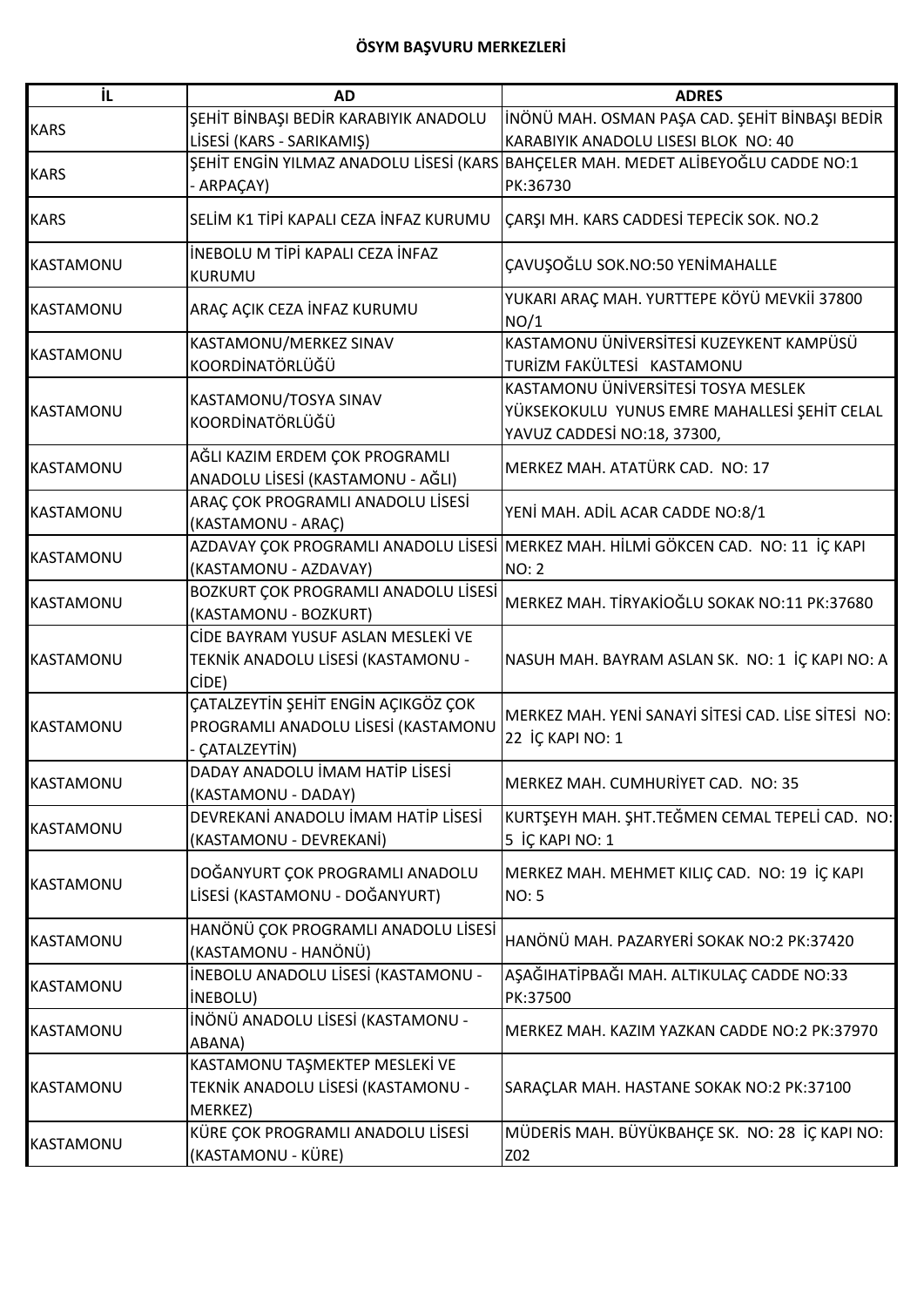| İL               | <b>AD</b>                                                                 | <b>ADRES</b>                                                                       |
|------------------|---------------------------------------------------------------------------|------------------------------------------------------------------------------------|
|                  | MUSTAFA SITKI ERKEK MESLEKI VE TEKNIK                                     |                                                                                    |
| <b>KASTAMONU</b> | ANADOLU LİSESİ (KASTAMONU -                                               | HARMANCIK MAH, MUSTAFA SITKI ERKEK CAD. NO: 37                                     |
|                  | TAŞKÖPRÜ)                                                                 |                                                                                    |
|                  | SEYDİLER ÇOK PROGRAMLI ANADOLU LİSESİ                                     | MERKEZ MAH. ŞEHİT ŞERİFE BACI CAD. NO: 55 İÇ KAPI                                  |
| <b>KASTAMONU</b> | (KASTAMONU - SEYDİLER)                                                    | NO: A                                                                              |
|                  | SEHİT AYHAN SÜTÇÜ ÇOK PROGRAMLI                                           |                                                                                    |
| <b>KASTAMONU</b> | ANADOLU LİSESİ (KASTAMONU -                                               | CUMHURİYET MAH. ŞEHİT RAMAZAN AKKAYA CAD.                                          |
|                  | PINARBAŞI)                                                                | NO: 8 İÇ KAPI NO: 1                                                                |
|                  | ŞEHİT ORHAN CENGİZ KARAÇAM ÇOK                                            |                                                                                    |
| <b>KASTAMONU</b> |                                                                           | PROGRAMLI ANADOLU LISESI (KASTAMONU YENI MAH. CUMHURIYET CAD. NO: 35 IÇ KAPI NO: 2 |
|                  | - İHSANGAZİ)                                                              |                                                                                    |
|                  | ŞENPAZAR ÇOK PROGRAMLI ANADOLU                                            |                                                                                    |
| <b>KASTAMONU</b> | LİSESİ (KASTAMONU - ŞENPAZAR)                                             | MERKEZ MAH. VATAN CAD. NO: 43                                                      |
|                  |                                                                           |                                                                                    |
| <b>KASTAMONU</b> | TOSYA A2 TİPİ KAPALI CEZA İNFAZ KURUMU                                    | CUMHURİYET MH. ATATÜRK CD. NO:12                                                   |
|                  | KASTAMONU E TİPİ KAPALI VE AÇIK CEZA                                      | CANDAROĞULLARI MH. MİRALAY HALİT BEY CAD.Ş.ZEKİ                                    |
| <b>KASTAMONU</b> | <b>INFAZ KURUMU</b>                                                       | BAYRAK SOK.NO:51/1                                                                 |
|                  |                                                                           |                                                                                    |
| <b>KASTAMONU</b> | DADAY K1 TİPİ KAPALI CEZA İNFAZ KURUMU MERKEZ MAH. CUMHURİYET CAD. NO: 85 |                                                                                    |
|                  | FELAHİYE K1 TİPİ KAPALI CEZA İNFAZ                                        |                                                                                    |
| <b>KAYSERİ</b>   | <b>KURUMU</b>                                                             | YENİMAHALLE ÇERKEZBEY CD.N:42                                                      |
| <b>KAYSERİ</b>   | KAYSERİ KAPALI CEZA İNFAZ KURUMU                                          | GÜLTEPE MH. YAPISANAT 3 SOK. NO:9                                                  |
|                  |                                                                           |                                                                                    |
| <b>KAYSERİ</b>   | SARIZ K1 TİPİ KAPALI CEZA İNFAZ KURUMU                                    | YENİ MAH YAYLACI YOLU NO:1                                                         |
|                  | KAYSERİ ÇOCUK VE GENÇLİK KAPALI CEZA                                      | CAMİKEBİR MAH. ÇARDAKKAYA SIRTI KÜMEEVLERİ                                         |
| <b>KAYSERİ</b>   | <b>INFAZ KURUMU</b>                                                       | NO:1                                                                               |
|                  | KAYSERİ 2. NOLU T TİPİ KAPALI CEZA İNFAZ                                  | ÇARDAK KAYA SIRTI CAMİ KEBİR MAHALLESİ KÜME                                        |
| <b>KAYSERİ</b>   |                                                                           | EVLERİ KAYSERİ 2.NOLU T TİPİ KAPALI CEZA İNFAZ                                     |
|                  | <b>KURUMU</b>                                                             | KURUMU MÜDÜRLÜĞÜ                                                                   |
|                  |                                                                           | CAMİİ KEBİR MAH.ÇARDAKKAYA SIRTI KÜMEEVLER                                         |
| KAYSERİ          | KAYSERİ AÇIK CEZA İNFAZ KURUMU                                            | NO:1                                                                               |
|                  |                                                                           | KAYSERİ KADIN KAPALI CEZA İNFAZ KURUMU                                             |
| <b>KAYSERİ</b>   | KAYSERİ KADIN KAPALI CEZA İNFAZ                                           | CAMİİKEBİR MAHALLESİ ÇARDAKKAYA SIRTI KÜME                                         |
|                  | KURUMU                                                                    | <b>EVLER NO.1</b>                                                                  |
|                  |                                                                           | BAHÇELİ EVLER MAH. ÇEVRE YOLU ÜZERİ SEYRANİ                                        |
| <b>KAYSERİ</b>   | KAYSERİ/DEVELİ SINAV KOORDİNATÖRLÜĞÜ                                      | ZİRAAT FAKÜLTESİ SEYRANİ KAMPÜSÜ                                                   |
|                  | KAYSERİ/MERKEZ SINAV                                                      | ERCİYES ÜNİVERSİTESİ KAMPÜSÜ İLAHİYAT FAKÜLTESİ                                    |
| <b>KAYSERİ</b>   | KOORDİNATÖRLÜĞÜ                                                           | <b>BAHÇESİ</b>                                                                     |
|                  | FELAHİYE MÜNÜŞ FAİK KESİCİ ÇOK                                            |                                                                                    |
| <b>KAYSERİ</b>   | PROGRAMLI ANADOLU LİSESİ (KAYSERİ -                                       | KALE MAH. SELÇUKLU CAD. NO: 6                                                      |
|                  | FELAHİYE)                                                                 |                                                                                    |
| <b>KAYSERİ</b>   | FEVZİ ÇAKMAK ANADOLU LİSESİ (KAYSERİ -                                    |                                                                                    |
|                  | KOCASİNAN)                                                                | MİMARSİNAN MAH. MURAT CAD. NO: 2/1                                                 |
|                  | HACILAR ALİ İHSAN KALMAZ ÇOK                                              |                                                                                    |
| <b>KAYSERİ</b>   | PROGRAMLI ANADOLU LİSESİ (KAYSERİ -                                       | YENİ MAH. OKUL SOKAK NO:1 PK:38210                                                 |
|                  | HACILAR)                                                                  |                                                                                    |
|                  | İNCESU BEKİR YAZGAN-YAŞAR ÇİLSAL                                          |                                                                                    |
| <b>KAYSERİ</b>   | MESLEKİ VE TEKNİK ANADOLU LİSESİ                                          | KARAMUSTAFAPAŞA MAH. MÜFTÜLÜK SK. NO: 1                                            |
|                  | (KAYSERİ - İNCESU)                                                        |                                                                                    |
|                  |                                                                           |                                                                                    |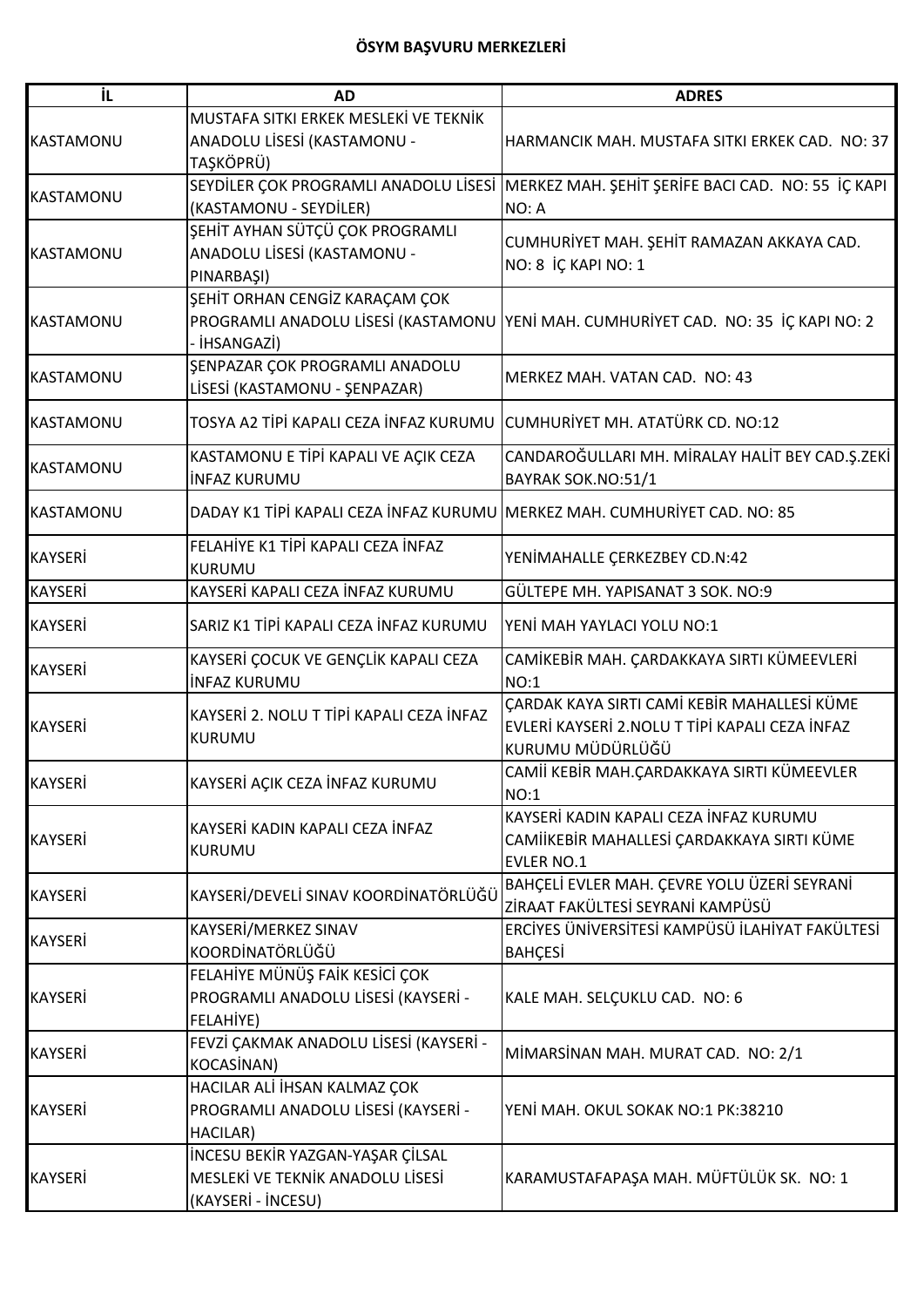| İL               | <b>AD</b>                                                                              | <b>ADRES</b>                                                        |
|------------------|----------------------------------------------------------------------------------------|---------------------------------------------------------------------|
| <b>KAYSERİ</b>   | KOCASİNAN MESLEKİ VE TEKNİK ANADOLU<br>LİSESİ (KAYSERİ - KOCASİNAN)                    | SAHABİYE MAH. İSTASYON CAD. KIZ TEKNİK MESLEK<br>LISESI BLOK NO: 26 |
| <b>KAYSERİ</b>   | NUH MEHMET BALDÖKTÜ ANADOLU LİSESİ<br>(KAYSERİ - MELİKGAZİ)                            | HUNAT MAH. SEYYİD BURHANEDDİN BUL. ANADOLU<br>LİSESİ BLOK NO: 45    |
| <b>KAYSERİ</b>   | ÖZVATAN ÇOK PROGRAMLI ANADOLU<br>LİSESİ (KAYSERİ - ÖZVATAN)                            | ALPARSLAN MAH. NECİP FAZIL CAD. NO: 6                               |
| <b>KAYSERİ</b>   | PINARBAŞI ÇOK PROGRAMLI ANADOLU<br>LİSESİ (KAYSERİ - PINARBAŞI)                        | YENİCAMİ MAH. İSMETPAŞA CADDE NO:142 PK:38700                       |
| <b>KAYSERİ</b>   | SARIZ ÇOK PROGRAMLI ANADOLU LİSESİ<br>(KAYSERİ - SARIZ)                                | BAHÇELİ MAH. CUMHURİYET CAD. NO: 53                                 |
| <b>KAYSERİ</b>   | SEYYİD BURHANEDDİN MESLEKİ VE TEKNİK<br>ANADOLU LİSESİ (KAYSERİ - MELİKGAZİ)           | SELİMİYE MAH. 3013. SOKAK NO:5 PK:38070                             |
| <b>KAYSERİ</b>   | ŞEHİT FİKRET TUNÇ ÇOK PROGRAMLI<br>ANADOLU LİSESİ (KAYSERİ - AKKIŞLA)                  | YENİ MAH. HASTANE CAD. NO: 58                                       |
| <b>KAYSERİ</b>   | ŞEHİT HACIBEY KAYA ANADOLU LİSESİ<br>(KAYSERİ - SARIOĞLAN)                             | GÜZELYAZI MAH. HÜRRİYET CAD. NO: 8                                  |
| <b>KAYSERİ</b>   | ŞEHİT NAZMİ KAPUCU ANADOLU LİSESİ<br>(KAYSERİ - TOMARZA)                               | YAVUZSELİM MAH. GAZANFER BİLGE SK. NO: 17                           |
| <b>KAYSERİ</b>   | ŞEHİT PİYADE TEĞMEN BEKİR ÖZTÜRK ÇOK<br>PROGRAMLI ANADOLU LİSESİ (KAYSERİ -<br>BÜNYAN) | SÜMER MAH. OKUL SK. NO: 7                                           |
| <b>KAYSERİ</b>   | YAHYAGAZİ ANADOLU LİSESİ (KAYSERİ -<br>YAHYALI)                                        | 100.YIL MAH. KAYSERİ CADDE NO:46 PK:38500                           |
| <b>KAYSERİ</b>   | YEŞİLHİSAR MESLEKİ VE TEKNİK ANADOLU<br>LİSESİ (KAYSERİ - YEŞİLHİSAR)                  | YAVUZ SELİM MAH. İSMET İNÖNÜ CAD. NO: 96/2                          |
| <b>KAYSERİ</b>   | YAHYALI K1 TİPİ KAPALI CEZA İNFAZ<br><b>KURUMU</b>                                     | YÜZÜNCÜ YIL MH. YÜZÜNCÜ YIL 1. CD. NO:18                            |
| <b>KAYSERİ</b>   | YEŞİLHİSAR K1 TİPİ KAPALI CEZA İNFAZ<br><b>KURUMU</b>                                  | CUMHURİYET MH. YAMAÇ SK. NO:34                                      |
| <b>KAYSERİ</b>   | SARIOĞLAN K1 TİPİ KAPALI CEZA İNFAZ<br>KURUMU                                          |                                                                     |
| <b>KAYSERİ</b>   | TOMARZA K1 TİPİ KAPALI CEZA İNFAZ<br><b>KURUMU</b>                                     | YENİ MAHALLE GÜL SOKAK NO:60                                        |
| <b>KAYSERİ</b>   | Kayseri 1 Nolu T Tipi Ceza İnfaz Kurumu                                                | ÇARDAKKAYA SIRTI CAMİİKEBİR MAH. KÜME EVLERİ                        |
| <b>KAYSERİ</b>   | DEVELİ B TİPİ KAPALI CEZA İNFAZ KURUMU                                                 | AŞIK SEYRANİ MAHALLESİ- MUAMMER KOCATÜRK<br>CADDESİ ADLİYE ÖNÜ      |
| <b>KAYSERİ</b>   | PINARBAŞI(KAYSERİ) AÇIK CEZA İNFAZ<br>KURUMU                                           | SOLAKLAR KÖYÜ                                                       |
| <b>KIRIKKALE</b> | İNCESU AÇIK CEZA İNFAZ KURUMU                                                          | KAZIM KARABEKİR M. ATLIHAN S                                        |
| <b>KIRIKKALE</b> | SULAKYURT KAPALI CEZA İNFAZ KURUMU                                                     | YENİMAHALLE KORU CAD.                                               |
| <b>KIRIKKALE</b> | KIRIKKALE F TİPİ YÜKSEK GÜVENLİKLİ CEZA<br><b>INFAZ KURUMU</b>                         | <b>HACILAR KASABASI</b>                                             |
| KIRIKKALE        | DELİCE KAPALI CEZA İNFAZ KURUMU                                                        | KARABEKİR MAHALLESİ ATLIHAN SK .NO:6                                |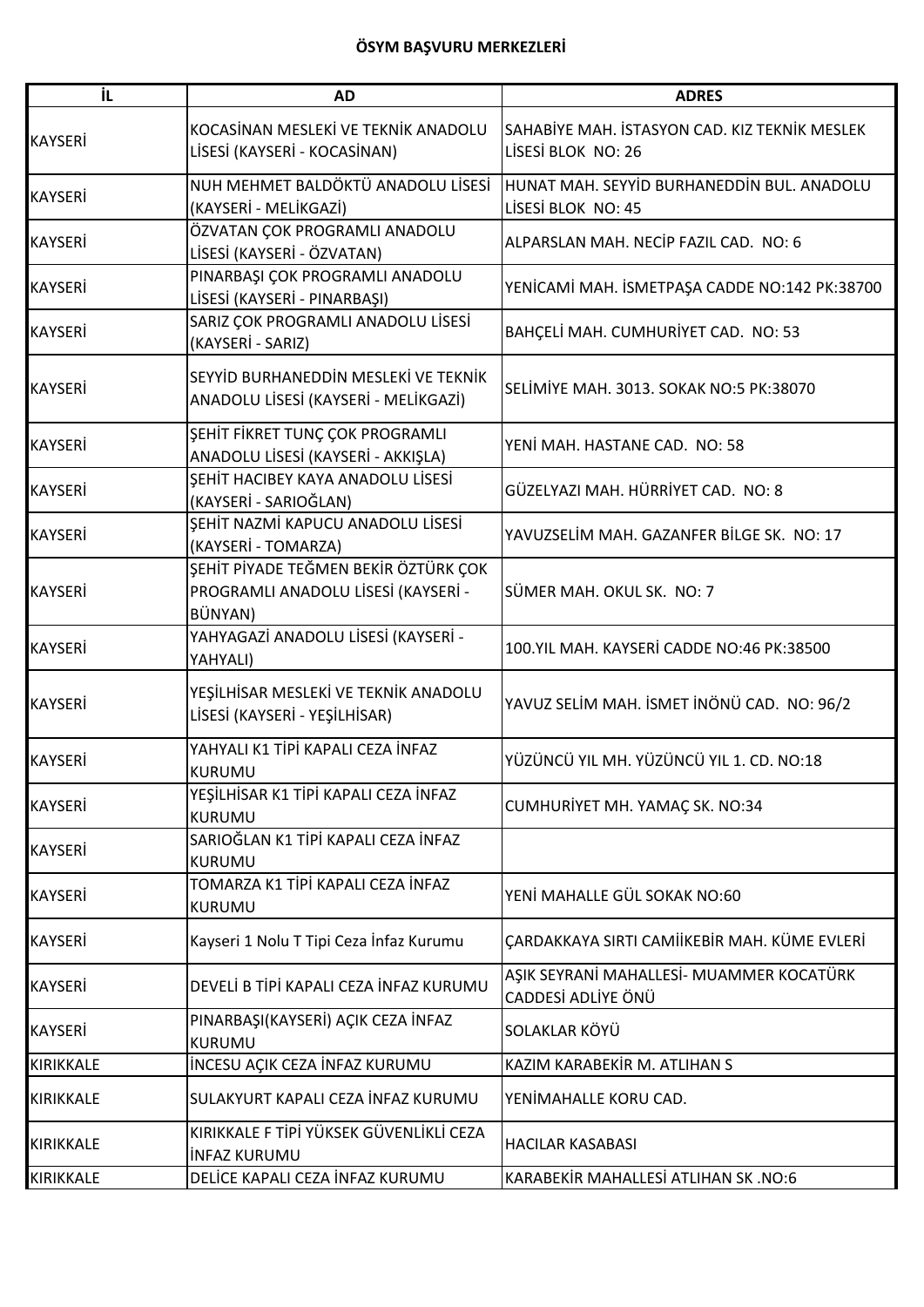| ΪL                | <b>AD</b>                                                                                 | <b>ADRES</b>                                                                                                                             |
|-------------------|-------------------------------------------------------------------------------------------|------------------------------------------------------------------------------------------------------------------------------------------|
| <b>KIRIKKALE</b>  | KESKİN T TİPİ KAPALI CEZA İNFAZ KURUMU                                                    | BOZKURT MAH. KAYSERİ CAD. 82/H                                                                                                           |
| <b>KIRIKKALE</b>  | KIRIKKALE/MERKEZ SINAV<br>KOORDİNATÖRLÜĞÜ                                                 | KÜ FEN-EDEBİYAT FAKÜLTESİ A BLOK BATI GİRİŞİ                                                                                             |
| <b>KIRIKKALE</b>  | BAHŞILI H.HİDAYET DOĞRUER MESLEKİ VE<br>TEKNİK ANADOLU LİSESİ (KIRIKKALE -<br>BAHŞILI)    | DOĞANAY MAH. SAĞLIK CAD. NO: 19 İÇ KAPI NO: 1                                                                                            |
| KIRIKKALE         | ÇELEBİ MESLEKİ VE TEKNİK ANADOLU LİSESİ<br>(KIRIKKALE - ÇELEBİ)                           | BARBAROS MAH. ATATÜRK CAD. NO: 25                                                                                                        |
| <b>KIRIKKALE</b>  | DELİCE ÇOK PROGRAMLI ANADOLU LİSESİ<br>(KIRIKKALE - DELİCE)                               | CUMHURİYET MAH. 4 SK. NO: 2                                                                                                              |
| <b>KIRIKKALE</b>  | KARAKEÇİLİ ÇOK PROGRAMLI ANADOLU<br>LİSESİ (KIRIKKALE - KARAKEÇİLİ)                       | HOCA AHMET YESEVİ MAH. MEHMET KEÇELİ CAD. NO:<br>4                                                                                       |
| <b>KIRIKKALE</b>  | KESKİN ANADOLU İMAM HATİP LİSESİ<br>(KIRIKKALE - KESKİN)                                  | BOZKURT MAH. CİN ALİ YOLU CAD. NO: 8                                                                                                     |
| <b>KIRIKKALE</b>  | KIRIKKALE LİSESİ (KIRIKKALE - MERKEZ)                                                     | FABRİKALAR MAH. 6. SOKAK NO:3 PK:71100                                                                                                   |
| <b>KIRIKKALE</b>  | KIRIKKALE MESLEKİ VE TEKNİK ANADOLU<br>LİSESİ (KIRIKKALE - MERKEZ)                        | FABRİKALAR MAH. HÜRRİYET CAD. KIRIKKALE MESLEKİ<br>VE TEKNIK ANADOLU LISESI SITESI NO: 9                                                 |
| <b>KIRIKKALE</b>  | PROF.TBP.TÜM GENERAL DERVİŞ ŞEN ÇOK<br>PROGRAMLI ANADOLU LİSESİ (KIRIKKALE -<br>BALIŞEYH) | YENİ MAH. MENEKŞE SOKAK NO:18 PK:71520                                                                                                   |
| <b>KIRIKKALE</b>  | SULAKYURT ÇOK PROGRAMLI ANADOLU<br>LİSESİ (KIRIKKALE - SULAKYURT)                         | YENİ ÖZ MAH. MUSTAFA KEMAL CAD. NO: 10 İÇ KAPI<br><b>NO: 1</b>                                                                           |
| <b>KIRIKKALE</b>  | KESKİN AÇIK CEZA İNFAZ KURUMU                                                             | YENİ MAHALLE KAYSERİ YOLU CD. NO:82/H                                                                                                    |
| <b>KIRKLARELİ</b> | BABAESKİ A3 TİPİ KAPALI CEZA İNFAZ<br>KURUMU                                              | CUMHURİYET MAHALLESİ FATİH CADDESİ NO: 130                                                                                               |
| KIRKLARELİ        | KIRKLARELİ/LÜLEBURGAZ SINAV<br>KOORDİNATÖRLÜĞÜ                                            | KIRKLARELİ ÜNİVERSİTESİ LÜLEBURGAZ YERLEŞKESİ -<br>İSTİKLAL MAH. İSTANBUL ASFALTI YOLU ÜZERİ KÜME<br>EVLERİ NO:3 KEPİRTEPE MEVKİİ 39750, |
| KIRKLARELİ        | KIRKLARELİ/MERKEZ SINAV<br>KOORDİNATÖRLÜĞÜ                                                | KIRKLARELİ ÜNİVERSİTESİ REKTÖRLÜĞÜ KÜLTÜR<br><b>MERKEZİ B.BLOK</b>                                                                       |
| KIRKLARELİ        | DEMİRKÖY ANADOLU LİSESİ (KIRKLARELİ -<br>DEMİRKÖY)                                        | HAMDİBEY MAH. CUMHURİYET MEY. DEMİRKÖY<br>ANADOLU LİSESI BLOK NO: 2 İÇ KAPI NO: 0                                                        |
| KIRKLARELİ        | KIRKLARELİ ATATÜRK ANADOLU LİSESİ<br>(KIRKLARELİ - MERKEZ)                                | DEMİRTAŞ MAH. FUAT UMAY CAD. KIRKLARELI<br>ATATÜRK ANADOLU LISESI BLOK NO: 23 İÇ KAPI NO: 0                                              |
| KIRKLARELİ        | LÜLEBURGAZ ANADOLU LİSESİ (KIRKLARELİ<br>LÜLEBURGAZ)                                      | GENÇLİK MAH. RÜŞTÜ AKIN CAD. LÜLEBURGAZ<br>ANADOLU LISESI BLOK NO: 2 İÇ KAPI NO: 0                                                       |
| KIRKLARELİ        | LÜLEBURGAZ LİSESİ (KIRKLARELİ -<br>LÜLEBURGAZ)                                            | İNÖNÜ MAH. İSTASYON CAD. NO: 31 İÇ KAPI NO: /1                                                                                           |
| KIRKLARELİ        | PEHLİVANKÖY ANADOLU LİSESİ (KIRKLARELİ<br>PEHLİVANKÖY)                                    | KAZIMDİRİK MAH. SAĞLIK SK. NO: 2                                                                                                         |
| KIRKLARELİ        | PINARHİSAR ANADOLU LİSESİ (KIRKLARELİ -<br>PINARHISAR)                                    | BEYLİK MAH. SALİH BİLİNMEZ CADDE NO:149 PK:39300                                                                                         |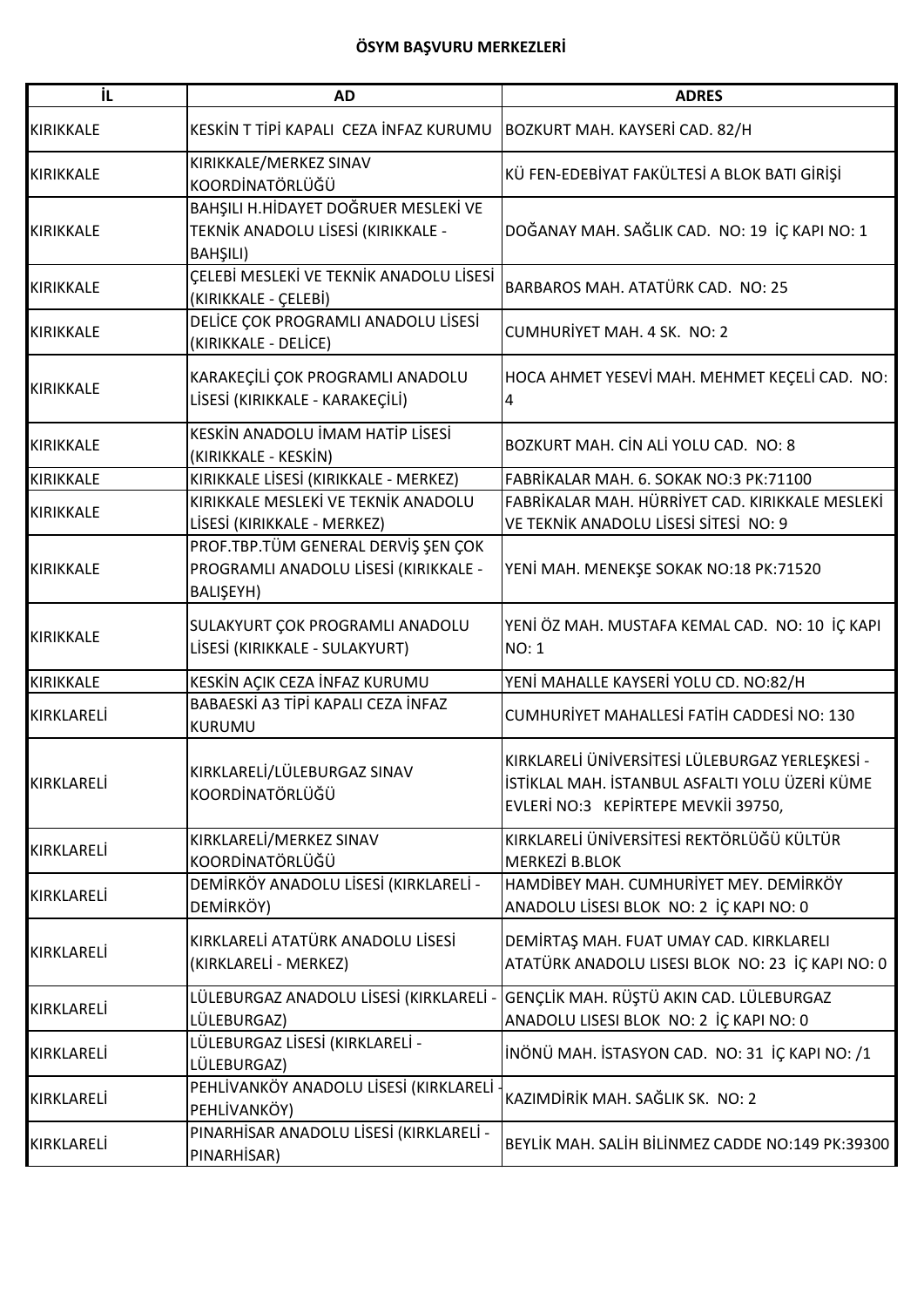| İL              | <b>AD</b>                                                                | <b>ADRES</b>                                                                                    |
|-----------------|--------------------------------------------------------------------------|-------------------------------------------------------------------------------------------------|
| KIRKLARELİ      | ŞEHİT TURGAY SÜZGEN ANADOLU İMAM<br>HATİP LİSESİ (KIRKLARELİ - BABAESKİ) | HAMİDİYE MAH. LİSE SK. NO: 16/3                                                                 |
| KIRKLARELİ      | VİZE MESLEKİ VE TEKNİK ANADOLU LİSESİ<br>(KIRKLARELİ - VİZE)             | DEVLET MAH. ZÜBEYDE HANIM CAD. NO: 16 İÇ KAPI<br>NO: 0                                          |
| KIRKLARELİ      | PINARHİSAR KAPALI CEZA İNFAZ KURUMU                                      | BEYLİK MAH. VİZE CAD. NO:223/1                                                                  |
| KIRKLARELİ      | LÜLEBURGAZ A3 TİPİ KAPALI CEZA İNFAZ<br><b>KURUMU</b>                    | DERE MAH. HASTANE YOLU KÜME EVLERİ NO: 2                                                        |
| KIRKLARELİ      | VİZE KAPALI CEZA İNFAZ KURUMU                                            | GAZİ MAH. DEVELİ YOLU SOK.                                                                      |
| KIRKLARELİ      | KIRKLARELİ AÇIK CEZA İNFAZ KURUMU                                        | MENEKŞEDERE MEVKİİ KAVAKLI BELDESİ                                                              |
| KIRKLARELİ      | KIRKLARELİ E TİPİ KAPALI CEZA İNFAZ<br>KURUMU                            | BADEMLİK MAHALLESİ RODOPLULAR CADDESİ NO:52                                                     |
| <b>KIRŞEHİR</b> | KIRŞEHİR E TİPİ KAPALI CEZA İNFAZ<br><b>KURUMU</b>                       | BAĞBAŞI MAH.                                                                                    |
| <b>KIRŞEHİR</b> | KIRŞEHİR/MERKEZ SINAV<br>KOORDİNATÖRLÜĞÜ                                 | AHİ EVRAN ÜNİVERSİTESİ BAĞBAŞI YERLEŞKESİ                                                       |
| <b>KIRŞEHİR</b> | AKÇAKENT ÇOK PROGRAMLI ANADOLU<br>LİSESİ (KIRŞEHİR - AKÇAKENT)           | ŞEHRİCEDİD MAH. ATATÜRK CAD. NO: 21 İÇ KAPI NO:                                                 |
| <b>KIRŞEHİR</b> | AKPINAR ÇOK PROGRAMLI ANADOLU LİSESİ<br>(KIRŞEHİR - AKPINAR)             | YENİDOĞAN MAH. HASTANE CAD. NO: 11A İÇ KAPI<br>NO: A                                            |
| <b>KIRŞEHİR</b> | GAZİ OSMAN ÖZTÜRK ÇOK PROGRAMLI<br>ANADOLU LİSESİ (KIRŞEHİR - BOZTEPE)   | BAĞBAŞI MAH. MALYA CAD. NO: 6                                                                   |
| <b>KIRŞEHİR</b> | KAMAN ŞEHİT GÖKHAN YILDIRIM ANADOLU<br>LİSESİ (KIRŞEHİR - KAMAN)         | CUMA MAH. TURGUT ASLAN CAD. NO: 49 İÇ KAPI NO:                                                  |
| <b>KIRŞEHİR</b> | KIRŞEHİR MESLEKİ VE TEKNİK ANADOLU<br>LİSESİ (KIRŞEHİR - MERKEZ)         | YENİCE MAH. TERME CAD. KIRŞEHİR MESLEKİ VE<br>TEK.ANAD.LİS.MÜD. BLOK NO: 41                     |
| <b>KIRŞEHİR</b> | MUCUR ANADOLU İMAM HATİP LİSESİ<br>(KIRŞEHİR - MUCUR)                    | HAMİDİYE MAH. İNÖNÜ SK. İMAM HATİP LİSESİ BLOK<br>NO: 92/1 İÇ KAPI NO: 1                        |
| <b>KIRŞEHİR</b> | SEHİT AHMET TAŞ ANADOLU LİSESİ<br>(KIRŞEHİR - ÇİÇEKDAĞI)                 | YENİŞEHİR MAH. ALİ GALİP GENÇOĞLU SK. NO: 3                                                     |
| <b>KIRŞEHİR</b> | KIRŞEHİR AÇIK CEZA İNFAZ KURUMU                                          | KIRŞEHİR ANKARA KARAYOLU 18. KM. ÇUĞUN MEVKİİ                                                   |
| <b>KİLİS</b>    | KİLİS L TİPİ KAPALI CEZA İNFAZ KURUMU                                    | ÇUKUROBA KÖYÜ MEVKİ CEZAEVİ SOK. NO 1                                                           |
| <b>KİLİS</b>    | KİLİS/MERKEZ SINAV KOORDİNATÖRLÜĞÜ                                       | MEHMET SANLI MAHALLESİ DOĞAN GÜREŞ PAŞA<br><b>BULVARI NO:134</b>                                |
| <b>KİLİS</b>    | EKREM ÇETİN KIZ ANADOLU İMAM HATİP<br>LİSESİ (KİLİS - MERKEZ)            | EKREM ÇETİN MAH. DOĞAN GÜREŞ PAŞA BUL. EKREM<br>ÇETİN KIZ ANADOLU İMAM HATİP LİSESİ BLOK NO: 53 |
| <b>KİLİS</b>    | ELBEYLİ İMKB ÇOK PROGRAMLI ANADOLU<br>LİSESİ (KİLİS - ELBEYLİ)           | İNÖNÜ MAH. DENİZ SK. NO: 5 İÇ KAPI NO: 1                                                        |
| <b>KİLİS</b>    | MUSABEYLİ ÇOK PROGRAMLI ANADOLU<br>LİSESİ (KİLİS - MUSABEYLİ)            | CUMHURİYET MAH. SEKİZ EVLER CAD. CPL BLOK NO:<br>16A İÇ KAPI NO: A                              |
| <b>KİLİS</b>    | MÜBECCEL-SUPHİ YAVAŞÇA SOSYAL<br>BİLİMLER LİSESİ (KİLİS - MERKEZ)        | YAŞAR AKTÜRK MAH. HASAN ÖZÜBERK BUL. SOSYAL<br>BİLİMLER LİSESİ BLOK NO: 3 İÇ KAPI NO: 2         |
| <b>KİLİS</b>    | NEDİM ÖKMEN ANADOLU LİSESİ (KİLİS -<br>MERKEZ)                           | NEDİM ÖKMEN MAH. ALİ METİN DİRİM TEKİN CAD.<br><b>NO: 39</b>                                    |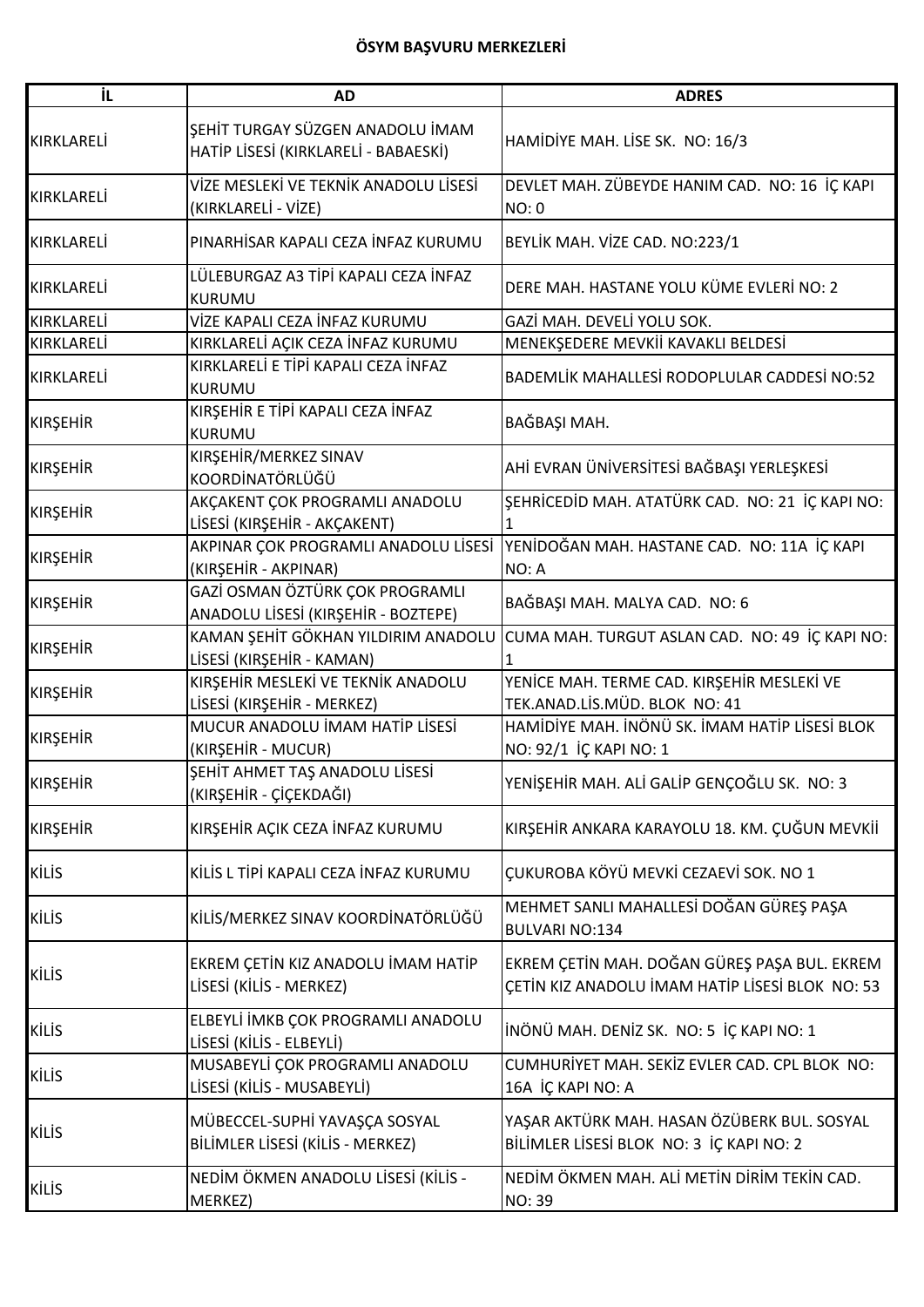| iL             | <b>AD</b>                                                              | <b>ADRES</b>                                                                                                    |
|----------------|------------------------------------------------------------------------|-----------------------------------------------------------------------------------------------------------------|
| <b>KİLİS</b>   | POLATELİ ÇOK PROGRAMLI ANADOLU LİSESİ<br>(KİLİS - POLATELİ)            | ATATÜRK MAH. İSMET PAŞA CAD. NO: 30                                                                             |
| <b>KİLİS</b>   | KİLİS AÇIK CEZA İNFAZ KURUMU<br>MÜDÜRLÜĞÜ                              | ÇUKUROBA KÖYÜ MEVKİ CEZAEVİ SOK. NO 1                                                                           |
| <b>KOCAELİ</b> | KOCAELİ KADIN AÇIK CEZA İNFAZ KURUMU                                   | KANDIRA YOLU 20. KM ÇAL MEVKİİ                                                                                  |
| <b>KOCAELİ</b> | KOCAELİ AÇIK CEZA İNFAZ KURUMU                                         | KANDIRA YOLU 20.KM ÇAL MEVKİ                                                                                    |
| <b>KOCAELİ</b> | KARAMÜRSEL K2 TİPİ KAPALI CEZA İNFAZ<br>KURUMU                         | KARAMÜRSEL K2 TİPİ KAPALI CEZA İNFAZ KURUMU 4<br>TEMMUZ MAH.109 SOK. 100/1                                      |
| <b>KOCAELİ</b> | KOCAELİ 2 NOLU T TİPİ KAPALI CEZA İNFAZ<br>KURUMU                      | KANDIRA YOLU 20.KM ÇAL MEVKİİ                                                                                   |
| <b>KOCAELİ</b> | KOCAELİ 2 NOLU F TİPİ YÜKSEK GÜVENLİKLİ<br>CEZA İNFAZ KURUMU           | KANDIRA YOLU ÜZERİ ÇAL MEVKİİ                                                                                   |
| <b>KOCAELİ</b> | KOCAELİ/GEBZE SINAV KOORDİNATÖRLÜĞÜ OSMANYILMAZ MAH. 608/1 SOK. NO:19  |                                                                                                                 |
| <b>KOCAELI</b> | KOCAELİ/GÖLCÜK SINAV<br>KOORDİNATÖRLÜĞÜ                                | GÖLCÜK MYO YUNUSEMRE MAH.17 AĞUSTOS BULVARI<br><b>NO.53</b>                                                     |
| <b>KOCAELİ</b> | KOCAELİ/İZMİT SINAV KOORDİNATÖRLÜĞÜ                                    | KOCAELİ ÜNİVERSİTESİ, ANITPARK<br>YERLEŞKESİ, ANITPARK YANI 41300,                                              |
| <b>KOCAELİ</b> | KOCAELİ/KARAMÜRSEL SINAV<br>KOORDİNATÖRLÜĞÜ                            | KOCAELİ ÜNİVERSİTESİ DENİZCİLİK FAKÜLTESİ                                                                       |
| <b>KOCAELİ</b> | KOCAELİ/KÖRFEZ SINAV<br>KOORDİNATÖRLÜĞÜ                                | KOCAELİ ÜNİVERSİTESİ, HEREKE ÖMER İSMET<br>UZUNYOL MYO, HACI AKİF MAH. ALİBEY CAD. NO:5,<br><b>41800 HEREKE</b> |
| <b>KOCAELİ</b> | BAHÇECİK MESLEKİ VE TEKNİK ANADOLU<br>LİSESİ (KOCAELİ - BAŞİSKELE)     | SEYMEN MAH. DİRİKAN CAD. NO: 5                                                                                  |
| <b>KOCAELİ</b> | ÇAYIROVA GÜZELTEPE FEVZİ ÇAKMAK<br>ANADOLU LİSESİ (KOCAELİ - ÇAYIROVA) | ATATÜRK MAH. CUMHURIYET CADDE NO:54 PK:41420                                                                    |
| KOCAELİ        | DARICA GÖKŞEN MUSTAFA YÜCEL<br>ANADOLU LİSESİ (KOCAELİ - DARICA)       | BAĞLARBAŞI MAH. ÖZBAY SK. DARICA LİSESİ BLOK NO:<br>21                                                          |
| <b>KOCAELI</b> | DİLOVASI MESLEKİ VE TEKNİK ANADOLU<br>LİSESİ (KOCAELİ - DİLOVASI)      | MİMAR SİNAN MAH. MEHMET AKİF ERSOY CADDE<br>NO:24 PK:41455                                                      |
| <b>KOCAELI</b> | FATİH SULTAN MEHMET ANADOLU LİSESİ<br>(KOCAELİ - GEBZE)                | MUSTAFAPAŞA MAH. 748. SK. NO: 1 İÇ KAPI NO: B1                                                                  |
| <b>KOCAELI</b> | FEVZİYE TEZCAN MESLEKİ VE TEKNİK<br>ANADOLU LİSESİ (KOCAELİ - KARTEPE) | ATAŞEHİR MAH. TEZCAN SK. NO: 8                                                                                  |
| <b>KOCAELİ</b> | İZMİT MESLEKİ VE TEKNİK ANADOLU LİSESİ<br>(KOCAELİ - İZMİT)            | CEDİT MAH. ATATÜRK BULVARI NO:1 PK:41300                                                                        |
| <b>KOCAELI</b> | KANDIRA ANADOLU LİSESİ (KOCAELİ -<br><b>KANDIRA)</b>                   | AKDURAK MAH. CUMHURİYET CAD. NO: 9                                                                              |
| <b>KOCAELI</b> | KÖRFEZ MESLEKİ VE TEKNİK ANADOLU<br>LİSESİ (KOCAELİ - KÖRFEZ)          | ESENTEPE MAH. ÇENEDAĞ CADDE NO:55 PK:41780                                                                      |
| <b>KOCAELI</b> | PİRELLİ ANADOLU LİSESİ (KOCAELİ -<br>KARTEPE)                          | KÖSEKÖY MAH. TERZİ GÖLÜ CADDE NO:4 PK:41135                                                                     |
| <b>KOCAELI</b> | SARKUYSAN ANADOLU LİSESİ (KOCAELİ -<br>GEBZE)                          | OSMAN YILMAZ MAH. BARBAROS CAD. NO: 33                                                                          |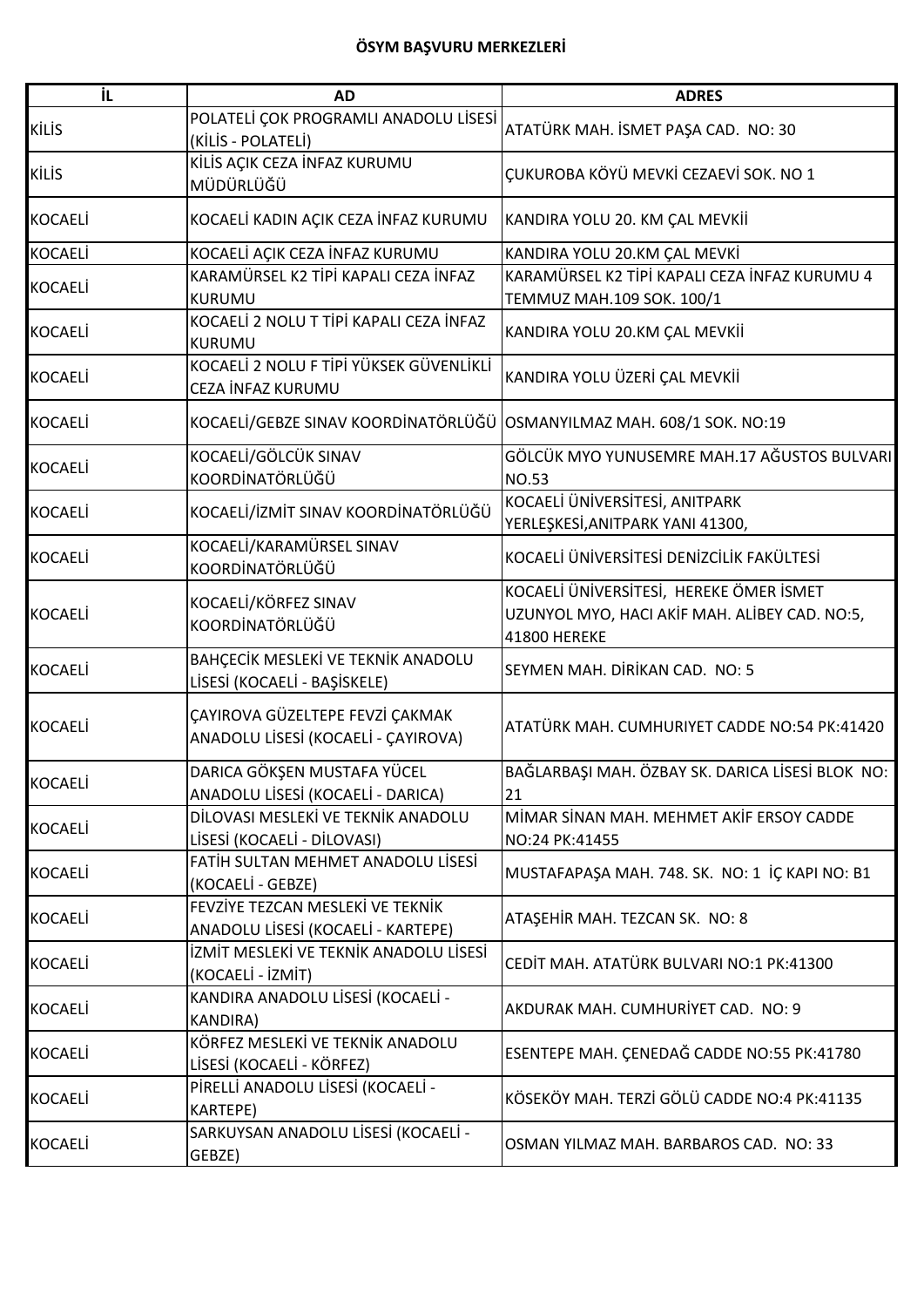| İL             | <b>AD</b>                                                                            | <b>ADRES</b>                                                                                                              |
|----------------|--------------------------------------------------------------------------------------|---------------------------------------------------------------------------------------------------------------------------|
| <b>KOCAELİ</b> | ŞEHİT VOLKAN TANTÜRK MESLEKİ VE<br>TEKNİK ANADOLU LİSESİ (KOCAELİ -<br>GÖLCÜK)       | KAVAKLI MAH. ADNAN MENDERES BUL. NO: 53                                                                                   |
| <b>KOCAELİ</b> | KOCAELİ 1 NOLU F TİPİ YÜKSEK GÜVENLİKLİ<br>CEZA İNFAZ KURUMU                         | KANDIRA YOLU 20.KM ÇAL MEVKİİ                                                                                             |
| <b>KOCAELİ</b> | GEBZE KADIN KAPALI CEZA İNFAZ KURUMU                                                 | ARAPÇEŞME MAH. ŞEHİT OKTAY KAYA CAD. NO.2                                                                                 |
| <b>KOCAELİ</b> | KOCAELİ 1 NOLU T TİPİ KAPALI CEZA İNFAZ<br>KURUMU                                    | KANDIRA YOLU ÜZERİ ÇAL MEVKİİ                                                                                             |
| <b>KONYA</b>   | KONYA E TİPİ KAPALI CEZA İNFAZ KURUMU                                                | AKABE MAH ALAADDİN KAP CAD. N141/1                                                                                        |
| <b>KONYA</b>   | KONYA AÇIK CEZA İNFAZ KURUMU                                                         | KUZGUN KAVAK MAH. SULTAN VELED CAD NO:44                                                                                  |
| <b>KONYA</b>   | AKŞEHİR T TİPİ KAPALI VE AÇIK CEZA İNFAZ<br><b>KURUMU</b>                            | KOZAĞAÇ MAH.TOPLU KONUTLAR NO:25                                                                                          |
| <b>KONYA</b>   | ILGIN A3 TİPİ KAPALI CEZA İNFAZ KURUMU                                               | 42600 ILGIN/AKŞEHİR                                                                                                       |
| <b>KONYA</b>   | KONYA/AKŞEHİR SINAV<br>KOORDİNATÖRLÜĞÜ                                               | SELÇUK ÜNİVERSİTESİ AKŞEHİR İKTİSADİ VE İDARİ<br>BİLİMLER FAKÜLTESİ                                                       |
| <b>KONYA</b>   | KONYA/BEYŞEHİR SINAV<br>KOORDİNATÖRLÜĞÜ                                              | S.Ü. BEYŞEHİR A.A. İŞLETME FAKÜLTESİ BEYŞEHİR ALİ<br>AKKANAT KAMPÜSÜ BADEMLİ MAH. BADEMLİ CADDESİ<br>NO:99/C              |
| <b>KONYA</b>   | KONYA/CİHANBEYLİ SINAV<br>KOORDİNATÖRLÜĞÜ                                            | KONYA/CİHANBEYLİ SINAV KOORDİNATÖRLÜĞÜ                                                                                    |
| <b>KONYA</b>   | KONYA/EREĞLİ SINAV KOORDİNATÖRLÜĞÜ                                                   | NECMETTİN ERBAKAN ÜNİVERSİTESİ EREĞLİ EĞİTİM<br><b>FAKÜLTESİ</b>                                                          |
| <b>KONYA</b>   | KONYA/KARAPINAR SINAV<br>KOORDİNATÖRLÜĞÜ                                             | ALAADDİN MAHALLESİ OTOGAR CADDESİ NO:24, 42400<br>(SELÇUK ÜNİVERSİTESİ KARAPINAR AYDOĞANLAR<br>MESLEK YÜKSEKOKULU A BLOK) |
| <b>KONYA</b>   | KONYA/MERKEZ SINAV<br>KOORDİNATÖRLÜĞÜ                                                | NECİP FAZIL MAH.MERAM YENİ YOL CAD. NO: 132<br>(NEÜ AHMET KELEŞOĞLU EĞİTİM FAKÜLTESİ B3 BLOK<br>GİRİŞİ)                   |
| <b>KONYA</b>   | KONYA/SEYDİŞEHİR SINAV<br>KOORDİNATÖRLÜĞÜ                                            | ANABAĞLAR MAHALLESİ, PROF. DR. NECMETTİN<br>ERBAKAN CAD. NO:21                                                            |
| <b>KONYA</b>   | AHIRLI ATATÜRK ANADOLU LİSESİ (KONYA -<br>AHIRLI)                                    | MERKEZ MAH. DEMIRCILER CAD. NO: 18                                                                                        |
| <b>KONYA</b>   | AKÖREN ALİ AŞIK ÇOK PROGRAMLI<br>ANADOLU LİSESİ (KONYA - AKÖREN)                     | YENİ MAH. 27600. SOKAK NO:3                                                                                               |
| <b>KONYA</b>   | AKŞEHİR ŞEHİT ÖZDEN ÇINAR MESLEKİ VE<br>TEKNİK ANADOLU LİSESİ (KONYA - AKŞEHİR)      | ALTUNKALEM MAH. DR.AZİZ PERKÜN CAD. KIZ MESLEK<br>LISESI BLOK NO: 6                                                       |
| <b>KONYA</b>   | ALTINEKİN ŞEHİT ADEM YILDIRIM ÇOK<br>PROGRAMLI ANADOLU LİSESİ (KONYA -<br>ALTINEKIN) | ÖLMEZ MAH. VATAN CAD. NO: 51                                                                                              |
| <b>KONYA</b>   | ATA İÇİL ANADOLU LİSESİ (KONYA -<br><b>KADINHANI)</b>                                | KARAKAYA MAH. 124204. SK. NO: 18                                                                                          |
| <b>KONYA</b>   | ATATÜRK ANADOLU LİSESİ (KONYA -<br>SELÇUKLU)                                         | FERHUNİYE MAH. KARATAY SOKAK NO:2 PK:42060                                                                                |
| <b>KONYA</b>   | BEYŞEHİR ANADOLU LİSESİ (KONYA -<br>BEYŞEHİR)                                        | HACIAKİF MAH. ÖZDİLEK CAD. BEYŞEHİR ANADOLU<br>LİSESİ SİTESİ NO: 8                                                        |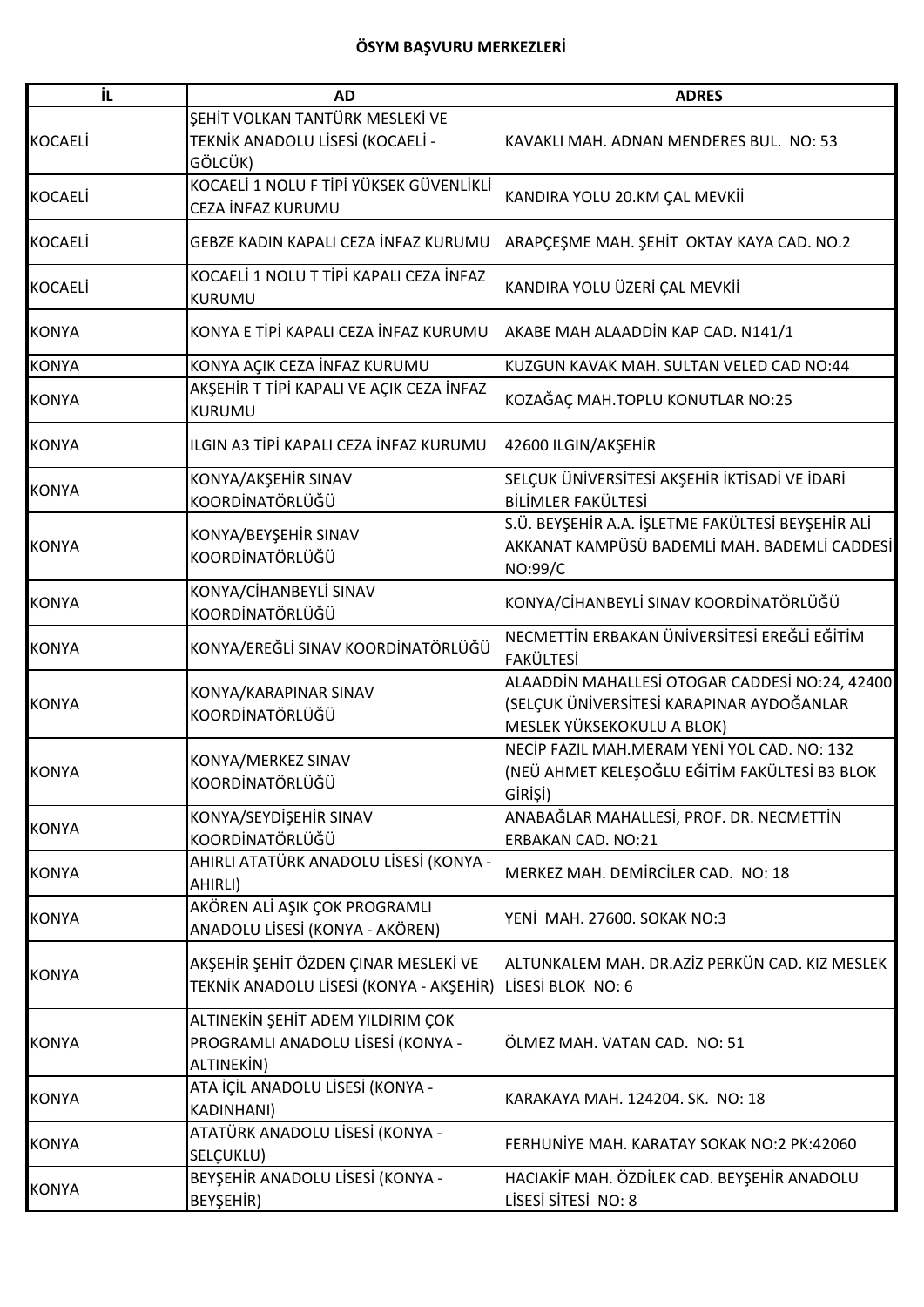| İL           | <b>AD</b>                                  | <b>ADRES</b>                                                                           |
|--------------|--------------------------------------------|----------------------------------------------------------------------------------------|
| <b>KONYA</b> | BOSNA HERSEK ANADOLU İMAM HATİP            | BOSNA HERSEK MAH. BÜYÜK HİZMET CADDE NO:32                                             |
|              | LİSESİ (KONYA - SELÇUKLU)                  | PK:42250                                                                               |
| <b>KONYA</b> | BOZKIR ZENGİBAR ANADOLU LİSESİ (KONYA      |                                                                                        |
|              | <b>BOZKIR)</b>                             | YUKARI MAH. AHMET YAŞAR CADDE NO:5 PK:42630                                            |
| <b>KONYA</b> | <b>CELTİK ÇOK PROGRAMLI ANADOLU LİSESİ</b> | SELÇUK MAH. 70208. SK. Ç.P. LİSESİ SİTESİ NO: 10                                       |
|              | (KONYA - ÇELTİK)                           |                                                                                        |
| <b>KONYA</b> | ÇOK PROGRAMLI ANADOLU LİSESİ (KONYA -      | MUSALLA MAH. 82263. SOKAK NO:2 PK:42480                                                |
|              | DEREBUCAK)                                 |                                                                                        |
| <b>KONYA</b> | <b>CUMRA CUMHURİYET ANADOLU LİSESİ</b>     | BAKKALBAŞI MAH. KURUKAFA MEHMET EFENDİ CADDE                                           |
|              | (KONYA - ÇUMRA)                            | NO:12 PK:42500                                                                         |
| <b>KONYA</b> | DERBENT ÇOK PROGRAMLI ANADOLU LİSESİ       | CAMIİKEBİR MAH. KONYA CAD. NO: 91 İÇ KAPI NO: 1                                        |
|              | (KONYA - DERBENT)                          |                                                                                        |
|              |                                            | DOĞANHİSAR ANADOLU İMAM HATİP LİSESİ PAZAR MAH. İHSAN ZEKİ DOYDUK CAD. 24 DERSLİK      |
| <b>KONYA</b> | (KONYA - DOĞANHİSAR)                       | ANA İMAM HATİP LİS SİTESİ LİSE BİNASI BLOK NO: 56D                                     |
|              |                                            |                                                                                        |
|              | GÜNEYSINIR ÇOK PROGRAMLI ANADOLU           |                                                                                        |
| <b>KONYA</b> | LİSESİ (KONYA - GÜNEYSINIR)                | MEVLANA MAH. 100721. SK. NO: 8                                                         |
|              |                                            |                                                                                        |
| <b>KONYA</b> | HADİM ÇOK PROGRAMLI ANADOLU LİSESİ         | TAŞPINAR MAH. 103017. SOKAK NO:2                                                       |
|              | (KONYA - HADİM)                            |                                                                                        |
|              | HALKAPINAR ARİF ARIK ÇOK PROGRAMLI         |                                                                                        |
| <b>KONYA</b> | ANADOLU LİSESİ (KONYA - HALKAPINAR)        | BAHÇELİEVLER MAH. BARAJ CAD. OKUL SİTESİ NO: 28                                        |
|              |                                            |                                                                                        |
| <b>KONYA</b> | HÜYÜK ÇOK PROGRAMLI ANADOLU LİSESİ         | BAHÇELİ EVLER MAH. FATİH CAD. NO: 28/1                                                 |
|              | (KONYA - HÜYÜK)                            |                                                                                        |
| <b>KONYA</b> | ILGIN ŞEHİT HÜSEYİN AKSOY ANADOLU          | FATİH MAH. MUHSİN YAZICIOĞLU CAD. NO: 194                                              |
|              | LİSESİ (KONYA - ILGIN)                     |                                                                                        |
|              | KARATAY ALI ULVI KURUCU ANADOLU            |                                                                                        |
| <b>KONYA</b> | İMAM HATİP LİSESİ (KONYA - KARATAY)        | AKABE MAH. TAŞKINPAŞA SOKAK NO:16/1                                                    |
|              |                                            |                                                                                        |
| <b>KONYA</b> | KARATAY KONYA ANADOLU İMAM HATİP           | ŞEMSİTEBRİZİ MAH. BÖLÜM SK. NO: 2 İÇ KAPI NO: 1                                        |
|              | LİSESİ (KONYA - KARATAY)                   |                                                                                        |
| <b>KONYA</b> |                                            | KONYA LİSESİ(ANADOLU) (KONYA - MERAM) ABDÜLAZİZ MAH. ATATÜRK CAD. NO: 16 İÇ KAPI NO: 1 |
|              |                                            |                                                                                        |
| <b>KONYA</b> | KULU DÜDEN ANADOLU LİSESİ (KONYA -         | YENİ MAH. 138608. SK. NO: 2 İÇ KAPI NO: 2                                              |
|              | KULU)                                      |                                                                                        |
|              | SARAYÖNÜ NECİP FAZIL KISAKÜREK             |                                                                                        |
| <b>KONYA</b> | MESLEKİ VE TEKNİK ANADOLU LİSESİ           | YUKARI MAH. 149527. SK. 1 BLOK NO: 5 İÇ KAPI NO: 2                                     |
|              | (KONYA - SARAYÖNÜ)                         |                                                                                        |
| <b>KONYA</b> | SELÇUKLU MESLEKİ VE TEKNİK ANADOLU         | DUMLUPINAR MAH. YENİ İSTANBUL CADDE NO:73                                              |
|              | LİSESİ (KONYA - SELÇUKLU)                  | PK:42070                                                                               |
|              | SEYDİŞEHİR SALİHA-MEHMET ULAŞAN            |                                                                                        |
| <b>KONYA</b> | MESLEKİ VE TEKNİK ANADOLU LİSESİ           | KIZILCALAR MAH. MEVLANA CADDE NO:20 PK:42360                                           |
|              | (KONYA - SEYDİŞEHİR)                       |                                                                                        |
|              | ŞEHİT ÖĞRETMEN ABDURRAHMAN NAFİZ           |                                                                                        |
| <b>KONYA</b> | ÖZBAĞRIAÇIK ÇOK PROGRAMLI ANADOLU          | SIHLAR MAH. 162307. SK. NO: 8A                                                         |
|              | LİSESİ (KONYA - TAŞKENT)                   |                                                                                        |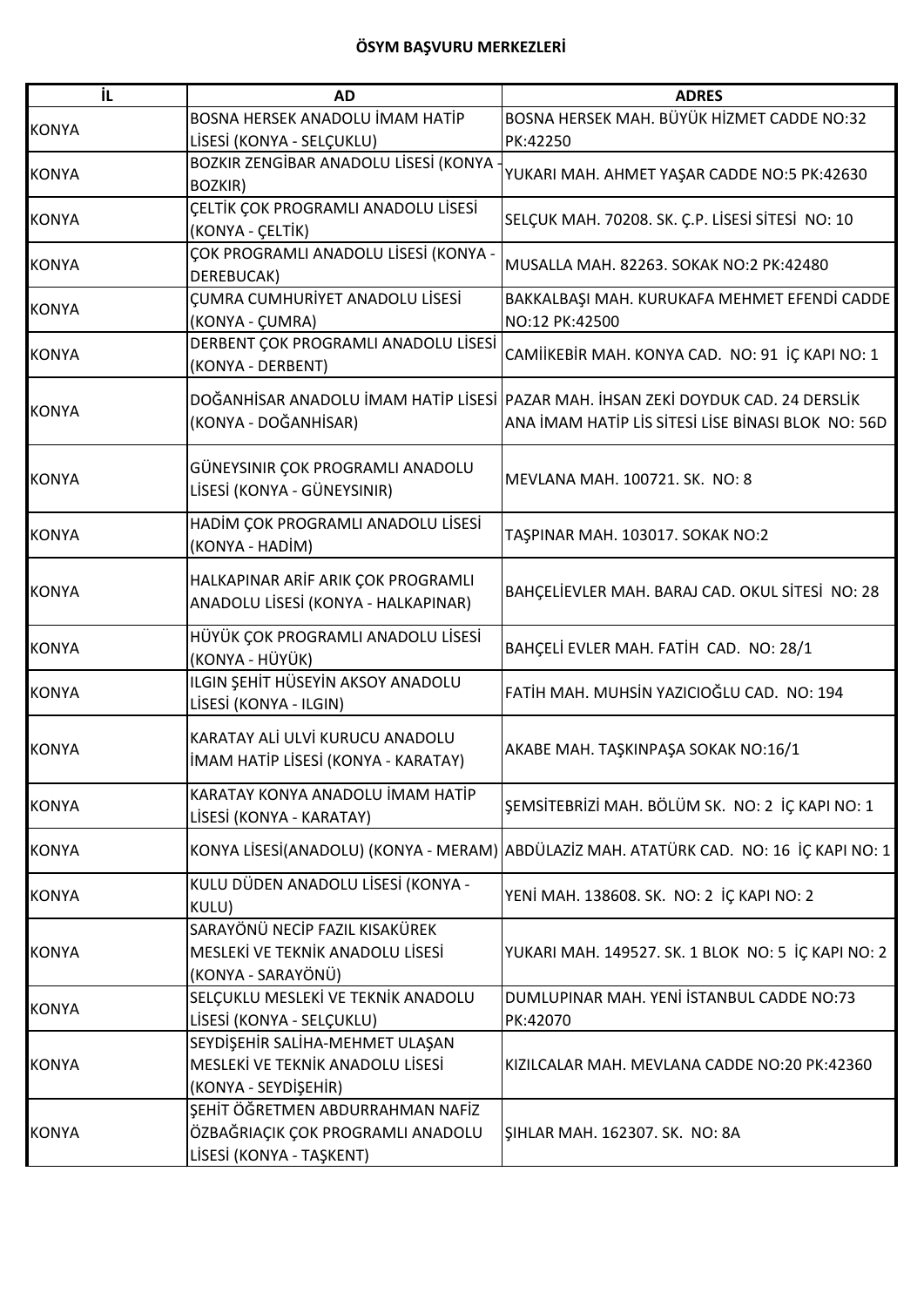| İL           | <b>AD</b>                                                                               | <b>ADRES</b>                                                                                 |
|--------------|-----------------------------------------------------------------------------------------|----------------------------------------------------------------------------------------------|
| <b>KONYA</b> | ŞEHİT SERKAN ÇÖLKESEN ÇOK PROGRAMLI<br>ANADOLU LİSESİ (KONYA - EMİRGAZİ)                | FATİH MAH. 87274. SOKAK NO:01 PK:42910                                                       |
| <b>KONYA</b> | TUZLUKÇU ŞEHİT BİROL DAĞLI ÇOK<br>PROGRAMLI ANADOLU LİSESİ (KONYA -<br>TUZLUKÇU)        | ORTA MAH. ATATÜRK CAD. NO: 37                                                                |
| <b>KONYA</b> | TÜRK TELEKOM MESLEKİ VE TEKNİK<br>ANADOLU LİSESİ (KONYA - SELÇUKLU)                     | YAZIR MAH. AKKONAK SOKAK NO:1 PK:42250                                                       |
| <b>KONYA</b> | YALIHÜYÜK ANADOLU LİSESİ (KONYA -<br>YALIHÜYÜK)                                         | YUKARI MAH. DÜVENCİ CADDE NO:53 PK:42470                                                     |
| <b>KONYA</b> | YUNAK ANADOLU LİSESİ (KONYA - YUNAK)                                                    | SELÇUK MAH. AKŞEHİR CAD. Ç.P.L (LİSE) SİTESİ NO: 2                                           |
| <b>KONYA</b> | BEYŞEHİR A3 TİPİ KAPALI CEZA İNFAZ<br><b>KURUMU</b>                                     | DALYAN MAHALLESİ ŞEHİT İBRAHİMBEY CADDESİ<br>NO:103                                          |
| <b>KONYA</b> | SEYDİŞEHİR T TİPİ KAPALI VE AÇIK CEZA<br><b>INFAZ KURUMU</b>                            | SAADETLER MAH.KURTULUŞ CAD.NO:5/9                                                            |
| <b>KONYA</b> | EREĞLİ(KONYA) T TİPİ KAPALI VE AÇIK CEZA<br><b>İNFAZ KURUMU</b>                         | EREĞLİ (KONYA) T TİPİ KAPALI VE AÇIK CEZA İNFAZ<br><b>KURUMU</b>                             |
| KÜTAHYA      | KÜTAHYA E TİPİ KAPALI VE AÇIK CEZA İNFAZ<br><b>KURUMU</b>                               | VEFA MAHALLESİ ESKİŞEHİR YOLU 3.KM NO:16                                                     |
| KÜTAHYA      | SİMAV A3 TİPİ KAPALI CEZA İNFAZ KURUMU 101. EVLER MAH. KÜME EVLERİ SK. NO:1             |                                                                                              |
| KÜTAHYA      | KÜTAHYA/MERKEZ SINAV<br>KOORDİNATÖRLÜĞÜ                                                 | DUMLUPINAR ÜNIVERSITESI EVLIYA ÇELEBI YERLEŞKESI<br><b>İİBF MALİYE BİNASI ZEMİN KAT</b>      |
| KÜTAHYA      | KÜTAHYA/SİMAV SINAV<br>KOORDİNATÖRLÜĞÜ                                                  | DUMLUPINAR ÜNIVERSITESI SİMAV TEKNOLOJİ<br>FAKÜLTESİ 43500                                   |
| KÜTAHYA      | KÜTAHYA/TAVŞANLI SINAV<br>KOORDİNATÖRLÜĞÜ                                               | MOYMUL MH. BALIKESİR YOLU CD.NO:80/2 TAVŞANLI<br>UYGULAMALI BİLİMLER FAKÜLTESİ               |
| KÜTAHYA      | ASLANAPA ANADOLU LİSESİ (KÜTAHYA -<br>ASLANAPA)                                         | CUMHURİYET MAH. PINARBAŞI CAD. OKUL BİNASI<br>SİTESİ OKUL BİNASI BLOK NO: 62-1 İÇ KAPI NO: 1 |
| KÜTAHYA      | CEVİZDERE ŞEHİTLERİ MESLEKİ VE TEKNİK<br>ANADOLU LİSESİ (KÜTAHYA - EMET)                | AKPINAR MAH. PİŞKİN SK. NO: 15/2                                                             |
| KÜTAHYA      | ÇAVDARHİSAR MESLEKİ VE TEKNİK<br>ANADOLU LİSESİ ANADOLU LİSESİ (KÜTAHYA<br>CAVDARHISAR) | MEYDAN MAH. MUSTAFA ERTAŞ CAD. A BLOK NO: 153<br>İÇ KAPI NO: 1                               |
| KÜTAHYA      | DOMANIÇ MESLEKİ VE TEKNİK ANADOLU<br>LİSESİ (KÜTAHYA - DOMANİÇ)                         | HASANTEPE MAH. HASTANE CAD. NO: 29                                                           |
| KÜTAHYA      | DUMLUPINAR ANADOLU LİSESİ (KÜTAHYA -<br>DUMLUPINAR)                                     | CAFERGAZİ MAH. KARAPINAR SOKAK NO:12 PK:43820                                                |
| KÜTAHYA      | HİSARCIK ANADOLU İMAM HATİP LİSESİ<br>(KÜTAHYA - HİSARCIK)                              | YENİDOĞAN MAH. SÜLEYMAN GÜLEÇ CAD. NO: 18/2                                                  |
| KÜTAHYA      | KÜTAHYA LİSESİ (KÜTAHYA - MERKEZ)                                                       | 30 AĞUSTOS MAH. GAZHANE SK. NO: 20                                                           |
| KÜTAHYA      | MUSTAFA NECIP ALAYELI ANADOLU LISESI<br>(KÜTAHYA - GEDİZ)                               | ÖZYURT MAH. 177 SK. M.NECİP ALAYELİ ANADOLU<br>LİSESİ BLOK NO: 1                             |
| KÜTAHYA      | PAZARLAR ÇOK PROGRAMLI ANADOLU<br>LİSESİ (KÜTAHYA - PAZARLAR)                           | TURGUT ÖZAL MAH. ORHAN GAZİ CADDE NO:143<br>PK:43530                                         |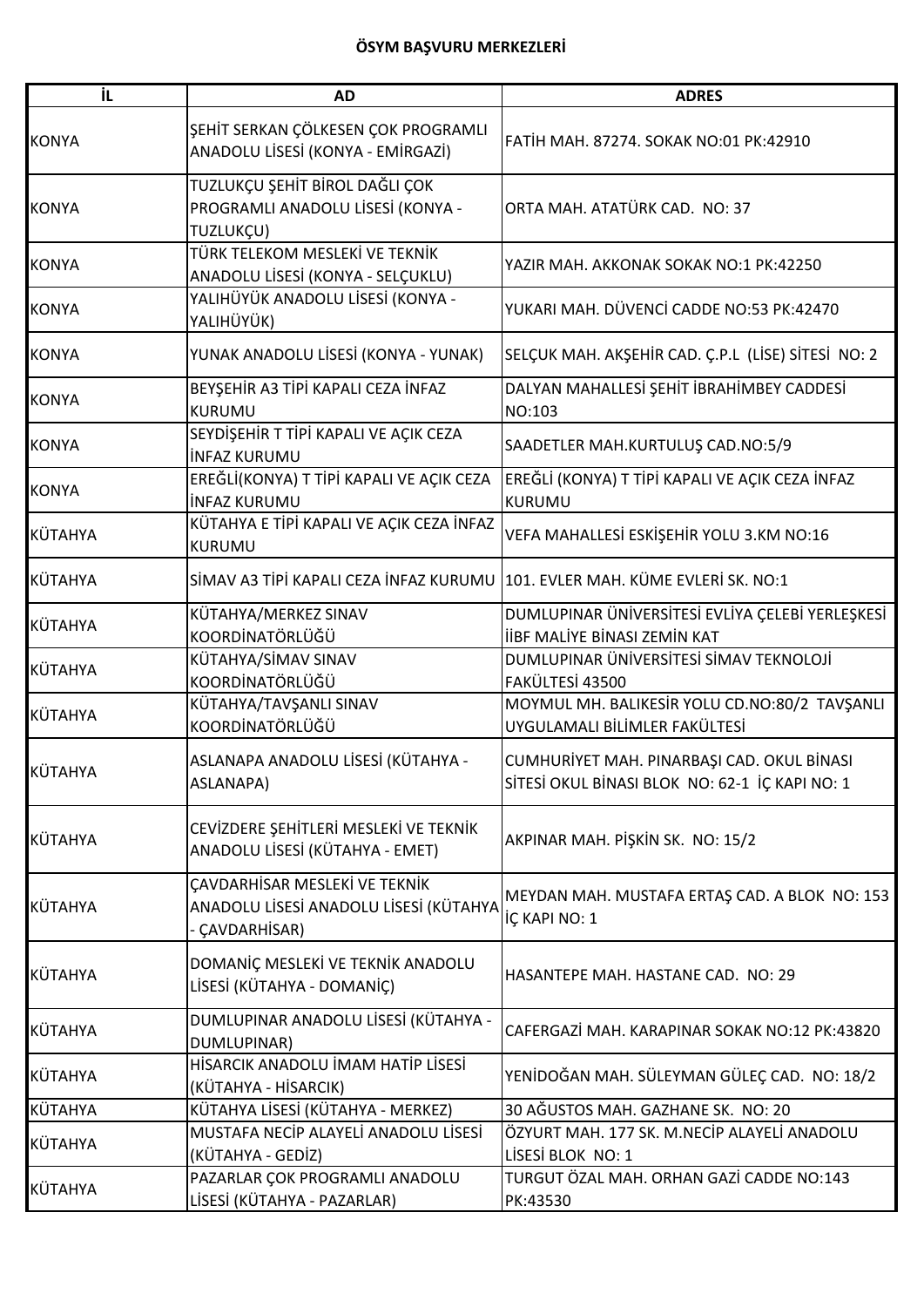| İL.            | <b>AD</b>                                                                           | <b>ADRES</b>                                                                                                  |
|----------------|-------------------------------------------------------------------------------------|---------------------------------------------------------------------------------------------------------------|
| KÜTAHYA        | SİMAV CUMHURİYET ANADOLU LİSESİ<br>(KÜTAHYA - SİMAV)                                | HİSARARDI MAH, HİSARARDI 1 SK. NO: 3                                                                          |
| KÜTAHYA        | ŞAPHANE ANADOLU LİSESİ (KÜTAHYA -<br><b><i>SAPHANE</i></b> )                        | TÜREGÜN MAH. ÜÇBAŞ CAD. ÇPL.LİSE BİNASI SİTESİ<br><b>NO: 5</b>                                                |
| KÜTAHYA        | SEHİT POLİS ELVAN ÖZBAY MESLEKİ VE<br>TEKNİK ANADOLU LİSESİ (KÜTAHYA -<br>ALTINTAŞ) | CUMHURİYET MAH. ADALET SOKAK NO:34 PK:43800                                                                   |
| KÜTAHYA        | TAVŞANLI CUMHURİYET ANADOLU LİSESİ<br>(KÜTAHYA - TAVŞANLI)                          | YENİ MAH. KURUÇAY CADDE NO:1 PK:43300                                                                         |
| KÜTAHYA        | GEDİZ K1 TİPİ KAPALI CEZA İNFAZ KURUMU                                              | UMURBEY MAHALLESİ, 717 SOKAK, NO:6                                                                            |
| KÜTAHYA        | <b>KURUMU</b>                                                                       | TAVŞANLI T TİPİ KAPALI VE AÇIK CEZA İNFAZ ÇUKURKÖY MAH. YENİ SANAYİİ LEBLEBİCİLER SİTESİ<br>KÜME EVLERİ NO:24 |
| <b>MALATYA</b> | AKÇADAĞ T TİPİ KAPALI CEZA İNFAZ<br>KURUMU                                          | AKÇADAĞ T TİPİ KAPAŞI CEZA İNFAZ KURUMU                                                                       |
| <b>MALATYA</b> | ARGUVAN K2 TİPİ KAPALI CEZA İNFAZ<br>KURUMU                                         | YENİ MAH. DR. SEZAİ ORHAN CAD. NO:15                                                                          |
| <b>MALATYA</b> | DOĞANŞEHİR AÇIK CEZA İNFAZ KURUMU                                                   | <b>ESENTEPE MAHALLESİ</b>                                                                                     |
| <b>MALATYA</b> | MALATYA/MERKEZ SINAV<br>KOORDİNATÖRLÜĞÜ                                             | İNÖNÜ ÜNİVERSİTESİ KAMPÜSÜ EĞİTİM FAKÜLTESİ A<br><b>BLOK PERSONEL GİRİŞİ</b>                                  |
| <b>MALATYA</b> | AKÇADAĞ ANADOLU LİSESİ (MALATYA -<br>AKÇADAĞ)                                       | DOĞU MAH. HÜKÜMET CADDE NO:1 PK:44600                                                                         |
| <b>MALATYA</b> | ARGUVAN ŞEHİT TUNCAY GÖKSU ÇOK<br>PROGRAMLI ANADOLU LİSESİ (MALATYA -<br>ARGUVAN)   | TEPEBAĞ MAH. ATATÜRK CADDE NO:4 PK:44960                                                                      |
| <b>MALATYA</b> | AVNİ KİĞILI KIZ ANADOLU İMAM HATİP<br>LİSESİ (MALATYA - BATTALGAZİ)                 | ÇÖŞNÜK MAH. YUSUF ÖZAL CADDE NO:11/1                                                                          |
| <b>MALATYA</b> | BATTALGAZİ FARABİ ANADOLU İMAM HATİP<br>LİSESİ (MALATYA - BATTALGAZİ)               | KARAHAN MAH. KIRKKARDEŞLER SOKAK NO:1<br>PK:44210                                                             |
| <b>MALATYA</b> | ÇOK PROGRAMLI ANADOLU LİSESİ<br>(MALATYA - PÜTÜRGE)                                 | AĞALAR MAH. HARMANLAR CAD. NO: 88                                                                             |
| <b>MALATYA</b> | DARENDE ANADOLU LİSESİ (MALATYA -<br>DARENDE)                                       | HEYİKETEĞİ MAH. SOMUNCU BABA BUL. NO: 143                                                                     |
| <b>MALATYA</b> | DOĞANYOL ÇOK PROGRAMLI ANADOLU<br>LİSESİ (MALATYA - DOĞANYOL)                       | İSAK MAH. YAKUT SK. NO: 8                                                                                     |
| <b>MALATYA</b> | HACI HÜSEYİN KÖLÜK MESLEKİ VE TEKNİK<br>ANADOLU LISESI (MALATYA - BATTALGAZI)       | K.HÜSEYİNBEY MAH. YUNUS EMRE CADDE NO:3<br>PK:44300                                                           |
| <b>MALATYA</b> | HAFİZE ÖZAL MESLEKİ VE TEKNİK ANADOLU<br>LİSESİ (MALATYA - BATTALGAZİ)              | SELÇUKLU MAH. TEKKE SK. UÇBAĞLAR ILKOKULU BLOK<br>NO: 15 İÇ KAPI NO: Z1                                       |
| <b>MALATYA</b> | HAMİ AYDINLAR ÇOK PROGRAMLI<br>ANADOLU LİSESİ (MALATYA - ARAPGİR)                   | YENİ MAH. İNÖNÜ CADDE NO:1 PK:44800                                                                           |
| <b>MALATYA</b> | HEKİMHAN ANADOLU İMAM HATİP LİSESİ<br>(MALATYA - HEKİMHAN)                          | BAHÇELİEVLER MAH. AHMET TANER KIŞLALI CAD. NO:<br>4A İÇ KAPI NO: A                                            |
| <b>MALATYA</b> | HEKİMHAN ANADOLU LİSESİ (MALATYA -<br>HEKİMHAN)                                     | TURGUT ÖZAL MAH. TURGUT ÖZAL CADDE NO:16<br>PK:44400                                                          |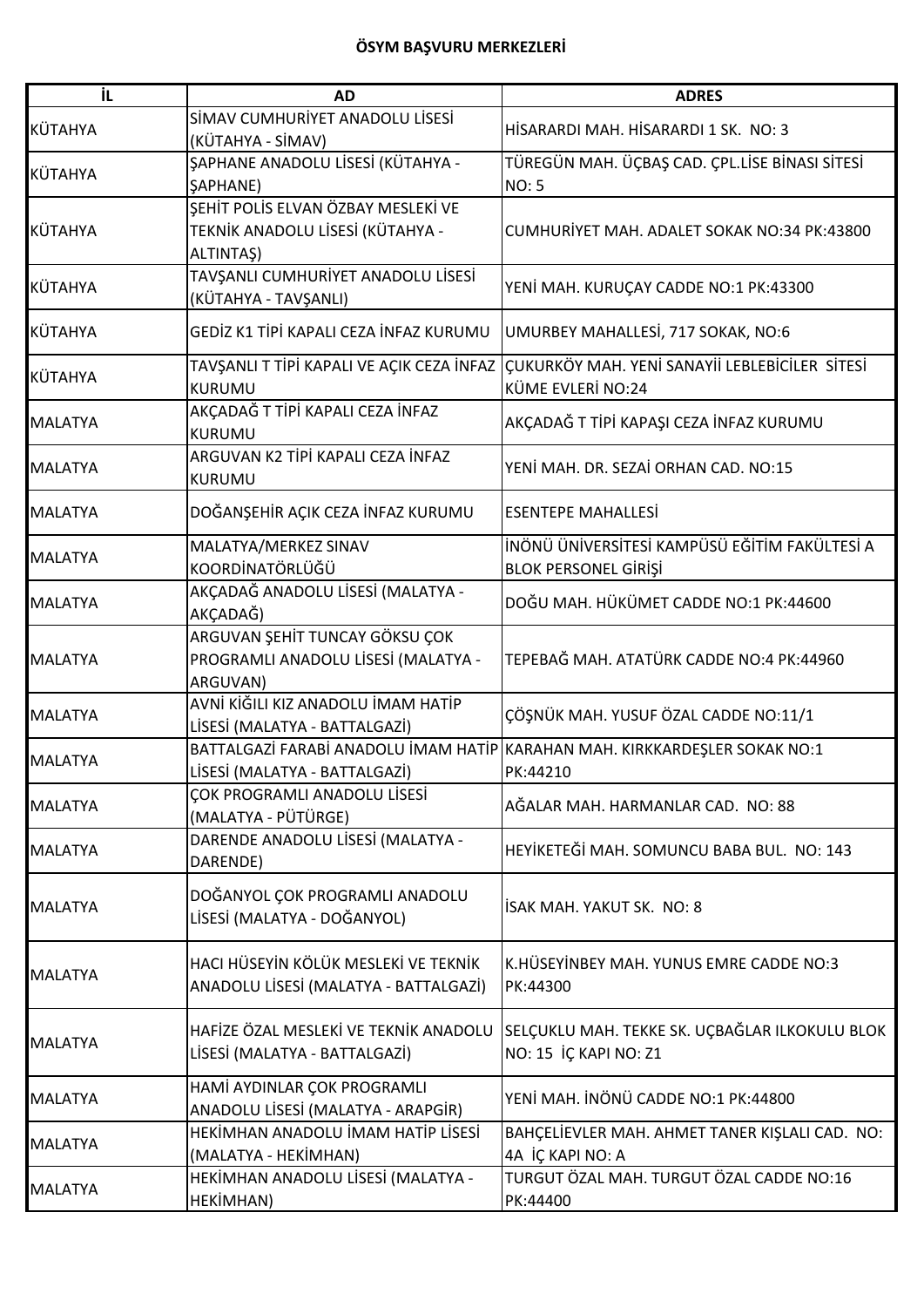| İL             | <b>AD</b>                                                           | <b>ADRES</b>                                                                       |
|----------------|---------------------------------------------------------------------|------------------------------------------------------------------------------------|
|                | İZOLLU ÇOK PROGRAMLI ANADOLU LİSESİ                                 |                                                                                    |
| <b>MALATYA</b> | (MALATYA - KALE)                                                    | BAĞLICA MAH. İZOLLU CAD. NO: 25                                                    |
| <b>MALATYA</b> | KOLUKISA ANADOLU LİSESİ (MALATYA -                                  | HAMİDİYE MAH. KENAN KOLUKISA CAD. NO: 50                                           |
|                | YEŞİLYURT)                                                          |                                                                                    |
| <b>MALATYA</b> | KULUNCAK ÇOK PROGRAMLI ANADOLU                                      | BAHÇELİEVLER MAH. MALATYA CAD. KULUNCAK LİSESİ                                     |
|                | LİSESİ (MALATYA - KULUNCAK)                                         | BLOK NO: 13                                                                        |
|                | SADREDDİN KONEVİ KIZ ANADOLU İMAM                                   | KARAKAVAK MAH. TURGUT ÖZAL BULVARI NO:117                                          |
| <b>MALATYA</b> | HATİP LİSESİ (MALATYA - YEŞİLYURT)                                  | PK:44110                                                                           |
|                |                                                                     |                                                                                    |
| <b>MALATYA</b> | SÜMER MESLEKİ VE TEKNİK ANADOLU LİSESİ                              | İNÖNÜ MAH. İNÖNÜ CADDE NO:184 PK:0                                                 |
|                | (MALATYA - YEŞİLYURT)                                               |                                                                                    |
|                | ŞEHİT SERDAL TOPRAK ÇOK PROGRAMLI                                   |                                                                                    |
| <b>MALATYA</b> | ANADOLU LİSESİ (MALATYA - DOĞANŞEHİR)                               | KARŞIYAKA MAH. EŞREF BİTLİS CAD. NO: 34                                            |
|                |                                                                     |                                                                                    |
| <b>MALATYA</b> | YAZIHAN ÇOK PROGRAMLI ANADOLU LİSESİ                                | YENİ MAH. LİSE CAD. OKUL BLOK NO: 2                                                |
|                | (MALATYA - YAZIHAN)<br>MALATYA E TİPİ KAPALI CEZA İNFAZ             |                                                                                    |
| <b>MALATYA</b> | KURUMU                                                              | ÖZAL MAH. ANKARA CAD. NO:8/A 1-2                                                   |
| <b>MANISA</b>  | AKHISAR AÇIK CEZA İNFAZ KURUMU                                      | SÜLEYMANLI MAH MÜRSELPAŞA CAD.NO:164                                               |
|                | SALİHLİ T TİPİ KAPALI VE AÇIK CEZA İNFAZ                            |                                                                                    |
| <b>MANISA</b>  | KURUMU                                                              | DURASILLI M. 154. S. NO: 2                                                         |
| <b>MANISA</b>  | MANISA AÇIK CEZA İNFAZ KURUMU                                       | ÇINARLIKUYU MAH./ÇINARLIKUYU SOK./224/D                                            |
|                |                                                                     |                                                                                    |
| <b>MANISA</b>  | MANISA T TIPI KAPALI CEZA İNFAZ KURUMU                              | <b>CINARLIKUYU MAHALLESİ NO :224/C</b>                                             |
|                | ALAŞEHİR M TİPİ KAPALI CEZA İNFAZ                                   |                                                                                    |
| <b>MANISA</b>  | <b>KURUMU</b>                                                       | AKARCA MAH. YILDIRIM BAŞAREN SK. NO:95                                             |
| <b>MANISA</b>  | KULA K2 TİPİ KAPALI CEZA İNFAZ KURUMU                               | DÖRT EYLÜL MAH, OĞUZHAN CAD, NO:3                                                  |
|                |                                                                     |                                                                                    |
| <b>MANISA</b>  | SOMA A2 TİPİ KAPALI CEZA İNFAZ KURUMU CUMA MAH. CEZAEVİ SOK. NO: 12 |                                                                                    |
|                |                                                                     |                                                                                    |
| <b>MANİSA</b>  | TURGUTLU A3 TİPİ KAPALI CEZA İNFAZ                                  | SUBAŞI MAH. CEZAEVİ SK. NO. 6                                                      |
|                | <b>KURUMU</b>                                                       |                                                                                    |
| <b>MANISA</b>  | SELENDİ K2 TİPİ KAPALI CEZA İNFAZ                                   | KURTULUŞ MAHALLESİ ATATÜRK CADDESİ NO: 283                                         |
|                | <b>KURUMU</b>                                                       |                                                                                    |
| <b>MANISA</b>  | MANISA/AKHISAR SINAV<br>KOORDİNATÖRLÜĞÜ                             | MANİSA CELAL BAYAR ÜNİVERSİTESİTÜTÜN EKSPERLİĞİ<br>YÜKSEKOKULU                     |
|                | MANISA/MERKEZ SINAV                                                 |                                                                                    |
| <b>MANISA</b>  | KOORDİNATÖRLÜĞÜ                                                     | MANİSA CELAL BAYAR ÜNİVERSİTESİ ŞEHZADELER<br>KAMPÜSÜ MCBÜ ATATÜRK SPOR SALONU İÇİ |
|                |                                                                     | MANİSA CELAL BAYAR ÜNİVERSİTESİ SALİHLİ MYO                                        |
| <b>MANISA</b>  | MANISA/SALIHLI SINAV                                                | SARIPINAR MAH.1079 SK. NO:169/1 MCBÜ SALİHLİ BEŞ                                   |
|                | KOORDİNATÖRLÜĞÜ                                                     | EYLÜL KAMPÜSÜ                                                                      |
|                |                                                                     | CELAL BAYAR ÜNİVERSİTESİ SOMA MESLEK                                               |
| <b>MANISA</b>  | MANİSA/SOMA SINAV KOORDİNATÖRLÜĞÜ                                   | YÜKSEKOKULU DEĞİRMEN CAD. NO:2                                                     |
|                |                                                                     |                                                                                    |
| <b>MANISA</b>  | MANISA/TURGUTLU SINAV                                               | C.B.Ü. HASAN FERDİ TURGUTLU TEKNOLOJİ FAKÜLTESİ                                    |
|                | KOORDİNATÖRLÜĞÜ                                                     | ACARLAR MAH. ŞEHİT ALİ KARAKUZU SK. NO:10                                          |
|                | AHİ EVRAN MESLEKİ VE TEKNİK ANADOLU                                 | SECAATTİN MAH. ÜNİVERSİTE CAD. BELEDİYE BÜFE                                       |
| <b>MANISA</b>  | LİSESİ (MANİSA - DEMİRCİ)                                           | SİTESİ NO: 37 İÇ KAPI NO: A                                                        |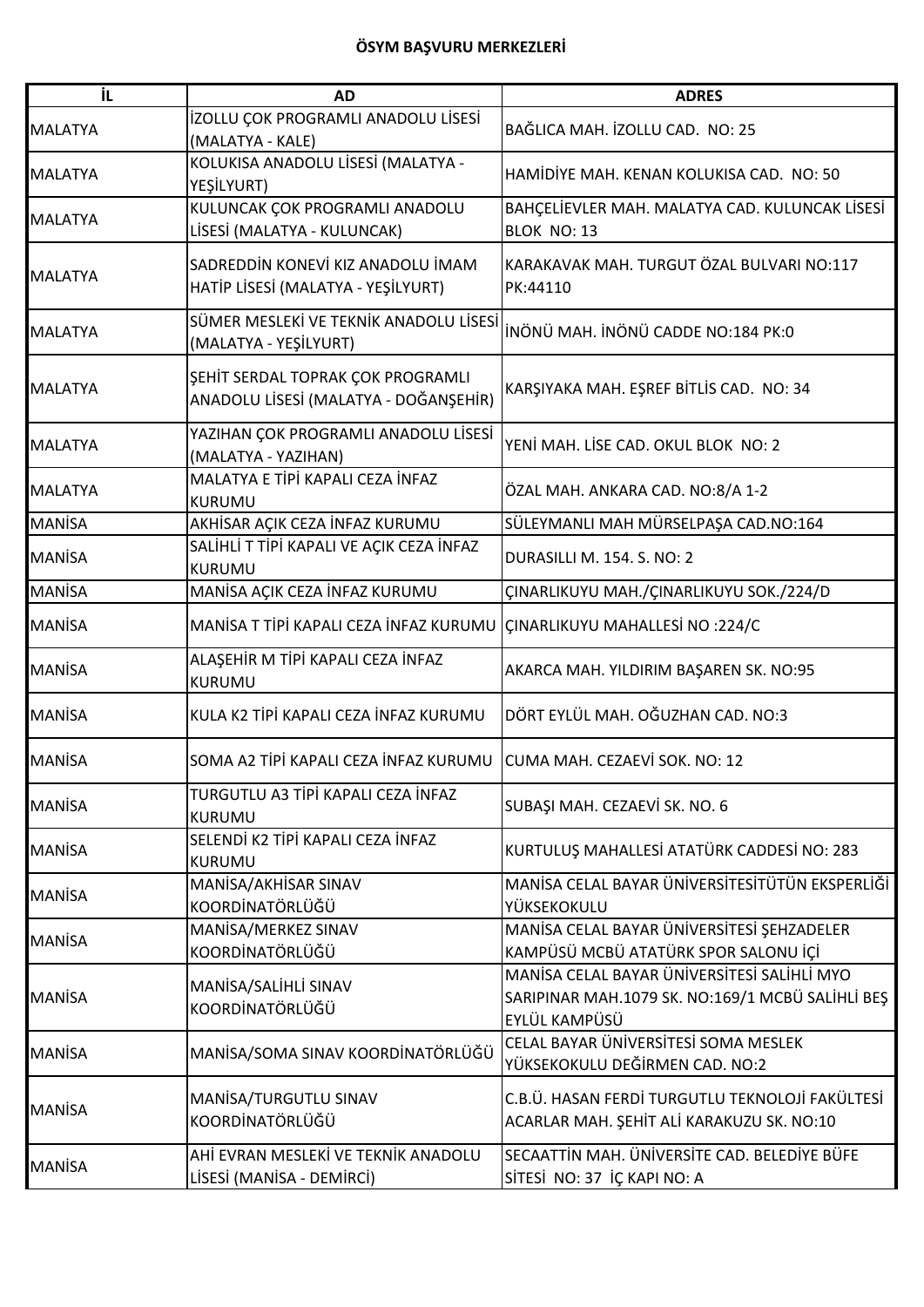| İL.           | <b>AD</b>                                                                         | <b>ADRES</b>                                                                                 |
|---------------|-----------------------------------------------------------------------------------|----------------------------------------------------------------------------------------------|
| <b>MANISA</b> | AHMETLİ ŞEHİT HAKKI ERDOĞAN ÇOK<br>PROGRAMLI ANADOLU LİSESİ (MANİSA -<br>AHMETLİ) | BARBAROS MAH. GENERAL GÖKÇEN PAŞA SK. NO: 13<br>İÇ KAPI NO: 2                                |
| <b>MANISA</b> | ECZACI ENGİN ÜMMETOĞLU ANADOLU<br>LİSESİ (MANİSA - KIRKAĞAÇ)                      | ŞAİR EŞREF MAH. ALBAY FAHİR IŞIK CAD. NO: 35 İÇ<br>KAPI NO: 1                                |
| <b>MANISA</b> | GÖLMARMARA MESLEKİ VE TEKNİK<br>ANADOLU LİSESİ (MANİSA - GÖLMARMARA)              | YENİ CAMİİ MAH. GAZİLER CAD. NO: 1                                                           |
| <b>MANISA</b> | GÖRDES ANADOLU İMAM HATİP LİSESİ<br>(MANISA - GÖRDES)                             | DİVAN MAH. ŞHT.PLT.BAHRİ ÖNSER CAD. NO: 32A İÇ<br><b>KAPI NO: A</b>                          |
| <b>MANISA</b> | HAFSA SULTAN MESLEKİ VE TEKNİK<br>ANADOLU LİSESİ (MANİSA - SALİHLİ)               | MİTATPAŞA MAH. ATATÜRK CAD. NO: 38 İÇ KAPI NO:<br>A KANTİN                                   |
| <b>MANISA</b> | KAYHAN ERGUN MESLEKİ VE TEKNİK<br>ANADOLU LİSESİ (MANİSA - AKHİSAR)               | İNÖNÜ MAH, 150, SK. NO: 4                                                                    |
| <b>MANISA</b> | KÖPRÜBAŞI ANADOLU LİSESİ (MANİSA -<br>KÖPRÜBAŞI)                                  | TEMREK MAH. HÜKÜMET CADDE NO:25 PK:45930                                                     |
| <b>MANISA</b> | KULA YUNUS EMRE ANADOLU LİSESİ<br>(MANISA - KULA)                                 | 4 EYLÜL MAH. TABDUK EMRE CADDE NO:26 PK:45170                                                |
| <b>MANISA</b> | MANISA HASAN TÜREK ANADOLU LISESI<br>(MANISA - YUNUSEMRE)                         | AYNİ ALİ MAH. 3205. SOKAK NO:24                                                              |
| <b>MANISA</b> | MANISA MESLEKI VE TEKNIK ANADOLU<br>LİSESİ (MANİSA - ŞEHZADELER)                  | 2.ANAFARTALAR MAH. AVNİ GEMİCİOĞLU CADDE NO:2<br>PK:45020                                    |
| <b>MANISA</b> | MEHMET AKİF ERSOY ANADOLU LİSESİ<br>(MANISA - YUNUSEMRE)                          | LALELİ MAH. NUSRET KÖKLÜ BUL. NO: 5                                                          |
| <b>MANISA</b> | POLINAS MESLEKİ VE TEKNİK ANADOLU<br>LİSESİ (MANİSA - YUNUSEMRE)                  | GÜZELYURT MAH. 5801. SOKAK NO:8 PK:45030                                                     |
| <b>MANISA</b> | - SOMA)                                                                           | RIFAT DAĞDELEN ANADOLU LİSESİ (MANİSA TURGUTALP MAH. ŞİFA SK. ANADOLU LISESI SİTESİ NO:<br>4 |
| <b>MANISA</b> | SARIGÖL MİLLİ EGEMENLİK ÇOK<br>PROGRAMLI ANADOLU LISESI (MANISA -<br>SARIGÖL)     | AŞAĞI KOÇAKLAR MAH. ONUR SOKAK NO:13 PK:45470                                                |
| <b>MANISA</b> | SARUHANLI ANADOLU LİSESİ (MANİSA -<br>SARUHANLI)                                  | CENGIZ TOPEL MAH. NAMIK KEMAL CAD. NO: 2                                                     |
| <b>MANISA</b> | SELENDİ ANADOLU İMAM HATİP LİSESİ<br>(MANISA - SELENDI)                           | ŞEREFİYE MAH. YAVUZ SULTAN SELİM CADDE NO:27<br>PK:45970                                     |
| <b>MANISA</b> | ŞEHİT EFKAN MESLEKİ VE TEKNİK ANADOLU<br>LİSESİ (MANİSA - ALAŞEHİR)               | YENİCE MAH. BEŞ EYLÜL CAD. OKUL BLOK NO: 1 İÇ<br>KAPI NO: 1-BOD.ANAS                         |
| <b>MANISA</b> | TURGUTLU LISESI (MANISA - TURGUTLU)                                               | CUMHURİYET MAH. DEMİREL SOKAK NO:2 PK:45400                                                  |
| <b>MANISA</b> | AKHİSAR T TİPİ KAPALI CEZA İNFAZ<br>KURUMU                                        | SÜLEYMANLI MAH.MÜRSELPAŞA CD NO:164                                                          |
| <b>MANISA</b> | KIRKAĞAÇ K2 TİPİ KAPALI CEZA İNFAZ<br><b>KURUMU</b>                               | TEVFİKİYE MAH. 35.SK NO87                                                                    |
| <b>MANİSA</b> | MANISA E TIPI KAPALI VE AÇIK CEZA İNFAZ<br><b>KURUMU</b>                          | TURGUT ÖZAL MAH. TURGUTLU CD. TURGUTLU YOLU<br>ÜZERİ                                         |
| <b>MARDIN</b> | MARDİN E TİPİ KAPALI CEZA İNFAZ KURUMU NUSAYBİN YOLU ÜZERİ KÖTEK MAHALLESİ        |                                                                                              |
| <b>MARDIN</b> | MARDİN/MERKEZ SINAV<br>KOORDİNATÖRLÜĞÜ                                            | MARDİN ARTUKLU ÜNİVERSİTESİ REKTÖRLÜĞÜ ÖSYM<br>İL SINAV KOORDİNATÖRLÜĞÜ /YENİŞEHİR           |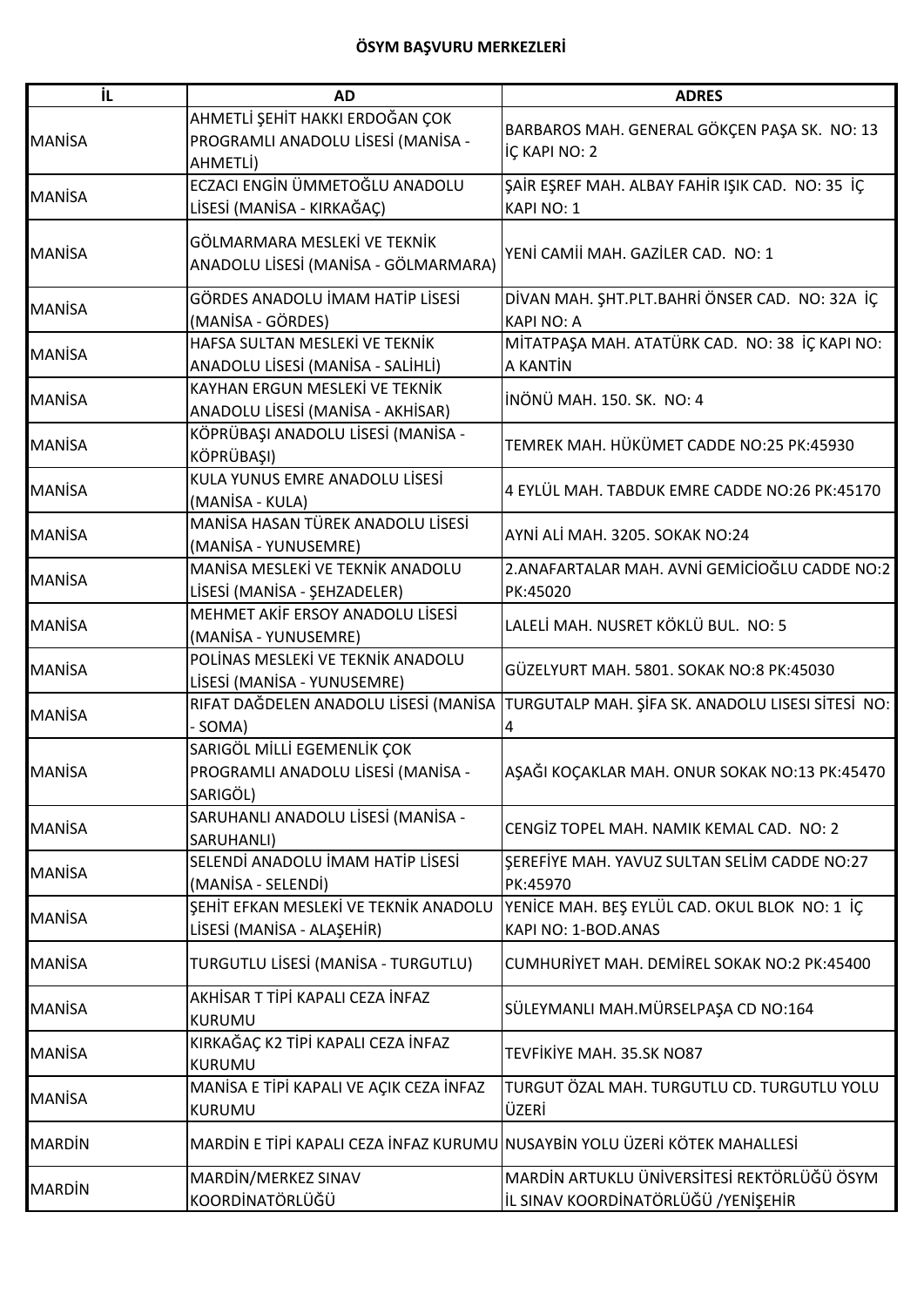| İL            | <b>AD</b>                               | <b>ADRES</b>                                      |
|---------------|-----------------------------------------|---------------------------------------------------|
| <b>MARDIN</b> | MARDİN/MİDYAT SINAV                     | MARDİN/MİDYAT SINAV KOORDİNATÖRLÜĞÜ -             |
|               | KOORDİNATÖRLÜĞÜ                         | AKÇAKAYA MH. YILMAZ CD. NO:46                     |
|               | AZİZ ÖNEN KIZ ANADOLU LİSESİ (MARDİN -  | BAHÇELİEVLER MAH. CUMHURİYET BULVARI BUL. AZIZ    |
| <b>MARDIN</b> | MİDYAT)                                 | ÖNEN KIZ ANADOLU LİSESİ BLOK NO: 94               |
|               | AZİZ SANCAR ANADOLU LİSESİ (MARDİN -    | SAVURKAPI MAH. NUSAYBİN CAD. AZİZ SANCAR          |
| <b>MARDIN</b> | ARTUKLU)                                | A.LİSESİ SİTESİ NO: 11 İÇ KAPI NO: 1              |
|               | DARGEÇİT ILISU ANADOLU LİSESİ (MARDİN - |                                                   |
| <b>MARDIN</b> | DARGEÇİT)                               | SARAY MAH. KILAVUZ CADDE NO:73 PK:47750           |
|               | DERİK MESLEKİ VE TEKNİK ANADOLU LİSESİ  | BAHÇELİEVLER MAH. RİYA QOSERE CAD. NO: 20/1 İÇ    |
| <b>MARDIN</b> | (MARDİN - DERİK)                        | KAPI NO: 1                                        |
|               | KIZILTEPE MESLEKİ VE TEKNİK ANADOLU     | TEPEBAŞI MAH. ADNAN MENDERES CAD. KIZ MESLEK      |
| <b>MARDIN</b> | LİSESİ (MARDİN - KIZILTEPE)             | LİSESİ BLOK NO: 11                                |
|               | MARDİN ANADOLU LİSESİ (MARDİN -         |                                                   |
| <b>MARDIN</b> | ARTUKLU)                                | 13 MART MAH. EMNİYET CADDE NO:1 PK:47200          |
|               | MAZIDAĞI ANADOLU LİSESİ (MARDİN -       | KAYALAR MAH. ÖMER HALİS DEMİR CAD. NO: 68 İÇ      |
| <b>MARDIN</b> | MAZIDAĞI)                               | <b>KAPI NO: 1</b>                                 |
|               | MİMAR SİNAN MESLEKİ VE TEKNİK           |                                                   |
| <b>MARDIN</b> | ANADOLU LİSESİ (MARDİN - KIZILTEPE)     | YENİKENT MAH. 5._1 CAD. NO: 7                     |
|               | NUSAYBİN ANADOLU LİSESİ (MARDİN -       |                                                   |
| <b>MARDIN</b> | NUSAYBİN)                               | IPEKYOLU MAH. IPEK YOLU CADDE NO:11 PK:47300      |
|               |                                         |                                                   |
| <b>MARDIN</b> | NUSAYBİN SÜLEYMAN BÖLÜNMEZ              | YENİŞEHİR MAH. BELEDİYE SOKAK NO:2                |
|               | ANADOLU LİSESİ (MARDİN - NUSAYBİN)      |                                                   |
|               | ÖMERLİ MEHMET KAVAK ANADOLU LİSESİ      |                                                   |
| <b>MARDIN</b> | (MARDİN - ÖMERLİ)                       | CUMHURİYET MAH. 2043 SK. NO: 1                    |
|               | SAVUR NURİ CINGILLLIOĞLU ANADOLU        |                                                   |
| <b>MARDIN</b> | LİSESİ (MARDİN - SAVUR)                 | SAFA MAH. H BAHRİ YAVUZ CAD. NO: 41 İÇ KAPI NO: 1 |
|               | TELKARİ MESLEKİ VE TEKNİK ANADOLU       | BAHÇELİEVLER MAH. İSKENDERUN 1. CAD. ENDRÜSTİ     |
| <b>MARDIN</b> | LİSESİ (MARDİN - MİDYAT)                | MESLEK LİSESİ BLOK NO: 54                         |
|               |                                         |                                                   |
| <b>MARDIN</b> | YEŞİLLİ CUMHURİYET MESLEKİ VE TEKNİK    | GÜL MAH. VATAN CAD. NO: 25                        |
|               | ANADOLU LİSESİ (MARDİN - YEŞİLLİ)       |                                                   |
|               | MİDYAT M TİPİ KAPALI VE AÇIK CEZA İNFAZ |                                                   |
| <b>MARDIN</b> | <b>KURUMU</b>                           | BAHÇELİEVLER MAH. NUSAYBİN CAD. NO:75             |
|               | MERSIN E TIPI KAPALI VE AÇIK CEZA İNFAZ |                                                   |
| <b>MERSIN</b> | <b>KURUMU</b>                           | CILEK MAHALLESI 134. CAD. NO:76                   |
|               | ERDEMLİ K2 TİPİ KAPALI CEZA İNFAZ       |                                                   |
| <b>MERSIN</b> | KURUMU                                  | KOYUNCU MAH. CEZAEVİ SOKAK DIŞKAPI NO: 32/A       |
|               |                                         | ALİFAKI MAHALLESİ ALİFAKI SOKAK TARSUS CEZA İNFAZ |
| <b>MERSIN</b> | TARSUS 1 NOLU T TİPİ CEZA İNFAZ KURUMI  | KURUMLARI KAMPÜSÜ NO:243 33402                    |
| <b>MERSIN</b> | ANAMUR T TİPİ KAPALI VE AÇIK CEZA İNFAZ |                                                   |
|               | <b>KURUMU</b>                           | MALAKLAR KÖYÜ                                     |
|               | Tarsus 2 Nolu T Tipi Kapalı Ceza İnfaz  | ALİFAKI MAHALLESİ ALİFAKI SOKAK TARSUS CEZA İNFAZ |
| <b>MERSIN</b> | Kurumu Müdürlüğü                        | KURUMLARI KAMPÜSÜ NO:243 33402                    |
|               |                                         | ALİFAKI MAHALLESİ ALİFAKI SOKAK TARSUS CEZA İNFAZ |
| <b>MERSIN</b> | TARSUS KAMPÜS AÇIK CEZA İNFAZ KURUMU    | KURUMLARI KAMPÜSÜ NO:243 33402                    |
|               | GÜLNAR K2 TİPİ KAPALI CEZA İNFAZ        |                                                   |
| <b>MERSIN</b> | <b>KURUMU</b>                           |                                                   |
|               |                                         |                                                   |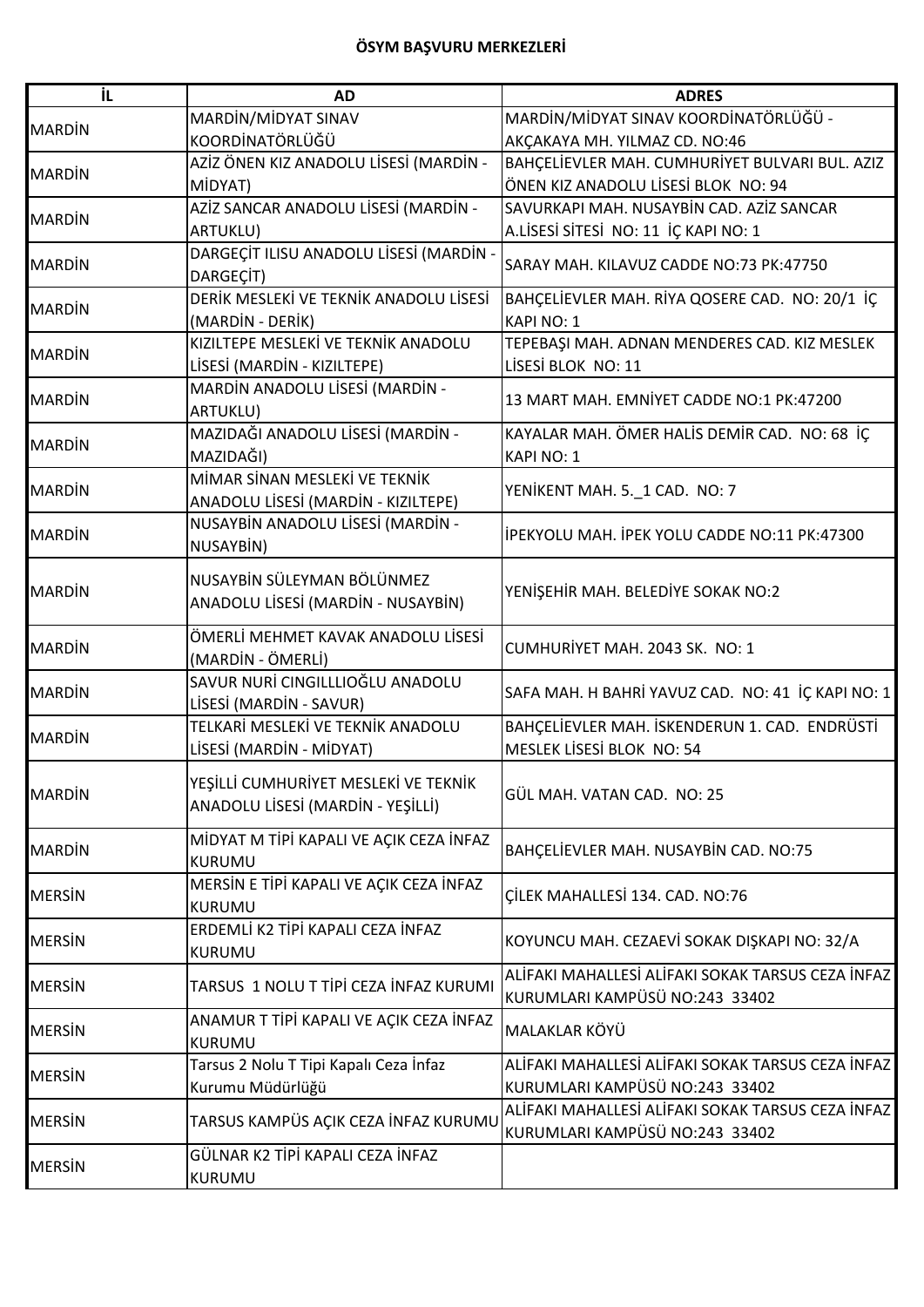| iL            | <b>AD</b>                                                                               | <b>ADRES</b>                                                                                          |
|---------------|-----------------------------------------------------------------------------------------|-------------------------------------------------------------------------------------------------------|
| <b>MERSIN</b> | MERSIN/ANAMUR SINAV<br>KOORDİNATÖRLÜĞÜ                                                  | ÖREN MAH.PROF.DR.ALİ AYHAN YERLEŞKESİ                                                                 |
| <b>MERSIN</b> | MERSIN/MERKEZ SINAV<br>KOORDİNATÖRLÜĞÜ                                                  | MERSİN ÜNİVERSİTESİ ÇİFTLİKKÖY KAMPÜSÜ TEKNİK<br>BİLİMLER M.Y.O BİNASI (ARKASI) ÖSYM BÜROSU           |
| <b>MERSIN</b> | MERSİN/SİLİFKE SINAV KOORDİNATÖRLÜĞÜ                                                    | MEÜ SİLİFKE MESLEK YÜKSEKOKULU YENİ MAHALLE DSİ<br>YANI                                               |
| <b>MERSIN</b> | MERSIN/TARSUS SINAV<br>KOORDİNATÖRLÜĞÜ                                                  | TARSUS ÜNIVERSITESI UYGULAMALI UYGULAMALI<br>BİLİMLER FAKÜLTESİ TAKBAŞ KÖYÜ CİVARI KARTALTEPE<br>MAH. |
| <b>MERSIN</b> | ANAMUR CUMHURİYET ANADOLU LİSESİ<br>(MERSIN - ANAMUR)                                   | ESENTEPE MAH. 116 SK. NO: 22 İÇ KAPI NO: A                                                            |
| <b>MERSIN</b> | ATATÜRK MESLEKİ VE TEKNİK ANADOLU<br>LİSESİ (MERSİN - TOROSLAR)                         | ALSANCAK MAH. 76024 SK. MESLEK LİSESİ SİTESİ NO:<br>1A                                                |
| <b>MERSIN</b> | AYDINCIK ÇOK PROGRAMLI ANADOLU LİSESİ<br>(MERSIN - AYDINCIK)                            | ATATÜRK MAH. KARASEKİ CADDE NO:14 PK:33840                                                            |
| <b>MERSIN</b> | BOZYAZI 15 TEMMUZ MİLLÎ İRADE MESLEKİ<br>VE TEKNİK ANADOLU LİSESİ (MERSİN -<br>BOZYAZI) | MERKEZ MAH. MÜRSEL KAVUN SOKAK NO:8                                                                   |
| <b>MERSIN</b> | ERDEMLİ AKDENİZ ANADOLU LİSESİ<br>(MERSİN - ERDEMLİ)                                    | ALATA MAH. HACI ÖMER VAR CAD. ERDEMLİ LİSESİ<br>SİTESİ NO: 42E                                        |
| <b>MERSIN</b> | EYÜP AYGAR FEN LİSESİ (MERSİN -<br>YENİŞEHİR)                                           | LİMONLUK MAH. 2435. SOKAK NO:2A                                                                       |
| <b>MERSIN</b> | GÜLNAR HATUN MESLEKİ VE TEKNİK<br>ANADOLU LİSESİ (MERSİN - GÜLNAR)                      | HACIPINAR MAH. ORTAOKUL SOKAK NO:2 PK:33700                                                           |
| <b>MERSIN</b> | İÇEL ANADOLU LİSESİ (MERSİN - MEZİTLİ)                                                  | MENDERES MAH. BARBAROS HAYRETTIN PAŞA CADDE<br>NO:3 PK:33190                                          |
| <b>MERSIN</b> | KASIM EKENLER ÇOK PROGRAMLI ANADOLU<br>LİSESİ (MERSİN - ÇAMLIYAYLA)                     | CUMAYAKASI MAH. OKUL SK. NO: 1                                                                        |
| <b>MERSIN</b> | PAKİZE KOKULU ANADOLU LİSESİ (MERSİN -<br>MEZİTLİ)                                      | MENDERES MAH. TURUNÇ CAD. PAKİZE KOKULU LİSESİ<br>SİTESİ NO: 10                                       |
| <b>MERSIN</b> | ŞEHİT EMİN ÇELİK ANADOLU LİSESİ (MERSİN<br>- MUT)                                       | DOĞANCI MAH. LİSE SOKAK NO:21/A                                                                       |
| <b>MERSIN</b> | ŞEVKET POZCU ANADOLU LİSESİ (MERSİN -<br>YENİŞEHİR)                                     | GÜVENEVLER MAH. 20. CAD. NO: 1A                                                                       |
| <b>MERSIN</b> | TEVFİK SIRRI GÜR ANADOLU LİSESİ (MERSİN<br>AKDENİZ)                                     | ÇANKAYA MAH. İSTİKLAL CAD. NO: 77A                                                                    |
| <b>MERSIN</b> | TARSUS 3 NOLU T TİPİ KAPALI CEZA İNFAZ<br><b>KURUMU</b>                                 | ALİFAKI MAHALLESİ ALİFAKI SOKAK TARSUS CEZA İNFAZ<br>KURUMLARI KAMPÜSÜ NO:243 33402                   |
| <b>MERSIN</b> | SİLİFKE M TİPİ KAPALI VE AÇIK CEZA İNFAZ<br><b>KURUMU</b>                               | SARICALAR MAHALLESİ                                                                                   |
| <b>MERSIN</b> | TARSUS KADIN KAPALI CEZA İNFAZ<br><b>KURUMU</b>                                         | ALİFAKI MAHALLESİ ALİFAKI SOKAK TARSUS CEZA İNFAZ<br>KURUMLARI KAMPÜSÜ NO:246 33402                   |
| MUĞLA         | BODRUM A1 TİPİ KAPALI CEZA İNFAZ<br>KURUMU                                              | YOKUŞBAŞI MAHALLESİ CEVATŞAKİR CADDESİ NO:104                                                         |
| MUĞLA         | BODRUM S TİPİ KAPALI VE AÇIK CEZA İNFAZ<br>KURUMU                                       | ÇAMARASI MAH. KÜMEEVLERİ 305-1                                                                        |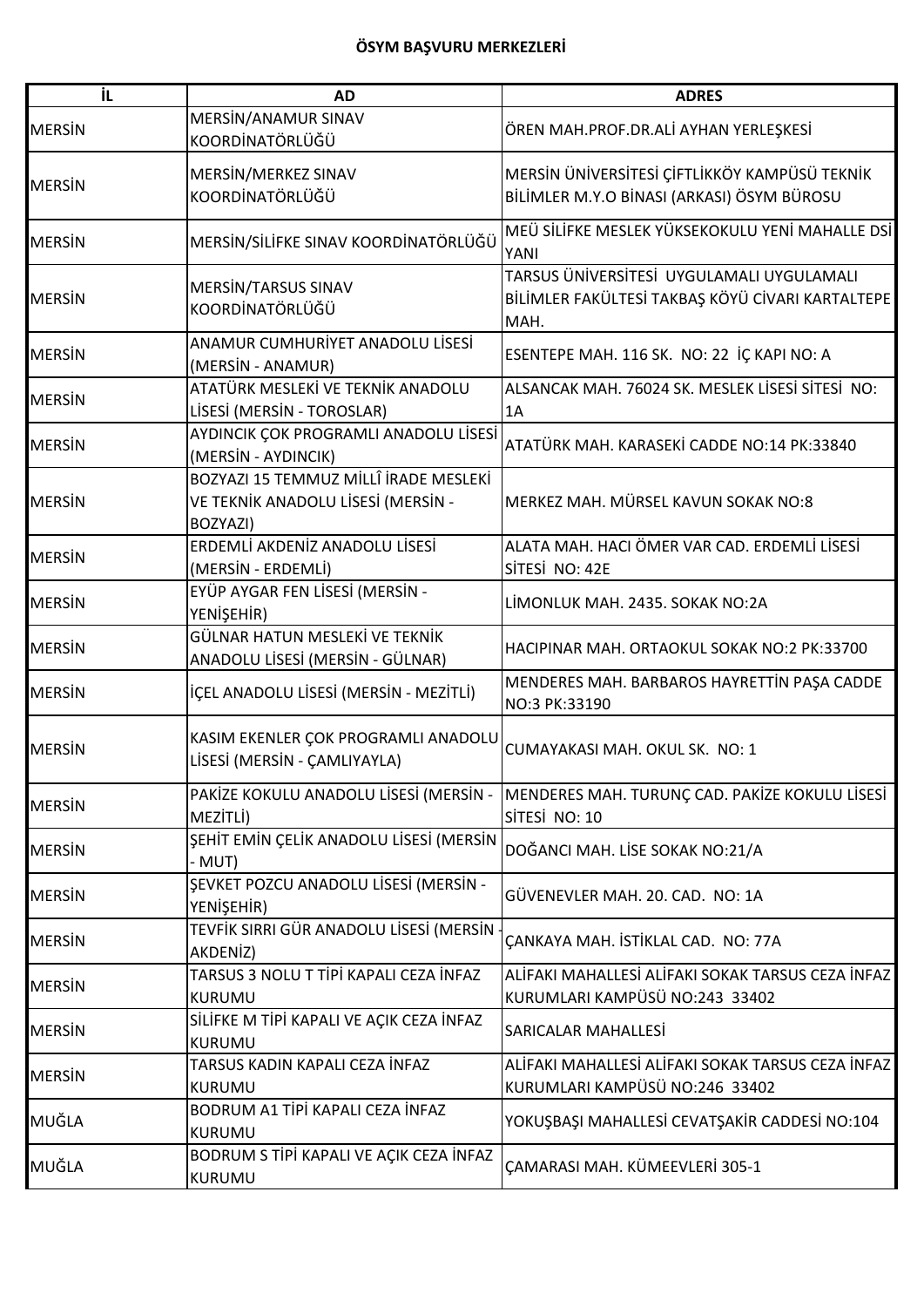| İL         | AD                                                            | <b>ADRES</b>                                                                       |
|------------|---------------------------------------------------------------|------------------------------------------------------------------------------------|
| MUĞLA      | MUĞLA E TİPİ KAPALI CEZA İNFAZ KURUMU                         | DÜĞEREK MAH. YARAŞ YOLU ÜZERİ 3/3                                                  |
| MUĞLA      | MUĞLA/FETHİYE SINAV<br>KOORDİNATÖRLÜĞÜ                        | FETHİYE İŞLETME FAKÜLTESİ CUMHURİYET MAH.<br>KARAKAKLIK CADDESİ NO: 58/2 KARACULHA |
| MUĞLA      | MUĞLA/MERKEZ SINAV<br>KOORDİNATÖRLÜĞÜ                         | MUĞLA SITKI KOÇMAN ÜNİVERSİTESİ EĞİTİM<br>FAKÜLTESİ S BLOK ZEMİN KAT, KÖTEKLİ.     |
| MUĞLA      | MUĞLA/MİLAS SINAV KOORDİNATÖRLÜĞÜ                             | MİLAS VETERİNER FAKÜLTESİ BEÇİN MAH. ÜNİVERSİTE<br>CAD. NO:2                       |
| MUĞLA      | DALAMAN ŞEHİT EMRE KARGIN ANADOLU<br>LİSESİ (MUĞLA - DALAMAN) | MERKEZ MAH, GAZİ BUL, NO: 7                                                        |
| MUĞLA      | DATÇA YILMAZ KARDEŞLER ANADOLU LİSESİ<br>(MUĞLA - DATÇA)      | İSKELE MAH. 250. SOKAK NO:10 PK:48900                                              |
| MUĞLA      | FETHİYE ANADOLU LİSESİ (MUĞLA -<br>FETHIYE)                   | KESİKKAPI MAH. PÜRŞAH BEY CADDE NO:13/A                                            |
| MUĞLA      | FETHİYE FATİH ANADOLU LİSESİ (MUĞLA -<br>FETHİYE)             | ELDİREK MAH. ÇOBANLAR SK. NO: 43/B                                                 |
| MUĞLA      | HALICI AHMET URKAY ANADOLU LİSESİ<br>(MUĞLA - MARMARİS)       | KEMERALTI MAH. ABDİ KARATABAN SK. H.A.URKAY<br>ANADOLU LİSESİ SİTESİ NO: 2         |
| MUĞLA      | HÜSEYİN ERCAN ERMAŞ MERMER<br>ANADOLU LİSESİ (MUĞLA - ULA)    | KÖPRÜBAŞI MAH. GAZİ MUSTAFA KEMAL BULVARI<br>NO:148 PK:48100                       |
| MUĞLA      | KANUNİ SULTAN SÜLEYMAN ANADOLU<br>LİSESİ (MUĞLA - BODRUM)     | YOKUŞBAŞI MAH. EYÜP SARI SOKAK NO:3 PK:48400                                       |
| MUĞLA      | MİLAS ANADOLU LİSESİ (MUĞLA - MİLAS)                          | AHMETÇAVUŞ-HAYITLI MAH. HALİLBEY BULVARI NO:1<br>PK:48200                          |
| MUĞLA      | NAİP HÜSEYİN ANADOLU LİSESİ (MUĞLA -<br>KÖYCEĞİZ)             | GÜLPINAR MAH. FATİH CAD. NO: 11                                                    |
| MUĞLA      | ORTACA ANADOLU LİSESİ (MUĞLA -<br>ORTACA)                     | BAHÇELİEVLER MAH. 269/1 SK. OKUL BLOK NO: 2                                        |
| MUĞLA      | SADIK GÖÇEN ANADOLU LİSESİ (MUĞLA -<br><b>KAVAKLIDERE)</b>    | CUMHURİYET MAH. SAZAK CADDE NO:21 PK:48570                                         |
| MUĞLA      | SEYDİKEMER ANADOLU LİSESİ (MUĞLA -<br>SEYDİKEMER)             | MENEKŞE MAH. ÖZGECAN ASLAN CADDE NO:30<br>PK:48850                                 |
| MUĞLA      | YATAĞAN GAZİ ANADOLU LİSESİ (MUĞLA -<br>YATAĞAN)              | YENİ MAH. SADİ ÖZCAN CADDE NO:10 PK:48500                                          |
| MUĞLA      | MUĞLA AÇIK CEZA İNFAZ KURUMU                                  | ÇAYBÜKÜ MAHALLESİ                                                                  |
| MUĞLA      | MİLAS KAPALI CEZA İNFAZ KURUMU                                | AHMET ÇAVUŞ MAH. İNÖNÜ CAD.                                                        |
| MUĞLA      | SEYDİKEMER-EŞEN T TİPİ KAPALI VE AÇIK<br>CEZA İNFAZ KURUMU    | EŞEN MAHALLESİ                                                                     |
| MUĞLA      | DALAMAN AÇIK CEZA İNFAZ KURUMU                                | ALTINTAS MAHALLESİ GAZİ BULVARI NO:175                                             |
| <b>MUŞ</b> | MUŞ E TİPİ KAPALI CEZA İNFAZ KURUMU                           | ESKİ BİTLİS YOLU SOĞUCAK KÖYÜ MEVKİ                                                |
| <b>MUŞ</b> | MUŞ/MALAZGİRT SINAV<br>KOORDİNATÖRLÜĞÜ                        | MUŞ MALAZGİRT BULANIK CADDESİ DIŞ KAPI NO: 11                                      |
| <b>MUŞ</b> | MUŞ/MERKEZ SINAV KOORDİNATÖRLÜĞÜ                              | MŞÜ İDARİ HİZMET BİNASI                                                            |
| <b>MUŞ</b> | BULANIK MURAT ANADOLU LİSESİ (MUŞ -<br><b>BULANIK)</b>        | ZAFER MAH. SULTAN ALPARSLAN CADDESİ- CADDE<br>NO:24 PK:49500                       |
| <b>MUŞ</b> | HASKÖY ÇOK PROGRAMLI ANADOLU LİSESİ<br>(MUŞ - HASKÖY)         | SUNAY MAH. CUMHURİYET CAD. NO: 58                                                  |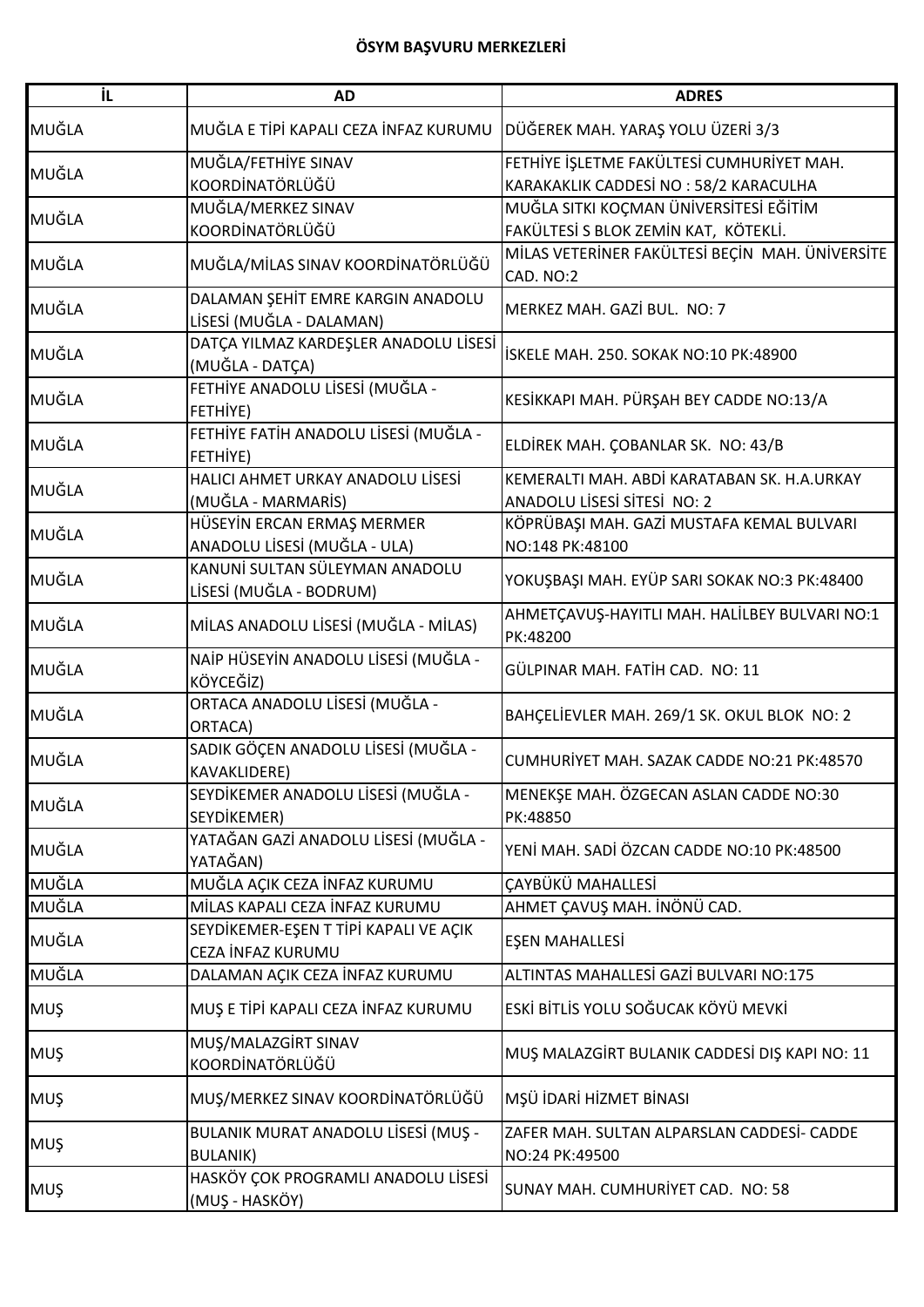| İL              | <b>AD</b>                                                                             | <b>ADRES</b>                                                                                               |
|-----------------|---------------------------------------------------------------------------------------|------------------------------------------------------------------------------------------------------------|
| <b>MUŞ</b>      | KORKUT ÇOK PROGRAMLI ANADOLU LİSESİ<br>(MUŞ - KORKUT)                                 | BAHÇELİEVLER MAH. 2. CAD. ÇPL ANADOLU LİSESİ<br>SİTESİ NO: 134                                             |
| MUŞ             | MUŞ MESLEKİ VE TEKNİK ANADOLU LİSESİ<br>(MUŞ - MERKEZ)                                | HÜRRİYET MAH. LİSE CAD. NO: 6                                                                              |
| <b>MUŞ</b>      | VARTO MESLEKİ VE TEKNİK ANADOLU LİSESİ<br>(MUŞ - VARTO)                               | KÜLTÜR MAH. MESLEK LİSESİ CADDE NO:24 PK:49600                                                             |
| NEVŞEHİR        | NEVŞEHİR E TİPİ KAPALI CEZA İNFAZ<br><b>KURUMU</b>                                    | YUKARI MAH. DIŞ KAPI:4 İÇ KAPI:1 UÇHİSAR BELDESİ                                                           |
| <b>NEVŞEHİR</b> | NEVŞEHİR/MERKEZ SINAV<br>KOORDİNATÖRLÜĞÜ                                              | NEVŞEHİR HACI BEKTAŞ VELİ ÜNİVERSİTESİ FEN<br>EDEBİYAT FAKÜLTESİ A BLOK ZEMİN KAT 2000 EVLER<br>MAH. 50300 |
| <b>NEVŞEHİR</b> | DAMAT İBRAHİM PAŞA ANADOLU LİSESİ<br>(NEVŞEHİR - ACIGÖL)                              | YUKARI MAH. PINARBAŞI SK. NO: 11                                                                           |
| <b>NEVŞEHİR</b> | DERİNKUYU MEHMET EKMEKCİ ANADOLU<br>LİSESİ (NEVŞEHİR - DERİNKUYU)                     | BAYRAMLI MAH. ÇEKMİ YOLU SOKAK NO:8 PK:50700                                                               |
| <b>NEVŞEHİR</b> | HACIBEKTAŞ MESLEKİ VE TEKNİK ANADOLU<br>LİSESİ (NEVŞEHİR - HACIBEKTAŞ)                | ZİR MAH. ATATÜRK BUL. NO: 62-1 İÇ KAPI NO: 1                                                               |
| <b>NEVŞEHİR</b> | KOZAKLI ANADOLU LİSESİ (NEVŞEHİR -<br>KOZAKLI)                                        | ALTUNSU MAH. İSTİKLAL CADDE NO:36 PK:50600                                                                 |
| <b>NEVŞEHİR</b> | MESLEKİ VE TEKNİK ANADOLU LİSESİ<br>(NEVŞEHİR - AVANOS)                               | YUKARI MAH. İNÖNÜ CADDE NO:10 PK:50500                                                                     |
| <b>NEVŞEHİR</b> | NEVŞEHİR AHİ EVRAN MESLEKİ VE TEKNİK<br>ANADOLU LİSESİ (NEVŞEHİR - MERKEZ)            | YENİ MAH. KAYSERİ CADDE NO:32 PK:50100                                                                     |
| <b>NEVŞEHİR</b> | SEHİT ÖMER HALİSDEMİR MESLEKİ VE<br>TEKNİK ANADOLU LİSESİ (NEVŞEHİR -<br>GÜLŞEHİR)    | ÇALIŞANLAR MAH. ARAPLI SOKAK NO:21 PK:50900                                                                |
| <b>NEVŞEHİR</b> | ÜRGÜP MESLEKİ VE TEKNİK ANADOLU LİSESİ<br>(NEVŞEHİR - ÜRGÜP)                          | ALTIKAPILI MAH. ŞEHİT TURAN CADDE NO:1 PK:50400                                                            |
| NİĞDE           | NİĞDE AÇIK CEZA İNFAZ KURUMU                                                          | ADANA YOLU ÜZERİ SABANCI BULVARI 7 KM                                                                      |
| NİĞDE           | NİĞDE/MERKEZ SINAV KOORDİNATÖRLÜĞÜ                                                    | NİĞDE ÖMER HALİSDEMİR ÜNİVERSİTESİ REKTÖRLÜK<br><b>BİNASI ALTI</b>                                         |
| <b>NİĞDE</b>    | ALTUNHİSAR 75.YIL ÇOK PROGRAMLI<br>ANADOLU LİSESİ (NİĞDE - ALTUNHİSAR)                | SAĞLIK MAH. OKUL SK. 75. YIL LİSESİ BLOK NO: 30 İÇ<br>KAPI NO: 1                                           |
| NİĞDE           | ATATÜRK ANADOLU LİSESİ (NİĞDE -<br>MERKEZ)                                            | AŞAĞI KAYABAŞI MAH. ALPARSLAN TÜRKEŞ BUL. NİĞDE<br>ATATÜRK ANADOLU LİSESİ SİTESİ NO: 79A                   |
| <b>NIĞDE</b>    | ÇAMARDI ŞEHİT MUTTALİP SOYLU<br>ANADOLU İMAM HATİP LİSESİ (NİĞDE -<br><b>ÇAMARDI)</b> | YENİ MAH. DOĞAN BARAN CAD. NO: 1                                                                           |
| NİĞDE           | ÇİFTLİK ÇOK PROGRAMLI ANADOLU LİSESİ<br>(NİĞDE - ÇİFTLİK)                             | ÇARŞI MAH. LİSE SK. ÇOK PROĞRAMLI LİSE SİTESİ B<br><b>BLOK NO: 4</b>                                       |
| NİĞDE           | RECEP TAYYİP ERDOĞAN ANADOLU İMAM<br>HATİP LİSESİ (NİĞDE - MERKEZ)                    | EFENDIBEY MAH. AKKUŞ 1 SOKAK NO:7 PK:51100                                                                 |
| NİĞDE           | SEHİT FAZIL DOĞRUÖZ MESLEKİ VE TEKNİK<br>ANADOLU LİSESİ (NİĞDE - MERKEZ)              | YUKARI KAYABAŞI MAH. SÜLEYMAN FETHİ CADDE<br>NO:28 PK:51200                                                |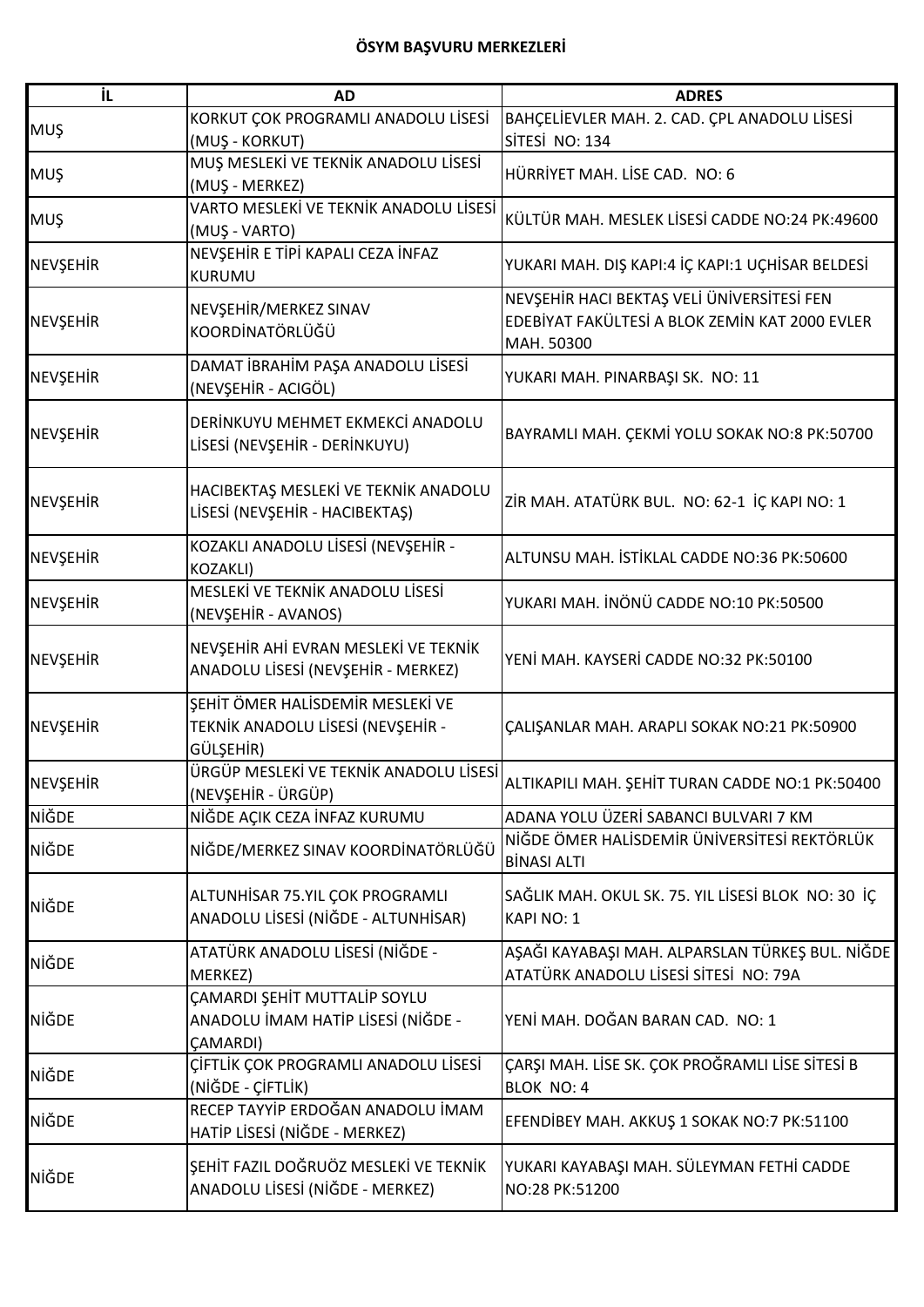| İL           | <b>AD</b>                                                                | <b>ADRES</b>                                                           |
|--------------|--------------------------------------------------------------------------|------------------------------------------------------------------------|
| <b>NİĞDE</b> | SEHİT NURİ PAMİR ANADOLU LİSESİ (NİĞDE<br>BOR)                           | HARIM MAH. İSTASYON CAD. Ş.N.P.LİSESİ BLOK NO: 36                      |
| <b>NİĞDE</b> | ULUKIŞLA 75. YIL ANADOLU LİSESİ (NİĞDE -<br>ULUKIŞLA)                    | DOĞU MAH. İSMET İNÖNÜ CAD. NO: 119 İÇ KAPI NO:<br>D                    |
| <b>NIGDE</b> | ULUKIŞLA 75. YIL ÇOK PROGRAMLI<br>ANADOLU LİSESİ (NİĞDE - ULUKIŞLA)      | DOĞU MAH. İSMET İNÖNÜ CAD. NO: 123 İÇ KAPI NO:                         |
| <b>NİĞDE</b> | NİĞDE E TİPİ KAPALI CEZA İNFAZ KURUMU                                    | İLHANLI MAHALLESİ HACI SABANCI BULVARI NO:25                           |
| ORDU         | ORDU E TİPİ KAPALI VE AÇIK CEZA İNFAZ<br><b>KURUMU</b>                   | EFİRLİ MAH. AKÇAOVA MÜCAVİR SK. NO: 35/1                               |
| ORDU         | ÜNYE M TİPİ KAPALI VE AÇIK CEZA İNFAZ<br><b>KURUMU</b>                   | YÜCELER KÖYÜ HENDEK SUYU MEVKİİ NO: 85                                 |
| ORDU         | AKKUŞ AÇIK CEZA İNFAZ KURUMU                                             | ÇAMALAN MAH. GÜCÜK BURNU SOK. 1/3G                                     |
| ORDU         | ORDU/FATSA SINAV KOORDİNATÖRLÜĞÜ                                         | FATSA DENİZ BİLİMLERİ FAKÜLTESİ                                        |
| ORDU         | ORDU/MERKEZ SINAV KOORDİNATÖRLÜĞÜ                                        | ORDU ÜNİVERSİTESİ, CUMHURİYET YERLEŞKESİ,<br>İLAHİYAT FAKÜLTESİ GİRİŞİ |
| ORDU         | ORDU/ÜNYE SINAV KOORDİNATÖRLÜĞÜ                                          | DEVLET SAHİL YOLU GÖLEVİ MEVKİİ                                        |
| ORDU         | AKKUŞ ANADOLU İMAM HATİP LİSESİ<br>(ORDU - AKKUŞ)                        | YAZLIKBELEN MAH. KOOPERATİF CAD. NO: 8 İÇ KAPI<br><b>NO: 1</b>         |
| ORDU         | AYBASTI MESLEKİ VE TEKNİK ANADOLU<br>LİSESİ (ORDU - AYBASTI)             | ESENLİ MAH. İLHAN CAD. NO: 21                                          |
| ORDU         | AYŞE ŞAHİN ÇOK PROGRAMLI ANADOLU<br>LİSESİ (ORDU - GÜLYALI)              | GÜLİSTAN MAH. ERSİN TARANOĞLU CADDE NO:5<br>PK:52010                   |
| ORDU         | CUMHURİYET ANADOLU LİSESİ (ORDU -<br>ALTINORDU)                          | BUCAK MAH. ZÜBEYDE HANIM CAD. A BLOK NO: 52 İÇ<br>KAPI NO: 1 ALTIN     |
| ORDU         | <b>ÇAMAŞ TÜRK TELEKOM ÇOK PROGRAMLI</b><br>ANADOLU LİSESİ (ORDU - ÇAMAŞ) | ÖRMELİ MAH. HATİPLİ KÜME EVLERİ NO: 24-1                               |
| ORDU         | <b>CATALPINAR COK PROGRAMLI ANADOLU</b><br>LİSESİ (ORDU - ÇATALPINAR)    | MERKEZ MAH. KANARYA CAD. NO: 23-5 İÇ KAPI NO: 1                        |
| ORDU         | ÇAYBAŞI ŞEHİT ÇETİN AK ANADOLU LİSESİ<br>(ORDU - ÇAYBAŞI)                | ÇINAR MAH. PAZARYERİ MEY. NO: 21 İÇ KAPI NO: 101                       |
| ORDU         | GÜRGENTEPE ŞEHİT AHMET YAŞAR<br>ANADOLU LİSESİ (ORDU - GÜRGENTEPE)       | AĞIZLAR MAH. 1 NOLU SOKAK NO:1 PK:52610                                |
| ORDU         | İBN-İ SİNA MESLEKİ VE TEKNİK ANADOLU<br>LİSESİ (ORDU - KORGAN)           | TEPE MAH. BELEDİYE SOKAK NO:17 PK:52700                                |
| ORDU         | IKIZCE ANADOLU LISESI (ORDU - IKIZCE)                                    | MERKEZ MAH. HASAN KALYONCU CADDE NO:34<br>PK:52320                     |
| ORDU         | KABADÜZ ÇOK PROGRAMLI ANADOLU LİSESİ<br>(ORDU - KABADÜZ)                 | KABADÜZ MAH. CUMHURİYET CADDE NO:5 PK:52020                            |
| ORDU         | KABATAŞ ANADOLU LİSESİ (ORDU -<br>KABATAŞ)                               | HOŞKADEM MAH. YEDİYILDIZLAR KÜME EVLER NO:27<br>PK:52520               |
| ORDU         | KUMRU ANADOLU İMAM HATİP LİSESİ<br>(ORDU - KUMRU)                        | AKÇADERE MAH. TORAMANOĞLU SK. C BLOK NO: 6/1C<br>İÇ KAPI NO: Z01       |
| ORDU         | MESUDIYE İMKB ÇOK PROGRAMLI<br>ANADOLU LİSESİ (ORDU - MESUDİYE)          | MERKEZ MAH. ZAHİRE VE SANAYİ ÇARŞISI KÜME EVLER<br>NO:23 PK:52900      |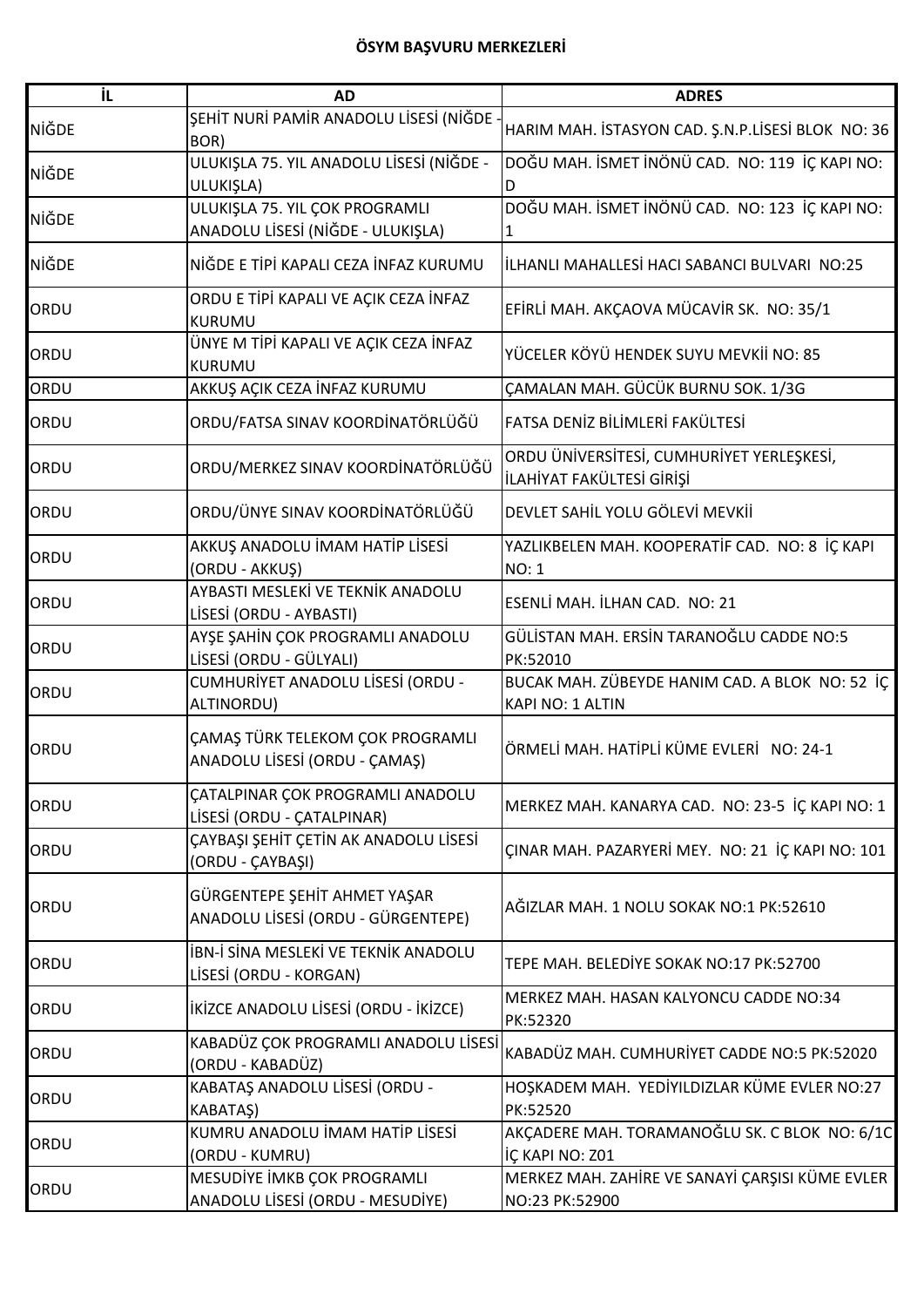| iL              | <b>AD</b>                                                                                                              | <b>ADRES</b>                                                                                      |
|-----------------|------------------------------------------------------------------------------------------------------------------------|---------------------------------------------------------------------------------------------------|
| ORDU            | ORDU LİSESİ (ORDU - ALTINORDU)                                                                                         | BAHÇELİEVLER MAH. EDİBE AKYOL SK. ORDU LİSESİ<br>SİTESİ NO: 1 İÇ KAPI NO: 1 ALTIN                 |
| ORDU            | ORDU TÜRKİYE ODALAR VE BORSALAR<br>BİRLİĞİ MESLEKİ VE TEKNİK ANADOLU LİSESİ<br>(ORDU - ALTINORDU)                      | CUMHURİYET MAH. 1363 SK. MEB EML SİTESİ NO: 5G<br>İÇ KAPI NO: B1 ALTIN                            |
| ORDU            | PERŞEMBE ŞEHİT CEYHUN ARSLANTÜRK<br>MESLEKİ VE TEKNİK ANADOLU LİSESİ (ORDU KACALI MAH. KÜLTÜR CAD. NO: 22<br>PERŞEMBE) |                                                                                                   |
| ORDU            | ŞEHİT YAŞAR BİÇER MESLEKİ VE TEKNİK<br>ANADOLU LİSESİ (ORDU - GÖLKÖY)                                                  | GÖLKÖY MAH. YAVUZ SULTAN SELİM SK. NO: 15/6A                                                      |
| ORDU            | ULUBEY ANADOLU LİSESİ (ORDU - ULUBEY)                                                                                  | ÇATALLI MAH. YAHYA ARCAN SOKAK NO:3 PK:52850                                                      |
| ORDU            | ÜNYE ADNAN MENDERES MESLEKİ VE<br>TEKNİK ANADOLU LİSESİ (ORDU - ÜNYE)                                                  | LİSELER MAH. SANTRAL SK. NO: 6 İÇ KAPI NO: 1                                                      |
| <b>OSMANIYE</b> | TOPRAKKALE AÇIK CEZA İNFAZ KURUMU                                                                                      | GÖÇMENLER MAH. ATATÜRK CAD. NO:294/1                                                              |
| <b>OSMANIYE</b> | OSMANİYE/KADİRLİ SINAV<br>KOORDİNATÖRLÜĞÜ                                                                              | SHT.K.K. MH. YUNUS EMRE CD. NO:8                                                                  |
| <b>OSMANIYE</b> | OSMANİYE/MERKEZ SINAV<br>KOORDİNATÖRLÜĞÜ                                                                               | OSMANİYE KORKUT ATA ÜNİVERSİTESİ KARACAOĞLAN<br>YERLEŞKESİ A BLOK 3.KAT NO:A304                   |
| <b>OSMANİYE</b> | BAHÇE MESLEKİ VE TEKNİK ANADOLU LİSESİ<br>(OSMANİYE - BAHÇE)                                                           | BAHÇELİ EVLER MAH. DEVLET BAHÇELİ BUL. NO: 28                                                     |
| <b>OSMANİYE</b> | DÜZİÇİ 75. YIL MESLEKİ VE TEKNİK<br>ANADOLU LİSESİ (OSMANİYE - DÜZİÇİ)                                                 | IRFANLI MAH. CEMAL ALGAN CADDE NO:6 PK:80600                                                      |
| <b>OSMANIYE</b> | HASANBEYLİ ÇOK PROGRAMLI ANADOLU<br>LİSESİ (OSMANİYE - HASANBEYLİ)                                                     | CUMHURİYET MAH. VALİ KEREM AL CAD. NO: 4/1 İÇ<br><b>KAPI NO: 1</b>                                |
| <b>OSMANIYE</b> | KADİRLİ ATATÜRK ANADOLU LİSESİ<br>(OSMANİYE - KADİRLİ)                                                                 | CEMALPAŞA MAH. SEFA VAYİSOĞLU CAD. KADİRLİ<br>LİŞSESİ SİTESİ NO: 7                                |
| <b>OSMANİYE</b> | NECMETTIN ERBAKAN KIZ ANADOLU İMAM<br>HATİP LİSESİ (OSMANİYE - MERKEZ)                                                 | YEDİ OCAK MAH. DR.DEVLET BAHÇELİ BUL. KIZ İMAM<br>HATIP LISESI SITESI MALIYE HAZINESI BLOK NO: 98 |
| <b>OSMANİYE</b> | SUMBAS ÇOK PROGRAMLI ANADOLU LİSESİ<br>(OSMANİYE - SUMBAS)                                                             | KARAÖMERLİ MAH. 100. SOKAK NO:25 PK:80580                                                         |
| <b>OSMANİYE</b> | TOPRAKKALE ŞEHİT İBRAHİM ETİZ ANADOLU<br>LİSESİ (OSMANİYE - TOPRAKKALE)                                                | KIŞLA MAH. 35 NOLU SK. NO: 1/3                                                                    |
| <b>OSMANİYE</b> | OSMANIYE 2 NOLU T TİPİ KAPALI VE AÇIK<br>CEZA İNFAZ KURUMU                                                             | OSMANİYE 2 NOLU T TİPİ KAPALI VE AÇIK CEZA İNFAZ<br><b>KURUMU</b>                                 |
| <b>OSMANİYE</b> | OSMANİYE 1 NOLU T TİPİ KAPALI CEZA<br><b>INFAZ KURUMU</b>                                                              | OSMANİYE 1 NOLU T TİPİ KAPALI CEZA İNFAZ KURUMU                                                   |
| <b>OSMANİYE</b> | OSMANİYE C TİPİ KAPALI CEZA İNFAZ<br><b>KURUMU</b>                                                                     | RAHİME HATUN MAH. 9076 SOKAK NO:9                                                                 |
| <b>RİZE</b>     | RİZE L TİPİ KAPALI CEZA İNFAZ KURUMU                                                                                   | AKSU MAH. KÜME EVLERİ                                                                             |
| <b>RİZE</b>     | RİZE/ARDEŞEN SINAV KOORDİNATÖRLÜĞÜ                                                                                     | FATİH MAH. ATATÜRK CAD.NO: 244                                                                    |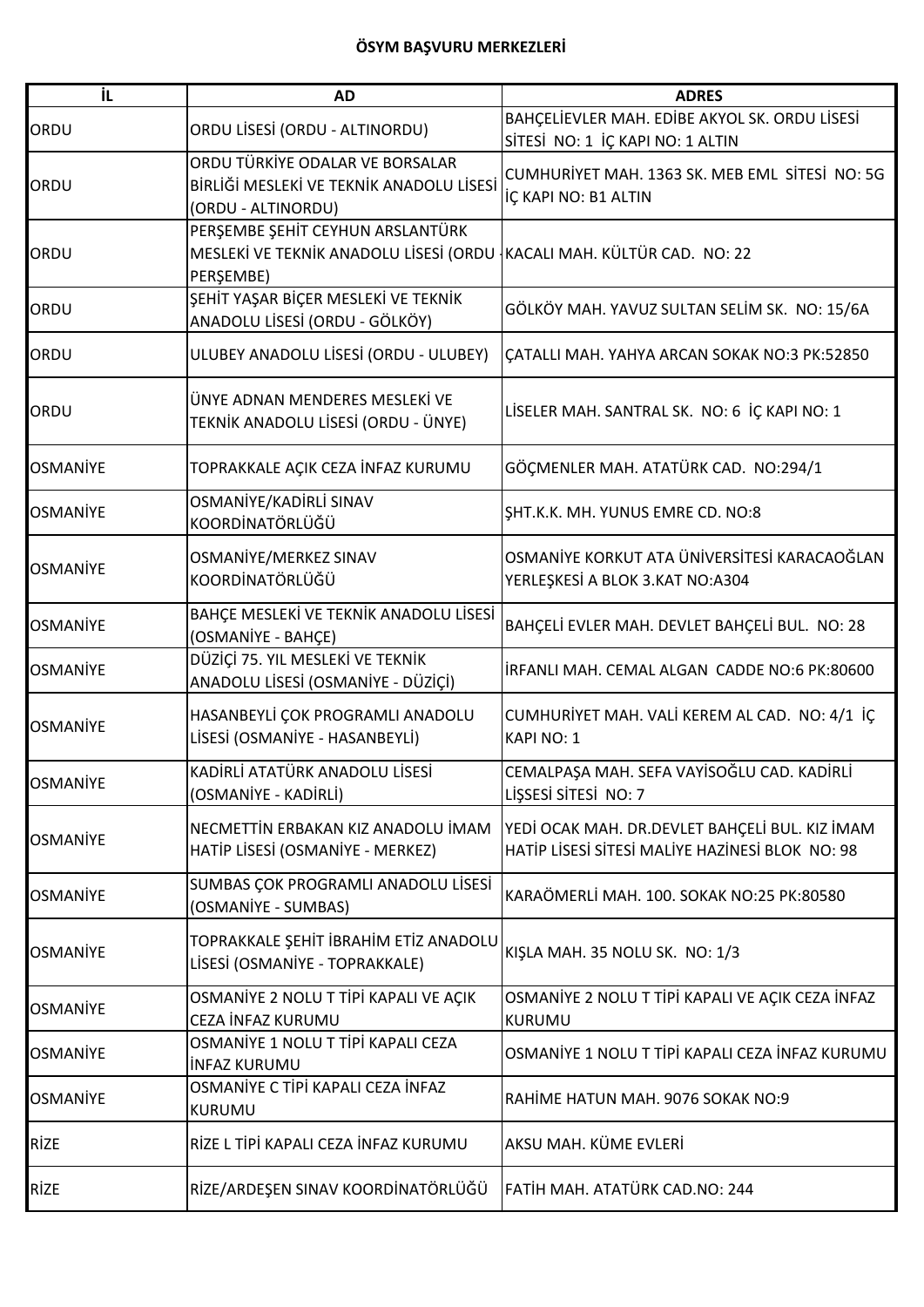| İL             | <b>AD</b>                               | <b>ADRES</b>                                                                       |
|----------------|-----------------------------------------|------------------------------------------------------------------------------------|
| <b>RİZE</b>    | RİZE/ÇAYELİ SINAV KOORDİNATÖRLÜĞÜ       | RECEP TAYYİP ERDOĞAN ÜNİVERSİTESİ EĞİTİM                                           |
|                |                                         | <b>FAKÜLTESİ</b>                                                                   |
| <b>RİZE</b>    | RİZE/MERKEZ SINAV KOORDİNATÖRLÜĞÜ       | FENER MAHALLESİ RECEP TAYYİP ERDOĞAN                                               |
|                |                                         | ÜNİVERSİTESİ ZİHNİ DERİN YERLEŞKESİ 53100                                          |
| <b>RİZE</b>    | ADEM ÖZDEMİR ANADOLU LİSESİ (RİZE -     | ERİKLİMANI MAH. ERİKLİMANI MAHALLESİ KÜME                                          |
|                | DEREPAZARI)                             | EVLERİ OKUL İNŞAATI BLOK NO: 5                                                     |
| <b>RİZE</b>    | CAMLIHEMȘIN ANADOLU IMAM HATIP          | MERKEZ MAH. İNÖNÜ CAD. NO: 14 İÇ KAPI NO: 1                                        |
|                | LİSESİ (RİZE - ÇAMLIHEMŞİN)             |                                                                                    |
|                | FAZLİYE HÜSEYİN TURANLI ÇOK PROGRAMLI   |                                                                                    |
| <b>RİZE</b>    | ANADOLU LİSESİ (RİZE - İKİZDERE)        | ÇARŞI MAH. ALİBİBEROĞLU CAD. NO: 55 İÇ KAPI NO: 1                                  |
|                |                                         |                                                                                    |
|                |                                         | FINDIKLI 15 TEMMUZ ŞEHİTLERİ MESLEKİ VE YENİ MAH. TÜM GENERAL ENVER ÇAKIROĞLU CAD. |
| <b>RİZE</b>    | TEKNİK ANADOLU LİSESİ (RİZE - FINDIKLI) | MESLEK LİSESİ SİTESİ NO: 19 İÇ KAPI NO: 1                                          |
|                | HEMŞİN ÇOK PROGRAMLI ANADOLU LİSESİ     | ORTAKÖY MAH. DÜZ-1 KÜME EVLERİ OKULLAR SİTESİ                                      |
| <b>RİZE</b>    | (RİZE - HEMŞİN)                         | LİSE BLOK NO: 26                                                                   |
|                |                                         | FIÇITAŞI MAH. KAZIM KARABEKİR CADDE NO:91                                          |
| <b>RİZE</b>    | İYİDERE ANADOLU LİSESİ (RİZE - İYİDERE) | PK:53600                                                                           |
|                | KALKANDERE ANADOLU İMAM HATİP LİSESİ    | YUKARI TATLISU MAH. ÖZTÜRKLER KÜME EVLERİ NO:                                      |
| <b>RİZE</b>    | (RİZE - KALKANDERE)                     | 46/1 İÇ KAPI NO: /1                                                                |
|                | KAPTAN AHMET ERDOĞAN ANADOLU            | KÜÇÜKCAMİİ MAH. AKÇAL CAD. NO: 38 İÇ KAPI NO:                                      |
| <b>RİZE</b>    | İMAM HATİP LİSESİ (RİZE - GÜNEYSU)      | 101                                                                                |
|                | PAZAR KIZ KULESİ MESLEKİ VE TEKNİK      | KİRAZLIK MAH. TAHSİN BEKİR BALTA CADDE NO:29                                       |
| <b>RİZE</b>    | ANADOLU LİSESİ (RİZE - PAZAR)           | PK:53300                                                                           |
| <b>RİZE</b>    | KALKANDERE AÇIK CEZA İNFAZ KURUMU       | ORMANLI KÖYÜ NO: 338/B                                                             |
|                | SAKARYA L TİPİ KAPALI CEZA İNFAZ        | DEĞİRMENCİ MAH. 301 NOLU SOK. FATİHSULTAN                                          |
| <b>SAKARYA</b> | <b>KURUMU</b>                           | MEHMET CAD. NO: 7                                                                  |
| <b>SAKARYA</b> | KARASU A2 TİPİ KAPALI CEZA İNFAZ        | KUZULUK MAH.                                                                       |
|                | <b>KURUMU</b>                           |                                                                                    |
| <b>SAKARYA</b> | GEYVE AÇIK CEZA İNFAZ KURUMU            | TEPECİKLER MAH. ŞABAN DİŞLİ SOKAK NO: 5                                            |
| <b>SAKARYA</b> | SAKARYA/ADAPAZARI SINAV                 | SAKARYA ÜNİVERSİTESİ ESENTEPE KAMPÜSÜ                                              |
|                | KOORDİNATÖRLÜĞÜ                         |                                                                                    |
| <b>SAKARYA</b> | SAKARYA/HENDEK SINAV                    | EĞİTİM FAKÜLTESİ DEKANLIĞI KEMALİYE MAH.                                           |
|                | KOORDİNATÖRLÜĞÜ                         | MUAMMER SENCAR CAD.NO.11                                                           |
| <b>SAKARYA</b> | ABİDİN SERHOŞ MESLEKİ VE TEKNİK         | AĞALAR MAH. SAKARYA CADDE NO:1 PK:54800                                            |
|                | ANADOLU LİSESİ (SAKARYA - KOCAALİ)      |                                                                                    |
|                | ADAPAZARI MESLEKİ VE TEKNİK ANADOLU     |                                                                                    |
| <b>SAKARYA</b> | LİSESİ (SAKARYA - ADAPAZARI)            | TIĞCILAR MAH. İPEK SK. NO: 19                                                      |
|                |                                         |                                                                                    |
| <b>SAKARYA</b> | AKYAZI NİLÜFER HATUN MESLEKİ VE TEKNİK  | BATAKKÖY MAH. BATAKKÖY CAD. MESLEKİ TEKNİK LİSE                                    |
|                | ANADOLU LİSESİ (SAKARYA - AKYAZI)       | <b>BLOK NO: 196/1</b>                                                              |
|                | ATATÜRK ANADOLU LİSESİ (SAKARYA -       |                                                                                    |
| <b>SAKARYA</b> | ADAPAZARI)                              | CUMHURİYET MAH. YASEMİN SK. NO: 10                                                 |
|                | <b>GEYVE ELVAN BEY ANADOLU LİSESİ</b>   |                                                                                    |
| <b>SAKARYA</b> | (SAKARYA - GEYVE)                       | INCIKSUYU MAH. KEPEKLI CAD. NO: 68                                                 |
|                |                                         |                                                                                    |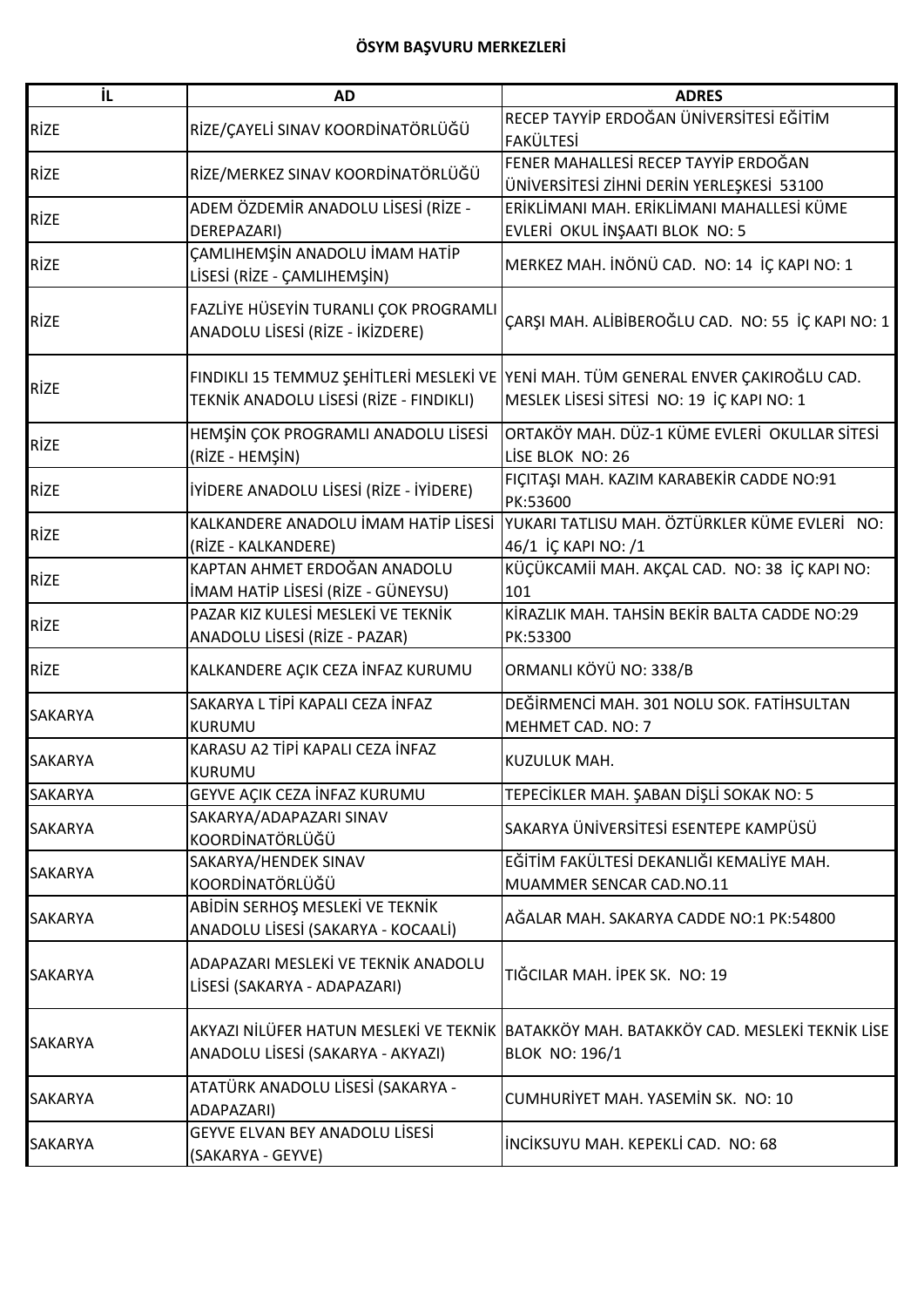| İL             | <b>AD</b>                                                                                   | <b>ADRES</b>                                                                        |
|----------------|---------------------------------------------------------------------------------------------|-------------------------------------------------------------------------------------|
| <b>SAKARYA</b> | KAYNARCA SEYFETTİN SELİM MESLEKİ VE<br>TEKNİK ANADOLU LİSESİ (SAKARYA -<br><b>KAYNARCA)</b> | HATİPLER MAH. KANDIRA CAD. ENDÜSTRİ MESLEK<br>LİSESİ BLOK NO: 103 İÇ KAPI NO: 1     |
| <b>SAKARYA</b> | MEHMET AKİF ERSOY ÇOK PROGRAMLI<br>ANADOLU LİSESİ (SAKARYA - KARAPÜRÇEK)                    | AHMETLER MAH. MARMARA CAD. NO: 136/1                                                |
| <b>SAKARYA</b> | NECMETTIN ERBAKAN FEN LISESI (SAKARYA<br>ARİFİYE)                                           | FATIH MAH. IBNISINA CAD. B SITESI NECMETTIN<br>ERBAKAN FEN LISESI BLOK NO: 3        |
| <b>SAKARYA</b> | PAMUKOVA MESLEKÍ VE TEKNÍK ANADOLU<br>LİSESİ (SAKARYA - PAMUKOVA)                           | ELPEREK MAH. ANKARA CAD. PAMUKOVA Ç.P.L BLOK<br><b>NO: 60</b>                       |
| <b>SAKARYA</b> | SAPANCA ANADOLU LİSESİ (SAKARYA -<br>SAPANCA)                                               | RÜSTEMPAŞA MAH. LİSE SK. SAPANCA ANADOLU LISESI<br>BLOK NO: 4/3                     |
| <b>SAKARYA</b> | SAPANCA ŞEHİT ALBAY GÜNER EKİCİ<br>ANADOLU LİSESİ (SAKARYA - SAPANCA)                       | RÜSTEMPAŞA MAH. VEHBİBEY CAD. NO: 35                                                |
| <b>SAKARYA</b> | SERDİVAN ANADOLU LİSESİ (SAKARYA -<br>SERDİVAN)                                             | İSTİKLAL MAH. 2. CADDE NO:35 PK:54055                                               |
| <b>SAKARYA</b> | SÖĞÜTLÜ ÇOK PROGRAMLI ANADOLU LİSESİ<br>(SAKARYA - SÖĞÜTLÜ)                                 | CAMİ CEDİT MAH. STAD SOKAK NO:11 PK:54160                                           |
| <b>SAKARYA</b> | ŞEHİT HAKAN BAYRAM ANADOLU İMAM<br>HATİP LİSESİ (SAKARYA - FERİZLİ)                         | KEMALPAŞA MAH. ŞEHİT HAKAN BAYRAM CAD. ŞEHİT<br>HAKAN BAYRAM LİSESİ BLOK NO: 6      |
| <b>SAKARYA</b> | ŞEHİT HASAN KELEŞ MESLEKİ VE TEKNİK<br>ANADOLU LİSESİ (SAKARYA - KARASU)                    | INCILLI MAH. CEMALETTIN DERE CADDE NO:37<br>PK:54500                                |
| <b>SAKARYA</b> | TARAKLI ÇOK PROGRAMLI ANADOLU LİSESİ<br>(SAKARYA - TARAKLI)                                 | HACIMURAT MAH. OKUL CADDE NO:26 PK:54751                                            |
| <b>SAKARYA</b> | HENDEK KADIN AÇIK CEZA İNFAZ KURUMU                                                         | AKPINAR MAH.4060 SOK. NO :23 SAKARYA /HENDEK<br>POSTA KODU:54300                    |
| <b>SAMSUN</b>  | SAMSUN E TİPİ KAPALI CEZA İNFAZ<br><b>KURUMU</b>                                            | SAMSUN T TİPİ KAPALI CEZA İNFAZ KURUMU                                              |
| <b>SAMSUN</b>  | <b>CARŞAMBA A TİPİ KAPALI CEZA İNFAZ</b><br>KURUMU                                          | HASBAHÇE MAH.CEMİL ŞENSOY CAD. NO:207                                               |
| <b>SAMSUN</b>  | SAMSUN/BAFRA SINAV<br>KOORDİNATÖRLÜĞÜ                                                       | ONDOKUZ MAYIS ÜNİVERSİTESİ/BAFRA MESLEK<br>YÜKSEKOKULU                              |
| <b>SAMSUN</b>  | SAMSUN/ÇARŞAMBA SINAV<br>KOORDİNATÖRLÜĞÜ                                                    | ONDOKUZMAYIS ÜNİVERSİTESİ ÇARŞAMBA TİCARET<br>BORSASI MESLEK YÜKSEKOKULU            |
| <b>SAMSUN</b>  | SAMSUN/HAVZA SINAV<br>KOORDİNATÖRLÜĞÜ                                                       | ÜNİVERSİTE MAH. SAMSUN KARAYOLU ÜZERİ 4. KM.                                        |
| <b>SAMSUN</b>  | SAMSUN/MERKEZ SINAV<br>KOORDİNATÖRLÜĞÜ                                                      | OMÜ KURUPELİT KAMPÜSÜ ÖĞRENCİ İŞLERİ DAİRE<br>BAŞKANLIĞI ALTI ZEMİN KAT ÖSYM BÜROSU |
| <b>SAMSUN</b>  | SAMSUN/VEZİRKÖPRÜ SINAV<br>KOORDİNATÖRLÜĞÜ                                                  | TAŞKALE MAHALLESİ ÜNİVERSİTE CADDESİ NO:2                                           |
| <b>SAMSUN</b>  | AKDAĞ MESLEKİ VE TEKNİK ANADOLU LİSESİ<br>(SAMSUN - LADİK)                                  | AKPINAR MAH. GAZİLER CADDE NO:79/C                                                  |
| <b>SAMSUN</b>  | ALAÇAM ANADOLU İMAM HATİP LİSESİ<br>(SAMSUN - ALAÇAM)                                       | ALPARSLAN MAH. HUZUR SK. NO: 5                                                      |
| <b>SAMSUN</b>  | ALİ FUAT BAŞGİL ANADOLU LİSESİ (SAMSUN<br>ÇARŞAMBA)                                         | YUKARI DONURLU MAH. ŞEHİT UZMAN ÇAVUŞ HASAN<br>KAVUZ CAD. NO: 1A                    |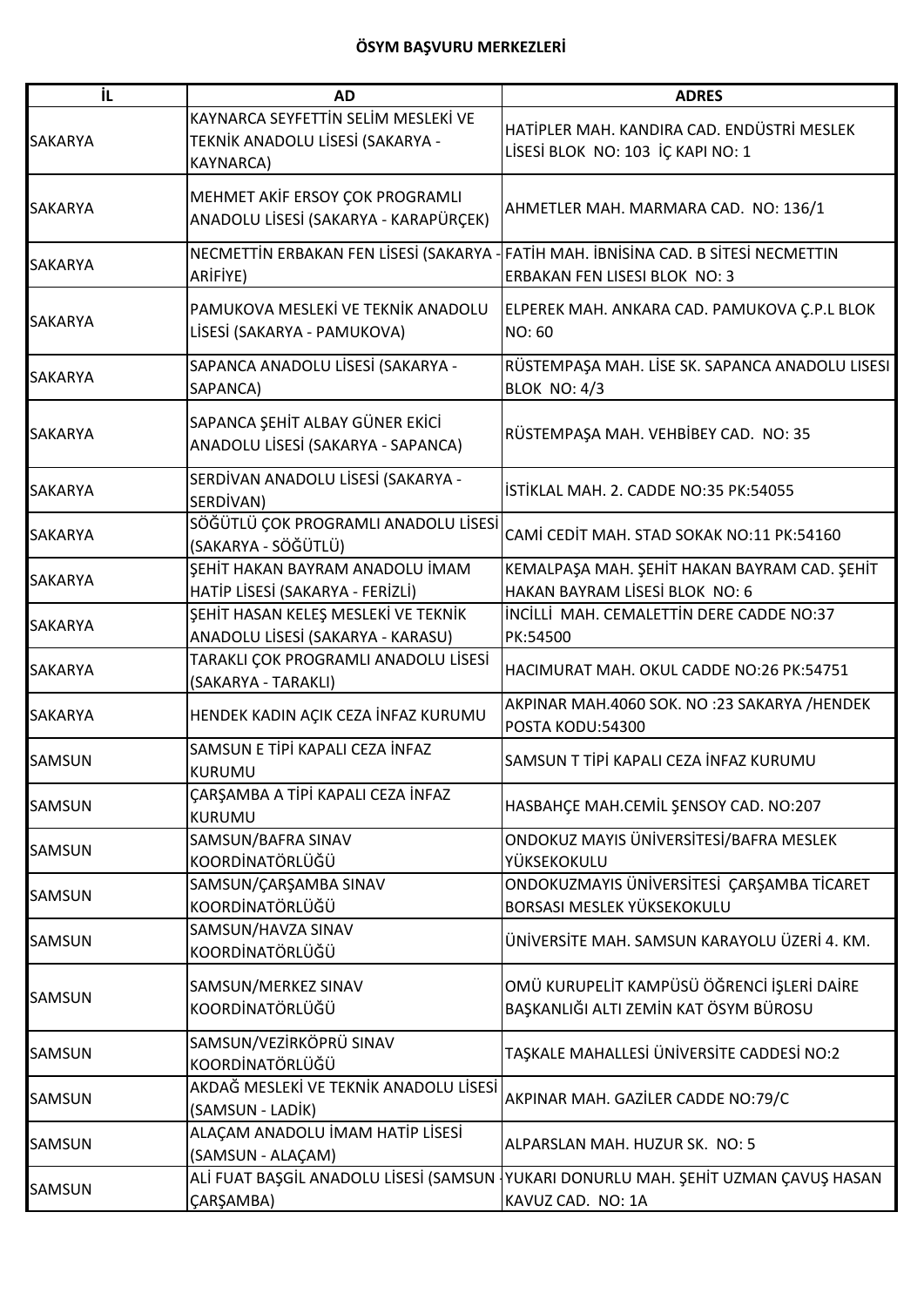| İL            | <b>AD</b>                                                                    | <b>ADRES</b>                                                                         |
|---------------|------------------------------------------------------------------------------|--------------------------------------------------------------------------------------|
| <b>SAMSUN</b> | ASARCIK MESLEKİ VE TEKNİK ANADOLU<br>LİSESİ (SAMSUN - ASARCIK)               | ATATÜRK MAH. KEMAL AKKAYA CAD. NO: 34                                                |
| <b>SAMSUN</b> | BAFRA ANADOLU İMAM HATİP LİSESİ<br>(SAMSUN - BAFRA)                          | EMİREFENDİ MAH. EMİREFENDİ BUL. İMAM HATİP<br>LISESI SITESI NO: 24                   |
| <b>SAMSUN</b> | FATİH ANADOLU LİSESİ (SAMSUN - TERME)                                        | FENK MAH. LİSE SK. FATİH ANADOLU LİSESİ BLOK NO:<br>27                               |
| <b>SAMSUN</b> | MESLEKİ VE TEKNİK ANADOLU LİSESİ<br>(SAMSUN - AYVACIK)                       | EYÜPSULTAN MAH. ATATÜRK BULVARI NO:75 PK:55550                                       |
| <b>SAMSUN</b> | NECATİ AKÇAĞLILAR ANADOLU LİSESİ<br>(SAMSUN - TEKKEKÖY)                      | 19 MAYIS MAH. 654. SOKAK NO:1 PK:55300                                               |
| <b>SAMSUN</b> | ONDOKUZMAYIS ANADOLU LİSESİ (SAMSUN<br>$-19$ MAYIS)                          | YEŞİLOVA MAH. BARIŞ CAD. NO: 31 İÇ KAPI NO: 1                                        |
| <b>SAMSUN</b> | SALIPAZARI HASAN ÇELEBİ ÇOK PROGRAML<br>ANADOLU LİSESİ (SAMSUN - SALIPAZARI) | BEREKET MAH. ŞHT. ORHAN ERDOĞAN CADDE NO:27<br>PK:55530                              |
| <b>SAMSUN</b> | SEMA-CENGİZ BÜBERCİ MESLEKİ VE TEKNİK<br>ANADOLU LİSESİ (SAMSUN - İLKADIM)   | İSTASYON MAH. İSTİKLAL CAD. NO: 143 İÇ KAPI NO: 1                                    |
| <b>SAMSUN</b> | TÜRK TELEKOM MESLEKİ VE TEKNİK<br>ANADOLU LİSESİ (SAMSUN - CANİK)            | GAZİOSMANPAŞA MAH. ŞEHİT MESUT BİRİNCİ CAD.<br>CAD. NO: 148-1 İÇ KAPI NO: 1          |
| <b>SAMSUN</b> | VEZİRKÖPRÜ ANADOLU LİSESİ (SAMSUN -<br>VEZİRKÖPRÜ)                           | ATATÜRK MAH. 614 SK. ANADOLU LİSESİ BLOK NO: 1                                       |
| <b>SAMSUN</b> | YAŞAR DOĞU MESLEKİ VE TEKNİK ANADOLU<br>LİSESİ (SAMSUN - KAVAK)              | SOĞUKSU MAH. ERBAA SK. NO: 40A İÇ KAPI NO: A                                         |
| <b>SAMSUN</b> | ALAÇAM K1 TİPİ KAPALI CEZA İNFAZ<br><b>KURUMU</b>                            | ALPARSLAN MAH. ALAÇAM                                                                |
| <b>SAMSUN</b> | BAFRA AÇIK CEZA İNFAZ KURUMU                                                 | MERKEZ MEVKİİ KÖY SOKAĞI NO:107/B-1 SARIÇEVRE<br>KÖYÜ                                |
| <b>SAMSUN</b> | BAFRA T TİPİ KAPALI CEZA İNFAZ KURUMU                                        | SARIÇEVRE MAHALLESİ MERKEZ MEVKİİ                                                    |
| <b>SAMSUN</b> | VEZİRKÖPRÜ M TİPİ KAPALI CEZA İNFAZ<br>KURUMU                                | HIDIRLIK MAHALLESİ AHMET MUHTAR KENANLI<br>CADDESİ NO:55                             |
| <b>SAMSUN</b> | SAMSUN T TİPİ KAPALI CEZA İNFAZ<br>KURUMU                                    | KADAMUT KÖYÜ KADAMUT MAHALLESİ İLADIM                                                |
| <b>SIIRT</b>  | SIIRT/MERKEZ SINAV KOORDINATÖRLÜĞÜ                                           | SİİRT ÜNİVERSİTESİ KEZER YERLEŞKESİ REKTÖRLÜK B-<br><b>BLOK ZEMİN KATI</b>           |
| <b>SIIRT</b>  | BAYKAN ANADOLU LİSESİ (SİİRT - BAYKAN)                                       | HAVEL MAH. 404. SOKAK NO:24 PK:56460                                                 |
| <b>SIIRT</b>  | ERUH ÇOK PROGRAMLI ANADOLU LİSESİ<br>(SİİRT - ERUH)                          | FATİH MAH. ŞEHİT J.ONB.SÜLEYMAN AYDIN CADDE<br>NO:6 PK:56800                         |
| <b>SIIRT</b>  | KURTALAN MESLEKİ VE TEKNİK ANADOLU<br>LİSESİ (SİİRT - KURTALAN)              | CUMHURİYET MAH. BARIŞ CADDE NO:20 PK:56500                                           |
| <b>SIIRT</b>  | PERVARİ İMKB ANADOLU LİSESİ (SİİRT -<br>PERVARI)                             | ŞAKİRAN MAH. BATUR SK. İMKB LİSESİ KIZ-ERKEK<br>ÖĞR.PANS SİTESİ NO: 22 İÇ KAPI NO: B |
| <b>SIIRT</b>  | ŞİRVAN ANADOLU LİSESİ (SİİRT - ŞİRVAN)                                       | KÜFRE MAH. PTT CAD. ŞİRVAN ANADOLU LİSESİ BLOK<br><b>NO: 1</b>                       |
| <b>SIIRT</b>  | SİİRT AÇIK CEZA İNFAZ KURUMU                                                 | YENİ MAH. CENGİZ TOPEL CAD.                                                          |
| <b>SIIRT</b>  | SIIRT E TIPI KAPALI CEZA İNFAZ KURUMU                                        | DOĞAN MAH. ŞEYH MUSA CAD.                                                            |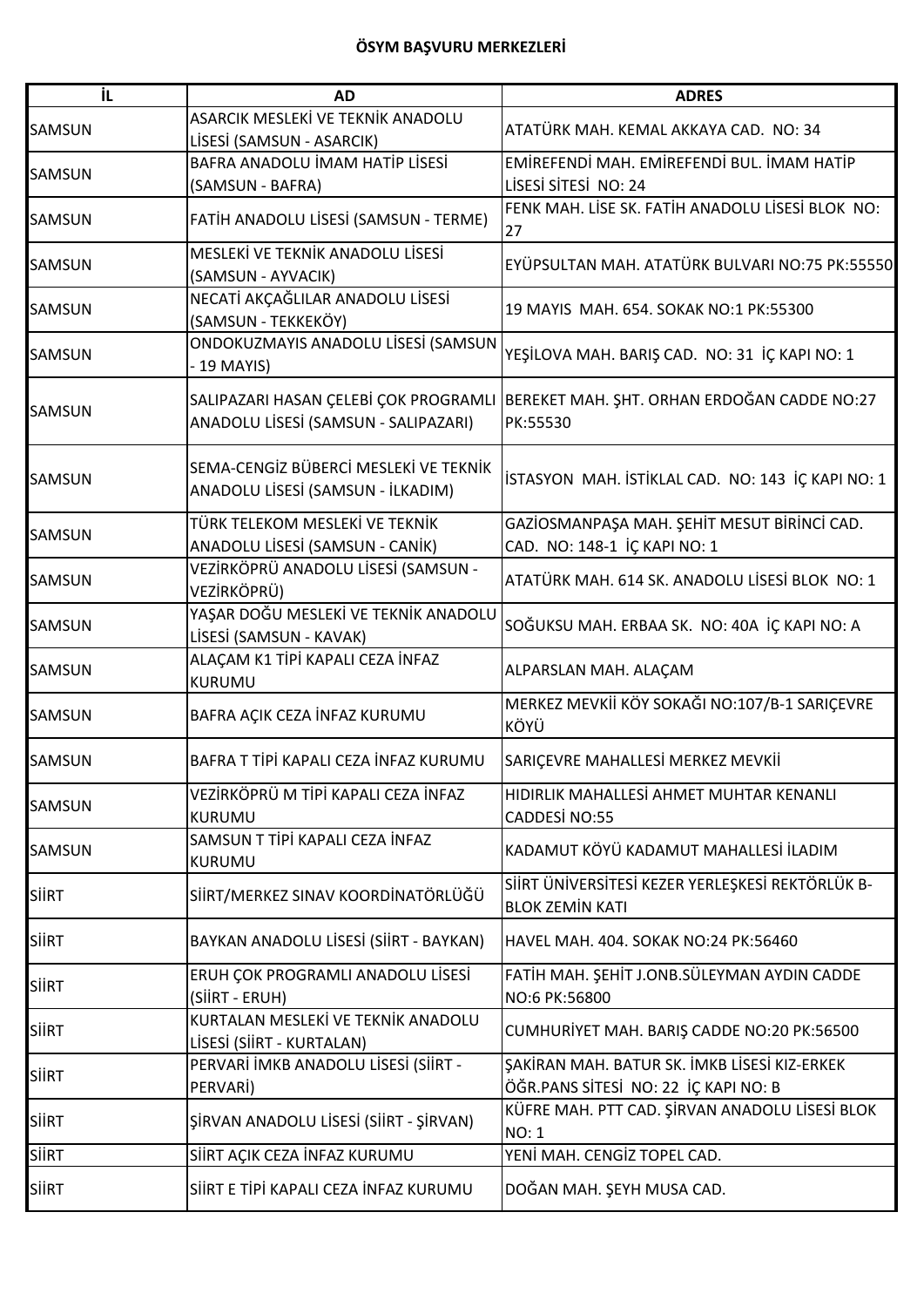| İL           | <b>AD</b>                                                                          | <b>ADRES</b>                                                                          |
|--------------|------------------------------------------------------------------------------------|---------------------------------------------------------------------------------------|
| <b>SİNOP</b> | Durağan Açık Ceza İnfaz Kurumu                                                     | KURTHASAN MAH. BEYBÜKÜ KÖYÜ DURAĞAN AÇIK<br>CEZA İNFAZ KURUMU                         |
| <b>SINOP</b> | SİNOP E TİPİ KAPALI VE AÇIK CEZA İNFAZ<br><b>KURUMU</b>                            | OSMANİYE KÖYÜ KARAGÖL MEVKİ NO:34                                                     |
| <b>SİNOP</b> | BOYABAT KAPALI CEZA İNFAZ KURUMU                                                   | KUMLUK MAH.STATYUM CD .N:39                                                           |
| <b>SINOP</b> | SİNOP/MERKEZ SINAV KOORDİNATÖRLÜĞÜ                                                 | KORUCUK KÖYÜ TRAFO MAHALLESİ NO:36                                                    |
| <b>SINOP</b> | AYANCIK MESLEKİ VE TEKNİK ANADOLU<br>LİSESİ (SİNOP - AYANCIK)                      | YALI MAH. NİLÜFER SK. NO: 2                                                           |
| <b>SİNOP</b> | DİKMEN ERCÜMENT TÜRKMEN ANADOLU<br>LİSESİ (SİNOP - DİKMEN)                         | KIRÇAL MAH. İTFAİYE CADDE NO:23                                                       |
| <b>SINOP</b> | DURAĞAN ANADOLU İMAM HATİP LİSESİ<br>(SİNOP - DURAĞAN)                             | MERKEZ MAH. YAVUZ SELİM CADDE NO:4 PK:57700                                           |
| <b>SİNOP</b> | ERFELEK ŞEHİT ÖZKAN ÇELİKKAYA ÇOK<br>PROGRAMLI ANADOLU LİSESİ (SİNOP -<br>ERFELEK) | KINIK MAH. HÜSEYİN DELİGÖZ CADDE NO:2 PK:57800                                        |
| <b>SİNOP</b> | GERZE MESLEKİ VE TEKNİK ANADOLU LİSESİ<br>(SİNOP - GERZE)                          | HAMİDİYE MAH. OKULLAR CAD. NO: 56                                                     |
| <b>SİNOP</b> | MEHMET AKİF ERSOY ANADOLU LİSESİ<br>(SİNOP - BOYABAT)                              | ESENTEPE MAH. KIZILIRMAK CADDE NO:10 PK:57200                                         |
| <b>SİNOP</b> | MEHMET AKİF ERSOY ANADOLU LİSESİ<br>(SİNOP - SARAYDÜZÜ)                            | MERKEZ MAH. OKULLAR CADDE NO:70 PK:57300                                              |
| <b>SİNOP</b> | SULTAN HATUN MESLEKİ VE TEKNİK<br>ANADOLU LİSESİ (SİNOP - MERKEZ)                  | KEFEVİ MAH. BERGÜZAR SK. NO: 12                                                       |
| <b>SINOP</b> | TÜRKELİ ANADOLU LİSESİ (SİNOP - TÜRKELİ)                                           | GÜZELYURT MAH. H.HASAN ÖZCAN CADDE NO:22<br>PK:57900                                  |
| <b>SİVAS</b> | GÜRÜN A3 TİPİ KAPALI CEZA İNFAZ<br><b>KURUMU</b>                                   | YENİMAHALLE CEZAEVİ SK.N:5                                                            |
| <b>SİVAS</b> | SİVAS KADIN AÇIK CEZA İNFAZ KURUMU                                                 | YENİ MAH. SİVAS CADDESİ NO: 22                                                        |
| <b>SİVAS</b> | SİVAS E TİPİ KAPALI CEZA İNFAZ KURUMU                                              | AHMET TURAN GAZİ MH. ŞEHİT SONER MÜŞTERİ CAD.<br>NO:1/2                               |
| <b>SİVAS</b> | ŞARKIŞLA A2 TİPİ KAPALI CEZA İNFAZ<br>KURUMU                                       | ESKİ SİVAS YOLU YILDIRIM MAH. NO:99                                                   |
| <b>SİVAS</b> | SİVAS AÇIK CEZA İNFAZ KURUMU                                                       | AHMET TURAN GAZİ MH. ŞEHİT SONER MÜŞTERİ CD.<br>NO:1                                  |
| <b>SİVAS</b> | SİVAS/MERKEZ SINAV KOORDİNATÖRLÜĞÜ                                                 | SİVAS CUMHURİYET ÜNİVERSİTESİ YERLEŞKESİ, SAAT<br>KULESİ CİVARI, LOJMANLAR YOLU ÜZERİ |
| <b>SİVAS</b> | SİVAS/SUŞEHRİ SINAV KOORDİNATÖRLÜĞÜ                                                | SUŞEHRİ TİMUR KARABAL MESLEK YÜKSEKOKULU                                              |
| <b>SİVAS</b> | AKINCILAR TÜRK TELEKOM ANADOLU LİSESİ<br>(SİVAS - AKINCILAR)                       | GÖNEN MAH. FİKRET TEKİN CAD. NO: 54                                                   |
| <b>SİVAS</b> | ATATÜRK ÇOK PROGRAMLI ANADOLU LİSESİ<br>(SİVAS - GEMEREK)                          | FEVZİÇAKMAK MAH. OKULLAR CADDE NO:19 PK:58840                                         |
| <b>SİVAS</b> | AYŞE NURİYE TAŞBAŞI MESLEKİ VE TEKNİK<br>ANADOLU LİSESİ (SİVAS - KANGAL)           | ZAFER MAH. İSTASYON CAD. KANGAL MESLEKİ EĞİTİM<br>TEKNIK LISESI BLOK NO: 211          |
| <b>SİVAS</b> | DİVRİĞİ NACİ DEMİRAĞ ANADOLU LİSESİ<br>(SİVAS - DİVRİĞİ)                           | HACIOSMANMESCIDI MAH. PROF.DR.MAHIR TEVRÜZ<br>SK. NO: 15 İÇ KAPI NO: 1                |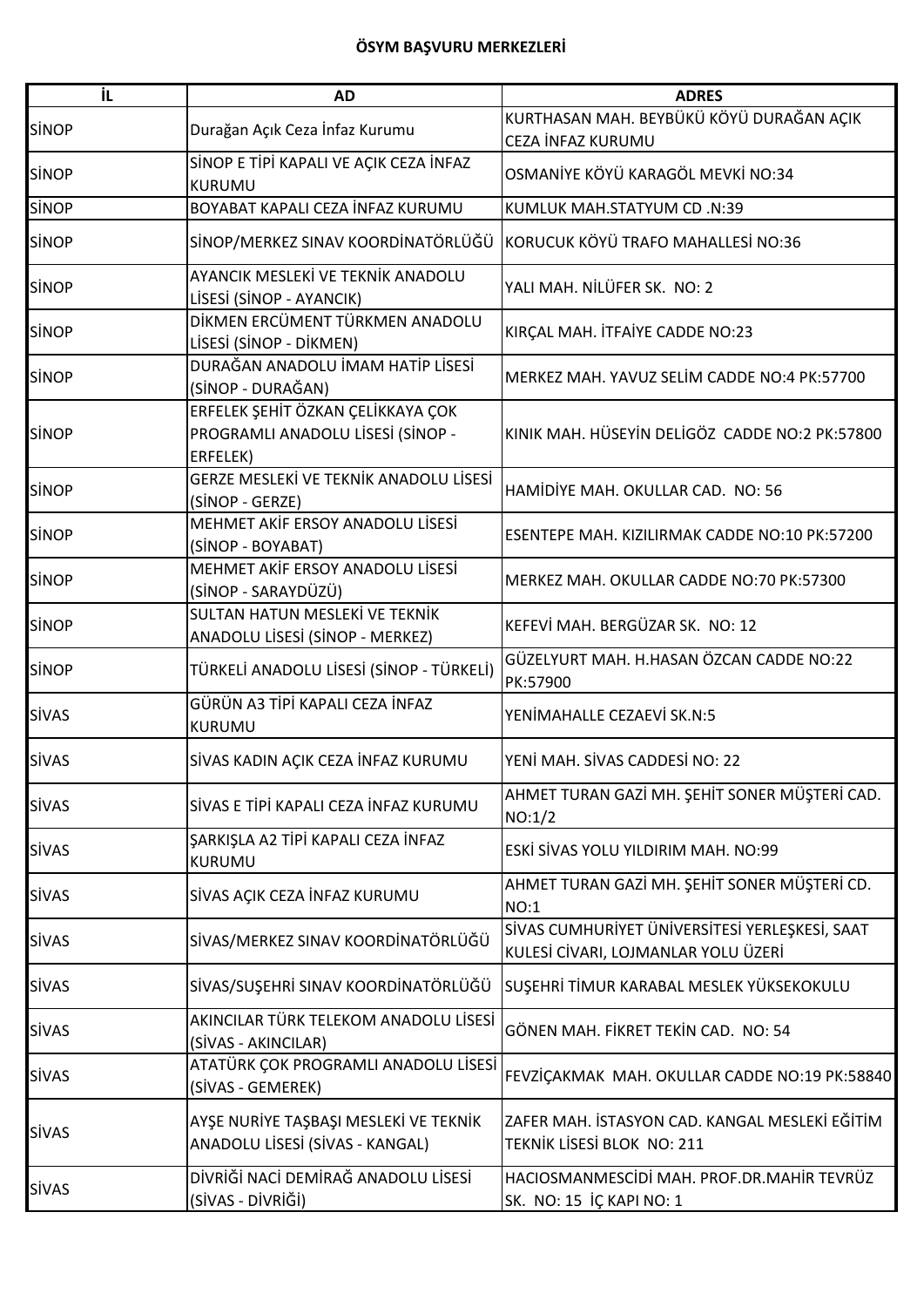| iL.                     | <b>AD</b>                                                                  | <b>ADRES</b>                                                                  |
|-------------------------|----------------------------------------------------------------------------|-------------------------------------------------------------------------------|
| <b>SİVAS</b>            | DOĞANŞAR ÇOK PROGRAMLI ANADOLU<br>LİSESİ (SİVAS - DOĞANŞAR)                | CAMİKEBİR MAH. AHMET AYIK CAD. NO: 6                                          |
| <b>SİVAS</b>            | GÜRÜN TÜRK TELEKOM ÇOK PROGRAMLI<br>ANADOLU LİSESİ (SİVAS - GÜRÜN)         | ÇAYBOYU MAH. ATATÜRK BUL. NO: 105 İÇ KAPI NO: 1                               |
| <b>SİVAS</b>            | HAFİK ŞEHİT ADEM ÇELİK ANADOLU LİSESİ<br>(SİVAS - HAFİK)                   | ÇAY MAH. OSMAN BEY CAD. NO: 89 İÇ KAPI NO: 1                                  |
| <b>SİVAS</b>            | İMRANLI ÇOK PROGRAMLI ANADOLU LİSESİ<br>(SİVAS - İMRANLI)                  | VALITUNCEL MAH. LISE CAD. NO: 1 IÇ KAPI NO: 1                                 |
| <b>SİVAS</b>            | KONGRE ANADOLU LİSESİ (SİVAS - MERKEZ)                                     | PULUR MAH. ARAP ŞEYH CAD. KONGRE LİSESİ SİTESİ<br><b>NO: 24</b>               |
| <b>SİVAS</b>            | MEHMET KAVALA ÇOK PROGRAMLI<br>ANADOLU LİSESİ (SİVAS - KOYULHİSAR)         | CAMIİKEBİR MAH. ÖĞRETMEN BEDRETTİN GÜNGÖR<br>CAD. MEHMET KAVALA BLOK NO: 37/1 |
| <b>SİVAS</b>            | PAMUKPINAR ANADOLU LİSESİ (SİVAS -<br>YILDIZELİ)                           | KARŞIYAKA MAH. MEVLANA SOKAK NO:1 PK:58500                                    |
| <b>SİVAS</b>            | ŞARKIŞLA ANADOLU LİSESİ (SİVAS -<br>ŞARKIŞLA)                              | YUKARI MAH. 6. SOKAK NO:1 PK:58400                                            |
| <b>SİVAS</b>            | ŞEHİT HAKAN ŞAHBAZ MESLEKİ VE TEKNİK<br>ANADOLU LİSESİ (SİVAS - YILDIZELİ) | FEVZİ ÇAKMAK MAH. NAZMİ YARAŞ CAD. NO: 31/3                                   |
| <b>SİVAS</b>            | ŞEHİT NURULLAH ÇAKIR ÇOK PROGRAMLI<br>ANADOLU LİSESİ (SİVAS - ALTINYAYLA)  | AYDIN MAH. TALİBİ COŞKUN CADDE NO:105 PK:58470                                |
| <b>SİVAS</b>            | ŞEHİT SÜMER DENİZ ÇOK PROGRAMLI<br>ANADOLU LİSESİ (SİVAS - GÖLOVA)         | FEVZİ ÇAKMAK MAH. CUMHURİYET CAD. NO: 103A İÇ<br><b>KAPI NO: A</b>            |
| <b>SİVAS</b>            | ULAŞ ÇOK PROGRAMLI ANADOLU LİSESİ<br>(SİVAS - ULAŞ)                        | HÜRRİYET MAH, MAARİF SK. NO: 4                                                |
| <b>SİVAS</b>            | YILDIZELİ KIZ ANADOLU İMAM HATİP LİSESİ<br>(SİVAS - YILDIZELİ)             | FEVZİ ÇAKMAK MAH. CUMHURİYET CADDE NO:22<br>PK:58500                          |
| <b>SİVAS</b>            | ZARA ANADOLU İMAM HATİP LİSESİ (SİVAS -<br>ZARA)                           | AHMETBAŞYURT MAH. ORHAN GAZİ CADDE NO:6/A                                     |
| ŞANLIURFA               | VİRANŞEHİR A3 TİPİ KAPALI CEZA İNFAZ<br><b>KURUMU</b>                      | YENİŞEHİR MAHALLESİ CEZAEVİ CADDESİ NO:16                                     |
| <b><i>SANLIURFA</i></b> | ŞANLIURFA E TİPİ KAPALI CEZA İNFAZ<br><b>KURUMU</b>                        | EYYÜBİYE MAH. EYÜP PEYGAMBER CAD. SABIR SK<br>NO:44                           |
| <b>ŞANLIURFA</b>        | SİVEREK 2 NOLU T TİPİ KAPALI CEZA İNFAZ<br><b>KURUMU</b>                   | GÖZELEK MEVKİİ                                                                |
| <b><i>SANLIURFA</i></b> | AKÇAKALE AÇIK CEZA İNFAZ KURUMU                                            | AKÇAKALE YOLU 10KM BOLATLARKÖYÜ MEVKİİ                                        |
| <b>ŞANLIURFA</b>        | SİVEREK 1 NOLU T TİPİ KAPALI CEZA İNFAZ<br><b>KURUMU</b>                   | GÖZELEK, GÖZELEK KÖYÜ MEVKİİ, 63600                                           |
| <b>ŞANLIURFA</b>        | HİLVAN K1 TİPİ KAPALI CEZA İNFAZ<br>KURUMU                                 | BAHÇELİEVLER MAH. 273 SK.                                                     |
| <b><i>SANLIURFA</i></b> | <b><i>ŞANLIURFA/BİRECİK SINAV</i></b><br>KOORDİNATÖRLÜĞÜ                   | BİRECİK MEKULU İBRAHİM HALİL MUTLU CAD<br>KARŞIYAKA                           |
| <b>ŞANLIURFA</b>        | <b>ŞANLIURFA/MERKEZ SINAV</b><br>KOORDİNATÖRLÜĞÜ                           | HARRAN ÜNIVERSITESI SINAV KOORDINATÖRLÜK<br>BİNASI 2.KAT YENİŞEHİR KAMPÜSÜ    |
| <b>ŞANLIURFA</b>        | <b>ŞANLIURFA/SİVEREK SINAV</b><br>KOORDİNATÖRLÜĞÜ                          | HARRAN ÜNIVERSITESI SIVEREK MYO EDIZ MAHALLESI<br>ŞANLIURFA YOLU 10. KM       |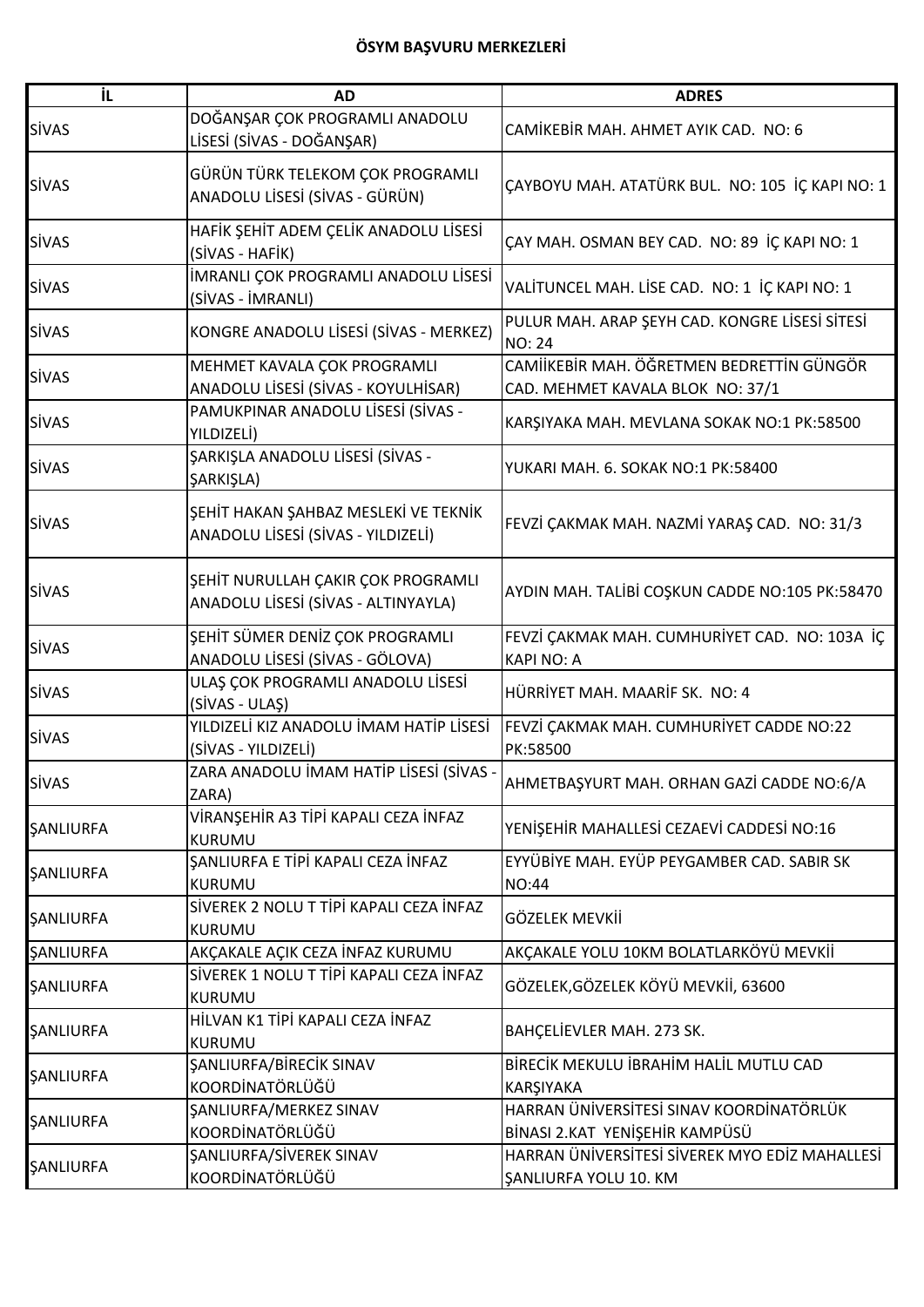| İL                      | <b>AD</b>                                                                             | <b>ADRES</b>                                                                                        |
|-------------------------|---------------------------------------------------------------------------------------|-----------------------------------------------------------------------------------------------------|
|                         | ŞANLIURFA/VİRANŞEHİR SINAV                                                            | CEYLANPINAR YOLU 2. KM. VİRANŞEHİR DEVLET                                                           |
| <b><i>SANLIURFA</i></b> | KOORDİNATÖRLÜĞÜ                                                                       | HASTANESİ YANI VİRANŞEHİR MYO BİNASI                                                                |
| SANLIURFA               | ATATÜRK ANADOLU LİSESİ (ŞANLIURFA -<br>EYYÜBİYE)                                      | BUHARA MAH. 2385 SK. X BLOK NO: 90A İÇ KAPI NO: 1                                                   |
| <b><i>ŞANLIURFA</i></b> | BORSA İSTANBUL ÇOK PROGRAMLI<br>ANADOLU LİSESİ (ŞANLIURFA - HALİLİYE)                 | DEVTEYŞTİ MAH. 2081 SK. İMKB ÇOK PROGRAMLI<br>ANADOLU LİSESİ BLOK NO: 52                            |
| <b><i>SANLIURFA</i></b> | BOZOVA ANADOLU LİSESİ (ŞANLIURFA -<br>BOZOVA)                                         | YEŞİL OVA MAH. PAZAR SK. NO: 9 İÇ KAPI NO: 1                                                        |
| SANLIURFA               | (ŞANLIURFA - CEYLANPINAR)                                                             | CEYLANPINAR ANADOLU İMAM HATİP LİSESİ YENİŞEHİR MAH. SEYFULLAH HACIMÜTFÜOĞLU CADDE<br>NO:6 PK:63570 |
| <b>ŞANLIURFA</b>        | H. SEBİHA ÖZLEK ANADOLU LİSESİ<br>(ŞANLIURFA - HALİLİYE)                              | ULUBATLI MAH. NECİP FAZIL KISAKÜREK CAD. SABİHA<br>ÖZLEK LİSESİ BLOK NO: 46 İÇ KAPI NO: 1           |
| <b><i>ŞANLIURFA</i></b> | HALFETİ ANADOLU LİSESİ (ŞANLIURFA -<br>HALFETI)                                       | SİYAHGÜL MAH. AYDIN GÜVEN GÜRKAN CAD. NO: 10                                                        |
| SANLIURFA               | HİLVAN MESLEKİ VE TEKNİK ANADOLU<br>LİSESİ (ŞANLIURFA - HİLVAN)                       | BAĞLAR MAH. DİYARBAKIR CADDE NO:39 PK:63900                                                         |
| <b><i>ŞANLIURFA</i></b> | İSMAİL-NAZİF BAYRAKTAR MESLEKİ VE<br>TEKNİK ANADOLU LİSESİ (ŞANLIURFA -<br>KARAKÖPRÜ) | ALİ BABA MAH. 5049 SK. NAZİF BAYRAKTAR SİTESİ ANA<br>SINIFI BLOK NO: 1A                             |
| ŞANLIURFA               | KARAKÖPRÜ GAP MESLEKİ VE TEKNİK<br>ANADOLU LİSESİ (ŞANLIURFA - KARAKÖPRÜ) NO: 62/1    | SEYRANTEPE MAH. 8015 SK. GAP END.MES.LISESI BLOK                                                    |
| <b><i>ŞANLIURFA</i></b> | KARAKÖPRÜ MESLEKİ VE TEKNİK ANADOLU<br>LİSESİ (ŞANLIURFA - KARAKÖPRÜ)                 | DOĞUKENT MAH. 1224 SK. TOKİ İNŞ SİTESİ İLK ÖĞR İNŞ<br>BLOK NO: 26                                   |
| <b><i>ŞANLIURFA</i></b> | MEHMET GÜNEŞ ANADOLU LİSESİ<br>(ŞANLIURFA - HALİLİYE)                                 | KARSIYAKA MAH. FAHREDDİN PAŞA BUL. C BLOK NO:<br>13C                                                |
| <b><i>ŞANLIURFA</i></b> | NESİBE HATUN MESLEKİ VE TEKNİK<br>ANADOLU LİSESİ (ŞANLIURFA - SİVEREK)                | HASAN ÇELEBİ MAH. HÜRRİYET CADDE NO:43 PK:63600                                                     |
| SANLIURFA               | SABANCI MESLEKİ VE TEKNİK ANADOLU<br>LİSESİ (ŞANLIURFA - SURUÇ)                       | AYDIN MAH. ESKİ SANTRAL SK. NO: 2                                                                   |
| <b>ŞANLIURFA</b>        | SÜLEYMAN DEMİREL ÇOK PROGRAMLI<br>ANADOLU LİSESİ (ŞANLIURFA - HARRAN)                 | SÜLEYMAN DEMİREL MAH. ADNAN MENDERES CADDE<br>NO:10 PK:63510                                        |
| <b><i>ŞANLIURFA</i></b> | ŞEHİT ASTSUBAY HALİL KANAT ANADOLU<br>LİSESİ (ŞANLIURFA - AKÇAKALE)                   | YENİ MAH. KAZIM KARABEKİR SK. AKÇAKALE LİSESİ<br>SİTESİ NO: 5                                       |
| <b><i>ŞANLIURFA</i></b> | TURGUT ÖZAL MESLEKİ VE TEKNİK<br>ANADOLU LİSESİ (ŞANLIURFA - HALİLİYE)                | SIRRIN MAH. 620 SK. TURGUT ÖZAL MESLEKI VE<br>TEKNIK ANADOLU LISESI BLOK NO: 6A                     |
| <b><i>SANLIURFA</i></b> | URFA ANADOLU LİSESİ (ŞANLIURFA -<br>HALİLİYE)                                         | BAMYASUYU MAH. 124. SOKAK NO:6 PK:63040                                                             |
| <b><i>ŞANLIURFA</i></b> | URFA MESLEKİ VE TEKNİK ANADOLU LİSESİ<br>(ŞANLIURFA - HALİLİYE)                       | KAMBERİYE MAH. ATATÜRK BULVARI BULVARI NO:45<br>PK:63100                                            |
| ŞANLIURFA               | ŞANLIURFA 2 NOLU T TİPİ KAPALI CEZA<br><b>INFAZ KURUMU</b>                            | GÖLGEN MAHALLESİ HİLVAN BULVARI 2 NOLU T TİPİ<br>CEZA İNFAZ KURUMU                                  |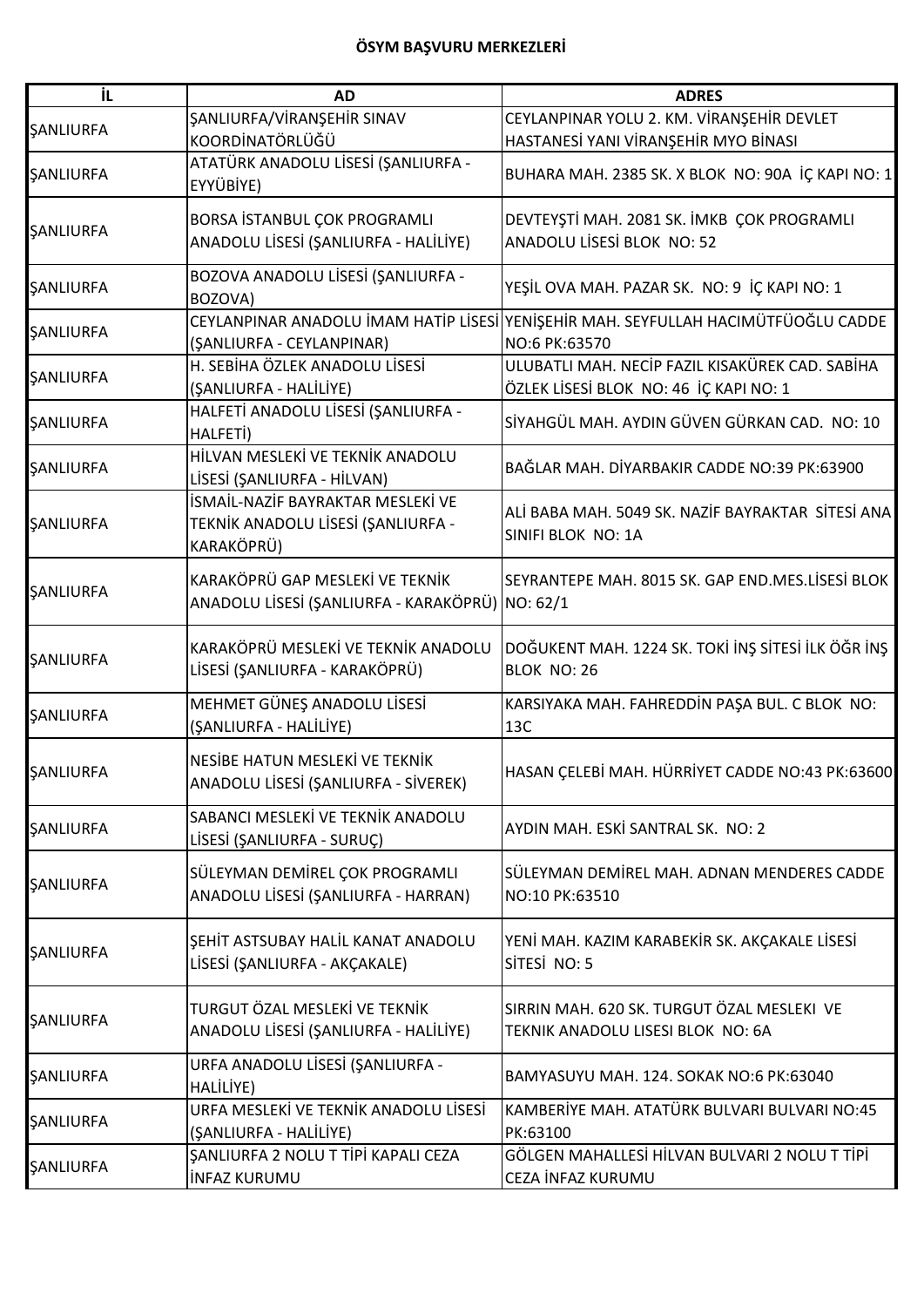| İL.              | <b>AD</b>                                                          | <b>ADRES</b>                                                                                                                     |
|------------------|--------------------------------------------------------------------|----------------------------------------------------------------------------------------------------------------------------------|
| <b>ŞANLIURFA</b> | ŞANLIURFA 1 NOLU T TİPİ KAPALI CEZA                                | GÖLGEN MAHALLESİ HİLVAN BULVARI 1 NOLU T TİPİ                                                                                    |
|                  | <b>INFAZ KURUMU</b>                                                | CEZA İNFAZ KURUMU                                                                                                                |
| <b>ŞANLIURFA</b> | ŞANLIURFA AÇIK CEZA İNFAZ KURUMU                                   | ŞANLIURFA AÇIK İNFAZ KURUMU                                                                                                      |
| <b>ŞANLIURFA</b> | HALFETİ K1 TİPİ KAPALI CEZA İNFAZ<br><b>KURUMU</b>                 | RÜŞTİYE MAH. ÇATLI SOK.HÖLLEZ MEVKİİ NO:25                                                                                       |
| <b>ŞIRNAK</b>    | ŞIRNAK/MERKEZ SINAV<br>KOORDİNATÖRLÜĞÜ                             | ŞIRNAK ÜNİVERSİTESİ - MEHMET EMİN ACAR<br>KAMPÜSÜ - REKTÖRLÜK BİNASI                                                             |
| <b>ŞIRNAK</b>    | BEYTÜŞŞEBAP ÇOK PROGRAMLI ANADOLU<br>LİSESİ (ŞIRNAK - BEYTÜŞŞEBAP) | ELKİ MAH. 8. CAD. NO: 3 İÇ KAPI NO: 3                                                                                            |
| <b>ŞIRNAK</b>    | CİZRE MERKEZ ANADOLU LİSESİ (ŞIRNAK -<br>CİZRE)                    | KUŞTEPE KÖYÜ İZRE MERKEZ ANADOLU LİSESİ SİTESİ<br><b>NO: 16</b>                                                                  |
| <b>ŞIRNAK</b>    | GÜÇLÜKONAK ÇOK PROGRAMLI ANADOLU<br>LİSESİ (ŞIRNAK - GÜÇLÜKONAK)   | YENİ MAH. Y.İ.B.O CAD. ÇOK PROGRAMLI ANADOLU<br>LİSESİ BLOK NO: 37                                                               |
| <b>ŞIRNAK</b>    | İDİL CUMHURİYET ANADOLU LİSESİ (ŞIRNAK<br><b>iDİL)</b>             | TURGUT ÖZAL MAH. 595 SK. NO: 12                                                                                                  |
| <b>ŞIRNAK</b>    | MERKEZ ÇOK PROGRAMLI ANADOLU LİSESİ<br>(ŞIRNAK - MERKEZ)           | ATATÜRK MAH. LİSE CADDE NO:18 PK:73100                                                                                           |
| ŞIRNAK           | MEZRA ÇOK PROGRAMLI ANADOLU LİSESİ<br>(ŞIRNAK - BEYTÜŞŞEBAP)       | MEZRA KÖYÜ TİMUR MEVKİİ ÇİLLER SK. NO: 13                                                                                        |
| <b>ŞIRNAK</b>    | RECEP TAYYİP ERDOĞAN ANADOLU LİSESİ<br>(ŞIRNAK - CİZRE)            | KONAK MAH. 1396 SK. CİZRE RECEP TAYYİP ERDOĞAN<br>ANADOLU LİSESİ SİTESİ CİZRE RECEP TAYYİP ERDOĞAN<br>ANADOLU LİSESİ BLOK NO: 13 |
| <b>ŞIRNAK</b>    | SİLOPİ ANADOLU LİSESİ (ŞIRNAK - SİLOPİ)                            | KARŞIYAKA MAH. 49. CADDE NO:28 PK:73400                                                                                          |
| <b>ŞIRNAK</b>    | ŞIRNAK LİSESİ (ŞIRNAK - MERKEZ)                                    | ATATÜRK MAH. LİSE CAD. Ç.P.LİSE SİTESİ NO: 32                                                                                    |
| <b>ŞIRNAK</b>    | ULUDERE ÇOK PROGRAMLI ANADOLU LİSESİ<br>(ŞIRNAK - ULUDERE)         | ÖZELLİ MAH. BEYAZ SU CADDE NO:22 PK:73600                                                                                        |
| ŞIRNAK           | ŞIRNAK T TİPİ KAPALI VE AÇIK CEZA İNFAZ<br><b>KURUMU</b>           | YEŞİLYURT MAH. REZUK CAD. CEZAEVİ SİTESİ E BLOK<br>NO: 27 İÇ KAPI NO: 14                                                         |
| <b>TEKİRDAĞ</b>  | ÇERKEZKÖY K1 TİPİ KAPALI CEZA İNFAZ<br><b>KURUMU</b>               | BAĞLIK MAHALLESİ KÜME EVLER PINARÇA YOLU NO:1<br>ÇERKEZKÖY/ÇORLU                                                                 |
| TEKİRDAĞ         |                                                                    | CORLU A3 TİPİ KAPALI CEZA İNFAZ KURUMU KAZIMİYE MAHALLESİ OMURTAK CD. İSTANBUL KISMI                                             |
| TEKİRDAĞ         | TEKİRDAĞ 2 NOLU F TİPİ YÜKSEK<br>GÜVENLİKLİ CEZA İNFAZ KURUMU      | GÜNDÜZLÜ MAHALLESİ MURATLI CADDESİ NO:344                                                                                        |
| <b>TEKİRDAĞ</b>  | TEKİRDAĞ 1 NOLU F TİPİ YÜKSEK<br>GÜVENLİKLİ CEZA İNFAZ KURUMU      | MURATLI YOLU 10. KM.                                                                                                             |
| <b>TEKIRDAĞ</b>  | TEKİRDAĞ 1 NOLU T TİPİ KAPALI CEZA İNFAZ<br><b>KURUMU</b>          | GÜNDÜZLÜ MAH. MURATLI YOLU ÜZERİ 12. KM.<br>TEKİRDAĞ CEZA İNFAZ KURUMLARI KAMPÜSÜ 1 NOLU<br>T TİPİ KAPALI CEZA İNFAZ KURUMU      |
| TEKİRDAĞ         | ŞARKÖY K1 TİPİ KAPALI CEZA İNFAZ<br>KURUMU                         | CAMİKEBİR MAH.SARAY BAYIRI KAT:1                                                                                                 |
| TEKİRDAĞ         | TEKİRDAĞ/ÇERKEZKÖY SINAV<br>KOORDİNATÖRLÜĞÜ                        | NKÜ ÇERKEZKÖY MYO, VELİKÖY MAH. ATATÜRK CAD.<br><b>NO 59/A</b>                                                                   |
| <b>TEKİRDAĞ</b>  | TEKİRDAĞ/ÇORLU SINAV<br>KOORDİNATÖRLÜĞÜ                            | TEKİRDAĞ NAMIK KEMAL ÜNİVERSİTESİ SİLAHTARAĞA<br>MAH.ÜNİVERSİTE 1. SOK. A BLOK NO.13                                             |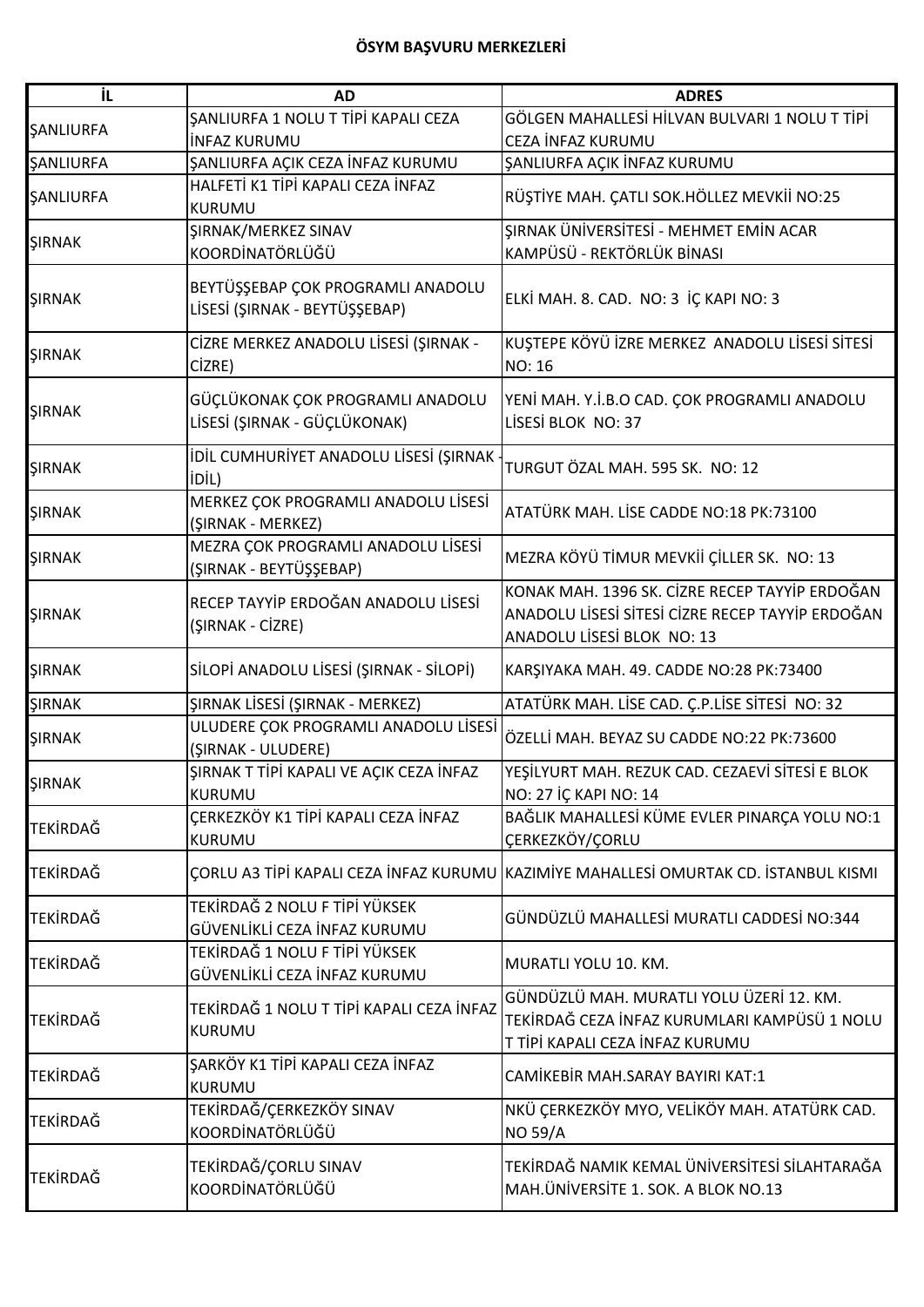| iL              | <b>AD</b>                                                      | <b>ADRES</b>                                                                                                                   |
|-----------------|----------------------------------------------------------------|--------------------------------------------------------------------------------------------------------------------------------|
|                 | TEKİRDAĞ/MERKEZ SINAV                                          | NAMIK KEMAL ÜNİVERSİTESİ ÖSYM BÜROSU ZİRAAT                                                                                    |
| <b>TEKİRDAĞ</b> | KOORDİNATÖRLÜĞÜ                                                | FAKÜLTESİ DEKANLIK BİNASI                                                                                                      |
|                 |                                                                |                                                                                                                                |
|                 | 57. ALAY ANADOLU LİSESİ (TEKİRDAĞ -                            | YAVUZ MAH. HÜKÜMET CAD. TEKIRDAĞ SÜLEYMAN                                                                                      |
| <b>TEKİRDAĞ</b> | SÜLEYMANPAŞA)                                                  | PAŞA INÖNÜ ORTAOKULU BLOK NO: 199                                                                                              |
|                 | ÇERKEZKÖY HALİT NARİN MESLEKİ VE                               |                                                                                                                                |
|                 | TEKNİK ANADOLU LİSESİ (TEKİRDAĞ -                              |                                                                                                                                |
| <b>TEKİRDAĞ</b> | <b>ÇERKEZKÖY)</b>                                              | BAĞLIK MAH. NARİN CAD. NO: 18                                                                                                  |
|                 | DERİ SANAYİCİLERİ MESLEKİ VE TEKNİK                            | YEŞİLTEPE MAH. MEHMET AKİF ERSOY CADDE NO:50                                                                                   |
| <b>TEKİRDAĞ</b> | ANADOLU LİSESİ (TEKİRDAĞ - ERGENE)                             | PK:59860                                                                                                                       |
|                 |                                                                | GAZİ ÖMERBEY ANADOLU LİSESİ (TEKİRDAĞ GAZİBEY MAH. KURTULUŞ CAD. LİSE SİTESİ GENEL LİSE                                        |
| <b>TEKİRDAĞ</b> | MALKARA)                                                       | BLOK NO: 69                                                                                                                    |
|                 | HACI RAFET GÜMÜŞ ANADOLU İMAM HATİP                            |                                                                                                                                |
| <b>TEKİRDAĞ</b> | LİSESİ (TEKİRDAĞ - MURATLI)                                    | FATİH MAH. IHLAMUR SOKAK NO:9 PK:59700                                                                                         |
|                 | HÜSEYİN KORKMAZ ANADOLU LİSESİ                                 |                                                                                                                                |
| <b>TEKIRDAĞ</b> | (TEKİRDAĞ - HAYRABOLU)                                         | ILYAS MAH. ALPULLU CAD. NO: 81                                                                                                 |
|                 | KAPAKLI MESLEKİ VE TEKNİK ANADOLU                              | CUMHURİYET MAH. MİTHATPAŞA CADDE NO:14                                                                                         |
| <b>TEKİRDAĞ</b> | LİSESİ (TEKİRDAĞ - KAPAKLI)                                    | PK:59510                                                                                                                       |
|                 | MARMARAEREĞLİSİ ÇOK PROGRAMLI                                  |                                                                                                                                |
|                 | ANADOLU LİSESİ (TEKİRDAĞ -                                     | BAHÇELİEVLER MAH. İSTİKLAL CAD. B BLOK NO: 2-1 İÇ                                                                              |
| <b>TEKİRDAĞ</b> | MARMARAEREĞLİSİ)                                               | KAPI NO: 1                                                                                                                     |
|                 |                                                                |                                                                                                                                |
|                 | MEHMET RÜŞTÜ UZEL MESLEKİ VE TEKNİK                            |                                                                                                                                |
| <b>TEKİRDAĞ</b> | ANADOLU LİSESİ (TEKİRDAĞ - ÇORLU)                              | ŞEYHSİNAN MAH. TEKİRDAĞ CADDE NO:49 PK:59850                                                                                   |
| <b>TEKİRDAĞ</b> | MUSTAFA ELMAS ARICI ANADOLU LİSESİ                             |                                                                                                                                |
|                 | (TEKİRDAĞ - SARAY)                                             | AYASPAŞA MAH. CUMHURİYET CAD. NO: 24                                                                                           |
| <b>TEKİRDAĞ</b> | ŞARKÖY MESLEKİ VE TEKNİK ANADOLU<br>LİSESİ (TEKİRDAĞ - ŞARKÖY) |                                                                                                                                |
| <b>TEKİRDAĞ</b> |                                                                | İSTİKLAL MAH. MARMARA CAD. NO: 4 İÇ KAPI NO: 1<br>GÜNDÜZLÜ MAH. MURATLI CAD. 348/8                                             |
|                 | TEKİRDAĞ AÇIK CEZA İNFAZ KURUMU                                |                                                                                                                                |
| <b>TEKİRDAĞ</b> | SARAY K1 TİPİ KAPALI CEZA İNFAZ KURUMU                         | AYAZPAŞA MAH. 100 YIL ATATÜRK CAD.                                                                                             |
| <b>TEKIRDAĞ</b> | TEKİRDAĞ 2 NOLU T TİPİ KAPALI CEZA İNFAZ                       | MURATLI YOLU 12. KM. GÜNDÜZLÜ KÖYÜ MEVKİİ                                                                                      |
|                 | <b>KURUMU</b>                                                  |                                                                                                                                |
| <b>TOKAT</b>    | ZİLE M TİPİ KAPALI CEZA İNFAZ KURUMU                           | ŞEYHALİ MAH., MADEN CAD.                                                                                                       |
|                 |                                                                |                                                                                                                                |
| <b>TOKAT</b>    | TOKAT/ERBAA SINAV KOORDİNATÖRLÜĞÜ                              | GOÜ - ERBAA SAĞLIK YÜKSEKOKULU GOP MAHALLESİ                                                                                   |
|                 |                                                                | ALIŞAN DİKTAŞ CADDESİ - 60500                                                                                                  |
| <b>TOKAT</b>    | TOKAT/MERKEZ SINAV KOORDİNATÖRLÜĞÜ                             | TOKAT GAZİOSMANPAŞA ÜNİVERSİTESİ TAŞLIÇİFTLİK<br>YERLEŞKESİ                                                                    |
| <b>TOKAT</b>    | TOKAT/NİKSAR SINAV KOORDİNATÖRLÜĞÜ                             | ÇENGELLİ MAH. GAZZE BULVARI NO 20                                                                                              |
| <b>TOKAT</b>    | TOKAT/TURHAL SINAV KOORDİNATÖRLÜĞÜ                             | GAZİOSMANPAŞA ÜNİVERSİTESİ TURHAL MYO                                                                                          |
|                 |                                                                | KAMPÜSÜ GÜNEŞLİ MAH.                                                                                                           |
| <b>TOKAT</b>    | TOKAT/ZİLE SINAV KOORDİNATÖRLÜĞÜ                               | GAZİOSMANPAŞA ÜNİVERSİTESİ, ZİLE MESLEK<br>YÜKSEKOKULU, MÜMTAZ TURGUT TOPBAŞ KAMPÜSÜ                                           |
| <b>TOKAT</b>    | NİKSAR)                                                        | AHMET ALTIKULAÇ ANADOLU LİSESİ (TOKAT G.OSMANPAŞA MAH. MEHMET AKİF ERSOY CAD.<br>AHMET ALTIKULAÇ ANADOLU LİSESİ SİTESİ NO: 156 |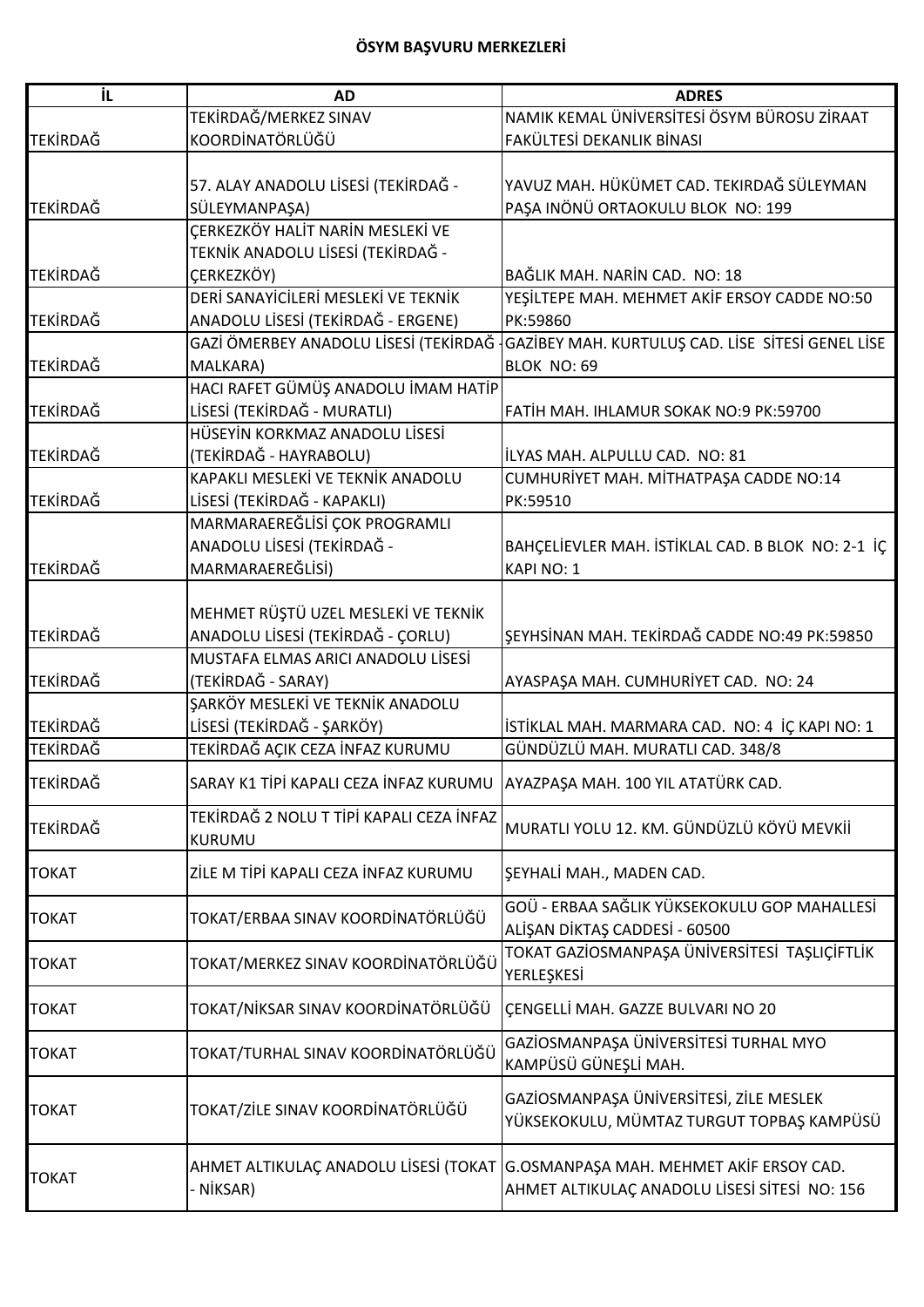## **ÖSYM BAŞVURU MERKEZLERİ**

| İL.            | <b>AD</b>                               | <b>ADRES</b>                                                                   |
|----------------|-----------------------------------------|--------------------------------------------------------------------------------|
|                | ALMUS ÇOK PROGRAMLI ANADOLU LİSESİ      | EREK MAH. MENEKŞEOĞLU CAD. NO: 40-1 İÇ KAPI NO:                                |
| <b>TOKAT</b>   | (TOKAT - ALMUS)                         |                                                                                |
|                | ARTOVA ÇOK PROGRAMLI ANADOLU LİSESİ     |                                                                                |
| <b>TOKAT</b>   | (TOKAT - ARTOVA)                        | ALPASLAN MAH. İSTASYON CAD. NO: 69                                             |
|                | BAŞÇİFTLİK ŞEHİT MURAT KILINÇ ÇOK       |                                                                                |
| <b>TOKAT</b>   | PROGRAMLI ANADOLU LİSESİ (TOKAT -       | SİNANPAŞA MAH. YÜKSEL BAYRAM CAD. NO: 30A İÇ                                   |
|                | BAŞÇİFTLİK)                             | <b>KAPI NO: A</b>                                                              |
| <b>TOKAT</b>   | GAZİ OSMAN PAŞA LİSESİ (TOKAT - MERKEZ) | GÜLBAHARHATUN MAH. GAZİ OSMAN PAŞA BUL. NO:<br>129                             |
|                | PAZAR AYŞE AK SEDA SAYAN ÇOK            |                                                                                |
| <b>TOKAT</b>   | PROGRAMLI ANADOLU LİSESİ (TOKAT -       | ESENTEPE MAH. ATATÜRK CAD. NO: 84                                              |
|                | PAZAR)                                  |                                                                                |
|                | REŞADİYE BORSA İSTANBUL FEN LİSESİ      |                                                                                |
| <b>TOKAT</b>   | (TOKAT - RESADİYE)                      | ÇAMLICA MAH. ELÇİBEY SOKAK NO:5 PK:60700                                       |
|                | SULUSARAY ÇOK PROGRAMLI ANADOLU         | FATİH MAH. 15 TEMMUZ ŞEHİTLER CAD. NO: 1 İÇ KAPI                               |
| <b>TOKAT</b>   | LİSESİ (TOKAT - SULUSARAY)              | NO:                                                                            |
|                | TURHAL ANADOLU İMAM HATİP LİSESİ        | OSMANGAZİ MAH. TURGUT ÖZAL CAD. İMAM HATİP                                     |
| <b>TOKAT</b>   | (TOKAT - TURHAL)                        | LISESI SITESI NO: 30                                                           |
|                | YEŞİLYURT ŞEHİT YUSUF PARLAK ÇOK        |                                                                                |
| <b>TOKAT</b>   | PROGRAMLI ANADOLU LİSESİ (TOKAT -       | 100. YIL MAH. ŞHT.ALİ GÜLHAN SK. NO: 27                                        |
|                | YEŞİLYURT)                              |                                                                                |
|                | TOKAT T TİPİ KAPALI VE AÇIK CEZA İNFAZ  |                                                                                |
| <b>TOKAT</b>   | <b>KURUMU</b>                           | KARASU MAH.SİVAS CAD.ÇAMLIBEL MEVKİİ                                           |
|                | NİKSAR K2 TİPİ KAPALI CEZA İNFAZ        |                                                                                |
| <b>TOKAT</b>   | <b>KURUMU</b>                           | 50. YIL MAHALLESİ ATATÜRK BULVARI NO:205/A                                     |
| <b>TRABZON</b> | AKÇAABAT AÇIK CEZA İNFAZ KURUMU         | DARICA BELDESİ ÖZLÜLER MAH. C-KÜMESİ NO:57                                     |
|                | TRABZON E TİPİ KAPALI CEZA İNFAZ        | BAHÇECİK MAH. REFİK CESUR CAD.KİRAZ BOĞAZI                                     |
| <b>TRABZON</b> | KURUMU                                  | <b>SOK.NO:68</b>                                                               |
| <b>TRABZON</b> | ARAKLI AÇIK CEZA İNFAZ KURUMU           | ÖZGEN MAH. HÜRRİYET CAD. NO:48                                                 |
|                | BEŞİKDÜZÜ T TİPİ KAPALI VE AÇIK CEZA    | ANBARLI MAH. ORTA KÜME EVLERİ 61/2 POSTA                                       |
| TRABZON        | <b>INFAZ KURUMU</b>                     | KODU:61800                                                                     |
|                |                                         |                                                                                |
| <b>TRABZON</b> | TRABZON/MERKEZ SINAV<br>KOORDİNATÖRLÜĞÜ | ÜNİVERSİTE MAH. KTÜ KANUNİ KAMPÜSÜ (HAVAALANI                                  |
|                |                                         | KARŞISI) YABANCI DİLLER Y.O. ZEMİN KAT                                         |
|                | AKÇAABAT ATATÜRK MESLEKİ VE TEKNİK      |                                                                                |
| <b>TRABZON</b> | ANADOLU LİSESİ (TRABZON - AKÇAABAT)     | SÖĞÜTLÜ MAH. BİLGE CAD. NO: 5                                                  |
|                |                                         |                                                                                |
| <b>TRABZON</b> | ARAKLI ANADOLU İMAM HATİP LİSESİ        | MERKEZ MAH. 6 NOLU GELİNCİK SK. NO: 5                                          |
|                | (TRABZON - ARAKLI)                      |                                                                                |
| TRABZON        | ARSİN MESLEKİ VE TEKNİK ANADOLU LİSESİ  | YEŞİLCE MAH. ŞEHİT AST. HALİL ALBAYRAK CADDE                                   |
|                | (TRABZON - ARSİN)                       | NO:40/A                                                                        |
| <b>TRABZON</b> | BEŞİKDÜZÜ İMKB FEN LİSESİ (TRABZON -    |                                                                                |
|                | BEŞİKDÜZÜ)                              | VARDALLI MAH. ALPARSLAN TÜRKEŞ CAD. NO: 1                                      |
| <b>TRABZON</b> | ÇARŞIBAŞI ANADOLU LİSESİ (TRABZON -     | BÜYÜKDERE MAH. MUALLİM ALİ OSMAN TURAN CAD.                                    |
|                | ÇARŞIBAŞI)                              | <b>NO: 62</b>                                                                  |
| <b>TRABZON</b> |                                         | ÇAYKARA ÇOK PROGRAMLI ANADOLU LİSESİ IŞIKLI MAH. SAĞLIK OCAĞI KÜME EVLER NO:35 |
|                | (TRABZON - ÇAYKARA)                     | PK:61940                                                                       |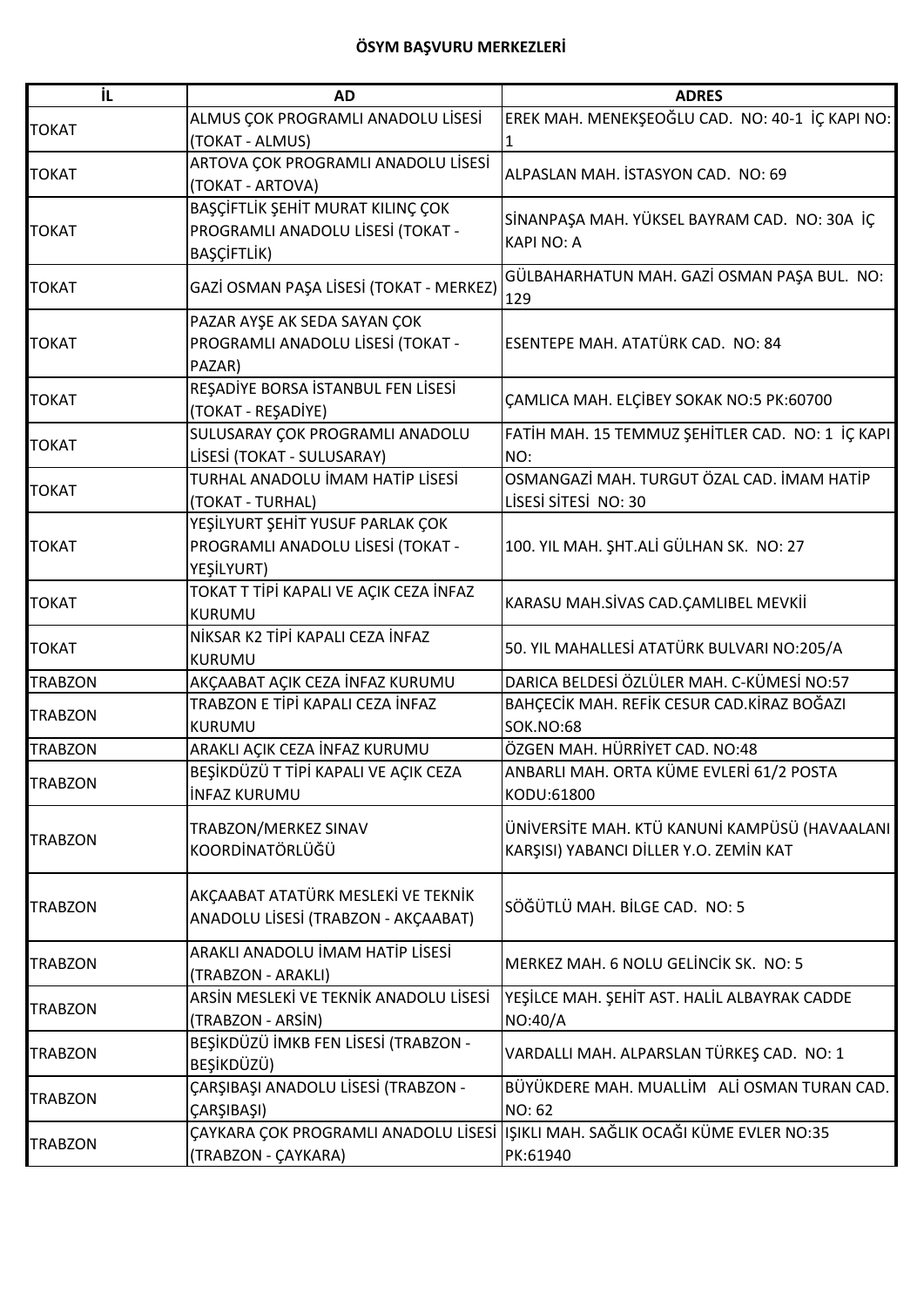| İL             | <b>AD</b>                                                                     | <b>ADRES</b>                                                          |
|----------------|-------------------------------------------------------------------------------|-----------------------------------------------------------------------|
| <b>TRABZON</b> | DÜZKÖY NAZIM KAYHAN MESLEKİ VE<br>TEKNİK ANADOLU LİSESİ (TRABZON -<br>DÜZKÖY) | MAHALLE: ORTA CADDE/SOKAK: İSTİKLAL DIŞ KAPI NO:4                     |
| <b>TRABZON</b> | HASAN CANSIZ KOM ÇOK PROGRAMLI<br>ANADOLU LİSESİ (TRABZON -<br>DERNEKPAZARI)  | MERKEZ MAH. HASAN CANSIZ CADDE NO:13 PK:61950                         |
| <b>TRABZON</b> | HAYRAT İMKB ÇOK PROGRAMLI ANADOLU<br>LİSESİ (TRABZON - HAYRAT)                | CUMHURİYET MAH. İSTİKLAL CADDE NO:8/A                                 |
| <b>TRABZON</b> | KÖPRÜBAŞI ÇOK PROGRAMLI ANADOLU<br>LİSESİ (TRABZON - KÖPRÜBAŞI)               | GÜNDOĞAN MAH. ADNAN KAHVECİ CADDE NO:8<br>PK:61630                    |
| <b>TRABZON</b> | MAÇKA ŞEHİT EREN BÜLBÜL ANADOLU<br>İMAM HATİP LİSESİ (TRABZON - MAÇKA)        | MERKEZ MAH. ÜST.CENGİZ DUMAN CAD. NO: 58 İÇ<br><b>KAPI NO: 1</b>      |
| <b>TRABZON</b> | SÜRMENE HASAN TAHSİN KIRALİ ANADOLU<br>LİSESİ (TRABZON - SÜRMENE)             | CAMLICA MAH. LİSE YOLU 1 SK. LİSE YURDU BLOK NO:<br>36                |
| <b>TRABZON</b> | ŞALPAZARI ÇOK PROGRAMLI ANADOLU<br>LİSESİ (TRABZON - ŞALPAZARI)               | KİREÇ MAH. ÇOK MAKSATLI LİSE KÜME EVLERİ NO: 8<br>İÇ KAPI NO: 2       |
| <b>TRABZON</b> | ŞEHİT AHMET TÜRKKAN ÇOK PROGRAMLI<br>ANADOLU LİSESİ (TRABZON - OF)            | CUMHURIYET MAH. CUMHURIYET CADDE NO:34<br>PK:61830                    |
| <b>TRABZON</b> | TONYA ANADOLU İMAM HATİP LİSESİ<br>(TRABZON - TONYA)                          | KALEÖNÜ MAH. CEMİL FAZLI HACISALİHOĞLU CADDE<br>NO:14 PK:61500        |
| <b>TRABZON</b> | TRABZON MERKEZ FEN LİSESİ (TRABZON -<br>ORTAHISAR)                            | GÜLBAHARHATUN MAH. FAİK DRANAZ CAD. NO: 10 İÇ<br>KAPI NO: 1           |
| <b>TRABZON</b> | VAKFIKEBİR GÜLBAHAR HATUN ANADOLU<br>LİSESİ (TRABZON - VAKFIKEBİR)            | KEMALİYE MAH. LİSE KÜME EVLERİ VAKFIKEBİR LİSESİ<br><b>BLOK NO: 2</b> |
| <b>TUNCELI</b> | TUNCELİ/MERKEZ SINAV<br>KOORDİNATÖRLÜĞÜ                                       | AKTULUK MAH. TUNCELİ ÜNİVERSİTESİ                                     |
| <b>TUNCELI</b> | AKPAZAR SÜLEYMAN PAŞA ÇOK<br>PROGRAMLI ANADOLU LİSESİ (TUNCELİ -<br>MAZGIRT)  | AKPAZAR BELDESİ ÇARŞIBAŞI MAH. ELAZIĞ CAD. NO:<br>53                  |
| <b>TUNCELI</b> | CEMISGEZEK ÇOK PROGRAMLI ANADOLU<br>LİSESİ (TUNCELİ - ÇEMİŞGEZEK)             | ÇUKUR MAH. YAKACIK CADDE NO:47 PK:62600                               |
| <b>TUNCELI</b> | GAZİ ANADOLU LİSESİ (TUNCELİ -<br>PÜLÜMÜR)                                    | MERKEZ MAH. HÜKÜMET CAD. NO: 6                                        |
| <b>TUNCELI</b> | MAREŞAL FEVZİ ÇAKMAK ÇOK PROGRAMLI<br>ANADOLU LİSESİ (TUNCELİ - OVACIK)       | PULUR MAH. 15. SK. NO: 1 İÇ KAPI NO: D                                |
| <b>TUNCELI</b> | MUSTAFA KEMAL ÇOK PROGRAMLI<br>ANADOLU LİSESİ (TUNCELİ - PERTEK)              | İSTİKLAL MAH. 17 KASIM CAD. NO: 21                                    |
| <b>TUNCELI</b> | NAMIK KEMAL MESLEKİ VE TEKNİK<br>ANADOLU LİSESİ (TUNCELİ - MERKEZ)            | MOĞULTAY MAH. OKULLAR CAD. N.K.END.MS.LİSESİ<br>SİTESİ NO: 9          |
| <b>TUNCELI</b> | ŞEHİT MEHMET ANADOLU LİSESİ (TUNCELİ -<br>NAZIMİYE)                           | MERKEZ MAH. TUNCELİ CAD. ŞEHİT MEHMET LİSESİ<br>BLOK NO: 1 NAZIMİYE   |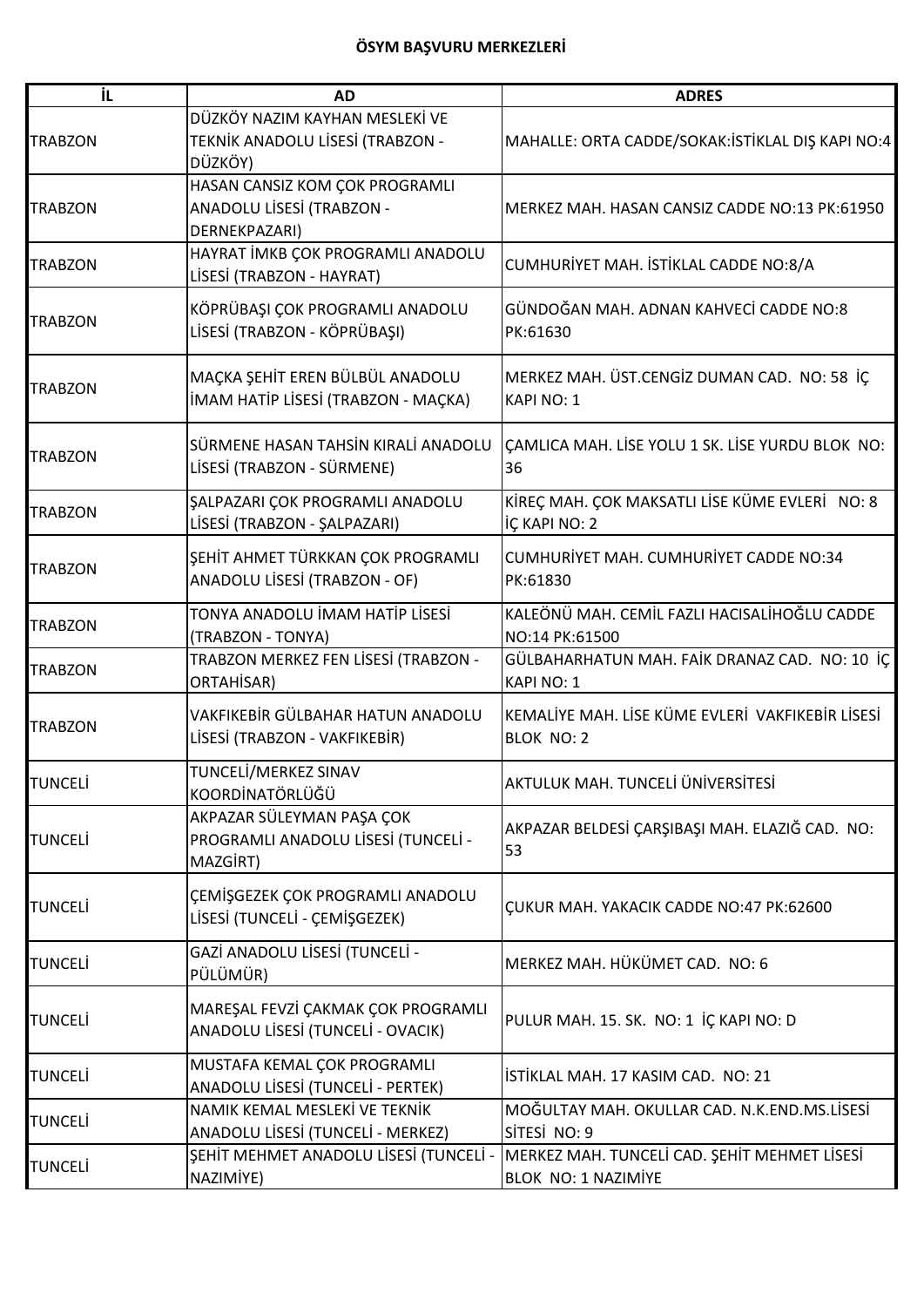## **ÖSYM BAŞVURU MERKEZLERİ**

| İL             | <b>AD</b>                                                 | <b>ADRES</b>                                                             |
|----------------|-----------------------------------------------------------|--------------------------------------------------------------------------|
| <b>TUNCELİ</b> | ZÜBEYDE HANIM ANADOLU LİSESİ (TUNCELİ<br>HOZAT)           | DİYAP AĞA MAH. SÜLEYMAN KAHRAMAN CAD. NO: 29                             |
| <b>TUNCELİ</b> | TUNCELİ A3 TİPİ KAPALI CEZA İNFAZ<br><b>KURUMU</b>        | ALİBABA MAH. NİYAZİAKI SOK. NO : 14                                      |
| <b>UŞAK</b>    | UŞAK E TİPİ KAPALI VE AÇIK CEZA İNFAZ<br>KURUMU           | HACİMSULTAN CD. ATATÜRK MAH. NO:2                                        |
| <b>UŞAK</b>    | EŞME K1 TİPİ KAPALI CEZA İNFAZ KURUMU                     | ŞEHİT ALİ BEY MAHALLESİ, İNÖNÜ BULVARI NO: 53                            |
| <b>UŞAK</b>    | UŞAK/MERKEZ SINAV KOORDİNATÖRLÜĞÜ                         | UŞAK ÜNİVERSİTESİ GÜZEL SANATLAR FAKÜLTESİ<br><b>ZEMİN KAT</b>           |
| <b>UŞAK</b>    | ATATÜRK ANADOLU LİSESİ (UŞAK - MERKEZ)                    | ÜNALAN MAH. 1.ÖZLÜ SK. ATATÜRK ANA.LİSESİ SİTESİ<br>NO: 19/2 İÇ KAPI NO: |
|                | KARAHALLI VEYİS TURAN MESLEKİ VE                          |                                                                          |
| <b>UŞAK</b>    | TEKNİK ANADOLU LİSESİ (UŞAK -<br><b>KARAHALLI)</b>        | KONAK MAH. CUMHURİYET CAD. NO: 86                                        |
| <b>UŞAK</b>    | ORHAN DENGİZ ANADOLU LİSESİ (UŞAK -<br>MERKEZ)            | KEMALÖZ MAH. 3.BİLGİ SK. NO: 7                                           |
| <b>UŞAK</b>    | SİVASLI ANADOLU LİSESİ (UŞAK - SİVASLI)                   | ATATÜRK MAH. MAARİF SK. NO: 1A İÇ KAPI NO: A                             |
|                | ŞEHİT MUSTAFA EĞERCİ ANADOLU İMAM                         | ÜÇEYLÜL MAH. DOKTOR ŞEVKET EŞMELİOĞLU CAD.                               |
| <b>UŞAK</b>    | HATİP LİSESİ (UŞAK - EŞME)                                | NO: 12A İÇ KAPI NO: 0                                                    |
| <b>UŞAK</b>    | SEHIT NECATI SARGIN ANADOLU LISESI<br>(UŞAK - BANAZ)      | DİLEK MAH. HATİPOĞLU CAD. NO: 17                                         |
|                |                                                           |                                                                          |
| <b>UŞAK</b>    | ULUBEY 15 TEMMUZ ŞEHİTLER ANADOLU                         | GÖLBAŞI MAH. ATATÜRK CAD. ULUBY 15 TMMZ ŞHTLR                            |
|                | LİSESİ (UŞAK - ULUBEY)                                    | ANDLU LSSI BLOK NO: 37/2 İÇ KAPI NO: B01                                 |
|                | ULUBEY(UŞAK) K1 TİPİ KAPALI CEZA İNFAZ                    |                                                                          |
| <b>UŞAK</b>    | KURUMU                                                    | ARİKAN BEDÜK CAD. NO: 111                                                |
| VAN            | ERCİŞ AÇIK CEZA İNFAZ KURUMU                              | PAY YOLU ÜZERİ SALİHİYE MAH. TUYGAY KARŞISI                              |
|                | VAN YÜKSEK GÜVENLİKLİ KAPALI CEZA                         | ERCİŞ YOLU ÜZERİ 25. KM VAN YÜKSEK GÜVENLİKLİ                            |
| <b>VAN</b>     | İNFAZ KURUMU MÜDÜRLÜĞÜ                                    | KAPALI C.İ.K.                                                            |
|                | VAN T TİPİ KAPALI CEZA İNFAZ KURUMU                       | ERCİŞ YOLU ÜZERİ 25. KM VAN T TİPİ YÜKSEK                                |
| <b>VAN</b>     | MÜDÜRLÜĞÜ                                                 | GÜVENLİKLİ KAPALI C.İ.K.                                                 |
| VAN            | ERCİŞ A TİPİ KAPALI CEZA İNFAZ KURUMU                     | VANYOLU MH. DEVLET HASTANESİ YANI                                        |
| VAN            | GEVAŞ AÇIK CEZA İNFAZ KURUMU                              | SELİMİYE MAH.                                                            |
| <b>VAN</b>     | VAN M TİPİ KAPALI CEZA İNFAZ KURUMU                       | İSKELE MAH CEZA EVİ SOK                                                  |
| <b>VAN</b>     | GÜRPINAR K1 TİPİ KAPALI CEZA İNFAZ                        |                                                                          |
|                | <b>KURUMU</b>                                             | CUMHURİYET MAH. DEVLET YOLU CEZAEVİ SOK. NO:1                            |
| VAN            | VAN/ERCİŞ SINAV KOORDİNATÖRLÜĞÜ                           | ERCİŞ İŞLETME FAKÜLTESİ, KIŞLA MAHALLESİ                                 |
|                |                                                           | YÜZÜNCÜ YIL ÜNİVERSİTESİ ECZACILIK FAKÜLTESİ YANI                        |
| <b>VAN</b>     | VAN/MERKEZ SINAV KOORDİNATÖRLÜĞÜ                          | ENSTİTÜLER BİNASI GİRİŞ KATI                                             |
| <b>VAN</b>     | AHMET NACAR ÇOK PROGRAMLI ANADOLU<br>LİSESİ (VAN - SARAY) | ATATÜRK MAH. CUMHURİYET SOKAK NO:1 PK:65830                              |
| <b>VAN</b>     | BAHÇESARAY ÇOK PROGRAMLI ANADOLU                          | İSLAM MAH. APRİHAMAN SK. NO: 1                                           |
|                | LİSESİ (VAN - BAHÇESARAY)                                 |                                                                          |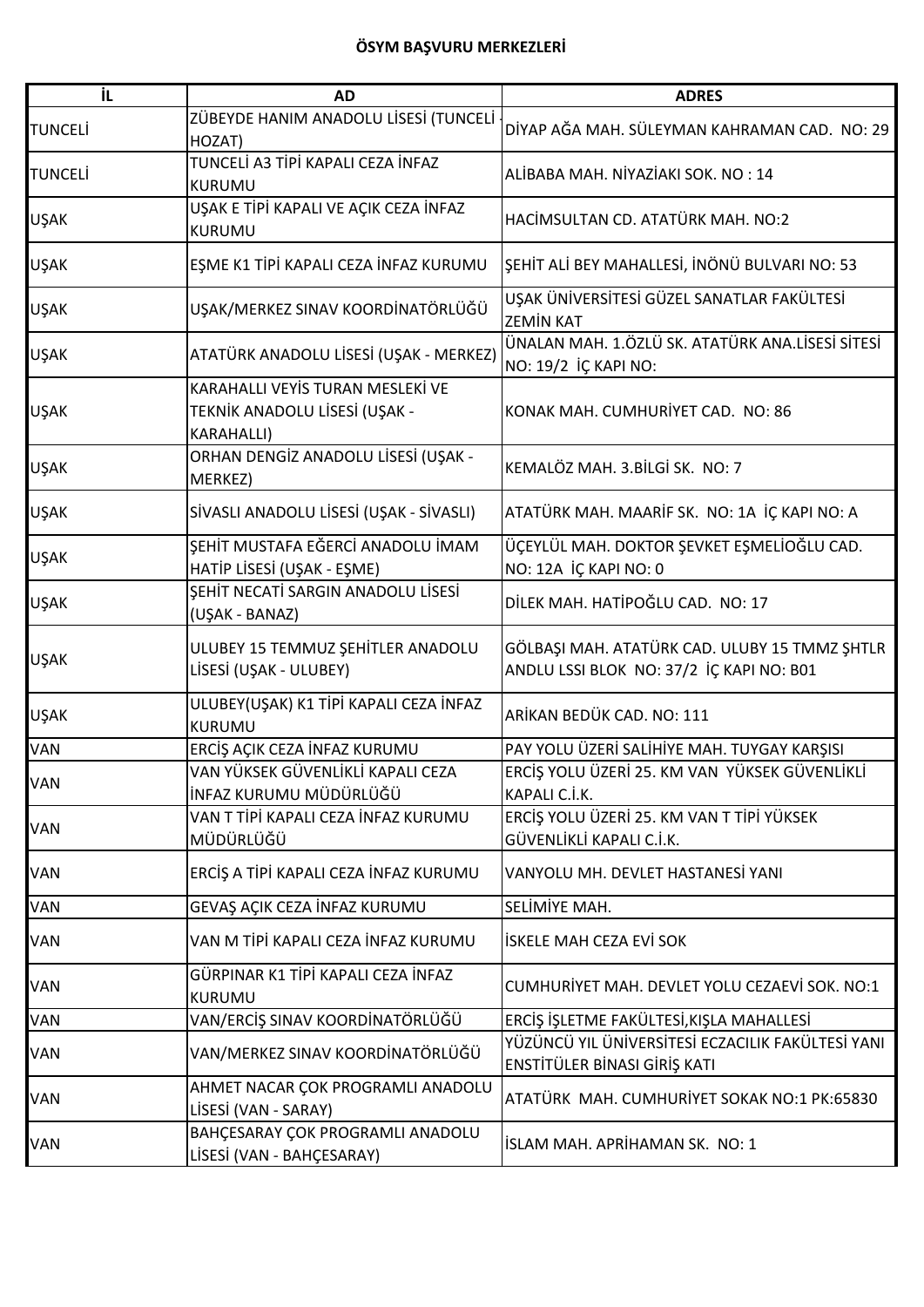## **ÖSYM BAŞVURU MERKEZLERİ**

| İL            | <b>AD</b>                                                                      | <b>ADRES</b>                                                                                                   |
|---------------|--------------------------------------------------------------------------------|----------------------------------------------------------------------------------------------------------------|
| <b>VAN</b>    | BAŞKALE BORSA İSTANBUL ÇOK PROGRAMLI<br>ANADOLU LİSESİ (VAN - BAŞKALE)         | YENİ MAH. VAN HAKKARİ 601 CADDE NO:285 PK:65600                                                                |
| <b>VAN</b>    | ÇALDIRAN ANADOLU LİSESİ (VAN -<br><b>CALDIRAN)</b>                             | YAVUZ SELİM MAH. ANIT TEPE KÜME EVLER NO:45<br>PK:65970                                                        |
| <b>VAN</b>    | ÇATAK MESLEKİ VE TEKNİK ANADOLU LİSESİ<br>(VAN - ÇATAK)                        | CUMHURİYET MAH. ATATÜRK CAD. NO: 1 İÇ KAPI NO:                                                                 |
| <b>VAN</b>    | EDREMİT ANADOLU LİSESİ (VAN - EDREMİT)                                         | YENİ MAH. 33 SK. EDREMİT ANADOLU LİSESİ BLOK NO:<br>44                                                         |
| <b>VAN</b>    | GEVAŞ ÇOK PROGRAMLI ANADOLU LİSESİ<br>(VAN - GEVAŞ)                            | HİŞET MAH. İPEKYOLU CAD. GEVAŞ ÇPAL SİTESİ NO:<br>101                                                          |
| <b>VAN</b>    | KAZIM KARABEKİR ANADOLU LİSESİ (VAN -<br><b>İPEKYOLU)</b>                      | HAFİZİYE MAH. KAZIM KARA BEKİR SOKAK NO:6A                                                                     |
| <b>VAN</b>    | MURADİYE KAZIM KARABEKİR MESLEKİ VE<br>TEKNİK ANADOLU LİSESİ (VAN - MURADİYE)  | YENİŞEHİR MAH. ÖZGÜRLÜK CAD. ÇOK PROĞRAMLI<br>LISE BLOK NO: 29                                                 |
| <b>VAN</b>    | ÖZALP AĞABEY ÖZBEY ANADOLU LİSESİ<br>(VAN - ÖZALP)                             | MAHMUDİYE MAH. SOSYAL KONUTLAR KÜME EVLERİ<br><b>NO: 14</b>                                                    |
| VAN           | SELAHADDİN EYYUBİ BORSA İSTANBUL<br>ANADOLU LİSESİ (VAN - İPEKYOLU)            | SELİMBEY MAH. NENE HATUN SK. SALAHADDİN EYÜBİ<br><b>İMKB LİSESİ SİTESİ NO: 15</b>                              |
| <b>VAN</b>    | VAN ATATÜRK ANADOLU LİSESİ (VAN -<br><b>İPEKYOLU)</b>                          | VALİ MİTHAT BEY MAH. İSKELE CAD. ATATÜRK<br>ANADOLU LİSESİ BLOK NO: 60                                         |
| <b>VAN</b>    | VAN ET ANADOLU LİSESİ (VAN - GÜRPINAR)                                         | CUMHURİYET MAH. HÜKÜMET CAD. NO: 4                                                                             |
| <b>VAN</b>    | (VAN - İPEKYOLU)                                                               | VESTEL MESLEKİ VE TEKNİK ANADOLU LİSESİ BAHÇIVAN MAH. ÇAĞDAŞ SK. TEKNİK ANADOLU LİSESİ<br><b>BLOK NO: 1</b>    |
| <b>VAN</b>    | YUKARI DÖNERDERE ANADOLU LİSESİ (VAN<br>ÖZALP)                                 | DÖNERDERE MAH. YENİ DÖNERDERE SK. NO: 114 İÇ<br><b>KAPI NO: 1</b>                                              |
| VAN           | Van Açık Ceza İnfaz Kurumu                                                     | ERCİŞ YOLU ÜZERİ 25. KM TEVEKLİ MAH. VAN AÇIK<br>CEZA İNFAZ KURUMU                                             |
| VAN           | VAN F TİPİ YÜKSEK GÜVENLİKLİ CEZA İNFAZ<br><b>KURUMU</b>                       | ERCİŞ YOLU 25. KM                                                                                              |
| YALOVA        | YALOVA A3 TİPİ KAPALI CEZA İNFAZ<br>KURUMU                                     | GAZİOSMANPAŞA MAH OKUL SOKAK NO:6                                                                              |
| YALOVA        | YALOVA/MERKEZ SINAV<br>KOORDİNATÖRLÜĞÜ                                         | Y.Ü. YALOVA MESLEK YÜKSEKOKULU SAFRAN<br>YERLEŞKESİ MEHMET DURMAM CAD. SAFRAN YOLU,                            |
| <b>YALOVA</b> | ALTINOVA BÜLENT ÖZYÜRÜK ÇOK<br>PROGRAMLI ANADOLU LİSESİ (YALOVA -<br>ALTINOVA) | HÜRRİYET MAH. 23-1. SK. BÜLENT ÖZYÜRÜK ÇOK<br>PROGRAMLI ANADOLU LİSESİ BLOK NO: 17 İÇ KAPI<br><b>NO: 1</b>     |
| YALOVA        | ARMUTLU DR. ENVER ÖREN ÇOK<br>PROGRAMLI ANADOLU LİSESİ (YALOVA -<br>ARMUTLU)   | KARŞIYAKA MAH. OKUL CAD. OKUL SİTESİ NO: 75                                                                    |
| <b>YALOVA</b> | ÇİFTLİKKÖY MUSTAFA KEMAL ANADOLU<br>LİSESİ (YALOVA - ÇİFTLİKKÖY)               | MEHMET AKİF ERSOY MAH. ÖĞRETMEN SK. NO: 15 İÇ<br>KAPI NO: 1                                                    |
| YALOVA        | MESLEKİ VE TEKNİK ANADOLU LİSESİ<br>(YALOVA - ÇINARCIK)                        | TAŞLİMAN MAH. 414. SK. 77300 SİTESİ ÇINARCIK<br>MESLEKİ VE TEKNİK ANADOLU LİSESİ BLOK NO: 2/1 İÇ<br>KAPI NO: 1 |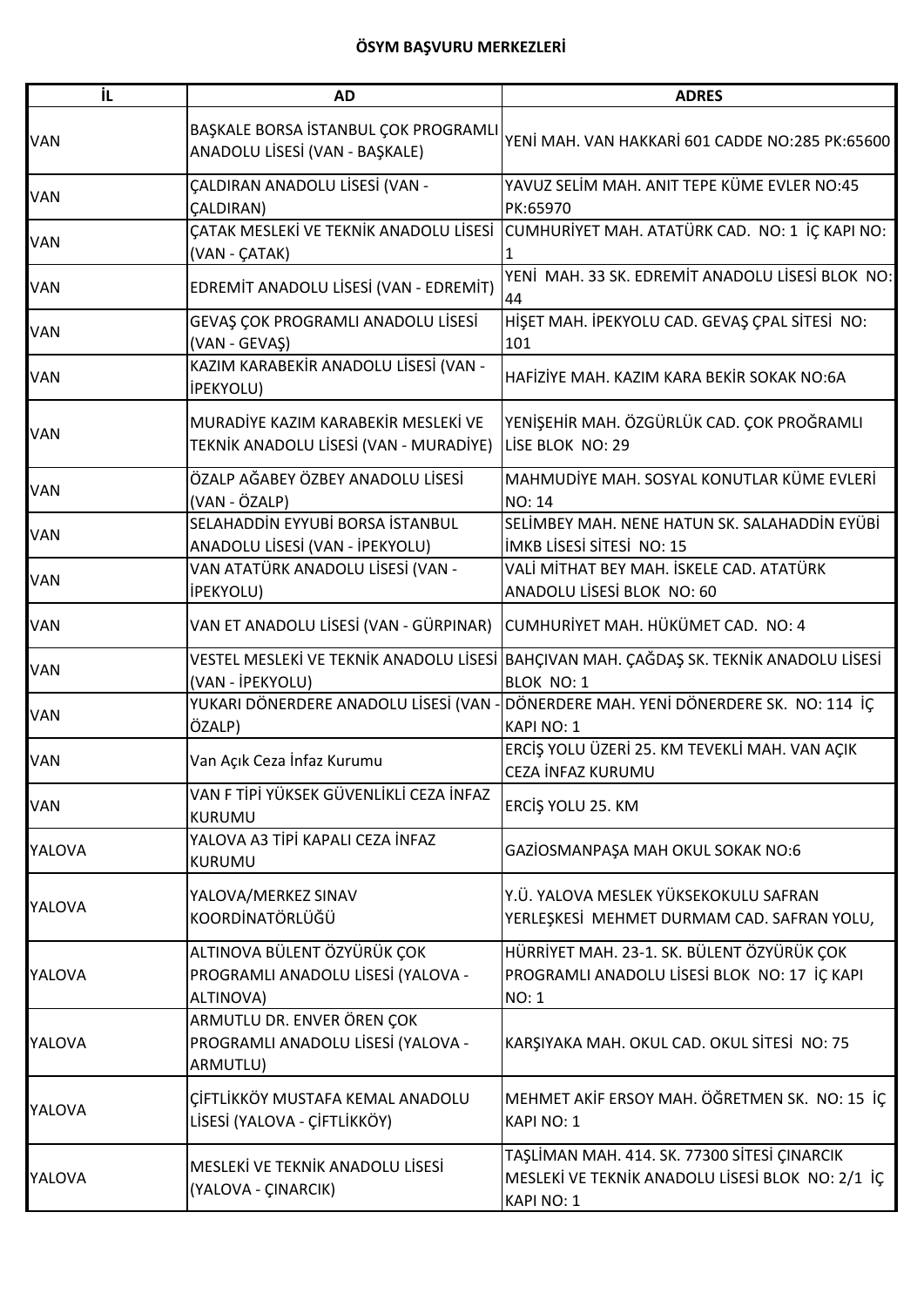| İL            | <b>AD</b>                                           | <b>ADRES</b>                                   |
|---------------|-----------------------------------------------------|------------------------------------------------|
| YALOVA        | YALOVA ANADOLU LİSESİ (YALOVA -                     | BAHÇELİEVLER MAH. TURHAN KOÇAL CAD. YALOVA     |
|               | MERKEZ)                                             | ANADOLU LİSESİ BLOK NO: 11                     |
| <b>YALOVA</b> | YALOVA-TERMAL FEN LİSESİ (YALOVA -                  | AKKÖY KÖYÜ KÖYİÇİ MEVKİİ DESTAN SK. TERMAL FEN |
|               | MERKEZ)                                             | LİSESİ SİTESİ NO: 3/3 İÇ KAPI NO: 1 TERMAL     |
|               | YOZGAT E TİPİ KAPALI VE AÇIK CEZA İNFAZ             | MEHMET HULUSİ EFENDİ MAHALLESİ, YOZAT E TİPİ   |
| <b>YOZGAT</b> | KURUMU                                              | KAPALI VE AÇIK CEZAEVİ İNFAZ KURUMU NO:2,      |
|               |                                                     |                                                |
| <b>YOZGAT</b> | BOĞAZLIYAN A2 TİPİ KAPALI CEZA İNFAZ                | KEMALİYE MAHALLESİ BÜLENT ECEVİT CD. NO:80     |
|               | <b>KURUMU</b>                                       |                                                |
| <b>YOZGAT</b> | YOZGAT AÇIK CEZA İNFAZ KURUMU                       | MUSABEYLİ KÖYÜ YOLU 7. KM                      |
| <b>YOZGAT</b> | AKDAĞMADENİ K1 TİPİ KAPALI CEZA İNFAZ               |                                                |
|               | <b>KURUMU</b>                                       |                                                |
| <b>YOZGAT</b> | SEFAATLİ K1 TİPİ KAPALI CEZA İNFAZ                  | YENİ MAH. KAYSERİ CAD.                         |
|               | KURUMU                                              |                                                |
| <b>YOZGAT</b> | YOZGAT 1 NOLU T TİPİ KAPALI CEZA İNFAZ              | MUSABEYLİ KÖYÜ 7.KM                            |
|               | <b>KURUMU</b>                                       |                                                |
| <b>YOZGAT</b> | YOZGAT 2 NOLU T TİPİ KAPALI CEZA İNFAZ              | MUSABEYLİ YOLU MEKİİ                           |
|               | <b>KURUMU</b>                                       |                                                |
| <b>YOZGAT</b> | SARIKAYA K1 TİPİ KAPALI CEZA İNFAZ                  | <b>CUMHURIYET MAHALLESI BARAN CD. NO:106</b>   |
|               | KURUMU                                              |                                                |
| <b>YOZGAT</b> | BOĞAZLIYAN T TİPİ KAPALI VE AÇIK CEZA               | KEMALIYE MAHALLESİ YOZGAT CADDESİ 266-G        |
|               | <b>INFAZ KURUMU</b>                                 |                                                |
| <b>YOZGAT</b> | AKDAĞMADENİ AÇIK CEZA İNFAZ KURUMU                  | ÇAMLIK MAH. LÜTFULLAH KAYALAR CAD.             |
|               |                                                     | AKDAĞMADENİ AÇIK CEZA İNFAZ KURUMU             |
|               | YOZGAT/MERKEZ SINAV                                 | BOZOK ÜNİVERSİTESİ ERDOĞAN AKDAĞ İLETİŞİM      |
| <b>YOZGAT</b> | KOORDİNATÖRLÜĞÜ                                     | FAKÜLTESİ ERDOĞAN AKDAĞ KAMPÜSÜ ÇAPANOĞLU      |
|               |                                                     | MAH. CEMİL ÇİCEK CAD. NO 97                    |
| <b>YOZGAT</b> | YOZGAT/SORGUN SINAV<br>KOORDİNATÖRLÜĞÜ              | YOZGAT BOZOK ÜNİVERSİTESİ VETERİNER FAKÜLTESİ  |
|               |                                                     | YENİYOL MAH. EĞİTİM SK. SEHIT KAZIM SAHAN      |
| IYOZGAT       | 15 TEMMUZ ŞEHİTLERİ ANADOLU LİSESİ                  | MESLEKI VE TEKNIK ANADOLU LISESI BLOK NO: 7    |
|               | (YOZGAT - ÇEKEREK)<br>ADEM KARACABAY ANADOLU LİSESİ | CANKURTARAN MAH. ŞEHİT P.ONB. SAVAŞ GÜMÜŞ      |
| <b>YOZGAT</b> | (YOZGAT - YENİFAKILI)                               | CAD. NO: 2                                     |
|               | AKDAĞMADENİ ANADOLU LİSESİ (YOZGAT -                |                                                |
| <b>YOZGAT</b> | AKDAĞMADENİ)                                        | GÜLTEPE MAH. 246 SK. NO: 7 İÇ KAPI NO: 1       |
|               |                                                     |                                                |
| <b>YOZGAT</b> | ERTUĞRUL BEY MESLEKİ VE TEKNİK                      | BAĞLARBAŞI MAH. ŞEHİT POLİS MEMURU İSMET YAŞAR |
|               | ANADOLU LİSESİ (YOZGAT - ÇAYIRALAN)                 | CAD. NO: 3                                     |
|               | İSMAİL YEŞİLYURT MESLEKİ VE TEKNİK                  |                                                |
| <b>YOZGAT</b> | ANADOLU LİSESİ (YOZGAT - ŞEFAATLİ)                  | YENİ MAH. KANUNİ CAD. NO: 62                   |
|               |                                                     |                                                |
| <b>YOZGAT</b> | MİLLÎ ŞEHİT KAYMAKAM KEMAL BEY                      | YUKARI MAH. ALİ İHSAN KADIOĞLU CAD. NO: 2/1 İÇ |
|               | ANADOLU LİSESİ (YOZGAT - BOĞAZLIYAN)                | KAPI NO: 1                                     |
|               | MİMAR SİNAN MESLEKİ VE TEKNİK                       | MEDRESE MAH. LİSE CAD. ENDÜSTRİ MESLEK LİSESİ  |
| <b>YOZGAT</b> | ANADOLU LİSESİ (YOZGAT - MERKEZ)                    | SİTESİ NO: 48 İÇ KAPI NO: 1                    |
|               |                                                     |                                                |
| <b>YOZGAT</b> | SARAYKENT ÇOK PROGRAMLI ANADOLU                     | FATİH SULTAN MEHMET MAH. STAD CAD. SARAYKENT   |
|               | LİSESİ (YOZGAT - SARAYKENT)                         | ANADOLU LİSESİ BLOK NO: 28 İÇ KAPI NO: 1       |